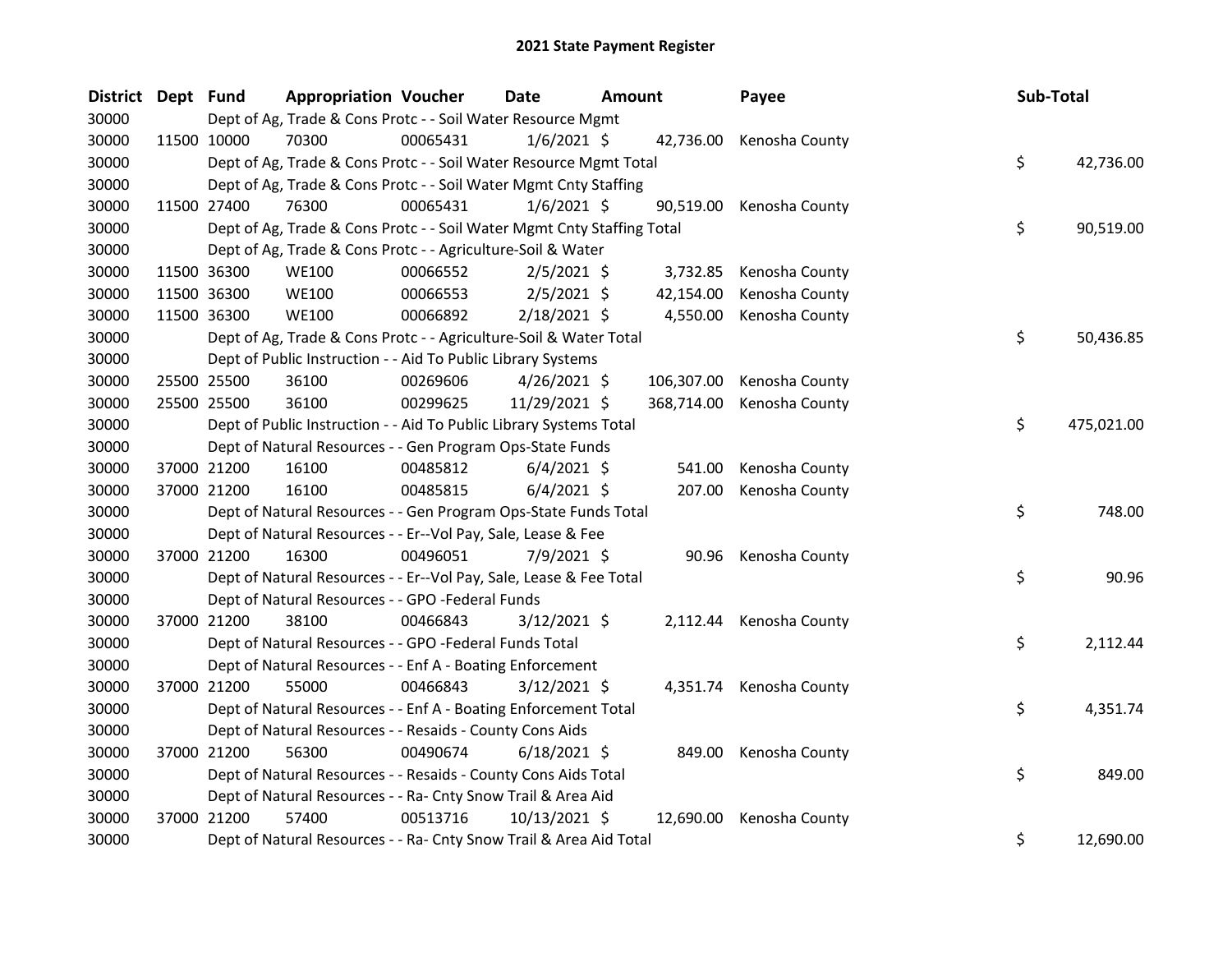| District Dept Fund |             | <b>Appropriation Voucher</b>                                      |          | <b>Date</b>    | <b>Amount</b> |              | Payee                     |    | Sub-Total    |
|--------------------|-------------|-------------------------------------------------------------------|----------|----------------|---------------|--------------|---------------------------|----|--------------|
| 30000              |             | Dept of Natural Resources - - Ra- Snowmobile Trail Areas          |          |                |               |              |                           |    |              |
| 30000              | 37000 21200 | 57500                                                             | 00512076 | $10/1/2021$ \$ |               | 11,865.00    | Kenosha County            |    |              |
| 30000              |             | Dept of Natural Resources - - Ra- Snowmobile Trail Areas Total    |          |                |               |              |                           | \$ | 11,865.00    |
| 30000              |             | Dept of Natural Resources - - Gifts And Donations                 |          |                |               |              |                           |    |              |
| 30000              | 37000 21200 | 89000                                                             | 00519319 | 11/12/2021 \$  |               |              | 1,529.25 Kenosha County   |    |              |
| 30000              |             | Dept of Natural Resources - - Gifts And Donations Total           |          |                |               |              |                           | \$ | 1,529.25     |
| 30000              |             | Dept of Natural Resources - - Land Acquisition                    |          |                |               |              |                           |    |              |
| 30000              | 37000 36300 | TA100                                                             | 00490876 | $6/23/2021$ \$ |               | 60,526.97    | Kenosha County            |    |              |
| 30000              | 37000 36300 | TA100                                                             | 00490877 | $6/23/2021$ \$ |               | 103,656.22   | Kenosha County            |    |              |
| 30000              | 37000 36300 | <b>TA100</b>                                                      | 00491885 | $6/23/2021$ \$ |               |              | 77,836.51 Kenosha County  |    |              |
| 30000              |             | Dept of Natural Resources - - Land Acquisition Total              |          |                |               |              |                           | \$ | 242,019.70   |
| 30000              |             | Dept of Natural Resources - - GPO - Sd Water Loan Prog, Fed       |          |                |               |              |                           |    |              |
| 30000              | 37000 57300 | 48200                                                             | 00457037 | $1/21/2021$ \$ |               | 5,937.00     | Kenosha County            |    |              |
| 30000              | 37000 57300 | 48200                                                             | 00468711 | 3/31/2021 \$   |               | 7,130.50     | Kenosha County            |    |              |
| 30000              | 37000 57300 | 48200                                                             | 00491959 | 7/16/2021 \$   |               | 7,130.50     | Kenosha County            |    |              |
| 30000              | 37000 57300 | 48200                                                             | 00515543 | 11/12/2021 \$  |               | 7,130.50     | Kenosha County            |    |              |
| 30000              |             | Dept of Natural Resources - - GPO - Sd Water Loan Prog, Fed Total |          |                |               |              |                           | \$ | 27,328.50    |
| 30000              |             | WI Dept of Transportation - - Eldly&Disa Co/Aid Sf                |          |                |               |              |                           |    |              |
| 30000              | 39500 21100 | 16800                                                             | 00678431 | $4/14/2021$ \$ |               |              | 410,855.00 Kenosha County |    |              |
| 30000              |             | WI Dept of Transportation - - Eldly&Disa Co/Aid Sf Total          |          |                |               |              |                           | \$ | 410,855.00   |
| 30000              |             | WI Dept of Transportation - - Trnst/Trns-Rel Aid F                |          |                |               |              |                           |    |              |
| 30000              | 39500 21100 | 18200                                                             | 00646792 | $1/29/2021$ \$ |               | 98,635.39    | Kenosha County            |    |              |
| 30000              | 39500 21100 | 18200                                                             | 00683738 | $4/23/2021$ \$ |               | 95,192.22    | Kenosha County            |    |              |
| 30000              | 39500 21100 | 18200                                                             | 00747081 | $9/16/2021$ \$ |               | 79,476.00    | Kenosha County            |    |              |
| 30000              | 39500 21100 | 18200                                                             | 00782730 | 12/13/2021 \$  |               | 79,474.00    | Kenosha County            |    |              |
| 30000              |             | WI Dept of Transportation - - Trnst/Trns-Rel Aid F Total          |          |                |               |              |                           | \$ | 352,777.61   |
| 30000              |             | WI Dept of Transportation - - Eldly&Disa Aid Fd Fd                |          |                |               |              |                           |    |              |
| 30000              | 39500 21100 | 18300                                                             | 00655985 | $2/22/2021$ \$ |               | 11,647.20    | Kenosha County            |    |              |
| 30000              |             | WI Dept of Transportation - - Eldly&Disa Aid Fd Fd Total          |          |                |               |              |                           | \$ | 11,647.20    |
| 30000              |             | WI Dept of Transportation - - Trans Aids To Co.-Sf                |          |                |               |              |                           |    |              |
| 30000              | 39500 21100 | 19000                                                             | 00631629 | $1/4/2021$ \$  |               | 871,698.04   | Kenosha County            |    |              |
| 30000              | 39500 21100 | 19000                                                             | 00710724 | $7/6/2021$ \$  |               | 1,743,396.08 | Kenosha County            |    |              |
| 30000              | 39500 21100 | 19000                                                             | 00751283 | 10/4/2021 \$   |               | 871,698.06   | Kenosha County            |    |              |
| 30000              |             | WI Dept of Transportation - - Trans Aids To Co.-Sf Total          |          |                |               |              |                           | \$ | 3,486,792.18 |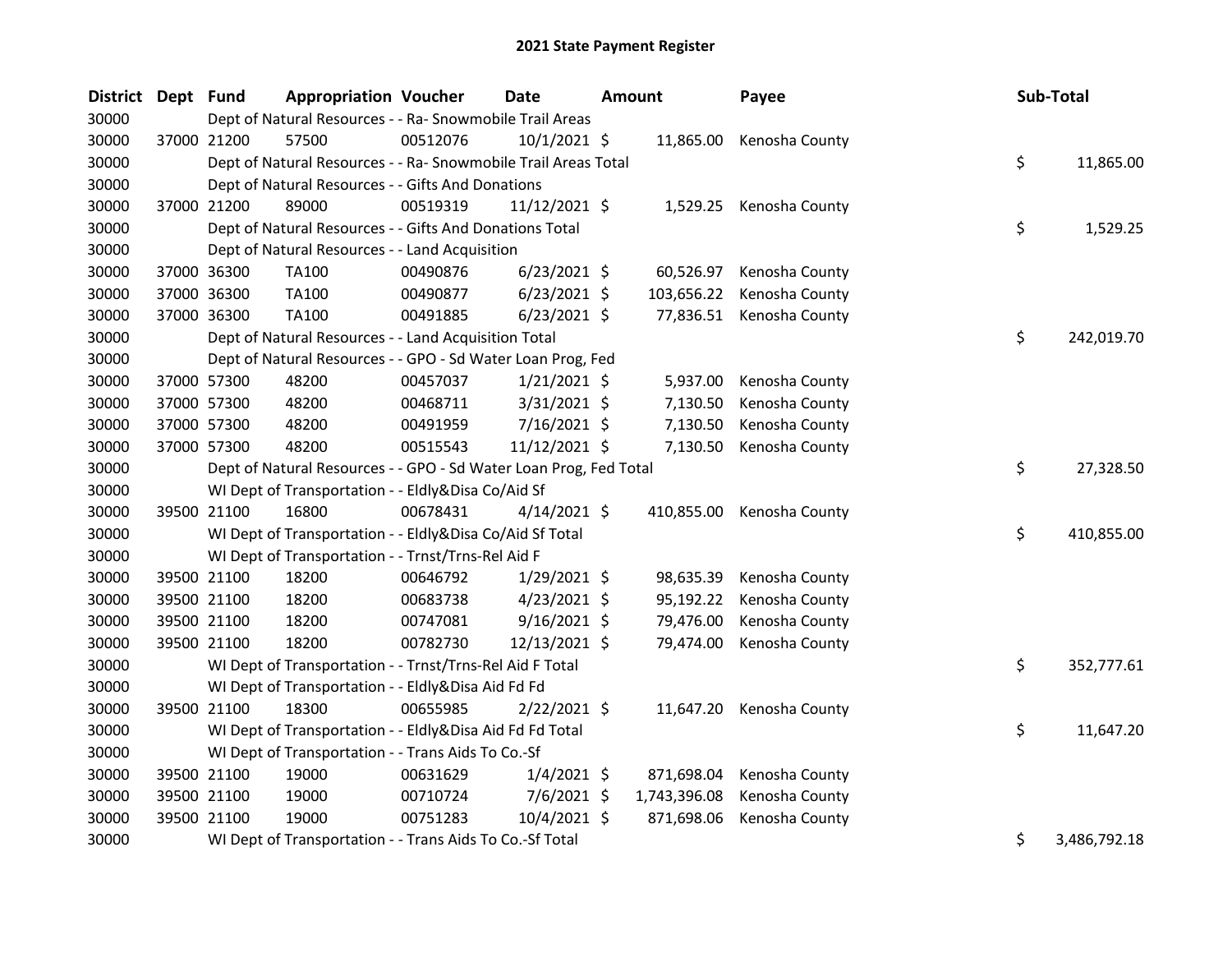| <b>District</b> | Dept Fund |             | <b>Appropriation Voucher</b>                             |          | <b>Date</b>    | <b>Amount</b> | Payee                     | Sub-Total |            |
|-----------------|-----------|-------------|----------------------------------------------------------|----------|----------------|---------------|---------------------------|-----------|------------|
| 30000           |           |             | WI Dept of Transportation - - Trnsprt Alternats Lf       |          |                |               |                           |           |            |
| 30000           |           | 39500 21100 | 22600                                                    | 00714123 | $6/28/2021$ \$ | 236,963.92    | Kenosha County            |           |            |
| 30000           |           | 39500 21100 | 22600                                                    | 00757356 | 10/4/2021 \$   | 1,921.04      | Kenosha County            |           |            |
| 30000           |           |             | WI Dept of Transportation - - Trnsprt Alternats Lf Total |          |                |               |                           | \$        | 238,884.96 |
| 30000           |           |             | WI Dept of Transportation - - Trnsprt Alternats Ff       |          |                |               |                           |           |            |
| 30000           |           | 39500 21100 | 22700                                                    | 00757356 | 10/4/2021 \$   | 7,684.16      | Kenosha County            |           |            |
| 30000           |           | 39500 21100 | 22700                                                    | 00759313 | 10/7/2021 \$   | 12,983.41     | Kenosha County            |           |            |
| 30000           |           |             | WI Dept of Transportation - - Trnsprt Alternats Ff Total |          |                |               |                           | \$        | 20,667.57  |
| 30000           |           |             | WI Dept of Transportation - - Aero Assistance Sfd        |          |                |               |                           |           |            |
| 30000           |           | 39500 21100 | 26400                                                    | 00714119 | $6/28/2021$ \$ | 15.96         | Kenosha County            |           |            |
| 30000           |           | 39500 21100 | 26400                                                    | 00714121 | $6/28/2021$ \$ | 115,805.98    | Kenosha County            |           |            |
| 30000           |           |             | WI Dept of Transportation - - Aero Assistance Sfd Total  |          |                |               |                           | \$        | 115,821.94 |
| 30000           |           |             | WI Dept of Transportation - - Aero Assistance Lfd        |          |                |               |                           |           |            |
| 30000           |           | 39500 21100 | 27400                                                    | 00714119 | $6/28/2021$ \$ | 15.96         | Kenosha County            |           |            |
| 30000           |           | 39500 21100 | 27400                                                    | 00714121 | $6/28/2021$ \$ | 115,805.98    | Kenosha County            |           |            |
| 30000           |           |             | WI Dept of Transportation - - Aero Assistance Lfd Total  |          |                |               |                           | \$        | 115,821.94 |
| 30000           |           |             | WI Dept of Transportation - - Loc Rd Imp Prg St Fd       |          |                |               |                           |           |            |
| 30000           |           | 39500 21100 | 27800                                                    | 00777299 | $12/1/2021$ \$ |               | 2,711.23 Kenosha County   |           |            |
| 30000           |           |             | WI Dept of Transportation - - Loc Rd Imp Prg St Fd Total |          |                |               |                           | \$        | 2,711.23   |
| 30000           |           |             | WI Dept of Transportation - - Cg Mt & Air Q Imp-Lf       |          |                |               |                           |           |            |
| 30000           |           | 39500 21100 | 27900                                                    | 00636911 | $1/6/2021$ \$  | 266,615.00    | Kenosha County            |           |            |
| 30000           |           | 39500 21100 | 27900                                                    | 00686373 | $4/29/2021$ \$ | 62,280.15     | Kenosha County            |           |            |
| 30000           |           |             | WI Dept of Transportation - - Cg Mt & Air Q Imp-Lf Total |          |                |               |                           | \$        | 328,895.15 |
| 30000           |           |             | WI Dept of Transportation - - Aero Assistance Ffd        |          |                |               |                           |           |            |
| 30000           |           | 39500 21100 | 28400                                                    | 00714121 | $6/28/2021$ \$ |               | 487,356.09 Kenosha County |           |            |
| 30000           |           |             | WI Dept of Transportation - - Aero Assistance Ffd Total  |          |                |               |                           | \$        | 487,356.09 |
| 30000           |           |             | WI Dept of Transportation - - St Hwy Rehab, Sf           |          |                |               |                           |           |            |
| 30000           |           | 39500 21100 | 36300                                                    | 00673001 | $4/2/2021$ \$  | 90,737.32     | Kenosha County            |           |            |
| 30000           |           | 39500 21100 | 36300                                                    | 00715328 | $7/1/2021$ \$  | 25.00         | Kenosha County            |           |            |
| 30000           |           | 39500 21100 | 36300                                                    | 00727419 | 7/30/2021 \$   | 25.00         | Kenosha County            |           |            |
| 30000           |           |             | WI Dept of Transportation - - St Hwy Rehab, Sf Total     |          |                |               |                           | \$        | 90,787.32  |
| 30000           |           |             | WI Dept of Transportation - - Routine Maint Sf           |          |                |               |                           |           |            |
| 30000           |           | 39500 21100 | 36800                                                    | 00634787 | $1/4/2021$ \$  | 109,194.36    | Kenosha County            |           |            |
| 30000           |           | 39500 21100 | 36800                                                    | 00636368 | $1/5/2021$ \$  | 10,834.73     | Kenosha County            |           |            |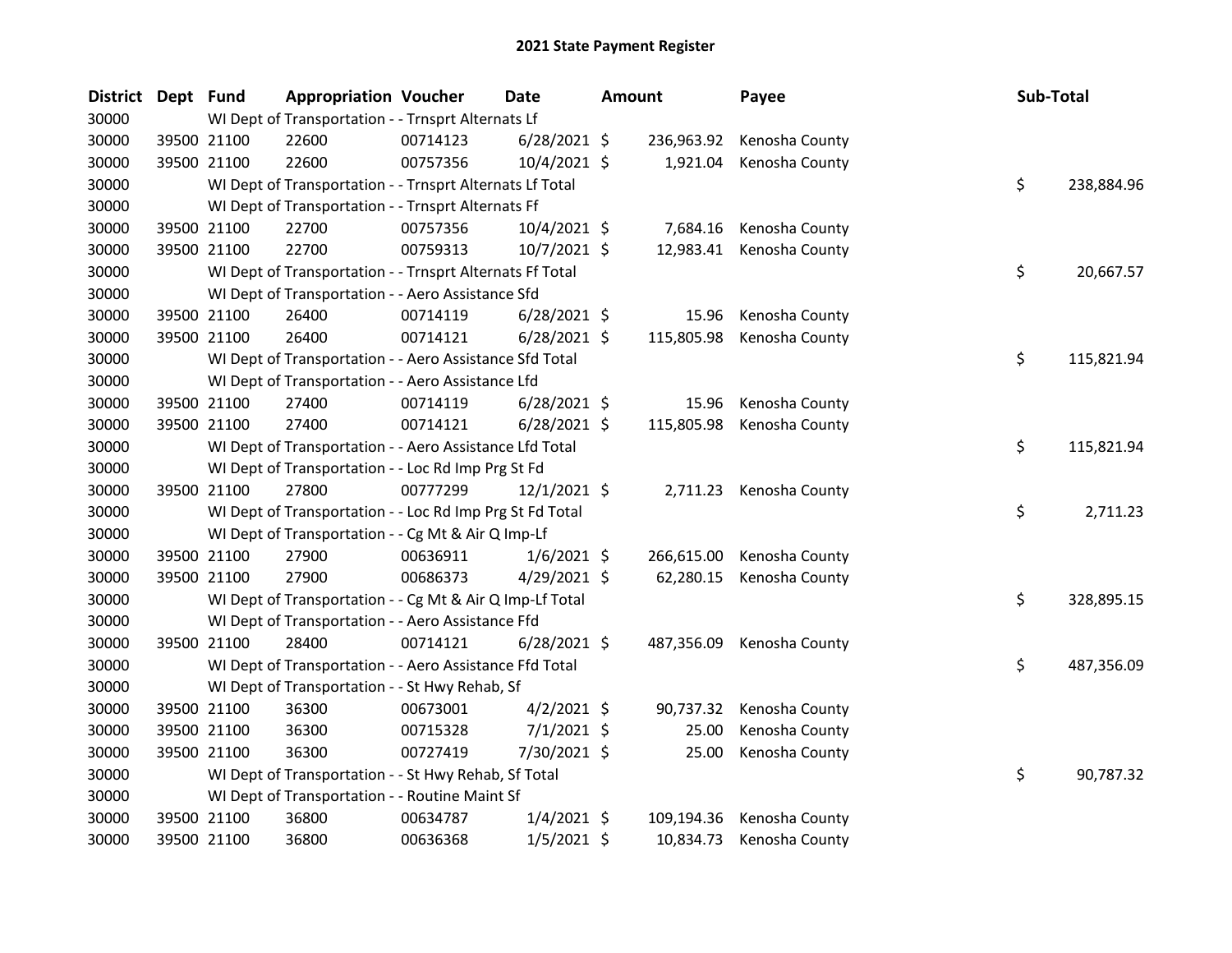| District Dept Fund |             | <b>Appropriation Voucher</b> |          | <b>Date</b>    | <b>Amount</b> | Payee          | Sub-Total |
|--------------------|-------------|------------------------------|----------|----------------|---------------|----------------|-----------|
| 30000              | 39500 21100 | 36800                        | 00636369 | $1/5/2021$ \$  | 127,647.86    | Kenosha County |           |
| 30000              | 39500 21100 | 36800                        | 00637891 | $1/11/2021$ \$ | 2,854.40      | Kenosha County |           |
| 30000              | 39500 21100 | 36800                        | 00641482 | 1/20/2021 \$   | 104,122.18    | Kenosha County |           |
| 30000              | 39500 21100 | 36800                        | 00641483 | $1/20/2021$ \$ | 78,057.14     | Kenosha County |           |
| 30000              | 39500 21100 | 36800                        | 00641484 | $1/20/2021$ \$ | 8,135.98      | Kenosha County |           |
| 30000              | 39500 21100 | 36800                        | 00641485 | $1/20/2021$ \$ | 1,915.74      | Kenosha County |           |
| 30000              | 39500 21100 | 36800                        | 00647563 | $2/2/2021$ \$  | 56,978.00     | Kenosha County |           |
| 30000              | 39500 21100 | 36800                        | 00661214 | $3/4/2021$ \$  | 3,534.31      | Kenosha County |           |
| 30000              | 39500 21100 | 36800                        | 00666182 | $3/17/2021$ \$ | 5,088.17      | Kenosha County |           |
| 30000              | 39500 21100 | 36800                        | 00670162 | $3/24/2021$ \$ | 335,152.38    | Kenosha County |           |
| 30000              | 39500 21100 | 36800                        | 00672542 | 3/31/2021 \$   | 339.22        | Kenosha County |           |
| 30000              | 39500 21100 | 36800                        | 00678497 | $4/14/2021$ \$ | 1,717.89      | Kenosha County |           |
| 30000              | 39500 21100 | 36800                        | 00680502 | $4/19/2021$ \$ | 16,585.31     | Kenosha County |           |
| 30000              | 39500 21100 | 36800                        | 00680503 | $4/19/2021$ \$ | 447,222.60    | Kenosha County |           |
| 30000              | 39500 21100 | 36800                        | 00686279 | $4/28/2021$ \$ | 1,434.72      | Kenosha County |           |
| 30000              | 39500 21100 | 36800                        | 00686280 | $4/28/2021$ \$ | 10,219.12     | Kenosha County |           |
| 30000              | 39500 21100 | 36800                        | 00693315 | $5/14/2021$ \$ | 1,943.00      | Kenosha County |           |
| 30000              | 39500 21100 | 36800                        | 00695713 | 5/20/2021 \$   | 610,190.28    | Kenosha County |           |
| 30000              | 39500 21100 | 36800                        | 00695714 | 5/20/2021 \$   | 210,426.20    | Kenosha County |           |
| 30000              | 39500 21100 | 36800                        | 00709664 | $6/22/2021$ \$ | 15,592.40     | Kenosha County |           |
| 30000              | 39500 21100 | 36800                        | 00714749 | $7/1/2021$ \$  | 7,620.08      | Kenosha County |           |
| 30000              | 39500 21100 | 36800                        | 00718072 | 7/8/2021 \$    | 55,461.54     | Kenosha County |           |
| 30000              | 39500 21100 | 36800                        | 00718073 | 7/8/2021 \$    | 157,918.55    | Kenosha County |           |
| 30000              | 39500 21100 | 36800                        | 00718074 | 7/8/2021 \$    | 123,445.11    | Kenosha County |           |
| 30000              | 39500 21100 | 36800                        | 00727364 | 7/29/2021 \$   | 2,939.69      | Kenosha County |           |
| 30000              | 39500 21100 | 36800                        | 00728814 | 8/2/2021 \$    | 9,866.61      | Kenosha County |           |
| 30000              | 39500 21100 | 36800                        | 00734081 | 8/13/2021 \$   | 556.65        | Kenosha County |           |
| 30000              | 39500 21100 | 36800                        | 00737083 | 8/20/2021 \$   | 108,340.24    | Kenosha County |           |
| 30000              | 39500 21100 | 36800                        | 00737084 | 8/20/2021 \$   | 127,115.43    | Kenosha County |           |
| 30000              | 39500 21100 | 36800                        | 00737869 | 8/24/2021 \$   | 4,929.66      | Kenosha County |           |
| 30000              | 39500 21100 | 36800                        | 00738474 | 8/24/2021 \$   | 35,010.67     | Kenosha County |           |
| 30000              | 39500 21100 | 36800                        | 00738475 | 8/24/2021 \$   | 18,803.11     | Kenosha County |           |
| 30000              | 39500 21100 | 36800                        | 00740625 | 8/31/2021 \$   | 7,382.30      | Kenosha County |           |
| 30000              | 39500 21100 | 36800                        | 00755401 | 10/22/2021 \$  | 5,265.75      | Kenosha County |           |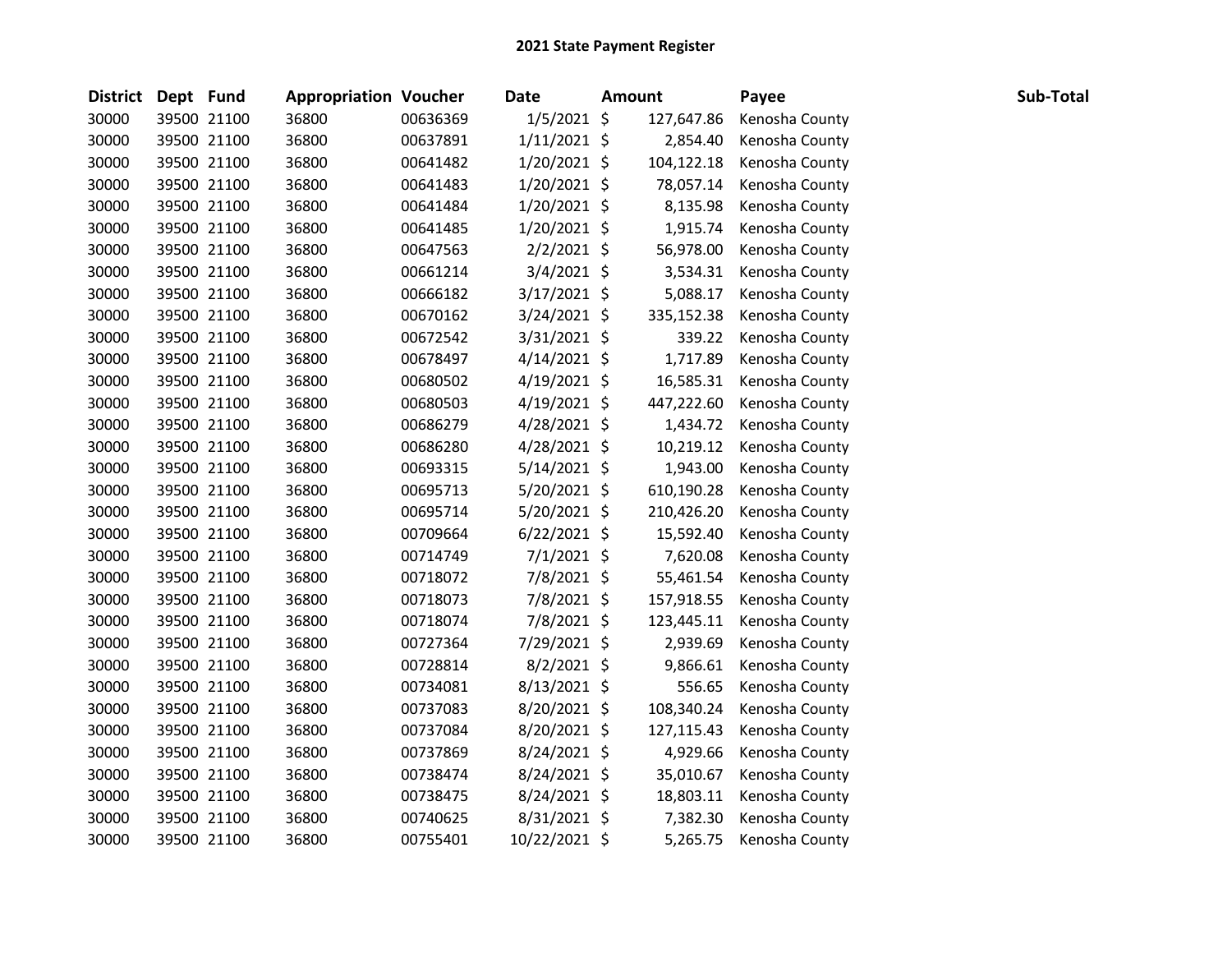| District Dept Fund |             | <b>Appropriation Voucher</b>                                       |          | <b>Date</b>    | <b>Amount</b> |            | Payee          | Sub-Total          |
|--------------------|-------------|--------------------------------------------------------------------|----------|----------------|---------------|------------|----------------|--------------------|
| 30000              | 39500 21100 | 36800                                                              | 00767236 | 10/28/2021 \$  |               | 82,784.42  | Kenosha County |                    |
| 30000              | 39500 21100 | 36800                                                              | 00767239 | 10/28/2021 \$  |               | 150,281.24 | Kenosha County |                    |
| 30000              | 39500 21100 | 36800                                                              | 00768824 | $11/2/2021$ \$ |               | 3,058.93   | Kenosha County |                    |
| 30000              | 39500 21100 | 36800                                                              | 00771339 | 11/8/2021 \$   |               | 249.04     | Kenosha County |                    |
| 30000              | 39500 21100 | 36800                                                              | 00773559 | 11/15/2021 \$  |               | 131,744.28 | Kenosha County |                    |
| 30000              | 39500 21100 | 36800                                                              | 00775845 | 11/19/2021 \$  |               | 1,834.61   | Kenosha County |                    |
| 30000              | 39500 21100 | 36800                                                              | 00778760 | 11/30/2021 \$  |               | 88,272.99  | Kenosha County |                    |
| 30000              | 39500 21100 | 36800                                                              | 00780034 | 12/3/2021 \$   |               | 174,890.20 | Kenosha County |                    |
| 30000              | 39500 21100 | 36800                                                              | 00783830 | 12/15/2021 \$  |               | 152,523.68 | Kenosha County |                    |
| 30000              | 39500 21100 | 36800                                                              | 00784326 | 12/16/2021 \$  |               | 185,143.26 | Kenosha County |                    |
| 30000              |             | WI Dept of Transportation - - Routine Maint Sf Total               |          |                |               |            |                | \$<br>3,794,624.03 |
| 30000              |             | Department of Corrections - - Becky Young Community Correcti       |          |                |               |            |                |                    |
| 30000              | 41000 10000 | 11200                                                              | 00406443 | $1/27/2021$ \$ |               | 12,156.59  | Kenosha County |                    |
| 30000              | 41000 10000 | 11200                                                              | 00408113 | $2/4/2021$ \$  |               | 12,838.77  | Kenosha County |                    |
| 30000              | 41000 10000 | 11200                                                              | 00408118 | 2/4/2021 \$    |               | 12,500.29  | Kenosha County |                    |
| 30000              | 41000 10000 | 11200                                                              | 00413270 | $3/4/2021$ \$  |               | 13,371.86  | Kenosha County |                    |
| 30000              | 41000 10000 | 11200                                                              | 00418663 | $4/1/2021$ \$  |               | 19,704.13  | Kenosha County |                    |
| 30000              | 41000 10000 | 11200                                                              | 00431601 | $6/10/2021$ \$ |               | 15,670.88  | Kenosha County |                    |
| 30000              | 41000 10000 | 11200                                                              | 00439187 | $7/15/2021$ \$ |               | 26,554.81  | Kenosha County |                    |
| 30000              | 41000 10000 | 11200                                                              | 00439305 | 7/16/2021 \$   |               | 12,823.96  | Kenosha County |                    |
| 30000              | 41000 10000 | 11200                                                              | 00439306 | $7/16/2021$ \$ |               | 32,164.24  | Kenosha County |                    |
| 30000              | 41000 10000 | 11200                                                              | 00460439 | $11/5/2021$ \$ |               | 29,456.58  | Kenosha County |                    |
| 30000              | 41000 10000 | 11200                                                              | 00464818 | 11/29/2021 \$  |               | 7,389.85   | Kenosha County |                    |
| 30000              |             | Department of Corrections - - Becky Young Community Correcti Total |          |                |               |            |                | \$<br>194,631.96   |
| 30000              |             | Department of Corrections - - Corrections Contracts And Agre       |          |                |               |            |                |                    |
| 30000              | 41000 10000 | 11400                                                              | 00411299 | $2/23/2021$ \$ |               | 45,953.78  | Kenosha County |                    |
| 30000              | 41000 10000 | 11400                                                              | 00411305 | $2/23/2021$ \$ |               | 34,220.90  | Kenosha County |                    |
| 30000              | 41000 10000 | 11400                                                              | 00412991 | $3/1/2021$ \$  |               | 41,425.30  | Kenosha County |                    |
| 30000              | 41000 10000 | 11400                                                              | 00415751 | $3/15/2021$ \$ |               | 84,548.78  | Kenosha County |                    |
| 30000              | 41000 10000 | 11400                                                              | 00421052 | $4/15/2021$ \$ |               | 33,037.32  | Kenosha County |                    |
| 30000              | 41000 10000 | 11400                                                              | 00421057 | $4/15/2021$ \$ |               | 36,073.46  | Kenosha County |                    |
| 30000              | 41000 10000 | 11400                                                              | 00421060 | $4/15/2021$ \$ |               | 30,721.62  | Kenosha County |                    |
| 30000              | 41000 10000 | 11400                                                              | 00421066 | $4/15/2021$ \$ |               | 32,316.88  | Kenosha County |                    |
| 30000              | 41000 10000 | 11400                                                              | 00422406 | 4/22/2021 \$   |               | 88,202.44  | Kenosha County |                    |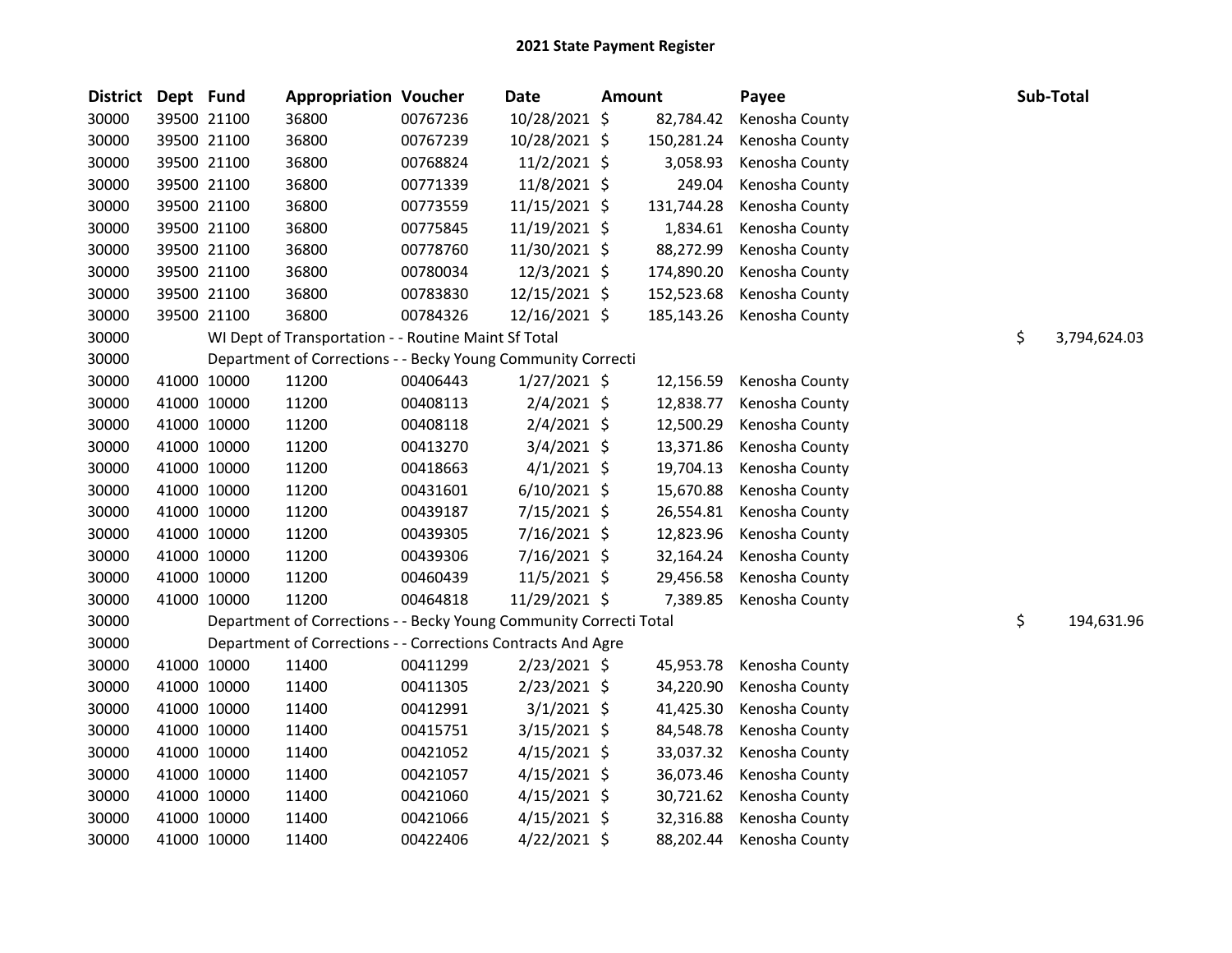| District Dept Fund |             | <b>Appropriation Voucher</b>                                       |          | Date           | Amount |            | Payee                                                                                                         | Sub-Total          |
|--------------------|-------------|--------------------------------------------------------------------|----------|----------------|--------|------------|---------------------------------------------------------------------------------------------------------------|--------------------|
| 30000              | 41000 10000 | 11400                                                              | 00426889 | $5/19/2021$ \$ |        | 34,992.80  | Kenosha County                                                                                                |                    |
| 30000              | 41000 10000 | 11400                                                              | 00430369 | $6/4/2021$ \$  |        | 115,836.46 | Kenosha County                                                                                                |                    |
| 30000              | 41000 10000 | 11400                                                              | 00431885 | $6/11/2021$ \$ |        | 36,536.60  | Kenosha County                                                                                                |                    |
| 30000              | 41000 10000 | 11400                                                              | 00432481 | $6/15/2021$ \$ |        | 114,910.18 | Kenosha County                                                                                                |                    |
| 30000              | 41000 10000 | 11400                                                              | 00433935 | $6/21/2021$ \$ |        | 131,531.76 | Kenosha County                                                                                                |                    |
| 30000              | 41000 10000 | 11400                                                              | 00439120 | 7/14/2021 \$   |        | 131,789.06 | Kenosha County                                                                                                |                    |
| 30000              | 41000 10000 | 11400                                                              | 00439143 | 7/16/2021 \$   |        | 42,094.28  | Kenosha County                                                                                                |                    |
| 30000              | 41000 10000 | 11400                                                              | 00444383 | $8/16/2021$ \$ |        | 50,482.26  | Kenosha County                                                                                                |                    |
| 30000              | 41000 10000 | 11400                                                              | 00448218 | $9/2/2021$ \$  |        | 111,719.66 | Kenosha County                                                                                                |                    |
| 30000              | 41000 10000 | 11400                                                              | 00451150 | $9/17/2021$ \$ |        | 58,304.18  | Kenosha County                                                                                                |                    |
| 30000              | 41000 10000 | 11400                                                              | 00457044 | 10/19/2021 \$  |        | 56,554.54  | Kenosha County                                                                                                |                    |
| 30000              | 41000 10000 | 11400                                                              | 00461296 | 11/9/2021 \$   |        | 57,738.12  | Kenosha County                                                                                                |                    |
| 30000              | 41000 10000 | 11400                                                              | 00461449 | 11/12/2021 \$  |        | 2,933.22   | Kenosha County                                                                                                |                    |
| 30000              | 41000 10000 | 11400                                                              | 00462512 | 11/15/2021 \$  |        | 64,376.46  | Kenosha County                                                                                                |                    |
| 30000              |             | Department of Corrections - - Corrections Contracts And Agre Total |          |                |        |            |                                                                                                               | \$<br>1,436,300.06 |
| 30000              |             |                                                                    |          |                |        |            | Department of Corrections - - Reimbursing Counties For Probation, Extended Supervision And Parole Holds       |                    |
| 30000              | 41000 10000 | 11600                                                              | 00459518 | 10/29/2021 \$  |        |            | 66,680.00 Kenosha County                                                                                      |                    |
| 30000              |             |                                                                    |          |                |        |            | Department of Corrections - - Reimbursing Counties For Probation, Extended Supervision And Parole Holds Total | \$<br>66,680.00    |
| 30000              |             | Department of Corrections - - Probation, Parole And Extended       |          |                |        |            |                                                                                                               |                    |
| 30000              | 41000 10000 | 18700                                                              | 00470179 | 12/28/2021 \$  |        | 259.80     | Kenosha County                                                                                                |                    |
| 30000              |             | Department of Corrections - - Probation, Parole And Extended Total |          |                |        |            |                                                                                                               | \$<br>259.80       |
| 30000              |             | Child Abuse & Neglect Prev Bd - - General Aids                     |          |                |        |            |                                                                                                               |                    |
| 30000              | 43300 10000 | 99000                                                              | 00002748 | $2/3/2021$ \$  |        | 9,759.00   | Kenosha County                                                                                                |                    |
| 30000              | 43300 10000 | 99000                                                              | 00002780 | $3/3/2021$ \$  |        | 10,969.00  | Kenosha County                                                                                                |                    |
| 30000              | 43300 10000 | 99000                                                              | 00002806 | 3/30/2021 \$   |        | 8,900.00   | Kenosha County                                                                                                |                    |
| 30000              | 43300 10000 | 99000                                                              | 00002842 | 4/30/2021 \$   |        | 9,200.00   | Kenosha County                                                                                                |                    |
| 30000              | 43300 10000 | 99000                                                              | 00002890 | $6/3/2021$ \$  |        | 13,416.00  | Kenosha County                                                                                                |                    |
| 30000              | 43300 10000 | 99000                                                              | 00002920 | $7/2/2021$ \$  |        | 9,927.00   | Kenosha County                                                                                                |                    |
| 30000              | 43300 10000 | 99000                                                              | 00002952 | $8/2/2021$ \$  |        | 16,223.00  | Kenosha County                                                                                                |                    |
| 30000              | 43300 10000 | 99000                                                              | 00003017 | $9/24/2021$ \$ |        | 10,665.00  | Kenosha County                                                                                                |                    |
| 30000              | 43300 10000 | 99000                                                              | 00003036 | 9/30/2021 \$   |        | 16,374.00  | Kenosha County                                                                                                |                    |
| 30000              | 43300 10000 | 99000                                                              | 00003084 | 11/8/2021 \$   |        | 7,818.00   | Kenosha County                                                                                                |                    |
| 30000              | 43300 10000 | 99000                                                              | 00003130 | 12/3/2021 \$   |        | 7,355.00   | Kenosha County                                                                                                |                    |
| 30000              |             | Child Abuse & Neglect Prev Bd - - General Aids Total               |          |                |        |            |                                                                                                               | \$<br>120,606.00   |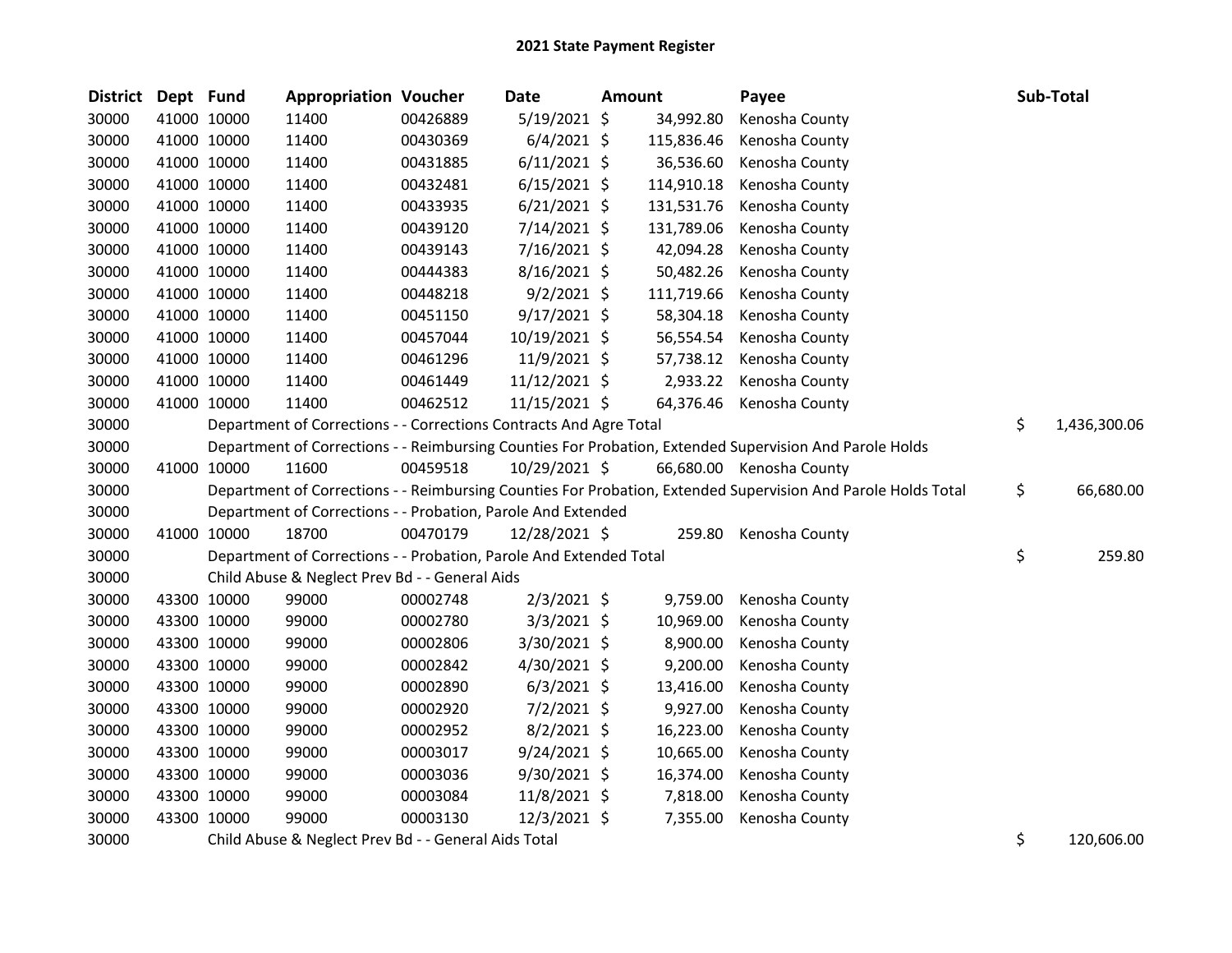| <b>District</b> | Dept Fund |             | <b>Appropriation Voucher</b>                                           |          | Date           | <b>Amount</b> | Payee          | Sub-Total           |
|-----------------|-----------|-------------|------------------------------------------------------------------------|----------|----------------|---------------|----------------|---------------------|
| 30000           |           |             | Department of Health Services - - State/Federal Aids                   |          |                |               |                |                     |
| 30000           |           | 43500 10000 | 00000                                                                  | 92106    | $1/4/2021$ \$  | 728,616.00    | Kenosha County |                     |
| 30000           |           | 43500 10000 | 00000                                                                  | 92107    | $2/1/2021$ \$  | 851,053.00    | Kenosha County |                     |
| 30000           |           | 43500 10000 | 00000                                                                  | 92108    | $3/1/2021$ \$  | 715,810.00    | Kenosha County |                     |
| 30000           |           | 43500 10000 | 00000                                                                  | 92109    | $4/1/2021$ \$  | 2,227,648.00  | Kenosha County |                     |
| 30000           |           | 43500 10000 | 00000                                                                  | 92110    | $5/3/2021$ \$  | 1,912,616.00  | Kenosha County |                     |
| 30000           |           | 43500 10000 | 00000                                                                  | 92111    | $6/1/2021$ \$  | 1,380,572.00  | Kenosha County |                     |
| 30000           |           | 43500 10000 | 00000                                                                  | 92200    | $7/1/2021$ \$  | 1,589,152.00  | Kenosha County |                     |
| 30000           |           | 43500 10000 | 00000                                                                  | 92201    | $8/2/2021$ \$  | 3,361,693.00  | Kenosha County |                     |
| 30000           |           | 43500 10000 | 00000                                                                  | 92202    | $9/1/2021$ \$  | 2,047,264.00  | Kenosha County |                     |
| 30000           |           | 43500 10000 | 00000                                                                  | 92204    | $10/1/2021$ \$ | 1,204,543.00  | Kenosha County |                     |
| 30000           |           | 43500 10000 | 00000                                                                  | 92206    | $11/1/2021$ \$ | 978,005.00    | Kenosha County |                     |
| 30000           |           | 43500 10000 | 00000                                                                  | 92207    | 12/1/2021 \$   | 650,681.00    | Kenosha County |                     |
| 30000           |           |             | Department of Health Services - - State/Federal Aids Total             |          |                |               |                | \$<br>17,647,653.00 |
| 30000           |           |             | Department of Health Services - - Public Health Dispensaries And       |          |                |               |                |                     |
| 30000           |           | 43500 10000 | 10700                                                                  | 00405813 | $2/5/2021$ \$  | 4,834.50      | Kenosha County |                     |
| 30000           |           | 43500 10000 | 10700                                                                  | 00410016 | 3/10/2021 \$   | 1,288.21      | Kenosha County |                     |
| 30000           |           | 43500 10000 | 10700                                                                  | 00431325 | $6/17/2021$ \$ | 66.38         | Kenosha County |                     |
| 30000           |           | 43500 10000 | 10700                                                                  | 00436009 | 7/16/2021 \$   | 94.34         | Kenosha County |                     |
| 30000           |           | 43500 10000 | 10700                                                                  | 00450217 | 9/16/2021 \$   | 66.39         | Kenosha County |                     |
| 30000           |           | 43500 10000 | 10700                                                                  | 00461432 | 11/19/2021 \$  | 208.67        | Kenosha County |                     |
| 30000           |           |             | Department of Health Services - - Public Health Dispensaries And Total |          |                |               |                | \$<br>6,558.49      |
| 30000           |           |             | Department of Health Services - - Services, Reimbursement & Paym       |          |                |               |                |                     |
| 30000           |           | 43500 10000 | 10900                                                                  | 00401202 | $1/15/2021$ \$ | 1,065.00      | Kenosha County |                     |
| 30000           |           |             | Department of Health Services - - Services, Reimbursement & Paym Total |          |                |               |                | \$<br>1,065.00      |
| 30000           |           |             | Department of Health Services - - Federal Projects Operations          |          |                |               |                |                     |
| 30000           |           | 43500 10000 | 14900                                                                  | 00421532 | $4/23/2021$ \$ | 8,735.00      | Kenosha County |                     |
| 30000           |           |             | Department of Health Services - - Federal Projects Operations Total    |          |                |               |                | \$<br>8,735.00      |
| 30000           |           |             | Department of Health Services - - Federal Project Aids                 |          |                |               |                |                     |
| 30000           |           | 43500 10000 | 15000                                                                  | 00408996 | $2/24/2021$ \$ | 500.00        | Kenosha County |                     |
| 30000           |           | 43500 10000 | 15000                                                                  | 00412069 | $2/25/2021$ \$ | 1,241.79      | Kenosha County |                     |
| 30000           |           | 43500 10000 | 15000                                                                  | 00421633 | $4/15/2021$ \$ | 1,901.02      | Kenosha County |                     |
| 30000           |           | 43500 10000 | 15000                                                                  | 00435512 | $6/25/2021$ \$ | 16,005.00     | Kenosha County |                     |
| 30000           |           | 43500 10000 | 15000                                                                  | 00435751 | 7/9/2021 \$    | 2,746.68      | Kenosha County |                     |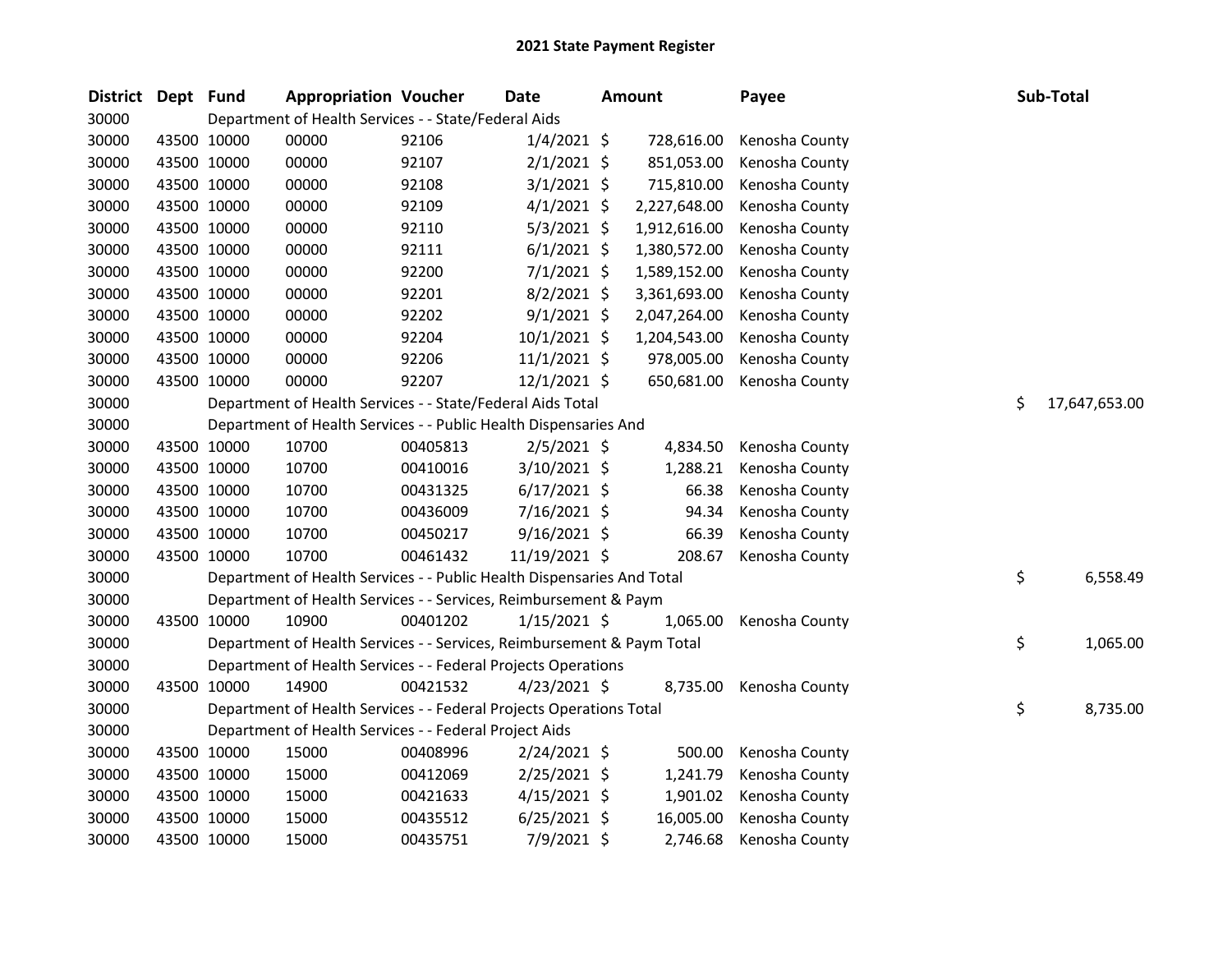| <b>District</b> | Dept Fund |             | <b>Appropriation Voucher</b>                                           |          | <b>Date</b>    | Amount |           | Payee          | Sub-Total |            |
|-----------------|-----------|-------------|------------------------------------------------------------------------|----------|----------------|--------|-----------|----------------|-----------|------------|
| 30000           |           | 43500 10000 | 15000                                                                  | 00438593 | 7/28/2021 \$   |        | 25,571.00 | Kenosha County |           |            |
| 30000           |           | 43500 10000 | 15000                                                                  | 00446037 | 9/9/2021 \$    |        | 25,034.00 | Kenosha County |           |            |
| 30000           |           | 43500 10000 | 15000                                                                  | 00451790 | 10/13/2021 \$  |        | 11,815.22 | Kenosha County |           |            |
| 30000           |           | 43500 10000 | 15000                                                                  | 00454611 | 10/13/2021 \$  |        | 16,772.00 | Kenosha County |           |            |
| 30000           |           | 43500 10000 | 15000                                                                  | 00463917 | 11/22/2021 \$  |        | 10,525.00 | Kenosha County |           |            |
| 30000           |           | 43500 10000 | 15000                                                                  | 00464875 | 12/15/2021 \$  |        | 5,130.00  | Kenosha County |           |            |
| 30000           |           |             | Department of Health Services - - Federal Project Aids Total           |          |                |        |           |                | \$        | 117,241.71 |
| 30000           |           |             | Department of Health Services - - Interagency And Intra-Agency P       |          |                |        |           |                |           |            |
| 30000           |           | 43500 10000 | 16700                                                                  | 00428807 | $5/25/2021$ \$ |        | 5,500.00  | Kenosha County |           |            |
| 30000           |           | 43500 10000 | 16700                                                                  | 00443350 | 8/13/2021 \$   |        | 246.00    | Kenosha County |           |            |
| 30000           |           | 43500 10000 | 16700                                                                  | 00453524 | 10/15/2021 \$  |        | 2,750.00  | Kenosha County |           |            |
| 30000           |           |             | Department of Health Services - - Interagency And Intra-Agency P Total |          |                |        |           |                | \$        | 8,496.00   |
| 30000           |           |             | Department of Health Services - - General Program Operations           |          |                |        |           |                |           |            |
| 30000           |           | 43500 10000 | 40100                                                                  | 00401555 | $1/5/2021$ \$  |        | 1.50      | Kenosha County |           |            |
| 30000           |           | 43500 10000 | 40100                                                                  | 00415857 | 3/16/2021 \$   |        | 1.50      | Kenosha County |           |            |
| 30000           |           | 43500 10000 | 40100                                                                  | 00419568 | 4/6/2021 \$    |        | 1.50      | Kenosha County |           |            |
| 30000           |           | 43500 10000 | 40100                                                                  | 00427591 | 5/18/2021 \$   |        | 1.50      | Kenosha County |           |            |
| 30000           |           | 43500 10000 | 40100                                                                  | 00431502 | $6/8/2021$ \$  |        | 3.50      | Kenosha County |           |            |
| 30000           |           | 43500 10000 | 40100                                                                  | 00432767 | $6/15/2021$ \$ |        | 1.50      | Kenosha County |           |            |
| 30000           |           | 43500 10000 | 40100                                                                  | 00432773 | $6/15/2021$ \$ |        | 1.50      | Kenosha County |           |            |
| 30000           |           | 43500 10000 | 40100                                                                  | 00435996 | $6/29/2021$ \$ |        | 1.50      | Kenosha County |           |            |
| 30000           |           | 43500 10000 | 40100                                                                  | 00437374 | 7/7/2021 \$    |        | 1.50      | Kenosha County |           |            |
| 30000           |           | 43500 10000 | 40100                                                                  | 00441662 | 8/2/2021 \$    |        | 15.00     | Kenosha County |           |            |
| 30000           |           | 43500 10000 | 40100                                                                  | 00445178 | 8/18/2021 \$   |        | 1.50      | Kenosha County |           |            |
| 30000           |           | 43500 10000 | 40100                                                                  | 00457162 | 10/19/2021 \$  |        | 1.50      | Kenosha County |           |            |
| 30000           |           | 43500 10000 | 40100                                                                  | 00462776 | 11/16/2021 \$  |        | 1.50      | Kenosha County |           |            |
| 30000           |           | 43500 10000 | 40100                                                                  | 00462782 | 11/16/2021 \$  |        | 1.50      | Kenosha County |           |            |
| 30000           |           | 43500 10000 | 40100                                                                  | 00466520 | 12/7/2021 \$   |        | 1.50      | Kenosha County |           |            |
| 30000           |           | 43500 10000 | 40100                                                                  | 00466521 | 12/7/2021 \$   |        | 1.50      | Kenosha County |           |            |
| 30000           |           | 43500 10000 | 40100                                                                  | 00466534 | 12/7/2021 \$   |        | 1.50      | Kenosha County |           |            |
| 30000           |           | 43500 10000 | 40100                                                                  | 00468375 | 12/16/2021 \$  |        | 1.50      | Kenosha County |           |            |
| 30000           |           |             | Department of Health Services - - General Program Operations Total     |          |                |        |           |                | \$        | 42.50      |
| 30000           |           |             | Department of Health Services - - Medical Assistance State Admin       |          |                |        |           |                |           |            |
| 30000           |           | 43500 10000 | 44000                                                                  | 00401555 | $1/5/2021$ \$  |        | 1.50      | Kenosha County |           |            |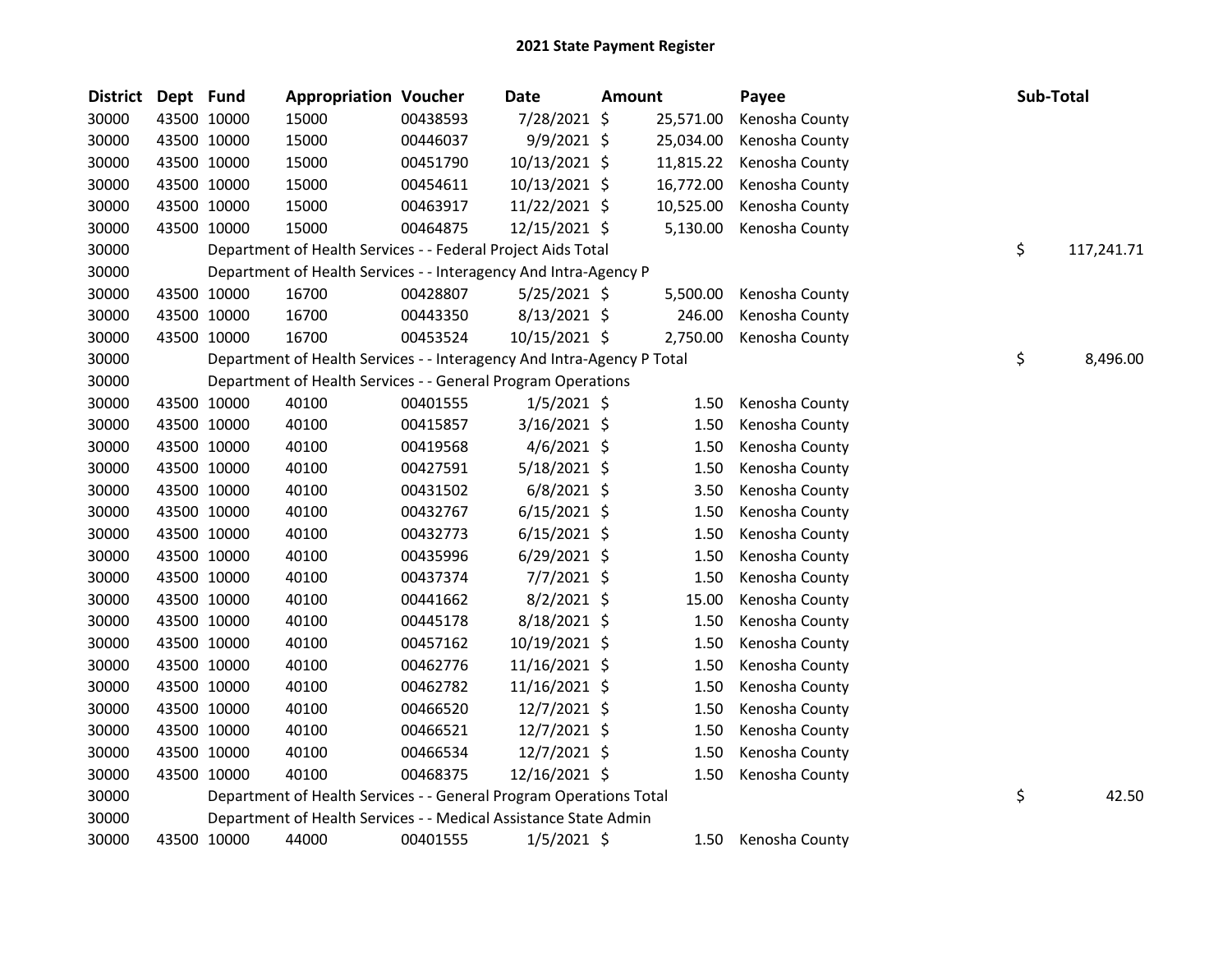| <b>District</b> | Dept Fund |             | <b>Appropriation Voucher</b>                                           |          | Date           | Amount |            | Payee          | Sub-Total        |
|-----------------|-----------|-------------|------------------------------------------------------------------------|----------|----------------|--------|------------|----------------|------------------|
| 30000           |           | 43500 10000 | 44000                                                                  | 00415857 | 3/16/2021 \$   |        | 1.50       | Kenosha County |                  |
| 30000           |           | 43500 10000 | 44000                                                                  | 00419568 | $4/6/2021$ \$  |        | 1.50       | Kenosha County |                  |
| 30000           |           | 43500 10000 | 44000                                                                  | 00427591 | $5/18/2021$ \$ |        | 1.50       | Kenosha County |                  |
| 30000           |           | 43500 10000 | 44000                                                                  | 00431502 | $6/8/2021$ \$  |        | 3.50       | Kenosha County |                  |
| 30000           |           | 43500 10000 | 44000                                                                  | 00432767 | $6/15/2021$ \$ |        | 1.50       | Kenosha County |                  |
| 30000           |           | 43500 10000 | 44000                                                                  | 00432773 | $6/15/2021$ \$ |        | 1.50       | Kenosha County |                  |
| 30000           |           | 43500 10000 | 44000                                                                  | 00435996 | $6/29/2021$ \$ |        | 1.50       | Kenosha County |                  |
| 30000           |           | 43500 10000 | 44000                                                                  | 00437374 | $7/7/2021$ \$  |        | 1.50       | Kenosha County |                  |
| 30000           |           | 43500 10000 | 44000                                                                  | 00441662 | $8/2/2021$ \$  |        | 15.00      | Kenosha County |                  |
| 30000           |           | 43500 10000 | 44000                                                                  | 00445178 | 8/18/2021 \$   |        | 1.50       | Kenosha County |                  |
| 30000           |           | 43500 10000 | 44000                                                                  | 00457162 | 10/19/2021 \$  |        | 1.50       | Kenosha County |                  |
| 30000           |           | 43500 10000 | 44000                                                                  | 00462776 | 11/16/2021 \$  |        | 1.50       | Kenosha County |                  |
| 30000           |           | 43500 10000 | 44000                                                                  | 00462782 | 11/16/2021 \$  |        | 1.50       | Kenosha County |                  |
| 30000           |           | 43500 10000 | 44000                                                                  | 00466520 | 12/7/2021 \$   |        | 1.50       | Kenosha County |                  |
| 30000           |           | 43500 10000 | 44000                                                                  | 00466521 | 12/7/2021 \$   |        | 1.50       | Kenosha County |                  |
| 30000           |           | 43500 10000 | 44000                                                                  | 00466534 | 12/7/2021 \$   |        | 1.50       | Kenosha County |                  |
| 30000           |           | 43500 10000 | 44000                                                                  | 00468375 | 12/16/2021 \$  |        | 1.50       | Kenosha County |                  |
| 30000           |           |             | Department of Health Services - - Medical Assistance State Admin Total |          |                |        |            |                | \$<br>42.50      |
| 30000           |           |             | Department of Health Services - - Interagency And Intra-Agency A       |          |                |        |            |                |                  |
| 30000           |           | 43500 10000 | 46800                                                                  | 00402753 | $1/12/2021$ \$ |        | 229,189.09 | Kenosha County |                  |
| 30000           |           | 43500 10000 | 46800                                                                  | 00458960 | 10/28/2021 \$  |        | 564,746.00 | Kenosha County |                  |
| 30000           |           |             | Department of Health Services - - Interagency And Intra-Agency A Total |          |                |        |            |                | \$<br>793,935.09 |
| 30000           |           |             | Department of Health Services - - Reimbursements To Local Units        |          |                |        |            |                |                  |
| 30000           |           | 43500 10000 | 57400                                                                  | 00444047 | $8/12/2021$ \$ |        | 11,773.54  | Kenosha County |                  |
| 30000           |           |             | Department of Health Services - - Reimbursements To Local Units Total  |          |                |        |            |                | \$<br>11,773.54  |
| 30000           |           |             | Department of Health Services - - Administrative And Support-Fis       |          |                |        |            |                |                  |
| 30000           |           | 43500 10000 | 82100                                                                  | 00402023 | $1/7/2021$ \$  |        | 5.00       | Kenosha County |                  |
| 30000           |           | 43500 10000 | 82100                                                                  | 00402289 | $1/11/2021$ \$ |        | 5.00       | Kenosha County |                  |
| 30000           |           | 43500 10000 | 82100                                                                  | 00457206 | 10/19/2021 \$  |        | 5.00       | Kenosha County |                  |
| 30000           |           |             | Department of Health Services - - Administrative And Support-Fis Total |          |                |        |            |                | \$<br>15.00      |
| 30000           |           |             | Dept of Children and Families - - Milw Child Welfare Svc Collect       |          |                |        |            |                |                  |
| 30000           |           | 43700 10000 | 12200                                                                  | 00080633 | $2/22/2021$ \$ |        | 40.00      | Kenosha County |                  |
| 30000           |           |             | Dept of Children and Families - - Milw Child Welfare Svc Collect Total |          |                |        |            |                | \$<br>40.00      |
| 30000           |           |             | Dept of Children and Families - - Fees For Administrative Servic       |          |                |        |            |                |                  |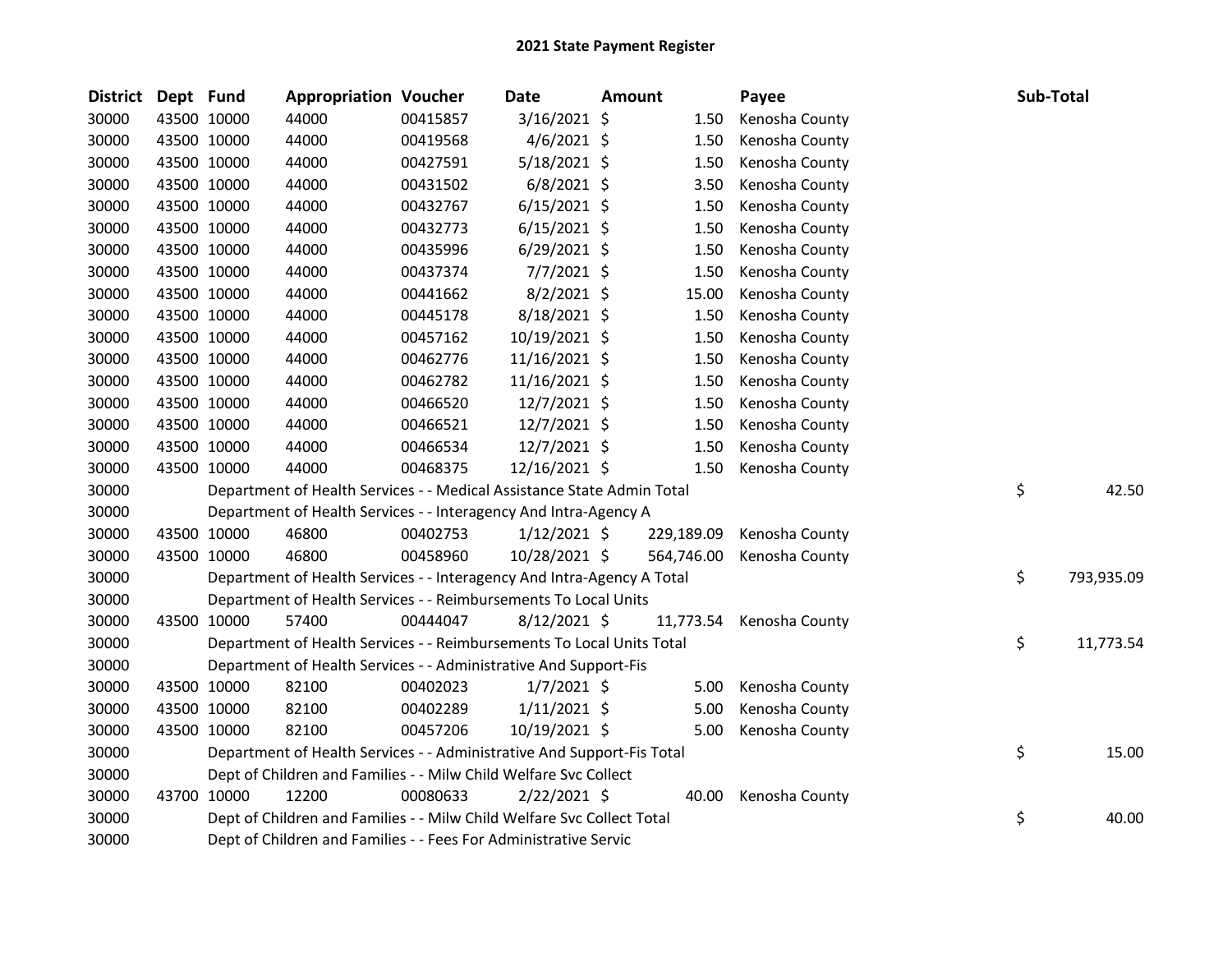| <b>District</b> | Dept Fund |             | <b>Appropriation Voucher</b>                                           |          | <b>Date</b>    | <b>Amount</b> | Payee          | Sub-Total |          |
|-----------------|-----------|-------------|------------------------------------------------------------------------|----------|----------------|---------------|----------------|-----------|----------|
| 30000           |           | 43700 10000 | 23100                                                                  | 00080569 | $2/16/2021$ \$ | 505.00        | Kenosha County |           |          |
| 30000           |           | 43700 10000 | 23100                                                                  | 00083425 | 4/20/2021 \$   | 500.00        | Kenosha County |           |          |
| 30000           |           | 43700 10000 | 23100                                                                  | 00084508 | $5/13/2021$ \$ | 5.00          | Kenosha County |           |          |
| 30000           |           | 43700 10000 | 23100                                                                  | 00087308 | 7/23/2021 \$   | 400.00        | Kenosha County |           |          |
| 30000           |           | 43700 10000 | 23100                                                                  | 00090924 | $11/2/2021$ \$ | 365.00        | Kenosha County |           |          |
| 30000           |           |             | Dept of Children and Families - - Fees For Administrative Servic Total |          |                |               |                | \$        | 1,775.00 |
| 30000           |           |             | Dept of Children and Families - - General Aids                         |          |                |               |                |           |          |
| 30000           |           | 43700 10000 | 99000                                                                  | 00079003 | $1/5/2021$ \$  | 180,250.31    | Kenosha County |           |          |
| 30000           |           | 43700 10000 | 99000                                                                  | 00079748 | 1/28/2021 \$   | 87,777.82     | Kenosha County |           |          |
| 30000           |           | 43700 10000 | 99000                                                                  | 00079749 | $1/29/2021$ \$ | 634,472.11    | Kenosha County |           |          |
| 30000           |           | 43700 10000 | 99000                                                                  | 00079750 | 1/29/2021 \$   | 57,746.20     | Kenosha County |           |          |
| 30000           |           | 43700 10000 | 99000                                                                  | 00079941 | $2/1/2021$ \$  | 1,267.18      | Kenosha County |           |          |
| 30000           |           | 43700 10000 | 99000                                                                  | 00080071 | $2/3/2021$ \$  | 340,841.20    | Kenosha County |           |          |
| 30000           |           | 43700 10000 | 99000                                                                  | 00080072 | $2/3/2021$ \$  | 106,947.00    | Kenosha County |           |          |
| 30000           |           | 43700 10000 | 99000                                                                  | 00080159 | $2/5/2021$ \$  | 214,585.42    | Kenosha County |           |          |
| 30000           |           | 43700 10000 | 99000                                                                  | 00080266 | $2/5/2021$ \$  | 828.21        | Kenosha County |           |          |
| 30000           |           | 43700 10000 | 99000                                                                  | 00080267 | $2/5/2021$ \$  | 30,226.56     | Kenosha County |           |          |
| 30000           |           | 43700 10000 | 99000                                                                  | 00081235 | $3/5/2021$ \$  | 143,064.56    | Kenosha County |           |          |
| 30000           |           | 43700 10000 | 99000                                                                  | 00081314 | $3/5/2021$ \$  | 6,821.81      | Kenosha County |           |          |
| 30000           |           | 43700 10000 | 99000                                                                  | 00081398 | $3/8/2021$ \$  | 25,025.00     | Kenosha County |           |          |
| 30000           |           | 43700 10000 | 99000                                                                  | 00081511 | $3/9/2021$ \$  | 1,298,107.00  | Kenosha County |           |          |
| 30000           |           | 43700 10000 | 99000                                                                  | 00082537 | $4/1/2021$ \$  | 2,795.00      | Kenosha County |           |          |
| 30000           |           | 43700 10000 | 99000                                                                  | 00082637 | $4/5/2021$ \$  | 58,440.00     | Kenosha County |           |          |
| 30000           |           | 43700 10000 | 99000                                                                  | 00082638 | $4/5/2021$ \$  | 1,087,809.53  | Kenosha County |           |          |
| 30000           |           | 43700 10000 | 99000                                                                  | 00083890 | 4/30/2021 \$   | 799,028.38    | Kenosha County |           |          |
| 30000           |           | 43700 10000 | 99000                                                                  | 00084030 | 4/30/2021 \$   | 274,450.56    | Kenosha County |           |          |
| 30000           |           | 43700 10000 | 99000                                                                  | 00084031 | $5/3/2021$ \$  | 283,061.00    | Kenosha County |           |          |
| 30000           |           | 43700 10000 | 99000                                                                  | 00084051 | $5/3/2021$ \$  | 69,978.32     | Kenosha County |           |          |
| 30000           |           | 43700 10000 | 99000                                                                  | 00084104 | $5/5/2021$ \$  | 771,947.00    | Kenosha County |           |          |
| 30000           |           | 43700 10000 | 99000                                                                  | 00085439 | $6/1/2021$ \$  | 24,803.33     | Kenosha County |           |          |
| 30000           |           | 43700 10000 | 99000                                                                  | 00085514 | $6/3/2021$ \$  | 83,186.00     | Kenosha County |           |          |
| 30000           |           | 43700 10000 | 99000                                                                  | 00085618 | $6/7/2021$ \$  | 327,328.27    | Kenosha County |           |          |
| 30000           |           | 43700 10000 | 99000                                                                  | 00086551 | $7/1/2021$ \$  | 11,286.00     | Kenosha County |           |          |
| 30000           |           | 43700 10000 | 99000                                                                  | 00086679 | 7/8/2021 \$    | 261,919.03    | Kenosha County |           |          |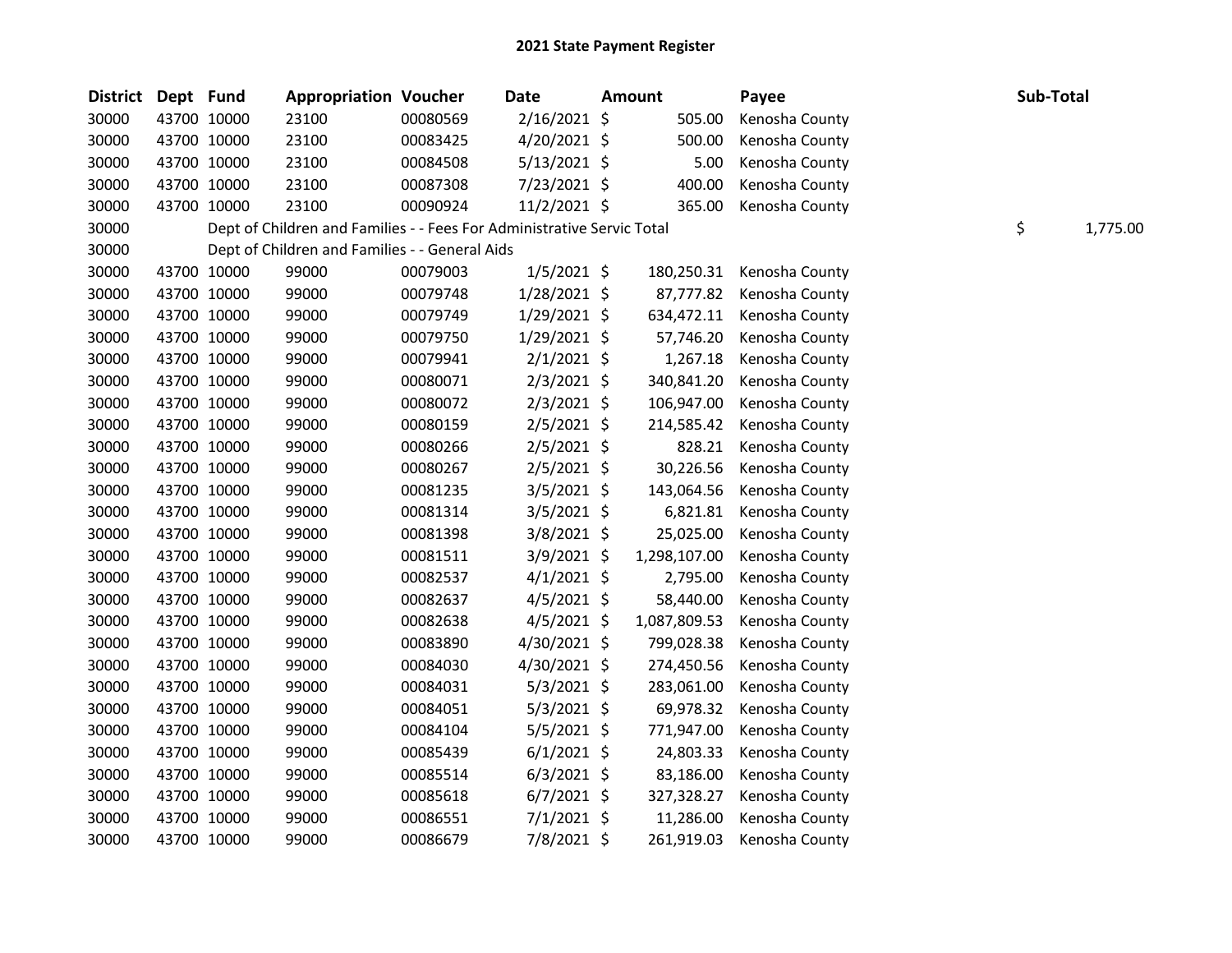| District Dept Fund |             | <b>Appropriation Voucher</b>                         |          | <b>Date</b>    | <b>Amount</b> | Payee          | Sub-Total           |
|--------------------|-------------|------------------------------------------------------|----------|----------------|---------------|----------------|---------------------|
| 30000              | 43700 10000 | 99000                                                | 00087012 | $7/13/2021$ \$ | 41,704.66     | Kenosha County |                     |
| 30000              | 43700 10000 | 99000                                                | 00087554 | 7/30/2021 \$   | 581,136.36    | Kenosha County |                     |
| 30000              | 43700 10000 | 99000                                                | 00087688 | 7/30/2021 \$   | 155,726.00    | Kenosha County |                     |
| 30000              | 43700 10000 | 99000                                                | 00087757 | $8/2/2021$ \$  | 227,055.00    | Kenosha County |                     |
| 30000              | 43700 10000 | 99000                                                | 00087924 | $8/5/2021$ \$  | 224,369.62    | Kenosha County |                     |
| 30000              | 43700 10000 | 99000                                                | 00087977 | $8/6/2021$ \$  | 288,438.47    | Kenosha County |                     |
| 30000              | 43700 10000 | 99000                                                | 00087978 | $8/6/2021$ \$  | 70,860.80     | Kenosha County |                     |
| 30000              | 43700 10000 | 99000                                                | 00088365 | 8/18/2021 \$   | 25,925.00     | Kenosha County |                     |
| 30000              | 43700 10000 | 99000                                                | 00088719 | 8/30/2021 \$   | 147,818.00    | Kenosha County |                     |
| 30000              | 43700 10000 | 99000                                                | 00088928 | $9/7/2021$ \$  | 4,731,072.37  | Kenosha County |                     |
| 30000              | 43700 10000 | 99000                                                | 00089106 | $9/10/2021$ \$ | 164,079.36    | Kenosha County |                     |
| 30000              | 43700 10000 | 99000                                                | 00089845 | 9/30/2021 \$   | 140,282.00    | Kenosha County |                     |
| 30000              | 43700 10000 | 99000                                                | 00089856 | $10/1/2021$ \$ | 32,964.33     | Kenosha County |                     |
| 30000              | 43700 10000 | 99000                                                | 00089899 | 10/5/2021 \$   | 188,259.86    | Kenosha County |                     |
| 30000              | 43700 10000 | 99000                                                | 00090748 | 10/29/2021 \$  | 639,256.07    | Kenosha County |                     |
| 30000              | 43700 10000 | 99000                                                | 00090848 | $11/1/2021$ \$ | 177,453.00    | Kenosha County |                     |
| 30000              | 43700 10000 | 99000                                                | 00090876 | $11/3/2021$ \$ | 66,833.24     | Kenosha County |                     |
| 30000              | 43700 10000 | 99000                                                | 00091015 | 11/5/2021 \$   | 267,673.50    | Kenosha County |                     |
| 30000              | 43700 10000 | 99000                                                | 00091961 | $12/2/2021$ \$ | 282,291.49    | Kenosha County |                     |
| 30000              | 43700 10000 | 99000                                                | 00091978 | 12/2/2021 \$   | 76,656.48     | Kenosha County |                     |
| 30000              | 43700 10000 | 99000                                                | 00091979 | 12/2/2021 \$   | 92,679.00     | Kenosha County |                     |
| 30000              | 43700 10000 | 99000                                                | 00092110 | 12/3/2021 \$   | 143,259.00    | Kenosha County |                     |
| 30000              | 43700 10000 | 99000                                                | 00092210 | 12/6/2021 \$   | 194,029.20    | Kenosha County |                     |
| 30000              | 43700 10000 | 99000                                                | 00096218 | 12/30/2021 \$  | 89,076.00     | Kenosha County |                     |
| 30000              |             | Dept of Children and Families - - General Aids Total |          |                |               |                | \$<br>16,232,891.61 |
| 30000              |             | Dept of Workforce Development - - Auxiliary Services |          |                |               |                |                     |
| 30000              | 44500 10000 | 13000                                                | 00310343 | $1/4/2021$ \$  | 205.00        | Kenosha County |                     |
| 30000              | 44500 10000 | 13000                                                | 00313432 | $2/2/2021$ \$  | 230.00        | Kenosha County |                     |
| 30000              | 44500 10000 | 13000                                                | 00317062 | $3/2/2021$ \$  | 175.00        | Kenosha County |                     |
| 30000              | 44500 10000 | 13000                                                | 00320870 | $4/2/2021$ \$  | 315.00        | Kenosha County |                     |
| 30000              | 44500 10000 | 13000                                                | 00324415 | $5/4/2021$ \$  | 325.00        | Kenosha County |                     |
| 30000              | 44500 10000 | 13000                                                | 00327607 | $6/2/2021$ \$  | 285.00        | Kenosha County |                     |
| 30000              | 44500 10000 | 13000                                                | 00331392 | $7/2/2021$ \$  | 215.00        | Kenosha County |                     |
| 30000              | 44500 10000 | 13000                                                | 00335292 | 8/3/2021 \$    | 245.00        | Kenosha County |                     |
|                    |             |                                                      |          |                |               |                |                     |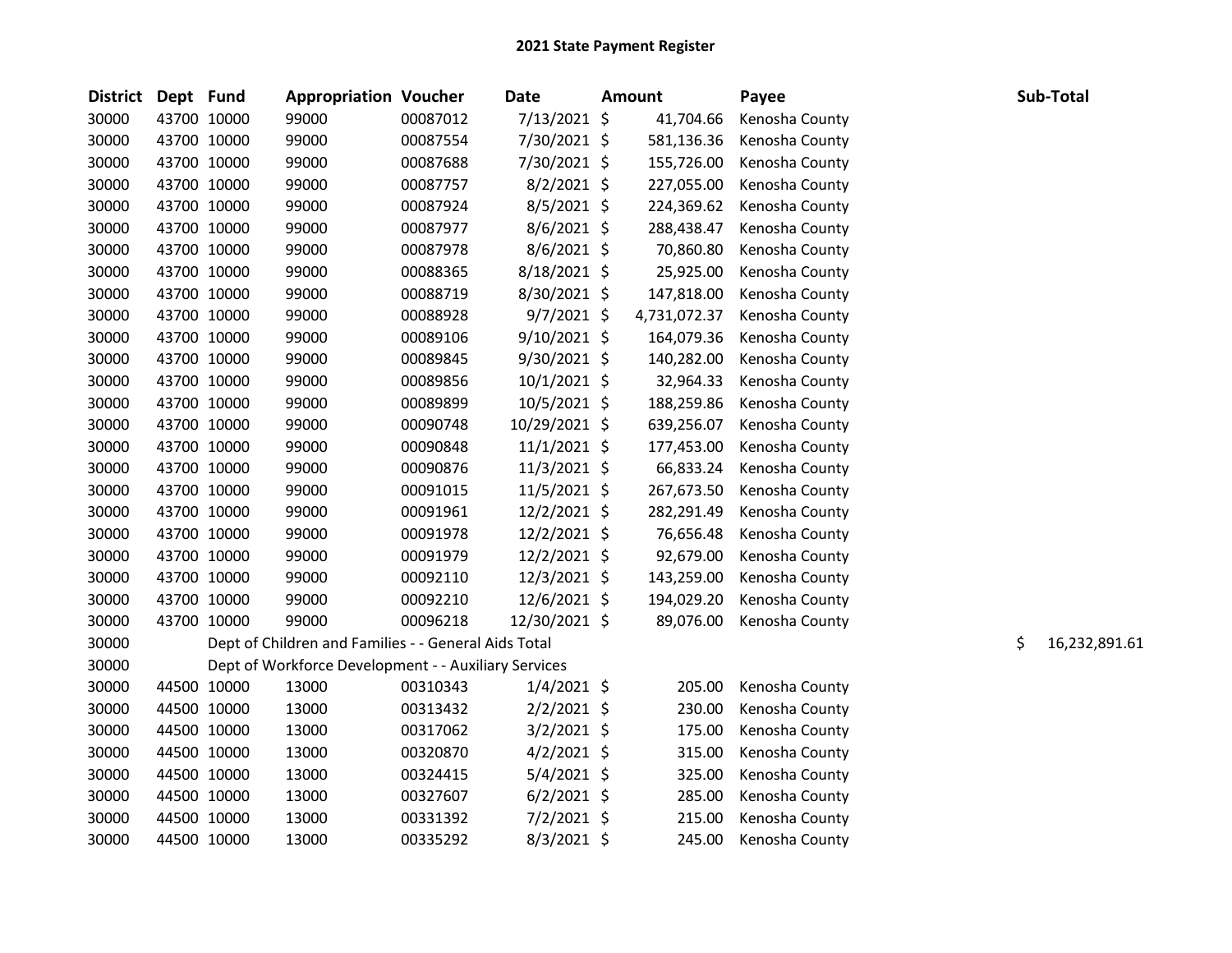| <b>District</b> | Dept Fund |             | <b>Appropriation Voucher</b>                                  |          | Date           | <b>Amount</b> | Payee          | Sub-Total |          |
|-----------------|-----------|-------------|---------------------------------------------------------------|----------|----------------|---------------|----------------|-----------|----------|
| 30000           |           | 44500 10000 | 13000                                                         | 00339084 | $9/2/2021$ \$  | 210.00        | Kenosha County |           |          |
| 30000           |           | 44500 10000 | 13000                                                         | 00343072 | 10/4/2021 \$   | 185.00        | Kenosha County |           |          |
| 30000           |           | 44500 10000 | 13000                                                         | 00347111 | 11/2/2021 \$   | 250.00        | Kenosha County |           |          |
| 30000           |           | 44500 10000 | 13000                                                         | 00350760 | $12/2/2021$ \$ | 220.00        | Kenosha County |           |          |
| 30000           |           |             | Dept of Workforce Development - - Auxiliary Services Total    |          |                |               |                | \$        | 2,860.00 |
| 30000           |           |             | Dept of Workforce Development - - Workforce Invest And Assist |          |                |               |                |           |          |
| 30000           |           | 44500 10000 | 14100                                                         | 00312223 | $1/21/2021$ \$ | 150,142.59    | Kenosha County |           |          |
| 30000           |           | 44500 10000 | 14100                                                         | 00312224 | $1/21/2021$ \$ | 7,903.96      | Kenosha County |           |          |
| 30000           |           | 44500 10000 | 14100                                                         | 00312225 | $1/21/2021$ \$ | 7,965.13      | Kenosha County |           |          |
| 30000           |           | 44500 10000 | 14100                                                         | 00312227 | $1/21/2021$ \$ | 220.82        | Kenosha County |           |          |
| 30000           |           | 44500 10000 | 14100                                                         | 00312401 | $1/21/2021$ \$ | 841.97        | Kenosha County |           |          |
| 30000           |           | 44500 10000 | 14100                                                         | 00312532 | $1/25/2021$ \$ | 4,203.72      | Kenosha County |           |          |
| 30000           |           | 44500 10000 | 14100                                                         | 00314478 | $2/11/2021$ \$ | 8,883.33      | Kenosha County |           |          |
| 30000           |           | 44500 10000 | 14100                                                         | 00314479 | $2/11/2021$ \$ | 8,430.46      | Kenosha County |           |          |
| 30000           |           | 44500 10000 | 14100                                                         | 00314481 | $2/11/2021$ \$ | 192,197.00    | Kenosha County |           |          |
| 30000           |           | 44500 10000 | 14100                                                         | 00314482 | $2/11/2021$ \$ | 12,603.45     | Kenosha County |           |          |
| 30000           |           | 44500 10000 | 14100                                                         | 00315347 | 2/18/2021 \$   | 220.82        | Kenosha County |           |          |
| 30000           |           | 44500 10000 | 14100                                                         | 00315512 | $2/19/2021$ \$ | 2,310.95      | Kenosha County |           |          |
| 30000           |           | 44500 10000 | 14100                                                         | 00317972 | $3/10/2021$ \$ | 4,551.90      | Kenosha County |           |          |
| 30000           |           | 44500 10000 | 14100                                                         | 00317973 | $3/10/2021$ \$ | 6,721.43      | Kenosha County |           |          |
| 30000           |           | 44500 10000 | 14100                                                         | 00317974 | $3/10/2021$ \$ | 190,515.71    | Kenosha County |           |          |
| 30000           |           | 44500 10000 | 14100                                                         | 00317975 | $3/10/2021$ \$ | 9,740.66      | Kenosha County |           |          |
| 30000           |           | 44500 10000 | 14100                                                         | 00319275 | $3/22/2021$ \$ | 2,310.94      | Kenosha County |           |          |
| 30000           |           | 44500 10000 | 14100                                                         | 00319437 | $3/22/2021$ \$ | 220.82        | Kenosha County |           |          |
| 30000           |           | 44500 10000 | 14100                                                         | 00322907 | $4/22/2021$ \$ | 220.82        | Kenosha County |           |          |
| 30000           |           | 44500 10000 | 14100                                                         | 00323146 | $4/26/2021$ \$ | 2,310.94      | Kenosha County |           |          |
| 30000           |           | 44500 10000 | 14100                                                         | 00324564 | $5/6/2021$ \$  | 16,592.69     | Kenosha County |           |          |
| 30000           |           | 44500 10000 | 14100                                                         | 00324565 | $5/6/2021$ \$  | 14,127.55     | Kenosha County |           |          |
| 30000           |           | 44500 10000 | 14100                                                         | 00324566 | $5/6/2021$ \$  | 9,792.04      | Kenosha County |           |          |
| 30000           |           | 44500 10000 | 14100                                                         | 00324567 | $5/6/2021$ \$  | 3,809.70      | Kenosha County |           |          |
| 30000           |           | 44500 10000 | 14100                                                         | 00324568 | $5/6/2021$ \$  | 138,886.34    | Kenosha County |           |          |
| 30000           |           | 44500 10000 | 14100                                                         | 00326149 | 5/19/2021 \$   | 2,310.94      | Kenosha County |           |          |
| 30000           |           | 44500 10000 | 14100                                                         | 00327556 | $6/3/2021$ \$  | 12,778.17     | Kenosha County |           |          |
| 30000           |           | 44500 10000 | 14100                                                         | 00327557 | $6/3/2021$ \$  | 35,876.32     | Kenosha County |           |          |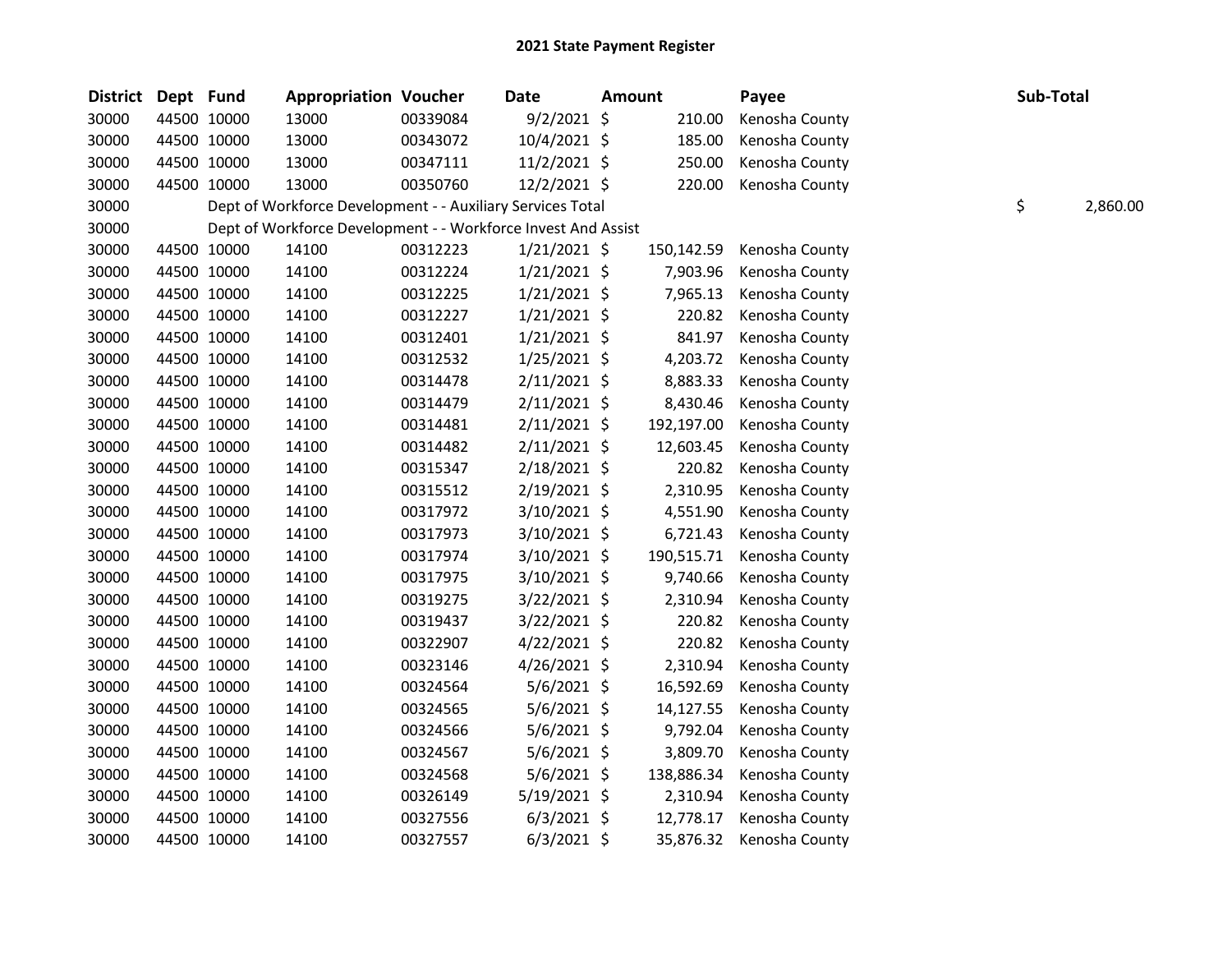| District Dept Fund |             | <b>Appropriation Voucher</b> |          | <b>Date</b>   | <b>Amount</b> | Payee          | Sub-Total |
|--------------------|-------------|------------------------------|----------|---------------|---------------|----------------|-----------|
| 30000              | 44500 10000 | 14100                        | 00327558 | $6/3/2021$ \$ | 143,866.92    | Kenosha County |           |
| 30000              | 44500 10000 | 14100                        | 00327559 | $6/3/2021$ \$ | 3,557.35      | Kenosha County |           |
| 30000              | 44500 10000 | 14100                        | 00327560 | $6/3/2021$ \$ | 13,690.85     | Kenosha County |           |
| 30000              | 44500 10000 | 14100                        | 00332054 | $7/7/2021$ \$ | 2,310.94      | Kenosha County |           |
| 30000              | 44500 10000 | 14100                        | 00333469 | 7/22/2021 \$  | 199,610.08    | Kenosha County |           |
| 30000              | 44500 10000 | 14100                        | 00333470 | 7/22/2021 \$  | 12,230.81     | Kenosha County |           |
| 30000              | 44500 10000 | 14100                        | 00333480 | 7/22/2021 \$  | 13,233.66     | Kenosha County |           |
| 30000              | 44500 10000 | 14100                        | 00333481 | 7/22/2021 \$  | 13,841.23     | Kenosha County |           |
| 30000              | 44500 10000 | 14100                        | 00333482 | 7/22/2021 \$  | 10,720.86     | Kenosha County |           |
| 30000              | 44500 10000 | 14100                        | 00333483 | 7/22/2021 \$  | 3,738.34      | Kenosha County |           |
| 30000              | 44500 10000 | 14100                        | 00333485 | 7/22/2021 \$  | 140,588.80    | Kenosha County |           |
| 30000              | 44500 10000 | 14100                        | 00333487 | 7/22/2021 \$  | 16,138.35     | Kenosha County |           |
| 30000              | 44500 10000 | 14100                        | 00333550 | 7/22/2021 \$  | 17,470.10     | Kenosha County |           |
| 30000              | 44500 10000 | 14100                        | 00333554 | 7/20/2021 \$  | 2,310.94      | Kenosha County |           |
| 30000              | 44500 10000 | 14100                        | 00333575 | 7/22/2021 \$  | 4,359.58      | Kenosha County |           |
| 30000              | 44500 10000 | 14100                        | 00337497 | 8/23/2021 \$  | 2,310.94      | Kenosha County |           |
| 30000              | 44500 10000 | 14100                        | 00339342 | $9/7/2021$ \$ | 173,591.96    | Kenosha County |           |
| 30000              | 44500 10000 | 14100                        | 00339345 | $9/7/2021$ \$ | 6,203.70      | Kenosha County |           |
| 30000              | 44500 10000 | 14100                        | 00341134 | 9/20/2021 \$  | 2,310.94      | Kenosha County |           |
| 30000              | 44500 10000 | 14100                        | 00343326 | 10/6/2021 \$  | 8,209.10      | Kenosha County |           |
| 30000              | 44500 10000 | 14100                        | 00343328 | 10/7/2021 \$  | 107,436.47    | Kenosha County |           |
| 30000              | 44500 10000 | 14100                        | 00343329 | 10/6/2021 \$  | 258.43        | Kenosha County |           |
| 30000              | 44500 10000 | 14100                        | 00343330 | 10/6/2021 \$  | 46,166.87     | Kenosha County |           |
| 30000              | 44500 10000 | 14100                        | 00343331 | 10/6/2021 \$  | 1,533.79      | Kenosha County |           |
| 30000              | 44500 10000 | 14100                        | 00343332 | 10/6/2021 \$  | 39,405.34     | Kenosha County |           |
| 30000              | 44500 10000 | 14100                        | 00345717 | 10/21/2021 \$ | 2,310.94      | Kenosha County |           |
| 30000              | 44500 10000 | 14100                        | 00347544 | 11/8/2021 \$  | 950.00        | Kenosha County |           |
| 30000              | 44500 10000 | 14100                        | 00347545 | 11/8/2021 \$  | 3,400.00      | Kenosha County |           |
| 30000              | 44500 10000 | 14100                        | 00347546 | 11/8/2021 \$  | 182,857.27    | Kenosha County |           |
| 30000              | 44500 10000 | 14100                        | 00347547 | 11/8/2021 \$  | 7,060.72      | Kenosha County |           |
| 30000              | 44500 10000 | 14100                        | 00349758 | 11/24/2021 \$ | 2,310.94      | Kenosha County |           |
| 30000              | 44500 10000 | 14100                        | 00351896 | 12/10/2021 \$ | 61.69         | Kenosha County |           |
| 30000              | 44500 10000 | 14100                        | 00351897 | 12/10/2021 \$ | 48,862.03     | Kenosha County |           |
| 30000              | 44500 10000 | 14100                        | 00351898 | 12/16/2021 \$ | 231.34        | Kenosha County |           |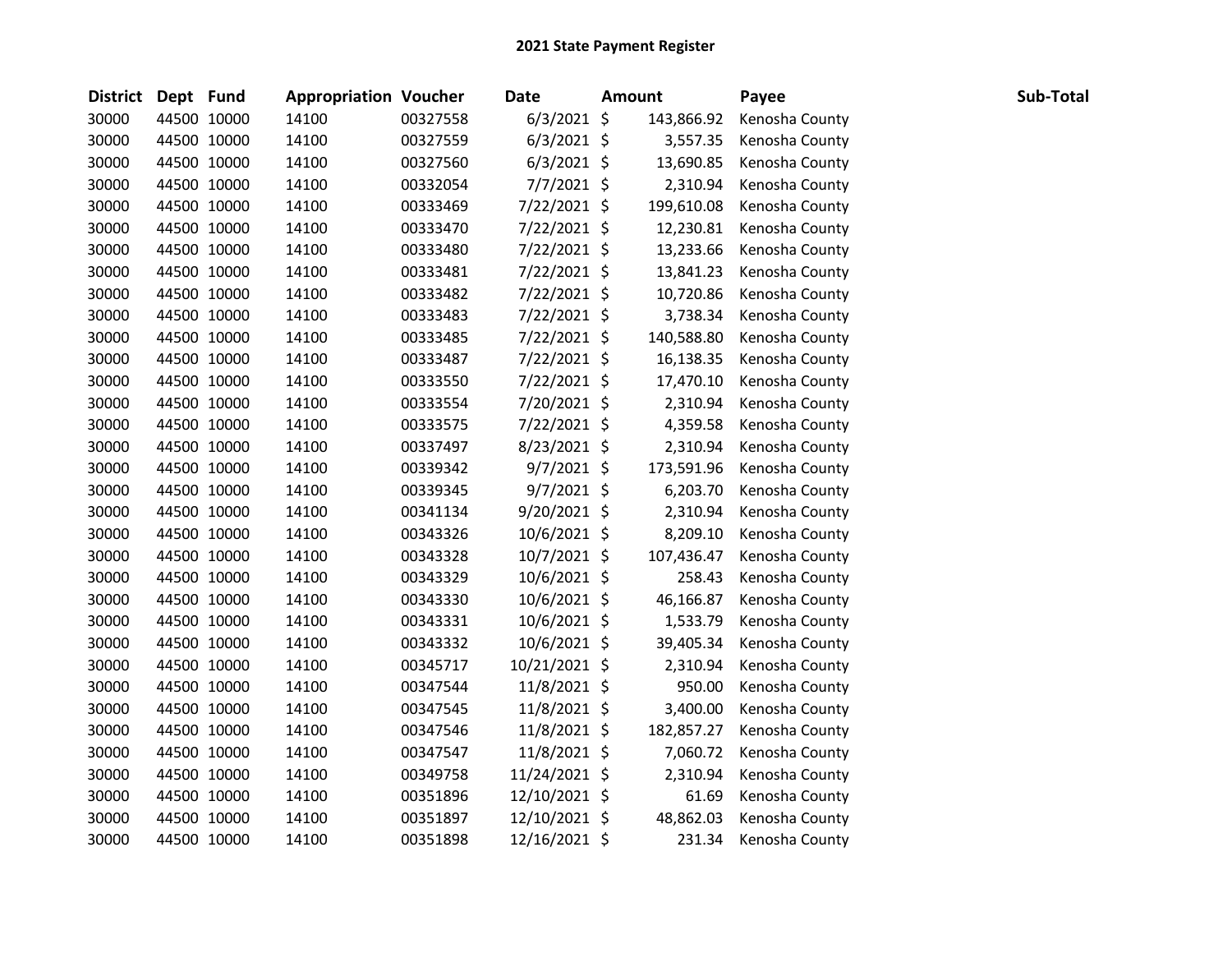| District | Dept Fund |             | <b>Appropriation Voucher</b>                                          |          | Date           | <b>Amount</b> |          | Payee          | Sub-Total          |
|----------|-----------|-------------|-----------------------------------------------------------------------|----------|----------------|---------------|----------|----------------|--------------------|
| 30000    |           | 44500 10000 | 14100                                                                 | 00353335 | 12/20/2021 \$  |               | 2,310.94 | Kenosha County |                    |
| 30000    |           |             | Dept of Workforce Development - - Workforce Invest And Assist Total   |          |                |               |          |                | \$<br>2,082,143.39 |
| 30000    |           |             | Dept of Workforce Development - - Ui Admin Fed                        |          |                |               |          |                |                    |
| 30000    |           | 44500 10000 | 15100                                                                 | 00352644 | 12/15/2021 \$  |               | 3.00     | Kenosha County |                    |
| 30000    |           |             | Dept of Workforce Development - - Ui Admin Fed Total                  |          |                |               |          |                | \$<br>3.00         |
| 30000    |           |             | Dept of Workforce Development - - Title Ib Operations Federal         |          |                |               |          |                |                    |
| 30000    |           | 44500 10000 | 54100                                                                 | 00312227 | $1/21/2021$ \$ |               | 176.68   | Kenosha County |                    |
| 30000    |           | 44500 10000 | 54100                                                                 | 00312401 | $1/21/2021$ \$ |               | 921.19   | Kenosha County |                    |
| 30000    |           | 44500 10000 | 54100                                                                 | 00315347 | 2/18/2021 \$   |               | 176.68   | Kenosha County |                    |
| 30000    |           | 44500 10000 | 54100                                                                 | 00315512 | $2/19/2021$ \$ |               | 2,528.37 | Kenosha County |                    |
| 30000    |           | 44500 10000 | 54100                                                                 | 00319275 | 3/22/2021 \$   |               | 2,528.38 | Kenosha County |                    |
| 30000    |           | 44500 10000 | 54100                                                                 | 00319437 | 3/22/2021 \$   |               | 176.68   | Kenosha County |                    |
| 30000    |           | 44500 10000 | 54100                                                                 | 00322907 | $4/22/2021$ \$ |               | 176.68   | Kenosha County |                    |
| 30000    |           | 44500 10000 | 54100                                                                 | 00323146 | $4/26/2021$ \$ |               | 2,528.38 | Kenosha County |                    |
| 30000    |           | 44500 10000 | 54100                                                                 | 00326149 | 5/19/2021 \$   |               | 2,528.38 | Kenosha County |                    |
| 30000    |           | 44500 10000 | 54100                                                                 | 00332054 | $7/7/2021$ \$  |               | 2,528.38 | Kenosha County |                    |
| 30000    |           | 44500 10000 | 54100                                                                 | 00333554 | 7/20/2021 \$   |               | 2,528.38 | Kenosha County |                    |
| 30000    |           | 44500 10000 | 54100                                                                 | 00337497 | $8/23/2021$ \$ |               | 2,528.38 | Kenosha County |                    |
| 30000    |           | 44500 10000 | 54100                                                                 | 00341134 | 9/20/2021 \$   |               | 2,528.38 | Kenosha County |                    |
| 30000    |           | 44500 10000 | 54100                                                                 | 00345717 | 10/21/2021 \$  |               | 2,528.38 | Kenosha County |                    |
| 30000    |           | 44500 10000 | 54100                                                                 | 00349758 | 11/24/2021 \$  |               | 2,528.38 | Kenosha County |                    |
| 30000    |           | 44500 10000 | 54100                                                                 | 00353335 | 12/20/2021 \$  |               | 2,528.38 | Kenosha County |                    |
| 30000    |           |             | Dept of Workforce Development - - Title Ib Operations Federal Total   |          |                |               |          |                | \$<br>29,440.08    |
| 30000    |           |             | Dept of Workforce Development - - Wc Ops Uninsured Emplyr Admin       |          |                |               |          |                |                    |
| 30000    |           | 44500 22700 | 17700                                                                 | 00315957 | $2/23/2021$ \$ |               | 30.00    | Kenosha County |                    |
| 30000    |           | 44500 22700 | 17700                                                                 | 00315958 | $2/23/2021$ \$ |               | 5.00     | Kenosha County |                    |
| 30000    |           | 44500 22700 | 17700                                                                 | 00336430 | 8/13/2021 \$   |               | 30.00    | Kenosha County |                    |
| 30000    |           | 44500 22700 | 17700                                                                 | 00336431 | 8/13/2021 \$   |               | 25.00    | Kenosha County |                    |
| 30000    |           |             | Dept of Workforce Development - - Wc Ops Uninsured Emplyr Admin Total |          |                |               |          |                | \$<br>90.00        |
| 30000    |           |             | Department of Justice - - Inter And Intra-Agency Assist               |          |                |               |          |                |                    |
| 30000    |           | 45500 10000 | 13300                                                                 | 00107072 | 12/21/2021 \$  |               | 270.00   | Kenosha County |                    |
| 30000    |           |             | Department of Justice - - Inter And Intra-Agency Assist Total         |          |                |               |          |                | \$<br>270.00       |
| 30000    |           |             | Department of Justice - - Federal Aid                                 |          |                |               |          |                |                    |
| 30000    |           | 45500 10000 | 14100                                                                 | 00106805 | 12/16/2021 \$  |               | 40.00    | Kenosha County |                    |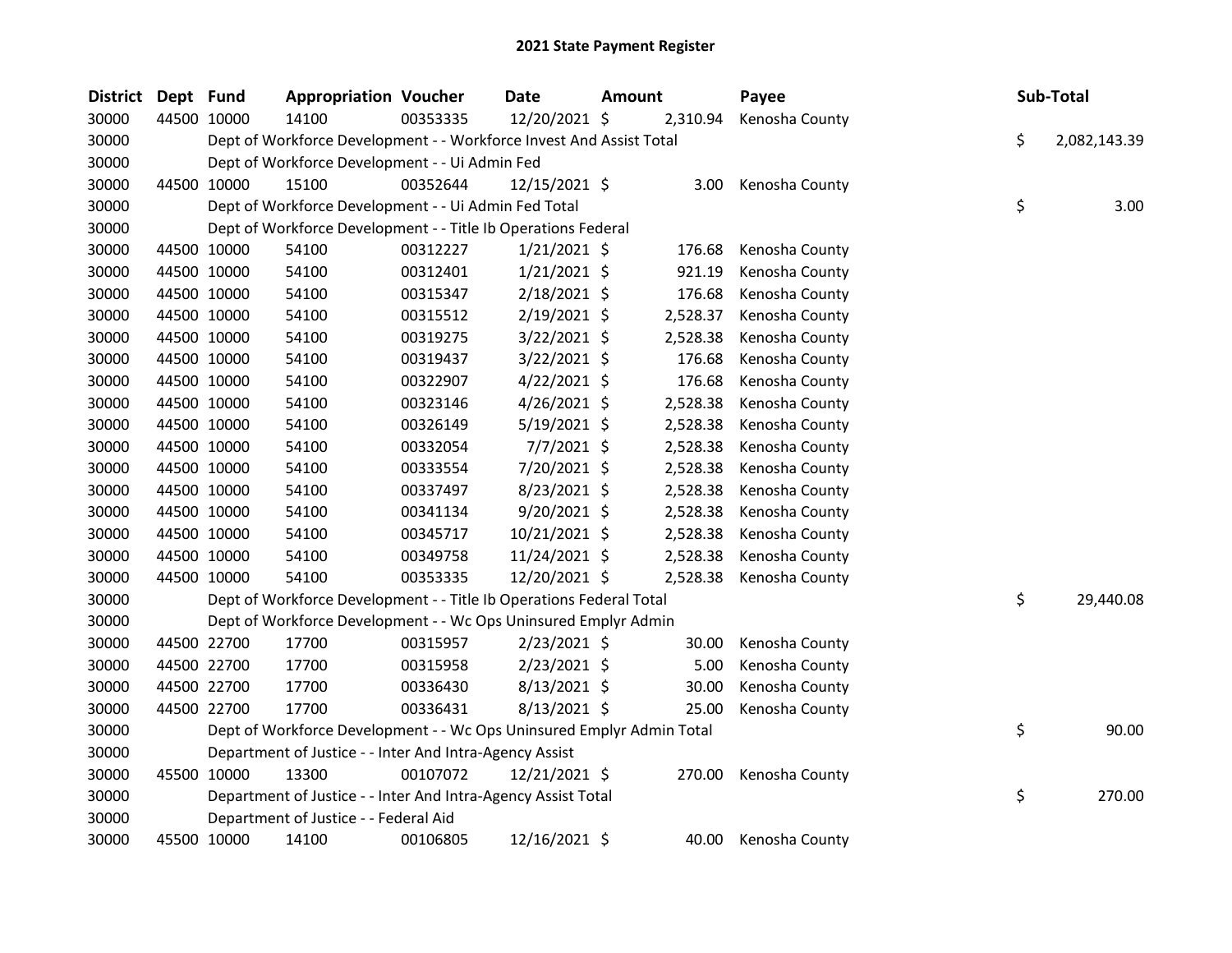| <b>District</b> | Dept Fund |             | <b>Appropriation Voucher</b>                                   | <b>Date</b> |                | <b>Amount</b> |           | Payee          | Sub-Total |            |
|-----------------|-----------|-------------|----------------------------------------------------------------|-------------|----------------|---------------|-----------|----------------|-----------|------------|
| 30000           |           |             | Department of Justice - - Federal Aid Total                    |             |                |               |           |                | \$        | 40.00      |
| 30000           |           |             | Department of Justice - - Officer training reimbursement       |             |                |               |           |                |           |            |
| 30000           |           | 45500 10000 | 21400                                                          | 00105377    | 11/18/2021 \$  |               | 39,200.00 | Kenosha County |           |            |
| 30000           |           | 45500 10000 | 21400                                                          | 00105652    | 11/19/2021 \$  |               | 160.00    | Kenosha County |           |            |
| 30000           |           |             | Department of Justice - - Officer training reimbursement Total |             |                |               |           |                | \$        | 39,360.00  |
| 30000           |           |             | Department of Justice - - Crime Laboratories, Dna              |             |                |               |           |                |           |            |
| 30000           |           | 45500 10000 | 22100                                                          | 00100340    | 7/14/2021 \$   |               | 5,480.00  | Kenosha County |           |            |
| 30000           |           |             | Department of Justice - - Crime Laboratories, Dna Total        |             |                |               |           |                | \$        | 5,480.00   |
| 30000           |           |             | Department of Justice - - Drug Crimes Enforcement, Local       |             |                |               |           |                |           |            |
| 30000           |           | 45500 10000 | 22500                                                          | 00094179    | $2/9/2021$ \$  |               | 86,616.00 | Kenosha County |           |            |
| 30000           |           |             | Department of Justice - - Drug Crimes Enforcement, Local Total |             |                |               |           |                | \$        | 86,616.00  |
| 30000           |           |             | Department of Justice - - Law Enforcement Train, Local         |             |                |               |           |                |           |            |
| 30000           |           | 45500 10000 | 23100                                                          | 00095071    | $2/22/2021$ \$ |               | 2,781.76  | Kenosha County |           |            |
| 30000           |           | 45500 10000 | 23100                                                          | 00095074    | $2/22/2021$ \$ |               | 6,159.56  | Kenosha County |           |            |
| 30000           |           | 45500 10000 | 23100                                                          | 00100804    | $8/3/2021$ \$  |               | 2,732.15  | Kenosha County |           |            |
| 30000           |           | 45500 10000 | 23100                                                          | 00100812    | $8/3/2021$ \$  |               | 3,874.61  | Kenosha County |           |            |
| 30000           |           | 45500 10000 | 23100                                                          | 00101095    | 8/9/2021 \$    |               | 546.43    | Kenosha County |           |            |
| 30000           |           |             | Department of Justice - - Law Enforcement Train, Local Total   |             |                |               |           |                | \$        | 16,094.51  |
| 30000           |           |             | Department of Justice - - Federal Aid, State Operations        |             |                |               |           |                |           |            |
| 30000           |           | 45500 10000 | 24100                                                          | 00094804    | $2/18/2021$ \$ |               | 3,446.18  | Kenosha County |           |            |
| 30000           |           |             | Department of Justice - - Federal Aid, State Operations Total  |             |                |               |           |                | \$        | 3,446.18   |
| 30000           |           |             | Department of Justice - - Federal Aid, Local Assistance        |             |                |               |           |                |           |            |
| 30000           |           | 45500 10000 | 25100                                                          | 00097507    | $6/8/2021$ \$  |               | 985.58    | Kenosha County |           |            |
| 30000           |           | 45500 10000 | 25100                                                          | 00097531    | 5/6/2021 \$    |               | 3,577.21  | Kenosha County |           |            |
| 30000           |           | 45500 10000 | 25100                                                          | 00101452    | 8/19/2021 \$   |               | 10,605.94 | Kenosha County |           |            |
| 30000           |           | 45500 10000 | 25100                                                          | 00101616    | 8/27/2021 \$   |               | 34,498.93 | Kenosha County |           |            |
| 30000           |           | 45500 10000 | 25100                                                          | 00101938    | 8/30/2021 \$   |               | 51,382.00 | Kenosha County |           |            |
| 30000           |           | 45500 10000 | 25100                                                          | 00104356    | 10/28/2021 \$  |               | 1,388.42  | Kenosha County |           |            |
| 30000           |           | 45500 10000 | 25100                                                          | 00104622    | 11/23/2021 \$  |               | 436.59    | Kenosha County |           |            |
| 30000           |           | 45500 10000 | 25100                                                          | 00104981    | 11/26/2021 \$  |               | 12,474.50 | Kenosha County |           |            |
| 30000           |           |             | Department of Justice - - Federal Aid, Local Assistance Total  |             |                |               |           |                | \$        | 115,349.17 |
| 30000           |           |             | Department of Justice - - Alt Prosecution Alcohol Drugs        |             |                |               |           |                |           |            |
| 30000           |           | 45500 10000 | 27100                                                          | 00094646    | $2/18/2021$ \$ |               | 21,358.06 | Kenosha County |           |            |
| 30000           |           | 45500 10000 | 27100                                                          | 00098080    | 5/13/2021 \$   |               | 10,027.00 | Kenosha County |           |            |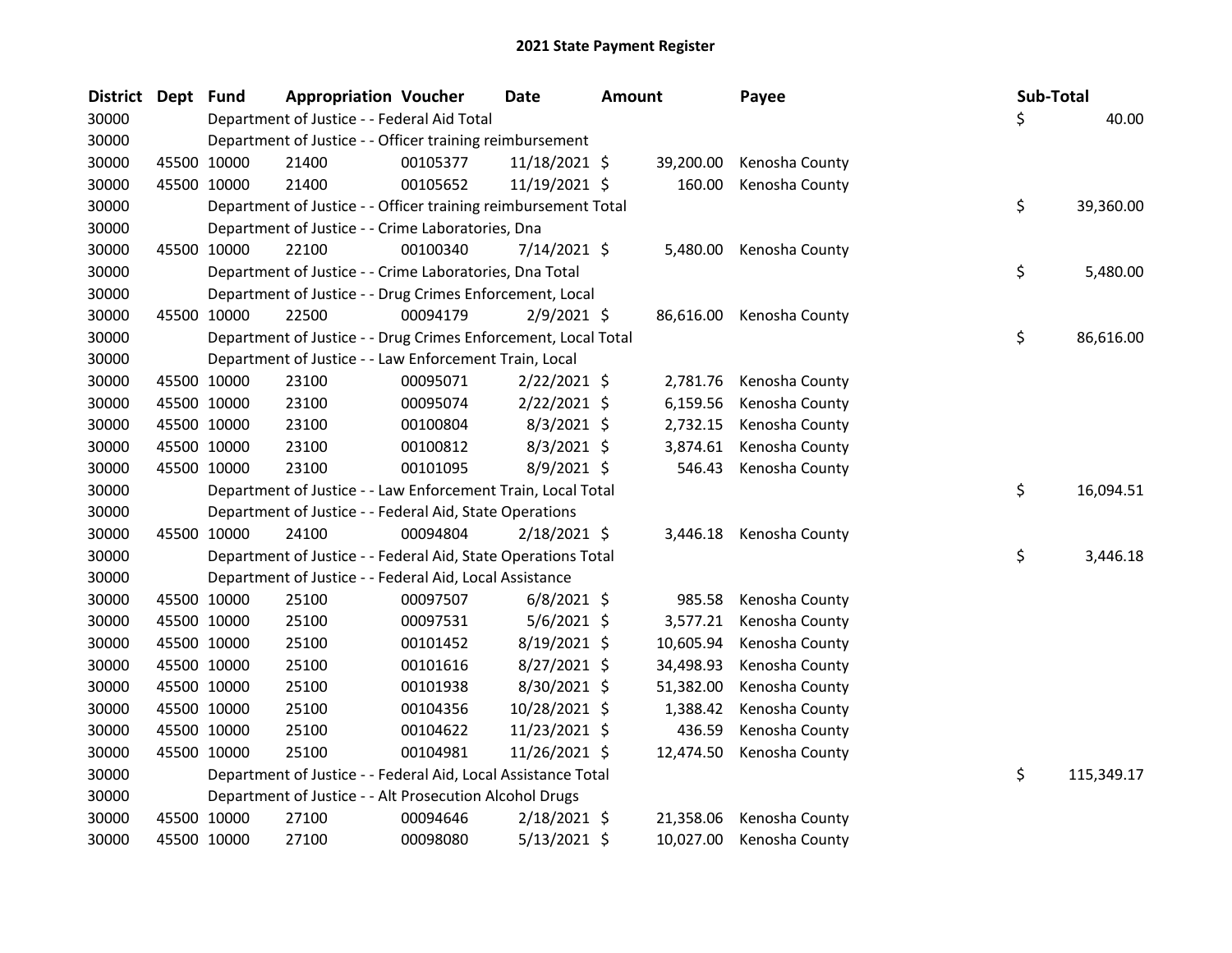| <b>District</b> | Dept Fund |             | <b>Appropriation Voucher</b>                                          |          | Date           | Amount |            | Payee                    | Sub-Total |            |
|-----------------|-----------|-------------|-----------------------------------------------------------------------|----------|----------------|--------|------------|--------------------------|-----------|------------|
| 30000           |           | 45500 10000 | 27100                                                                 | 00101381 | 8/30/2021 \$   |        | 25,764.00  | Kenosha County           |           |            |
| 30000           |           | 45500 10000 | 27100                                                                 | 00104089 | 10/25/2021 \$  |        | 28,749.00  | Kenosha County           |           |            |
| 30000           |           |             | Department of Justice - - Alt Prosecution Alcohol Drugs Total         |          |                |        |            |                          | \$        | 85,898.06  |
| 30000           |           |             | Department of Justice - - Youth Diversion Program                     |          |                |        |            |                          |           |            |
| 30000           |           | 45500 10000 | 27800                                                                 | 00094161 | $2/8/2021$ \$  |        | 34,385.00  | Kenosha County           |           |            |
| 30000           |           | 45500 10000 | 27800                                                                 | 00097513 | $5/11/2021$ \$ |        | 38,539.00  | Kenosha County           |           |            |
| 30000           |           | 45500 10000 | 27800                                                                 | 00104016 | 10/25/2021 \$  |        | 29,166.00  | Kenosha County           |           |            |
| 30000           |           |             | Department of Justice - - Youth Diversion Program Total               |          |                |        |            |                          | \$        | 102,090.00 |
| 30000           |           |             | Department of Justice - - Crime Victim Witness Assist                 |          |                |        |            |                          |           |            |
| 30000           |           | 45500 10000 | 53200                                                                 | 00095444 | 3/5/2021 \$    |        | 94,460.66  | Kenosha County           |           |            |
| 30000           |           | 45500 10000 | 53200                                                                 | 00100538 | $7/15/2021$ \$ |        | 121,557.55 | Kenosha County           |           |            |
| 30000           |           |             | Department of Justice - - Crime Victim Witness Assist Total           |          |                |        |            |                          | \$        | 216,018.21 |
| 30000           |           |             | Department of Military Affairs - - Disaster Recovery Aid              |          |                |        |            |                          |           |            |
| 30000           |           | 46500 10000 | 30500                                                                 | 00087453 | $1/7/2021$ \$  |        | 27,735.16  | Kenosha County           |           |            |
| 30000           |           | 46500 10000 | 30500                                                                 | 00087456 | $1/7/2021$ \$  |        | 6,696.58   | Kenosha County           |           |            |
| 30000           |           | 46500 10000 | 30500                                                                 | 00091442 | 3/17/2021 \$   |        | 3,667.77   | Kenosha County           |           |            |
| 30000           |           | 46500 10000 | 30500                                                                 | 00100705 | 9/29/2021 \$   |        | 3,731.26   | Kenosha County           |           |            |
| 30000           |           | 46500 10000 | 30500                                                                 | 00104010 | 12/16/2021 \$  |        | 7,205.33   | Kenosha County           |           |            |
| 30000           |           | 46500 10000 | 30500                                                                 | 00104015 | 12/15/2021 \$  |        | 733.69     | Kenosha County           |           |            |
| 30000           |           | 46500 10000 | 30500                                                                 | 00104020 | 12/15/2021 \$  |        | 14,358.30  | Kenosha County           |           |            |
| 30000           |           | 46500 10000 | 30500                                                                 | 00104026 | 12/15/2021 \$  |        | 1,159.21   | Kenosha County           |           |            |
| 30000           |           | 46500 10000 | 30500                                                                 | 00104028 | 12/15/2021 \$  |        | 890.32     | Kenosha County           |           |            |
| 30000           |           | 46500 10000 | 30500                                                                 | 00104039 | 12/16/2021 \$  |        | 3,869.17   | Kenosha County           |           |            |
| 30000           |           |             | Department of Military Affairs - - Disaster Recovery Aid Total        |          |                |        |            |                          | \$        | 70,046.79  |
| 30000           |           |             | Department of Military Affairs - - Emergency Response Equipment       |          |                |        |            |                          |           |            |
| 30000           |           | 46500 10000 | 30800                                                                 | 00089620 | $2/11/2021$ \$ |        | 7,284.45   | Kenosha County           |           |            |
| 30000           |           |             | Department of Military Affairs - - Emergency Response Equipment Total |          |                |        |            |                          | \$        | 7,284.45   |
| 30000           |           |             | Department of Military Affairs - - Local Emer Planning Grants         |          |                |        |            |                          |           |            |
| 30000           |           | 46500 10000 | 33700                                                                 | 00090221 | $2/22/2021$ \$ |        |            | 17,826.23 Kenosha County |           |            |
| 30000           |           |             | Department of Military Affairs - - Local Emer Planning Grants Total   |          |                |        |            |                          | \$        | 17,826.23  |
| 30000           |           |             | Department of Military Affairs - - Federal Aid, Local Assistance      |          |                |        |            |                          |           |            |
| 30000           |           | 46500 10000 | 34200                                                                 | 00087453 | $1/7/2021$ \$  |        | 166,410.96 | Kenosha County           |           |            |
| 30000           |           | 46500 10000 | 34200                                                                 | 00087456 | $1/7/2021$ \$  |        | 40,179.50  | Kenosha County           |           |            |
| 30000           |           | 46500 10000 | 34200                                                                 | 00090150 | 2/19/2021 \$   |        | 87,654.56  | Kenosha County           |           |            |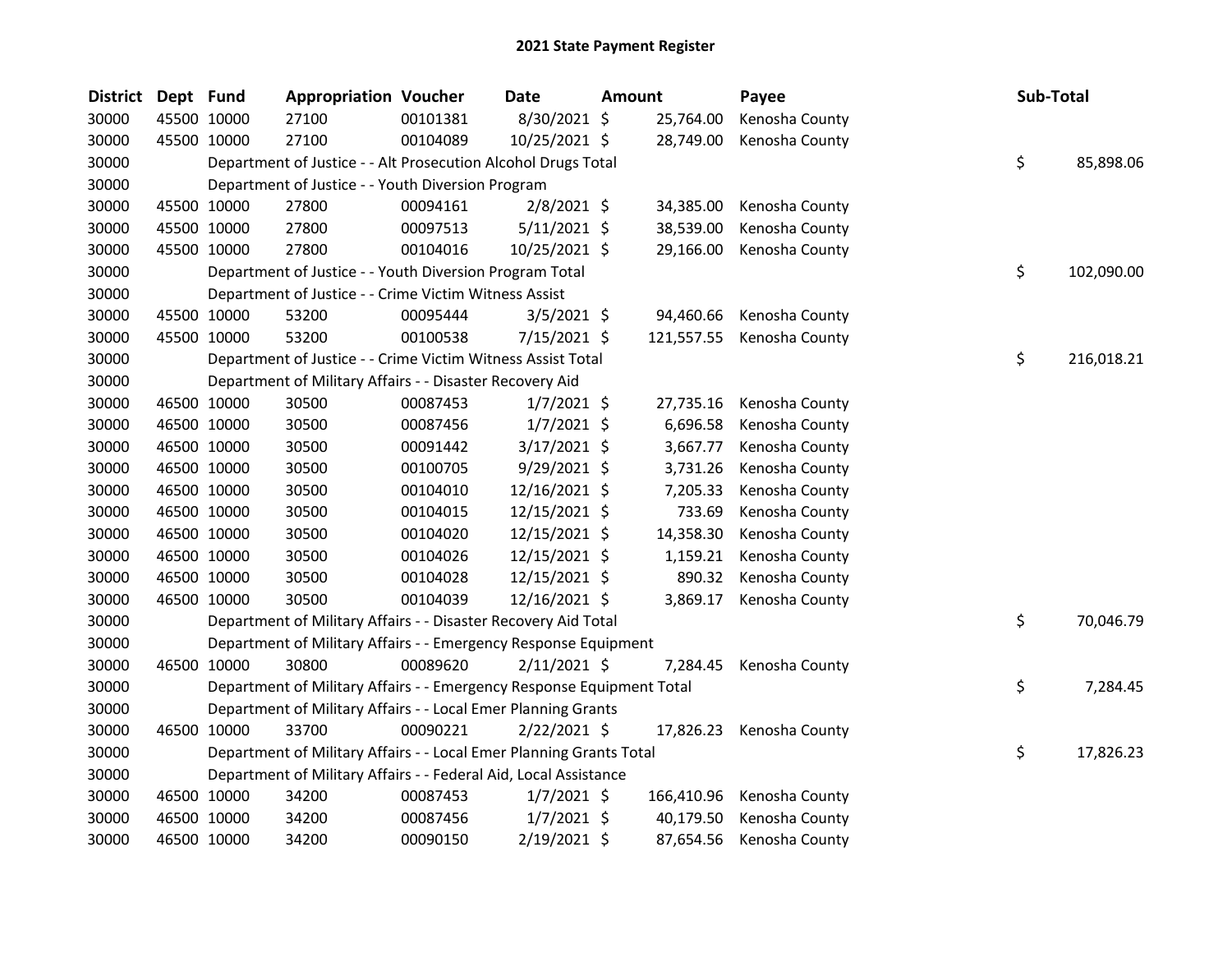| <b>District</b> | Dept Fund |             | <b>Appropriation Voucher</b>                                            |          | <b>Date</b>    | <b>Amount</b> |           | Payee          | Sub-Total        |
|-----------------|-----------|-------------|-------------------------------------------------------------------------|----------|----------------|---------------|-----------|----------------|------------------|
| 30000           |           | 46500 10000 | 34200                                                                   | 00091442 | 3/17/2021 \$   |               | 44,394.16 | Kenosha County |                  |
| 30000           |           | 46500 10000 | 34200                                                                   | 00104010 | 12/16/2021 \$  |               | 43,232.00 | Kenosha County |                  |
| 30000           |           | 46500 10000 | 34200                                                                   | 00104015 | 12/15/2021 \$  |               | 4,402.16  | Kenosha County |                  |
| 30000           |           | 46500 10000 | 34200                                                                   | 00104020 | 12/15/2021 \$  |               | 86,149.83 | Kenosha County |                  |
| 30000           |           | 46500 10000 | 34200                                                                   | 00104026 | 12/15/2021 \$  |               | 6,955.28  | Kenosha County |                  |
| 30000           |           | 46500 10000 | 34200                                                                   | 00104028 | 12/15/2021 \$  |               | 5,341.92  | Kenosha County |                  |
| 30000           |           | 46500 10000 | 34200                                                                   | 00104039 | 12/16/2021 \$  |               | 23,215.03 | Kenosha County |                  |
| 30000           |           | 46500 10000 | 34200                                                                   | 00104087 | 12/17/2021 \$  |               | 2,959.62  | Kenosha County |                  |
| 30000           |           |             | Department of Military Affairs - - Federal Aid, Local Assistance Total  |          |                |               |           |                | \$<br>510,895.02 |
| 30000           |           |             | Department of Military Affairs - - Federal Aid, Homeland Security       |          |                |               |           |                |                  |
| 30000           |           | 46500 10000 | 35000                                                                   | 00090290 | $2/22/2021$ \$ |               | 35,959.00 | Kenosha County |                  |
| 30000           |           | 46500 10000 | 35000                                                                   | 00091000 | $3/11/2021$ \$ |               | 28,374.20 | Kenosha County |                  |
| 30000           |           | 46500 10000 | 35000                                                                   | 00094561 | $5/25/2021$ \$ |               | 3,500.00  | Kenosha County |                  |
| 30000           |           | 46500 10000 | 35000                                                                   | 00097621 | 7/22/2021 \$   |               | 3,957.57  | Kenosha County |                  |
| 30000           |           |             | Department of Military Affairs - - Federal Aid, Homeland Security Total |          |                |               |           |                | \$<br>71,790.77  |
| 30000           |           |             | Department of Military Affairs - - Next Generation 911                  |          |                |               |           |                |                  |
| 30000           |           | 46500 23900 | 36800                                                                   | 00090753 | $3/26/2021$ \$ |               | 525.00    | Kenosha County |                  |
| 30000           |           |             | Department of Military Affairs - - Next Generation 911 Total            |          |                |               |           |                | \$<br>525.00     |
| 30000           |           |             | Department of Veterans Affairs - - County Grants                        |          |                |               |           |                |                  |
| 30000           |           | 48500 58200 | 26700                                                                   | 00091434 | $3/12/2021$ \$ |               | 13,000.00 | Kenosha County |                  |
| 30000           |           |             | Department of Veterans Affairs - - County Grants Total                  |          |                |               |           |                | \$<br>13,000.00  |
| 30000           |           |             | Department of Administration - - Federal Aid, Local Assistance          |          |                |               |           |                |                  |
| 30000           |           | 50500 10000 | 15500                                                                   | 00138398 | $1/15/2021$ \$ |               | 31,118.00 | Kenosha County |                  |
| 30000           |           | 50500 10000 | 15500                                                                   | 00142316 | $3/16/2021$ \$ |               | 80,264.00 | Kenosha County |                  |
| 30000           |           | 50500 10000 | 15500                                                                   | 00143178 | $3/30/2021$ \$ |               | 17,227.00 | Kenosha County |                  |
| 30000           |           | 50500 10000 | 15500                                                                   | 00143935 | $4/15/2021$ \$ |               | 22,850.00 | Kenosha County |                  |
| 30000           |           | 50500 10000 | 15500                                                                   | 00146448 | $6/1/2021$ \$  |               | 20,716.00 | Kenosha County |                  |
| 30000           |           | 50500 10000 | 15500                                                                   | 00147817 | $6/29/2021$ \$ |               | 11,517.00 | Kenosha County |                  |
| 30000           |           | 50500 10000 | 15500                                                                   | 00149850 | 8/5/2021 \$    |               | 12,838.00 | Kenosha County |                  |
| 30000           |           | 50500 10000 | 15500                                                                   | 00152518 | $9/29/2021$ \$ |               | 24,411.00 | Kenosha County |                  |
| 30000           |           |             | Department of Administration - - Federal Aid, Local Assistance Total    |          |                |               |           |                | \$<br>220,941.00 |
| 30000           |           |             | Department of Administration - - Low-Income Assistance Grants           |          |                |               |           |                |                  |
| 30000           |           | 50500 23500 | 37100                                                                   | 00138398 | $1/15/2021$ \$ |               | 10,343.00 | Kenosha County |                  |
| 30000           |           | 50500 23500 | 37100                                                                   | 00142316 | 3/16/2021 \$   |               | 15,364.00 | Kenosha County |                  |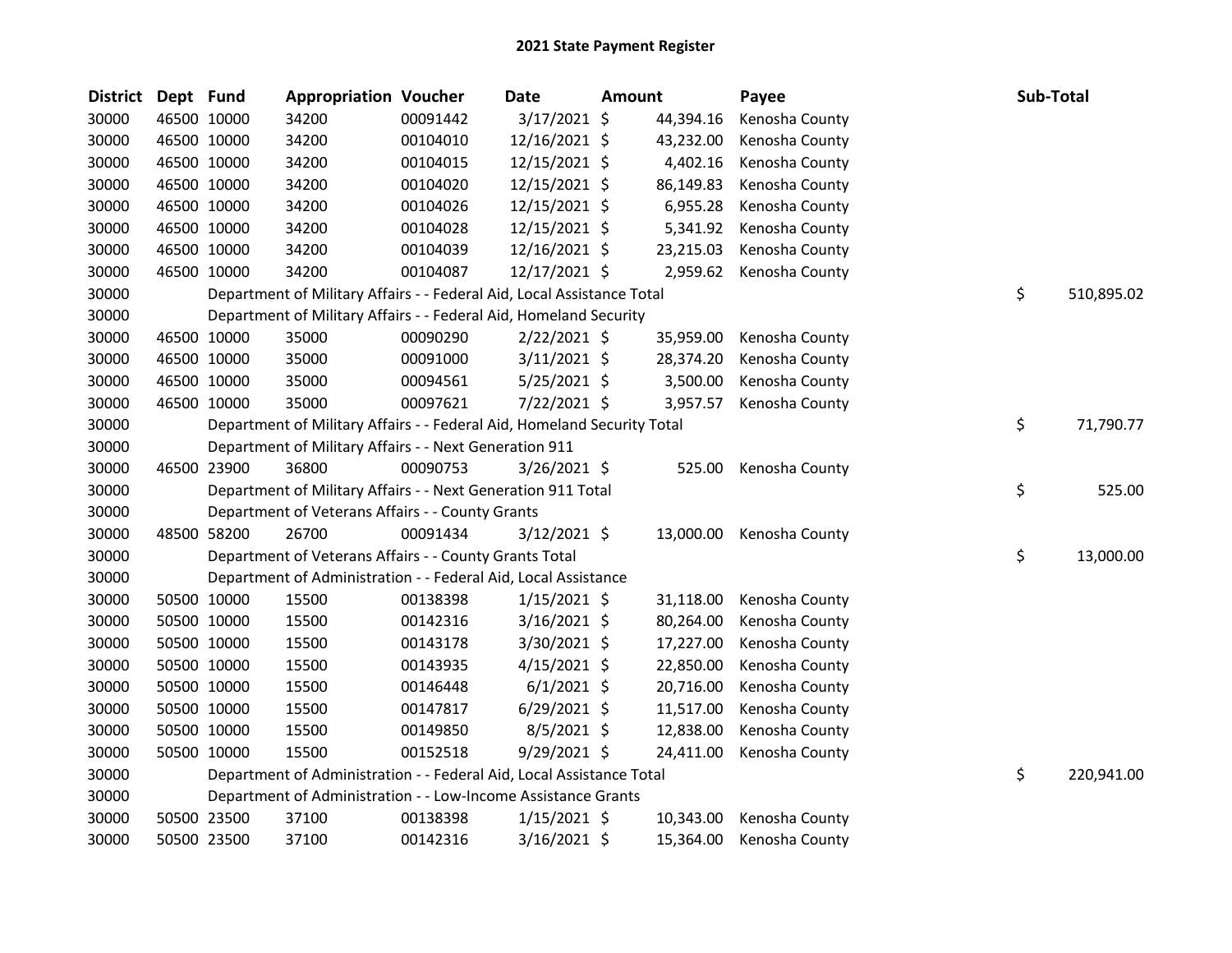| <b>District</b> | Dept Fund |             | <b>Appropriation Voucher</b>                                          |          | <b>Date</b>    | <b>Amount</b> |           | Payee                                                                                                   | Sub-Total       |
|-----------------|-----------|-------------|-----------------------------------------------------------------------|----------|----------------|---------------|-----------|---------------------------------------------------------------------------------------------------------|-----------------|
| 30000           |           | 50500 23500 | 37100                                                                 | 00143178 | 3/30/2021 \$   |               | 6,567.00  | Kenosha County                                                                                          |                 |
| 30000           |           | 50500 23500 | 37100                                                                 | 00143935 | $4/15/2021$ \$ |               | 2,092.00  | Kenosha County                                                                                          |                 |
| 30000           |           | 50500 23500 | 37100                                                                 | 00146448 | $6/1/2021$ \$  |               | 3,557.00  | Kenosha County                                                                                          |                 |
| 30000           |           | 50500 23500 | 37100                                                                 | 00147817 | $6/29/2021$ \$ |               | 4,015.00  | Kenosha County                                                                                          |                 |
| 30000           |           | 50500 23500 | 37100                                                                 | 00149850 | $8/5/2021$ \$  |               | 7,293.00  | Kenosha County                                                                                          |                 |
| 30000           |           | 50500 23500 | 37100                                                                 | 00152518 | 9/29/2021 \$   |               | 8,132.00  | Kenosha County                                                                                          |                 |
| 30000           |           |             | Department of Administration - - Low-Income Assistance Grants Total   |          |                |               |           |                                                                                                         | \$<br>57,363.00 |
| 30000           |           |             | Department of Administration - - Land Information Program; Loca       |          |                |               |           |                                                                                                         |                 |
| 30000           |           | 50500 26900 | 17300                                                                 | 00138468 | 1/29/2021 \$   |               | 1,000.00  | Kenosha County                                                                                          |                 |
| 30000           |           | 50500 26900 | 17300                                                                 | 00145538 | $5/12/2021$ \$ |               | 25,000.00 | Kenosha County                                                                                          |                 |
| 30000           |           |             | Department of Administration - - Land Information Program; Loca Total |          |                |               |           |                                                                                                         | \$<br>26,000.00 |
| 30000           |           |             | Public Defender Board - - Trial Representation                        |          |                |               |           |                                                                                                         |                 |
| 30000           |           | 55000 10000 | 10300                                                                 | 00280059 | $3/2/2021$ \$  |               | 2.40      | Kenosha County                                                                                          |                 |
| 30000           |           |             | Public Defender Board - - Trial Representation Total                  |          |                |               |           |                                                                                                         | \$<br>2.40      |
| 30000           |           |             |                                                                       |          |                |               |           | Public Defender Board - - Transcript, Discovery and Records Provided to the Public Defender Board       |                 |
| 30000           |           | 55000 10000 | 10600                                                                 | 00287710 | $4/30/2021$ \$ |               |           | 2.40 Kenosha County                                                                                     |                 |
| 30000           |           | 55000 10000 | 10600                                                                 | 00287711 | 4/30/2021 \$   |               | 63.00     | Kenosha County                                                                                          |                 |
| 30000           |           | 55000 10000 | 10600                                                                 | 00313292 | 11/19/2021 \$  |               | 31.60     | Kenosha County                                                                                          |                 |
| 30000           |           |             |                                                                       |          |                |               |           | Public Defender Board - - Transcript, Discovery and Records Provided to the Public Defender Board Total | \$<br>97.00     |
| 30000           |           |             | Department of Revenue - - GPR Earned                                  |          |                |               |           |                                                                                                         |                 |
| 30000           |           | 56600 10000 | 100GE                                                                 | 00194685 | $3/11/2021$ \$ |               | 3.00      | Kenosha County                                                                                          |                 |
| 30000           |           | 56600 10000 | 100GE                                                                 | 00198210 | $4/7/2021$ \$  |               | 3.00      | Kenosha County                                                                                          |                 |
| 30000           |           | 56600 10000 | 100GE                                                                 | 00205501 | $6/10/2021$ \$ |               | 3.00      | Kenosha County                                                                                          |                 |
| 30000           |           | 56600 10000 | 100GE                                                                 | 00209516 | 7/8/2021 \$    |               | 3.00      | Kenosha County                                                                                          |                 |
| 30000           |           | 56600 10000 | 100GE                                                                 | 00210311 | 7/15/2021 \$   |               | 3.00      | Kenosha County                                                                                          |                 |
| 30000           |           | 56600 10000 | 100GE                                                                 | 00212751 | $8/12/2021$ \$ |               | 3.00      | Kenosha County                                                                                          |                 |
| 30000           |           | 56600 10000 | 100GE                                                                 | 00213919 | $9/1/2021$ \$  |               | 3.00      | Kenosha County                                                                                          |                 |
| 30000           |           | 56600 10000 | 100GE                                                                 | 00220468 | 11/23/2021 \$  |               | 3.00      | Kenosha County                                                                                          |                 |
| 30000           |           |             | Department of Revenue - - GPR Earned Total                            |          |                |               |           |                                                                                                         | \$<br>24.00     |
| 30000           |           |             | Department of Revenue - - Warrants and Satisfactions                  |          |                |               |           |                                                                                                         |                 |
| 30000           |           | 56600 10000 | 10100                                                                 | 00187643 | $1/4/2021$ \$  |               | 210.50    | Kenosha County                                                                                          |                 |
| 30000           |           | 56600 10000 | 10100                                                                 | 00189905 | $2/3/2021$ \$  |               | 2,150.00  | Kenosha County                                                                                          |                 |
| 30000           |           | 56600 10000 | 10100                                                                 | 00189906 | $1/29/2021$ \$ |               | 2,800.00  | Kenosha County                                                                                          |                 |
| 30000           |           |             | Department of Revenue - - Warrants and Satisfactions Total            |          |                |               |           |                                                                                                         | \$<br>5,160.50  |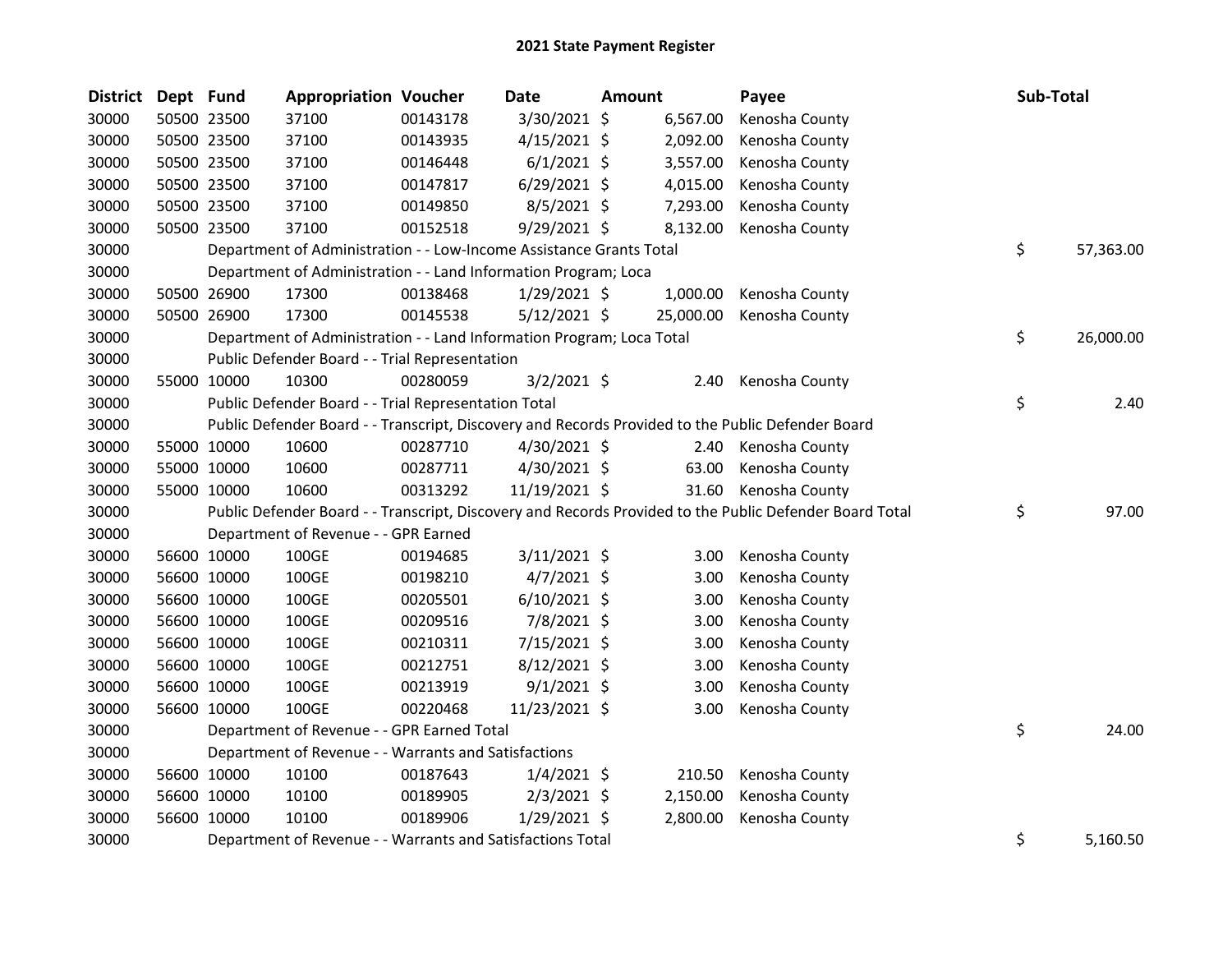| <b>District</b> | Dept Fund |             |       | <b>Appropriation Voucher</b>                            | <b>Date</b>    | <b>Amount</b> | Payee          | Sub-Total |
|-----------------|-----------|-------------|-------|---------------------------------------------------------|----------------|---------------|----------------|-----------|
| 30000           |           |             |       | Department of Revenue - - Misc Revenue Holding Clearing |                |               |                |           |
| 30000           |           | 56600 10000 | 99500 | 00188849                                                | $1/8/2021$ \$  | 1,022.00      | Kenosha County |           |
| 30000           |           | 56600 10000 | 99500 | 00189668                                                | $1/19/2021$ \$ | 39.30         | Kenosha County |           |
| 30000           |           | 56600 10000 | 99500 | 00191625                                                | $2/16/2021$ \$ | 845.00        | Kenosha County |           |
| 30000           |           | 56600 10000 | 99500 | 00191998                                                | $2/22/2021$ \$ | 21.00         | Kenosha County |           |
| 30000           |           | 56600 10000 | 99500 | 00191999                                                | $2/22/2021$ \$ | 1,166.38      | Kenosha County |           |
| 30000           |           | 56600 10000 | 99500 | 00192642                                                | $3/1/2021$ \$  | 6,078.11      | Kenosha County |           |
| 30000           |           | 56600 10000 | 99500 | 00192643                                                | $3/1/2021$ \$  | 120,815.80    | Kenosha County |           |
| 30000           |           | 56600 10000 | 99500 | 00194097                                                | $3/8/2021$ \$  | 521.58        | Kenosha County |           |
| 30000           |           | 56600 10000 | 99500 | 00194098                                                | 3/8/2021 \$    | 32,657.07     | Kenosha County |           |
| 30000           |           | 56600 10000 | 99500 | 00194950                                                | 3/15/2021 \$   | 2,042.79      | Kenosha County |           |
| 30000           |           | 56600 10000 | 99500 | 00194951                                                | $3/15/2021$ \$ | 43,061.51     | Kenosha County |           |
| 30000           |           | 56600 10000 | 99500 | 00195790                                                | 3/22/2021 \$   | 173.41        | Kenosha County |           |
| 30000           |           | 56600 10000 | 99500 | 00195791                                                | 3/22/2021 \$   | 27,379.07     | Kenosha County |           |
| 30000           |           | 56600 10000 | 99500 | 00196474                                                | 3/29/2021 \$   | 693.65        | Kenosha County |           |
| 30000           |           | 56600 10000 | 99500 | 00196475                                                | 3/29/2021 \$   | 16,145.49     | Kenosha County |           |
| 30000           |           | 56600 10000 | 99500 | 00197210                                                | $4/5/2021$ \$  | 115.74        | Kenosha County |           |
| 30000           |           | 56600 10000 | 99500 | 00197211                                                | $4/5/2021$ \$  | 29,380.45     | Kenosha County |           |
| 30000           |           | 56600 10000 | 99500 | 00197790                                                | $4/7/2021$ \$  | 73.91         | Kenosha County |           |
| 30000           |           | 56600 10000 | 99500 | 00198422                                                | $4/12/2021$ \$ | 1,381.58      | Kenosha County |           |
| 30000           |           | 56600 10000 | 99500 | 00198423                                                | $4/12/2021$ \$ | 19,852.95     | Kenosha County |           |
| 30000           |           | 56600 10000 | 99500 | 00199160                                                | $4/20/2021$ \$ | 215.00        | Kenosha County |           |
| 30000           |           | 56600 10000 | 99500 | 00199161                                                | 4/20/2021 \$   | 13,185.71     | Kenosha County |           |
| 30000           |           | 56600 10000 | 99500 | 00199798                                                | $4/26/2021$ \$ | 763.84        | Kenosha County |           |
| 30000           |           | 56600 10000 | 99500 | 00199799                                                | 4/26/2021 \$   | 15,217.30     | Kenosha County |           |
| 30000           |           | 56600 10000 | 99500 | 00200410                                                | $5/3/2021$ \$  | 920.66        | Kenosha County |           |
| 30000           |           | 56600 10000 | 99500 | 00200411                                                | $5/3/2021$ \$  | 11,092.25     | Kenosha County |           |
| 30000           |           | 56600 10000 | 99500 | 00201161                                                | 5/7/2021 \$    | 845.12        | Kenosha County |           |
| 30000           |           | 56600 10000 | 99500 | 00201604                                                | 5/10/2021 \$   | 267.16        | Kenosha County |           |
| 30000           |           | 56600 10000 | 99500 | 00201605                                                | $5/10/2021$ \$ | 6,877.55      | Kenosha County |           |
| 30000           |           | 56600 10000 | 99500 | 00202238                                                | 5/17/2021 \$   | 1,889.98      | Kenosha County |           |
| 30000           |           | 56600 10000 | 99500 | 00202239                                                | $5/17/2021$ \$ | 8,024.24      | Kenosha County |           |
| 30000           |           | 56600 10000 | 99500 | 00202948                                                | 5/24/2021 \$   | 505.89        | Kenosha County |           |
| 30000           |           | 56600 10000 | 99500 | 00202949                                                | 5/24/2021 \$   | 16,874.92     | Kenosha County |           |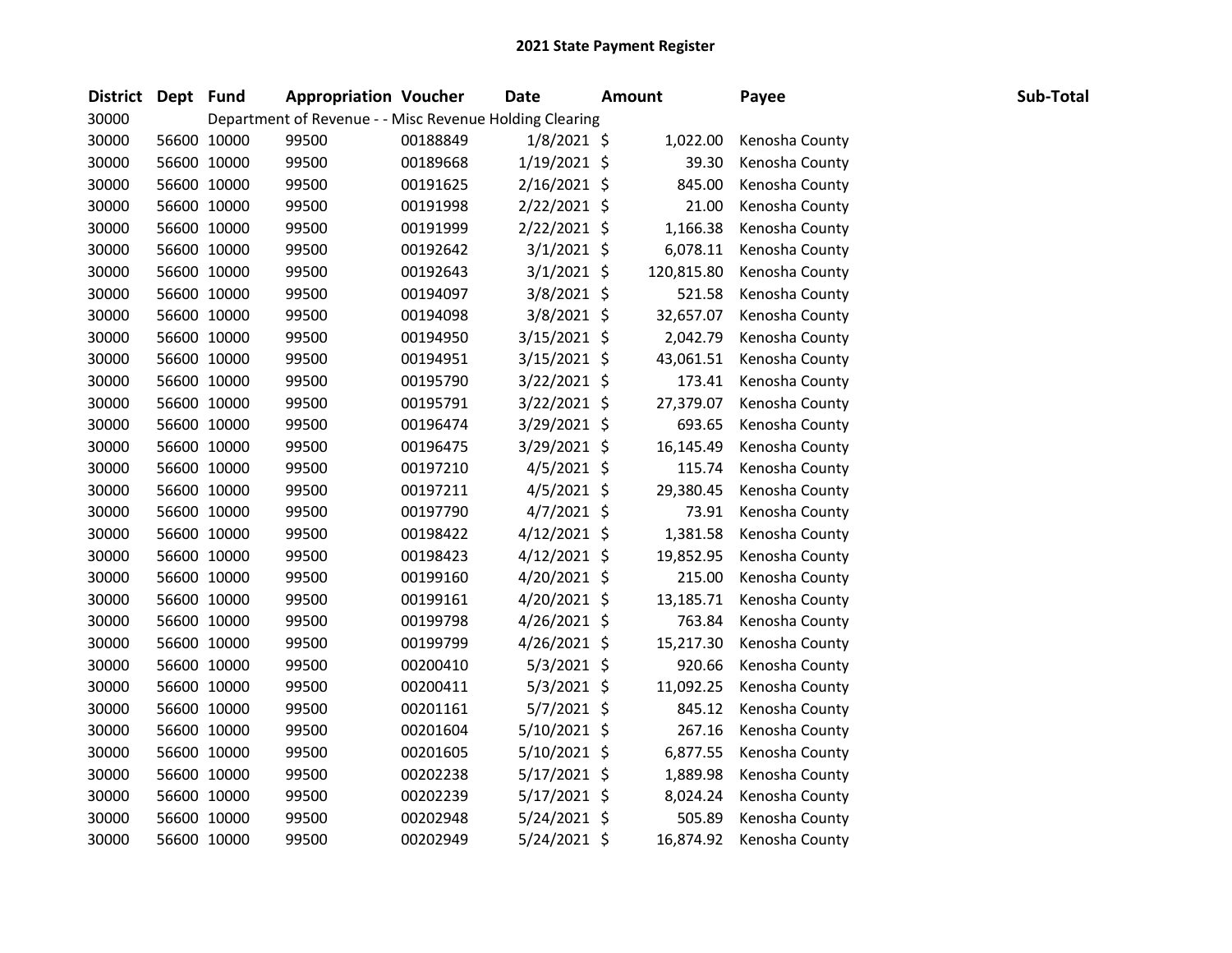| District Dept Fund |             | <b>Appropriation Voucher</b> |          | Date           | <b>Amount</b> | Payee          | Sub-Total |
|--------------------|-------------|------------------------------|----------|----------------|---------------|----------------|-----------|
| 30000              | 56600 10000 | 99500                        | 00203664 | $6/1/2021$ \$  | 269.96        | Kenosha County |           |
| 30000              | 56600 10000 | 99500                        | 00203665 | $6/1/2021$ \$  | 15,189.90     | Kenosha County |           |
| 30000              | 56600 10000 | 99500                        | 00204386 | $6/7/2021$ \$  | 199.00        | Kenosha County |           |
| 30000              | 56600 10000 | 99500                        | 00204754 | $6/7/2021$ \$  | 387.88        | Kenosha County |           |
| 30000              | 56600 10000 | 99500                        | 00204755 | $6/7/2021$ \$  | 5,907.50      | Kenosha County |           |
| 30000              | 56600 10000 | 99500                        | 00205351 | $6/14/2021$ \$ | 25.10         | Kenosha County |           |
| 30000              | 56600 10000 | 99500                        | 00205352 | $6/14/2021$ \$ | 6,719.45      | Kenosha County |           |
| 30000              | 56600 10000 | 99500                        | 00205855 | $6/21/2021$ \$ | 66.96         | Kenosha County |           |
| 30000              | 56600 10000 | 99500                        | 00205856 | $6/21/2021$ \$ | 3,726.58      | Kenosha County |           |
| 30000              | 56600 10000 | 99500                        | 00208074 | $6/28/2021$ \$ | 11,078.88     | Kenosha County |           |
| 30000              | 56600 10000 | 99500                        | 00208514 | 7/6/2021 \$    | 891.00        | Kenosha County |           |
| 30000              | 56600 10000 | 99500                        | 00208515 | 7/6/2021 \$    | 3,993.10      | Kenosha County |           |
| 30000              | 56600 10000 | 99500                        | 00208962 | 7/8/2021 \$    | 806.41        | Kenosha County |           |
| 30000              | 56600 10000 | 99500                        | 00209387 | 7/12/2021 \$   | 44.28         | Kenosha County |           |
| 30000              | 56600 10000 | 99500                        | 00209388 | 7/12/2021 \$   | 4,156.36      | Kenosha County |           |
| 30000              | 56600 10000 | 99500                        | 00210176 | 7/19/2021 \$   | 121.58        | Kenosha County |           |
| 30000              | 56600 10000 | 99500                        | 00210177 | 7/19/2021 \$   | 1,065.34      | Kenosha County |           |
| 30000              | 56600 10000 | 99500                        | 00210794 | 7/26/2021 \$   | 3,686.77      | Kenosha County |           |
| 30000              | 56600 10000 | 99500                        | 00212124 | 8/9/2021 \$    | 546.97        | Kenosha County |           |
| 30000              | 56600 10000 | 99500                        | 00212125 | 8/9/2021 \$    | 3,936.09      | Kenosha County |           |
| 30000              | 56600 10000 | 99500                        | 00212646 | $8/16/2021$ \$ | 2,118.76      | Kenosha County |           |
| 30000              | 56600 10000 | 99500                        | 00213127 | 8/23/2021 \$   | 2,033.16      | Kenosha County |           |
| 30000              | 56600 10000 | 99500                        | 00213550 | 8/30/2021 \$   | 1,542.31      | Kenosha County |           |
| 30000              | 56600 10000 | 99500                        | 00214000 | $9/7/2021$ \$  | 1,371.40      | Kenosha County |           |
| 30000              | 56600 10000 | 99500                        | 00214787 | $9/13/2021$ \$ | 1,054.69      | Kenosha County |           |
| 30000              | 56600 10000 | 99500                        | 00215319 | $9/20/2021$ \$ | 242.40        | Kenosha County |           |
| 30000              | 56600 10000 | 99500                        | 00215680 | $9/27/2021$ \$ | 696.31        | Kenosha County |           |
| 30000              | 56600 10000 | 99500                        | 00216576 | 10/7/2021 \$   | 644.00        | Kenosha County |           |
| 30000              | 56600 10000 | 99500                        | 00217049 | 10/12/2021 \$  | 41.40         | Kenosha County |           |
| 30000              | 56600 10000 | 99500                        | 00217492 | 10/18/2021 \$  | 289.94        | Kenosha County |           |
| 30000              | 56600 10000 | 99500                        | 00218102 | 10/25/2021 \$  | 1,831.28      | Kenosha County |           |
| 30000              | 56600 10000 | 99500                        | 00219989 | 11/16/2021 \$  | 278.86        | Kenosha County |           |
| 30000              | 56600 10000 | 99500                        | 00220364 | 11/22/2021 \$  | 380.80        | Kenosha County |           |
| 30000              | 56600 10000 | 99500                        | 00221840 | 12/13/2021 \$  | 477.10        | Kenosha County |           |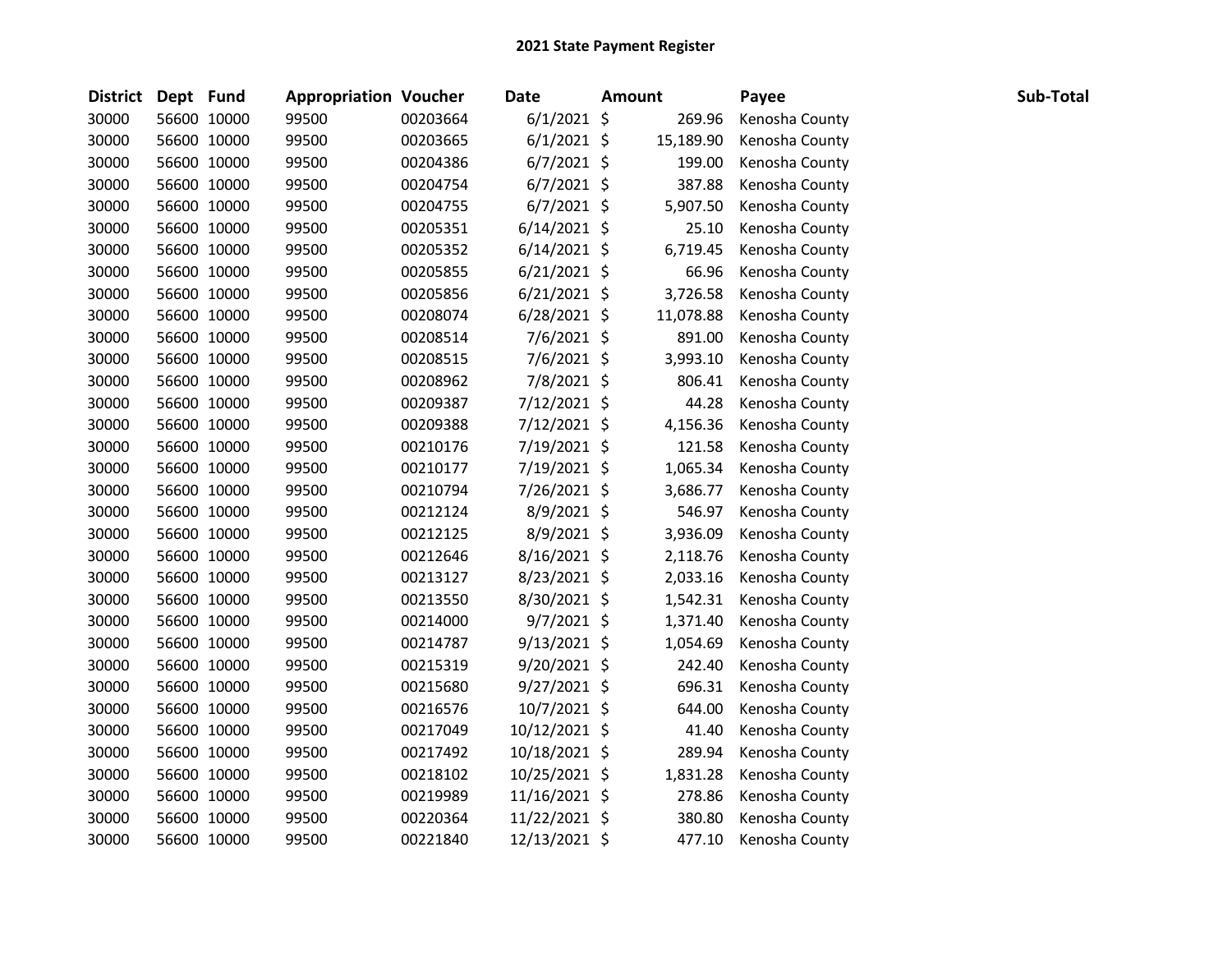| <b>District</b> | Dept Fund   |             | <b>Appropriation Voucher</b>                                          |          | Date           | Amount |               | Payee                     | Sub-Total           |
|-----------------|-------------|-------------|-----------------------------------------------------------------------|----------|----------------|--------|---------------|---------------------------|---------------------|
| 30000           |             | 56600 10000 | 99500                                                                 | 00222239 | 12/20/2021 \$  |        | 95.00         | Kenosha County            |                     |
| 30000           |             |             | Department of Revenue - - Misc Revenue Holding Clearing Total         |          |                |        |               |                           | \$<br>456,062.93    |
| 30000           |             |             | Circuit Courts - - Circuit Court Costs                                |          |                |        |               |                           |                     |
| 30000           |             | 62500 10000 | 10500                                                                 | 00002106 | $1/29/2021$ \$ |        | 363,389.00    | Kenosha County            |                     |
| 30000           |             | 62500 10000 | 10500                                                                 | 00002239 | 7/26/2021 \$   |        | 607,841.00    | Kenosha County            |                     |
| 30000           |             |             | Circuit Courts - - Circuit Court Costs Total                          |          |                |        |               |                           | \$<br>971,230.00    |
| 30000           |             |             | Supreme Court - - Federal Aid                                         |          |                |        |               |                           |                     |
| 30000           |             | 68000 10000 | 24100                                                                 | 00014253 | 12/3/2021 \$   |        | 3,616.00      | Kenosha County            |                     |
| 30000           |             |             | Supreme Court - - Federal Aid Total                                   |          |                |        |               |                           | \$<br>3,616.00      |
| 30000           |             |             | Shared Revenue and Tax Relief - - County And Municipal Aid            |          |                |        |               |                           |                     |
| 30000           |             | 83500 10000 | 10500                                                                 | 00081515 | 7/26/2021 \$   |        | 209,703.71    | Kenosha County            |                     |
| 30000           |             | 83500 10000 | 10500                                                                 | 00088616 | 11/15/2021 \$  |        | 1,188,321.05  | Kenosha County            |                     |
| 30000           |             |             | Shared Revenue and Tax Relief - - County And Municipal Aid Total      |          |                |        |               |                           | \$<br>1,398,024.76  |
| 30000           |             |             | Shared Revenue and Tax Relief - - Exempt Computer Aid                 |          |                |        |               |                           |                     |
| 30000           | 83500 10000 |             | 10900                                                                 | 00083344 | 7/26/2021 \$   |        |               | 207,868.82 Kenosha County |                     |
| 30000           |             |             | Shared Revenue and Tax Relief - - Exempt Computer Aid Total           |          |                |        |               |                           | \$<br>207,868.82    |
| 30000           |             |             | Shared Revenue and Tax Relief - - Utility Aid                         |          |                |        |               |                           |                     |
| 30000           |             | 83500 10000 | 11000                                                                 | 00081515 | 7/26/2021 \$   |        | 253,907.87    | Kenosha County            |                     |
| 30000           |             | 83500 10000 | 11000                                                                 | 00088616 | 11/15/2021 \$  |        | 1,486,183.86  | Kenosha County            |                     |
| 30000           |             |             | Shared Revenue and Tax Relief - - Utility Aid Total                   |          |                |        |               |                           | \$<br>1,740,091.73  |
| 30000           |             |             | Shared Revenue and Tax Relief - - Personal Property Aid               |          |                |        |               |                           |                     |
| 30000           |             | 83500 10000 | 11100                                                                 | 00076530 | $5/3/2021$ \$  |        | 58,875.44     | Kenosha County            |                     |
| 30000           |             |             | Shared Revenue and Tax Relief - - Personal Property Aid Total         |          |                |        |               |                           | \$<br>58,875.44     |
| 30000           |             |             | Shared Revenue and Tax Relief - - School Lvy Tx/First Dollar Cr       |          |                |        |               |                           |                     |
| 30000           |             | 83500 10000 | 30200                                                                 | 00082672 | $7/26/2021$ \$ |        | 10,938,700.29 | Kenosha County            |                     |
| 30000           |             | 83500 10000 | 30200                                                                 | 00086068 | 7/26/2021 \$   |        | 1,499,506.48  | Kenosha County            |                     |
| 30000           |             |             | Shared Revenue and Tax Relief - - School Lvy Tx/First Dollar Cr Total |          |                |        |               |                           | \$<br>12,438,206.77 |
| 30000           |             |             | Shared Revenue and Tax Relief - - County Sales Tax Reptd/Distd        |          |                |        |               |                           |                     |
| 30000           |             | 83500 10000 | 43100                                                                 | 00073888 | $1/29/2021$ \$ |        | 1,509,470.43  | Kenosha County            |                     |
| 30000           |             | 83500 10000 | 43100                                                                 | 00073976 | 2/26/2021 \$   |        | 1,474,898.46  | Kenosha County            |                     |
| 30000           |             | 83500 10000 | 43100                                                                 | 00074689 | $3/31/2021$ \$ |        | 1,229,231.76  | Kenosha County            |                     |
| 30000           |             | 83500 10000 | 43100                                                                 | 00079132 | 4/30/2021 \$   |        | 1,390,044.58  | Kenosha County            |                     |
| 30000           |             | 83500 10000 | 43100                                                                 | 00079936 | 5/28/2021 \$   |        | 1,542,826.77  | Kenosha County            |                     |
| 30000           | 83500 10000 |             | 43100                                                                 | 00080667 | 6/30/2021 \$   |        | 1,649,343.46  | Kenosha County            |                     |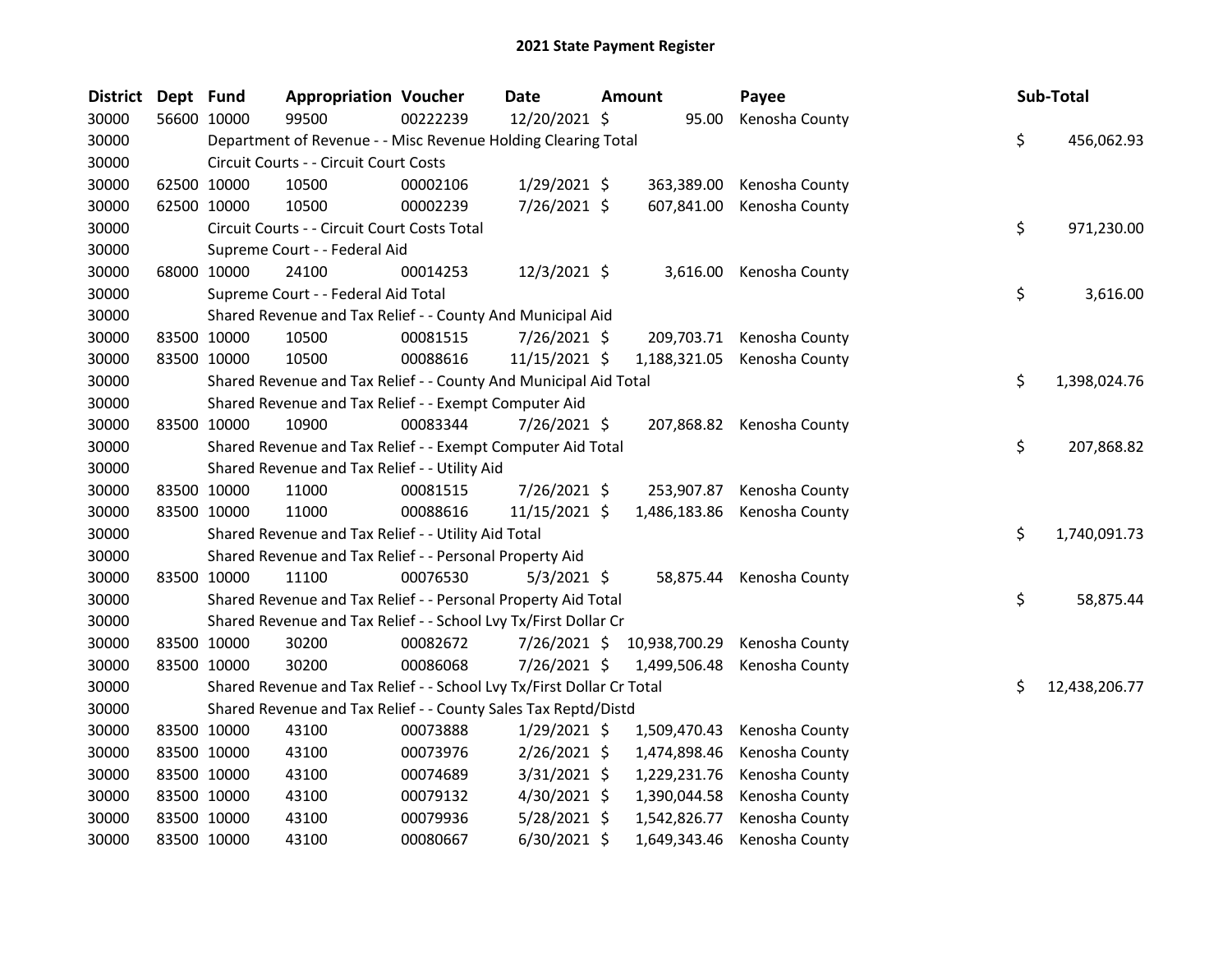| <b>District</b> | Dept Fund   |             | <b>Appropriation Voucher</b>                                         |          | Date           | <b>Amount</b> |              | Payee          | Sub-Total     |
|-----------------|-------------|-------------|----------------------------------------------------------------------|----------|----------------|---------------|--------------|----------------|---------------|
| 30000           |             | 83500 10000 | 43100                                                                | 00086209 | 7/30/2021 \$   |               | 1,709,328.29 | Kenosha County |               |
| 30000           |             | 83500 10000 | 43100                                                                | 00086772 | $8/31/2021$ \$ |               | 1,471,201.58 | Kenosha County |               |
| 30000           |             | 83500 10000 | 43100                                                                | 00087074 | $9/30/2021$ \$ |               | 1,893,073.34 | Kenosha County |               |
| 30000           |             | 83500 10000 | 43100                                                                | 00087763 | 10/29/2021 \$  |               | 1,623,921.87 | Kenosha County |               |
| 30000           |             | 83500 10000 | 43100                                                                | 00089773 | 11/30/2021 \$  |               | 1,585,448.21 | Kenosha County |               |
| 30000           |             | 83500 10000 | 43100                                                                | 00089857 | 12/30/2021 \$  |               | 1,800,881.18 | Kenosha County |               |
| 30000           |             |             | Shared Revenue and Tax Relief - - County Sales Tax Reptd/Distd Total |          |                |               |              |                | 18,879,669.93 |
| 30000           |             |             | Shared Revenue and Tax Relief - - Lottery & Gaming Credit            |          |                |               |              |                |               |
| 30000           | 83500 52100 |             | 36300                                                                | 00074551 | $3/22/2021$ \$ |               | 2.498.992.11 | Kenosha County |               |
| 30000           |             |             | Shared Revenue and Tax Relief - - Lottery & Gaming Credit Total      |          |                |               |              |                | 2,498,992.11  |
| 30000 Total     |             |             |                                                                      |          |                |               |              |                | 89,507,475.17 |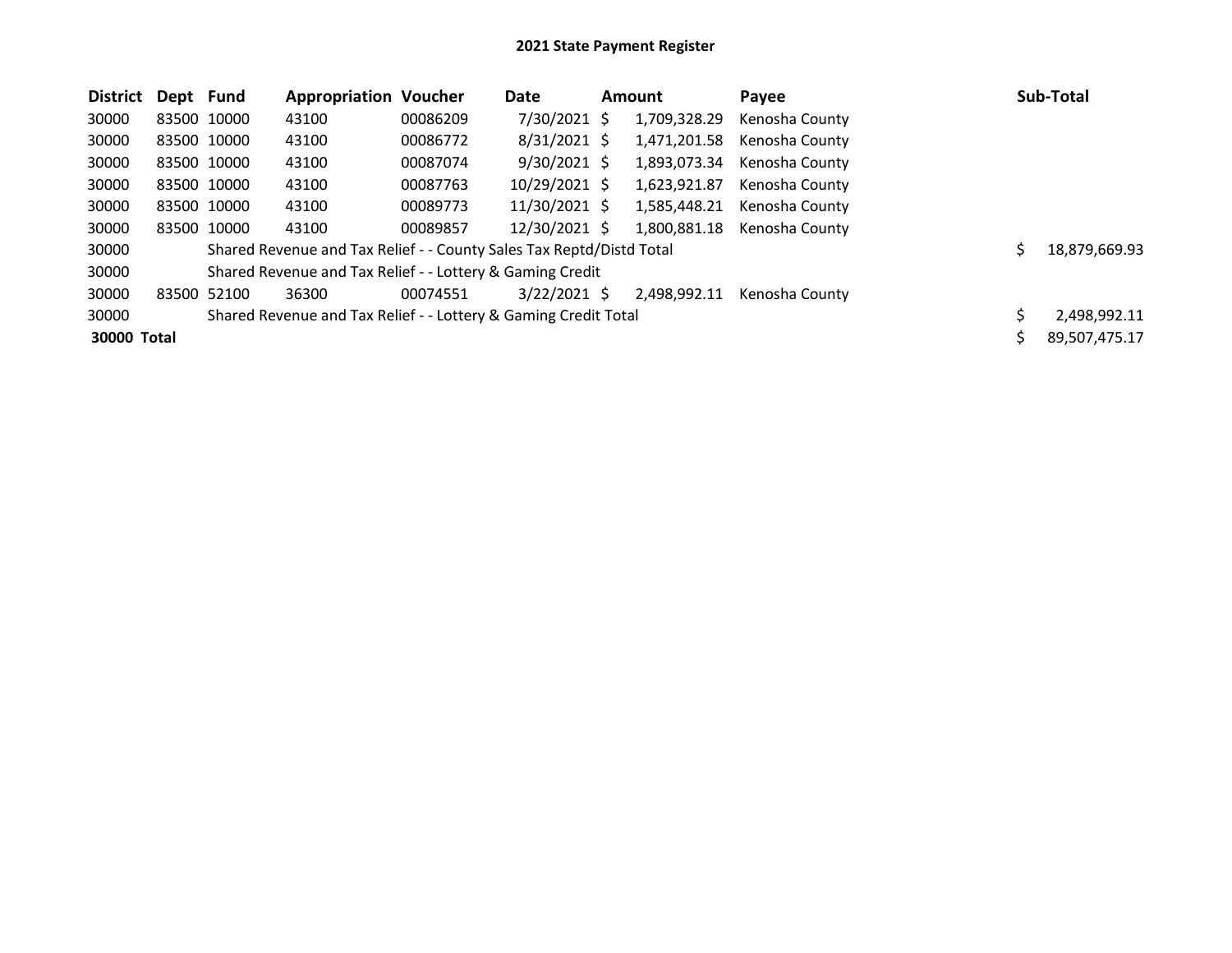| <b>District</b> | Dept Fund |                                                                    | <b>Appropriation Voucher</b> | <b>Date</b>    | Amount    | Payee                      | Sub-Total       |
|-----------------|-----------|--------------------------------------------------------------------|------------------------------|----------------|-----------|----------------------------|-----------------|
| 30002           |           | Dept of Safety & Prof Services - - Fire Dues Distribution          |                              |                |           |                            |                 |
| 30002           |           | 22500<br>16500 10000                                               | 00040989                     | 7/16/2021 \$   |           | 8,288.68 Town Of Brighton  |                 |
| 30002           |           | Dept of Safety & Prof Services - - Fire Dues Distribution Total    |                              |                |           |                            | \$<br>8,288.68  |
| 30002           |           | Dept of Natural Resources - - Aids In Lieu Of Taxes - Gener        |                              |                |           |                            |                 |
| 30002           |           | 37000 10000<br>50300                                               | 00475928                     | $4/21/2021$ \$ |           | 1,924.26 Town Of Brighton  |                 |
| 30002           |           | Dept of Natural Resources - - Aids In Lieu Of Taxes - Gener Total  |                              |                |           |                            | \$<br>1,924.26  |
| 30002           |           | Dept of Natural Resources - - Seg Earned                           |                              |                |           |                            |                 |
| 30002           |           | 37000 21200<br>100SE                                               | 00456016                     | $1/12/2021$ \$ |           | 31,944.69 Town Of Brighton |                 |
| 30002           |           | Dept of Natural Resources - - Seg Earned Total                     |                              |                |           |                            | \$<br>31,944.69 |
| 30002           |           | Dept of Natural Resources - - Resaids - Cnty Forst, Cl & Mfl       |                              |                |           |                            |                 |
| 30002           |           | 37000 21200<br>57100                                               | 00487877                     | $6/14/2021$ \$ |           | 8.60 Town Of Brighton      |                 |
| 30002           |           | Dept of Natural Resources - - Resaids - Cnty Forst, Cl & Mfl Total |                              |                |           |                            | \$<br>8.60      |
| 30002           |           | Dept of Natural Resources - - Aids In Lieu Of Taxes - Sum S        |                              |                |           |                            |                 |
| 30002           |           | 37000 21200<br>57900                                               | 00475926                     | $4/21/2021$ \$ | 126.68    | Town Of Brighton           |                 |
| 30002           |           | 37000 21200<br>57900                                               | 00475927                     | 4/21/2021 \$   | 1,734.36  | Town Of Brighton           |                 |
| 30002           |           | Dept of Natural Resources - - Aids In Lieu Of Taxes - Sum S Total  |                              |                |           |                            | \$<br>1,861.04  |
| 30002           |           | Dept of Natural Resources - - Fin Asst For Responsible Units       |                              |                |           |                            |                 |
| 30002           |           | 37000 27400<br>67000                                               | 00483761                     | $5/21/2021$ \$ |           | 607.06 Town Of Brighton    |                 |
| 30002           |           | Dept of Natural Resources - - Fin Asst For Responsible Units Total |                              |                |           |                            | \$<br>607.06    |
| 30002           |           | WI Dept of Transportation - - Trns Aids To Mnc.-Sf                 |                              |                |           |                            |                 |
| 30002           |           | 19100<br>39500 21100                                               | 00632436                     | $1/4/2021$ \$  | 10,525.14 | Town Of Brighton           |                 |
| 30002           |           | 39500 21100<br>19100                                               | 00668043                     | $4/5/2021$ \$  | 10,525.14 | Town Of Brighton           |                 |
| 30002           |           | 39500 21100<br>19100                                               | 00711531                     | 7/6/2021 \$    | 10,525.14 | Town Of Brighton           |                 |
| 30002           |           | 39500 21100<br>19100                                               | 00752090                     | 10/4/2021 \$   |           | 10,525.14 Town Of Brighton |                 |
| 30002           |           | WI Dept of Transportation - - Trns Aids To Mnc.-Sf Total           |                              |                |           |                            | \$<br>42,100.56 |
| 30002           |           | Department of Revenue - - Gifts And Grants                         |                              |                |           |                            |                 |
| 30002           |           | 56600 10000<br>12100                                               | 00206870                     | $6/25/2021$ \$ |           | 79,077.09 Town Of Brighton |                 |
| 30002           |           | Department of Revenue - - Gifts And Grants Total                   |                              |                |           |                            | \$<br>79,077.09 |
| 30002           |           | Shared Revenue and Tax Relief - - County And Municipal Aid         |                              |                |           |                            |                 |
| 30002           |           | 83500 10000<br>10500                                               | 00081503                     | 7/26/2021 \$   |           | 2,615.51 Town Of Brighton  |                 |
| 30002           |           | 83500 10000<br>10500                                               | 00088604                     | 11/15/2021 \$  |           | 14,956.12 Town Of Brighton |                 |
| 30002           |           | Shared Revenue and Tax Relief - - County And Municipal Aid Total   |                              |                |           |                            | \$<br>17,571.63 |
| 30002           |           | Shared Revenue and Tax Relief - - Exempt Computer Aid              |                              |                |           |                            |                 |
| 30002           |           | 83500 10000<br>10900                                               | 00084111                     | 7/26/2021 \$   |           | 10.40 Town Of Brighton     |                 |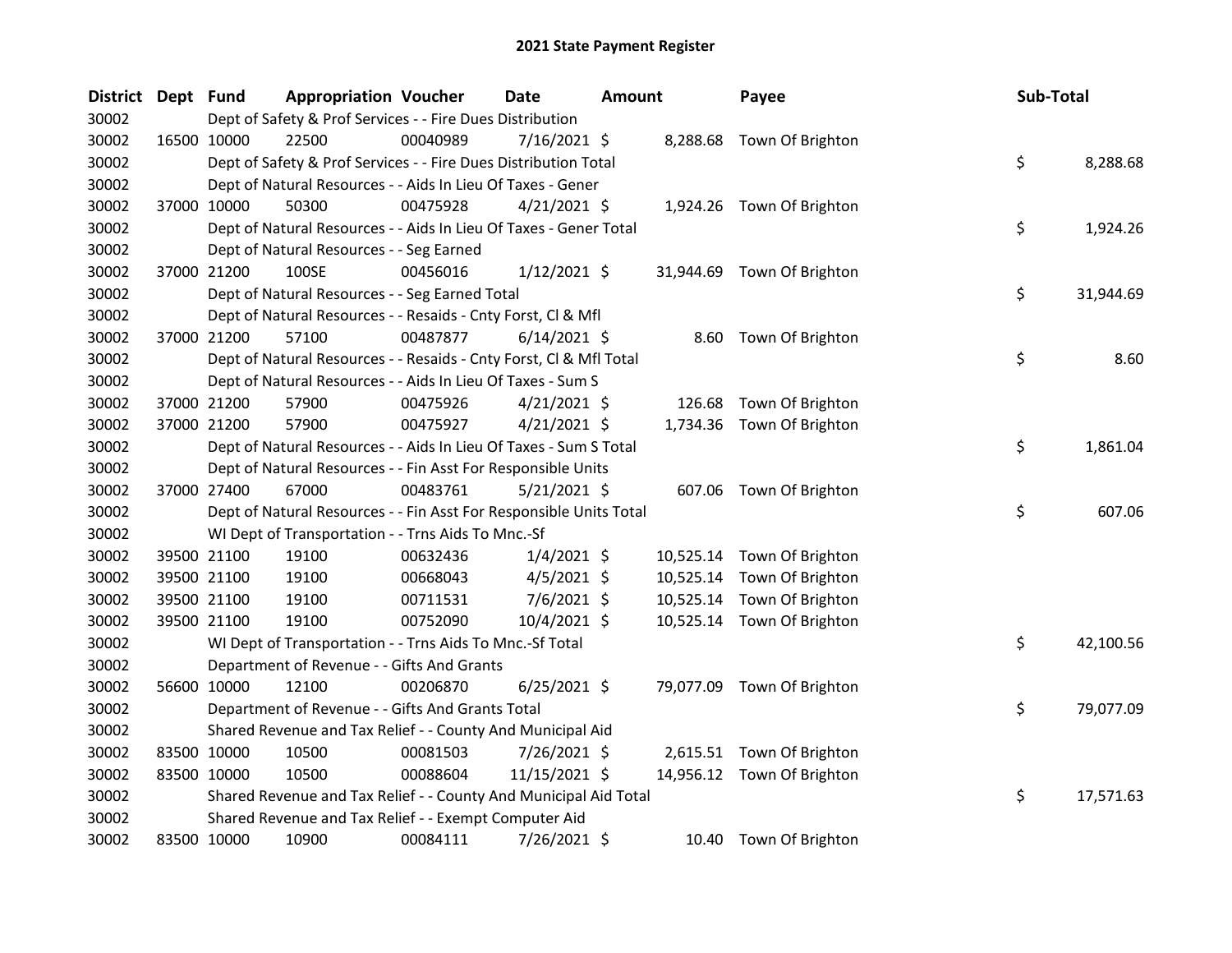| District Dept |       | <b>Fund</b> | <b>Appropriation Voucher</b>                                    |          | Date           | <b>Amount</b> |          | Payee            | Sub-Total |            |
|---------------|-------|-------------|-----------------------------------------------------------------|----------|----------------|---------------|----------|------------------|-----------|------------|
| 30002         |       |             | Shared Revenue and Tax Relief - - Exempt Computer Aid Total     |          |                |               |          |                  |           | 10.40      |
| 30002         |       |             | Shared Revenue and Tax Relief - - Personal Property Aid         |          |                |               |          |                  |           |            |
| 30002         | 83500 | 10000       | 11100                                                           | 00077290 | $5/3/2021$ \$  |               | 297.86   | Town Of Brighton |           |            |
| 30002         |       |             | Shared Revenue and Tax Relief - - Personal Property Aid Total   |          |                |               |          |                  |           | 297.86     |
| 30002         |       |             | Shared Revenue and Tax Relief - - Lottery & Gaming Credit       |          |                |               |          |                  |           |            |
| 30002         |       | 83500 52100 | 36300                                                           | 00074234 | $3/22/2021$ \$ |               | 4.446.12 | Town Of Brighton |           |            |
| 30002         |       |             | Shared Revenue and Tax Relief - - Lottery & Gaming Credit Total |          |                |               |          |                  |           | 4.446.12   |
| 30002 Total   |       |             |                                                                 |          |                |               |          |                  |           | 188.137.99 |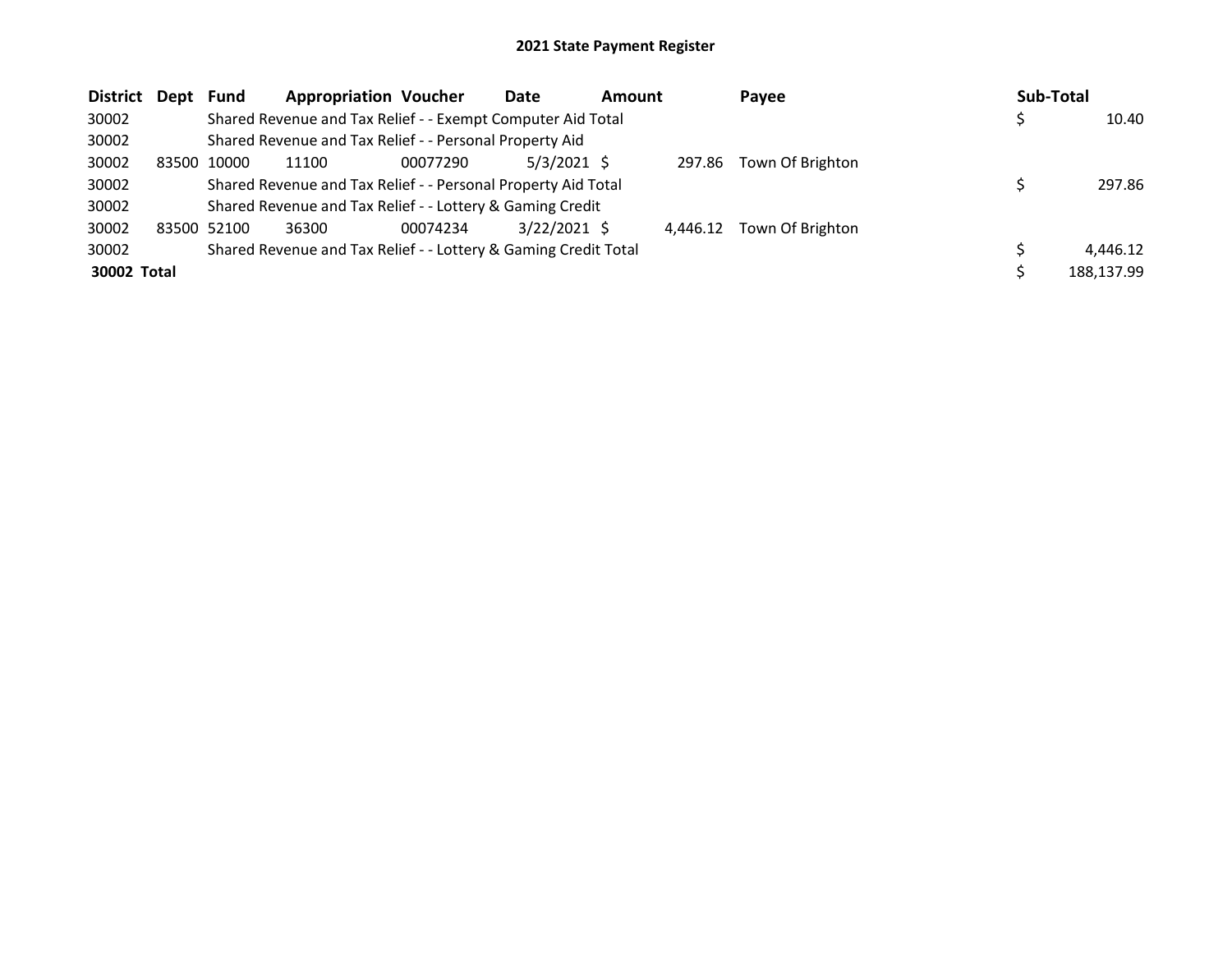| District Dept |       | Fund        | <b>Appropriation Voucher</b>                                       |          | <b>Date</b>    | <b>Amount</b> |            | Payee                   | Sub-Total |            |
|---------------|-------|-------------|--------------------------------------------------------------------|----------|----------------|---------------|------------|-------------------------|-----------|------------|
| 30006         |       |             | Dept of Safety & Prof Services - - Fire Dues Distribution          |          |                |               |            |                         |           |            |
| 30006         |       | 16500 10000 | 22500                                                              | 00040992 | $7/15/2021$ \$ |               |            | 8,515.76 Town of Paris  |           |            |
| 30006         |       |             | Dept of Safety & Prof Services - - Fire Dues Distribution Total    |          |                |               |            |                         | \$        | 8,515.76   |
| 30006         |       |             | Dept of Natural Resources - - Resaids - Cnty Forst, CI & Mfl       |          |                |               |            |                         |           |            |
| 30006         |       | 37000 21200 | 57100                                                              | 00487878 | $6/14/2021$ \$ |               |            | 21.74 Town of Paris     |           |            |
| 30006         |       |             | Dept of Natural Resources - - Resaids - Cnty Forst, Cl & Mfl Total |          |                |               |            |                         | \$        | 21.74      |
| 30006         |       |             | WI Dept of Transportation - - Trns Aids To Mnc.-Sf                 |          |                |               |            |                         |           |            |
| 30006         |       | 39500 21100 | 19100                                                              | 00632437 | $1/4/2021$ \$  |               | 5,012.91   | Town of Paris           |           |            |
| 30006         |       | 39500 21100 | 19100                                                              | 00668044 | $4/5/2021$ \$  |               | 5,012.91   | Town of Paris           |           |            |
| 30006         |       | 39500 21100 | 19100                                                              | 00711532 | $7/6/2021$ \$  |               | 5,012.91   | Town of Paris           |           |            |
| 30006         |       | 39500 21100 | 19100                                                              | 00752091 | 10/4/2021 \$   |               |            | 5,012.91 Town of Paris  |           |            |
| 30006         |       |             | WI Dept of Transportation - - Trns Aids To Mnc.-Sf Total           |          |                |               |            |                         | \$        | 20,051.64  |
| 30006         |       |             | Elections Commission - - General Program Ops, GPR                  |          |                |               |            |                         |           |            |
| 30006         | 51000 | 10000       | 10100                                                              | 00005141 | $1/7/2021$ \$  |               |            | 412.25 Town of Paris    |           |            |
| 30006         |       |             | Elections Commission - - General Program Ops, GPR Total            |          |                |               |            |                         | \$        | 412.25     |
| 30006         |       |             | Department of Revenue - - Gifts And Grants                         |          |                |               |            |                         |           |            |
| 30006         | 56600 | 10000       | 12100                                                              | 00206871 | $6/25/2021$ \$ |               | 79,181.76  | Town of Paris           |           |            |
| 30006         |       |             | Department of Revenue - - Gifts And Grants Total                   |          |                |               |            |                         | \$        | 79,181.76  |
| 30006         |       |             | Shared Revenue and Tax Relief - - County And Municipal Aid         |          |                |               |            |                         |           |            |
| 30006         |       | 83500 10000 | 10500                                                              | 00081504 | 7/26/2021 \$   |               |            | 2,278.45 Town of Paris  |           |            |
| 30006         |       | 83500 10000 | 10500                                                              | 00088605 | 11/15/2021 \$  |               |            | 12,911.24 Town of Paris |           |            |
| 30006         |       |             | Shared Revenue and Tax Relief - - County And Municipal Aid Total   |          |                |               |            |                         | \$        | 15,189.69  |
| 30006         |       |             | Shared Revenue and Tax Relief - - Utility Aid                      |          |                |               |            |                         |           |            |
| 30006         |       | 83500 10000 | 11000                                                              | 00081504 | 7/26/2021 \$   |               | 48,802.80  | Town of Paris           |           |            |
| 30006         |       | 83500 10000 | 11000                                                              | 00088605 | 11/15/2021 \$  |               | 279,363.78 | Town of Paris           |           |            |
| 30006         |       |             | Shared Revenue and Tax Relief - - Utility Aid Total                |          |                |               |            |                         | \$        | 328,166.58 |
| 30006 Total   |       |             |                                                                    |          |                |               |            |                         | \$        | 451,539.42 |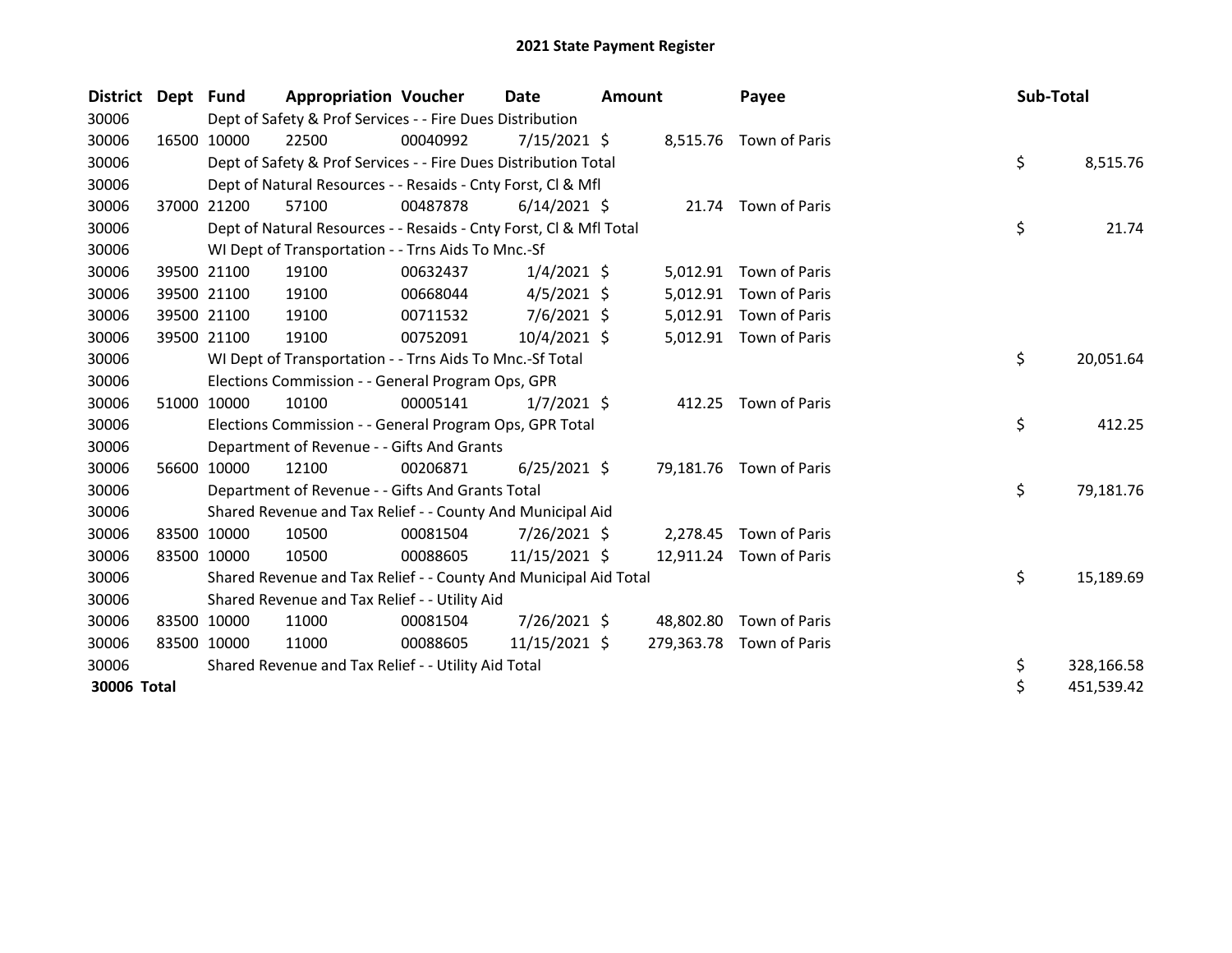| District Dept Fund |             |             | <b>Appropriation Voucher</b>                                       |          | Date           | <b>Amount</b> |           | Payee                      | Sub-Total |           |
|--------------------|-------------|-------------|--------------------------------------------------------------------|----------|----------------|---------------|-----------|----------------------------|-----------|-----------|
| 30010              |             |             | Dept of Safety & Prof Services - - Fire Dues Distribution          |          |                |               |           |                            |           |           |
| 30010              |             | 16500 10000 | 22500                                                              | 00040994 | 7/16/2021 \$   |               | 17,942.50 | Randall, Town of           |           |           |
| 30010              |             |             | Dept of Safety & Prof Services - - Fire Dues Distribution Total    |          |                |               |           |                            | \$        | 17,942.50 |
| 30010              |             |             | Dept of Natural Resources - - Aids In Lieu Of Taxes - Gener        |          |                |               |           |                            |           |           |
| 30010              |             | 37000 10000 | 50300                                                              | 00458829 | $1/26/2021$ \$ |               | 5,777.58  | Randall, Town of           |           |           |
| 30010              | 37000 10000 |             | 50300                                                              | 00458830 | $1/26/2021$ \$ |               | 1,253.14  | Randall, Town of           |           |           |
| 30010              |             | 37000 10000 | 50300                                                              | 00475271 | $4/21/2021$ \$ |               | 308.75    | Randall, Town of           |           |           |
| 30010              |             |             | Dept of Natural Resources - - Aids In Lieu Of Taxes - Gener Total  |          |                |               |           |                            | \$        | 7,339.47  |
| 30010              |             |             | Dept of Natural Resources - - GPO -Federal Funds                   |          |                |               |           |                            |           |           |
| 30010              | 37000 21200 |             | 38100                                                              | 00466879 | $3/12/2021$ \$ |               | 5,709.30  | Randall, Town of           |           |           |
| 30010              |             |             | Dept of Natural Resources - - GPO -Federal Funds Total             |          |                |               |           |                            | \$        | 5,709.30  |
| 30010              |             |             | Dept of Natural Resources - - Resaids - Fire Suppress Grant        |          |                |               |           |                            |           |           |
| 30010              | 37000 21200 |             | 54500                                                              | 00485860 | $6/9/2021$ \$  |               |           | 6,500.00 Randall, Town of  |           |           |
| 30010              |             |             | Dept of Natural Resources - - Resaids - Fire Suppress Grant Total  |          |                |               |           |                            | \$        | 6,500.00  |
| 30010              |             |             | Dept of Natural Resources - - Enf A - Boating Enforcement          |          |                |               |           |                            |           |           |
| 30010              |             | 37000 21200 | 55000                                                              | 00466879 | $3/12/2021$ \$ |               |           | 11,761.43 Randall, Town of |           |           |
| 30010              |             |             | Dept of Natural Resources - - Enf A - Boating Enforcement Total    |          |                |               |           |                            | \$        | 11,761.43 |
| 30010              |             |             | Dept of Natural Resources - - Resaids - Cnty Forst, Cl & Mfl       |          |                |               |           |                            |           |           |
| 30010              |             | 37000 21200 | 57100                                                              | 00487879 | $6/14/2021$ \$ |               | 6.40      | Randall, Town of           |           |           |
| 30010              |             |             | Dept of Natural Resources - - Resaids - Cnty Forst, Cl & Mfl Total |          |                |               |           |                            | \$        | 6.40      |
| 30010              |             |             | Dept of Natural Resources - - Aids In Lieu Of Taxes - Sum S        |          |                |               |           |                            |           |           |
| 30010              |             | 37000 21200 | 57900                                                              | 00475272 | $4/21/2021$ \$ |               | 156.62    | Randall, Town of           |           |           |
| 30010              |             |             | Dept of Natural Resources - - Aids In Lieu Of Taxes - Sum S Total  |          |                |               |           |                            | \$        | 156.62    |
| 30010              |             |             | Dept of Natural Resources - - Fin Asst For Responsible Units       |          |                |               |           |                            |           |           |
| 30010              | 37000 27400 |             | 67000                                                              | 00483286 | 5/21/2021 \$   |               | 7,651.64  | Randall, Town of           |           |           |
| 30010              |             |             | Dept of Natural Resources - - Fin Asst For Responsible Units Total |          |                |               |           |                            | \$        | 7,651.64  |
| 30010              |             |             | WI Dept of Transportation - - Trns Aids To Mnc.-Sf                 |          |                |               |           |                            |           |           |
| 30010              |             | 39500 21100 | 19100                                                              | 00632438 | $1/4/2021$ \$  |               | 23,702.45 | Randall, Town of           |           |           |
| 30010              | 39500 21100 |             | 19100                                                              | 00668045 | $4/5/2021$ \$  |               | 23,702.45 | Randall, Town of           |           |           |
| 30010              | 39500 21100 |             | 19100                                                              | 00711533 | $7/6/2021$ \$  |               | 23,702.45 | Randall, Town of           |           |           |
| 30010              |             | 39500 21100 | 19100                                                              | 00752092 | 10/4/2021 \$   |               | 23,702.47 | Randall, Town of           |           |           |
| 30010              |             |             | WI Dept of Transportation - - Trns Aids To Mnc.-Sf Total           |          |                |               |           |                            | \$        | 94,809.82 |
| 30010              |             |             | Department of Justice - - Officer training reimbursement           |          |                |               |           |                            |           |           |
| 30010              | 45500 10000 |             | 21400                                                              | 00105860 | 11/24/2021 \$  |               |           | 1,280.00 Randall, Town of  |           |           |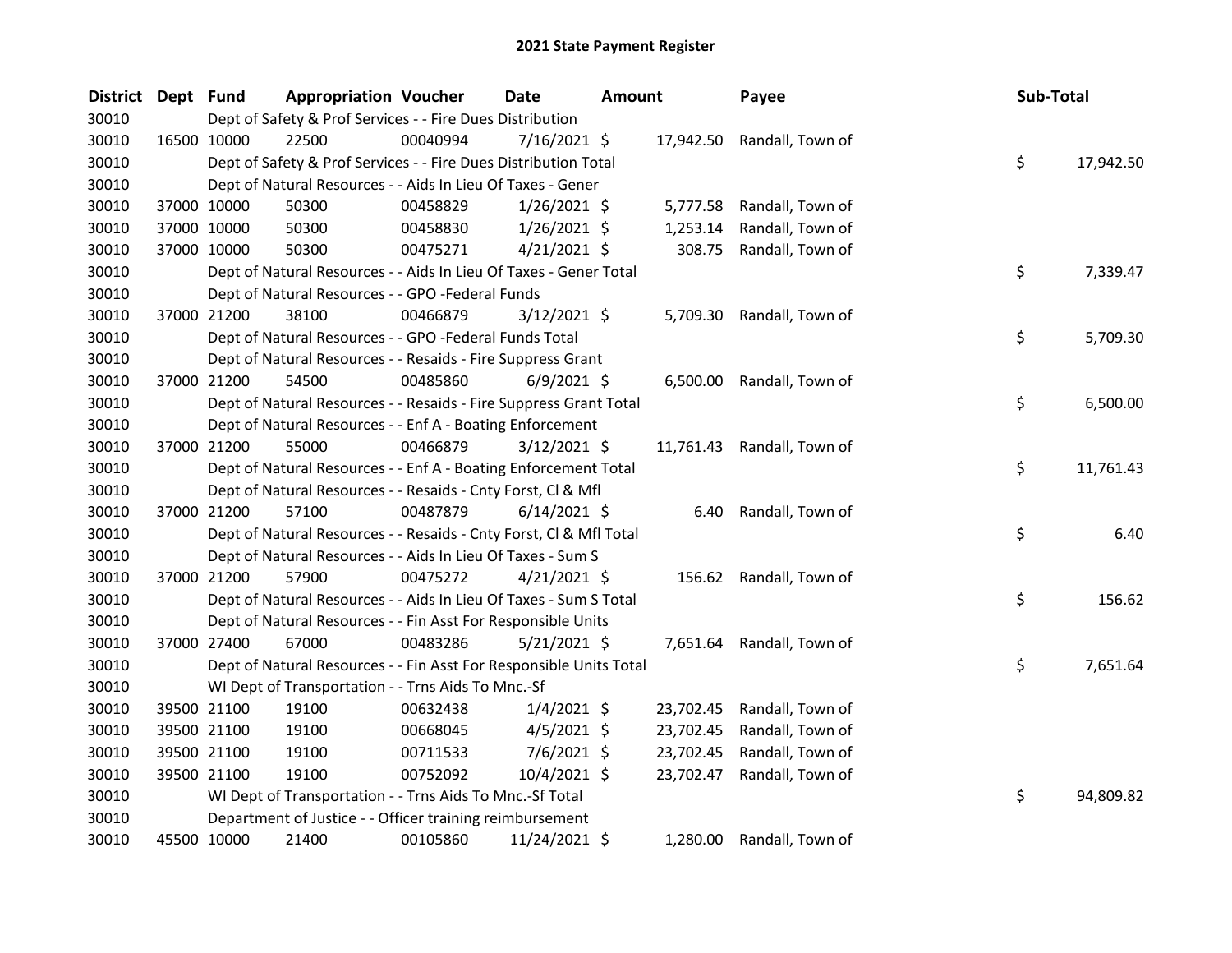| <b>District</b> | Dept Fund   |             | <b>Appropriation Voucher</b>                                                  |          | <b>Date</b>    | <b>Amount</b> |            | Payee            | Sub-Total |            |
|-----------------|-------------|-------------|-------------------------------------------------------------------------------|----------|----------------|---------------|------------|------------------|-----------|------------|
| 30010           |             |             | Department of Justice - - Officer training reimbursement Total                |          |                |               |            |                  | \$        | 1,280.00   |
| 30010           |             |             | Elections Commission - - General Program Ops, GPR                             |          |                |               |            |                  |           |            |
| 30010           |             | 51000 10000 | 10100                                                                         | 00005144 | $1/8/2021$ \$  |               | 769.60     | Randall, Town of |           |            |
| 30010           |             |             | Elections Commission - - General Program Ops, GPR Total                       |          |                |               |            |                  | \$        | 769.60     |
| 30010           |             |             | Department of Revenue - - Gifts And Grants                                    |          |                |               |            |                  |           |            |
| 30010           |             | 56600 10000 | 12100                                                                         | 00206872 | $6/25/2021$ \$ |               | 171,447.09 | Randall, Town of |           |            |
| 30010           |             |             | Department of Revenue - - Gifts And Grants Total                              |          |                |               |            |                  | \$        | 171,447.09 |
| 30010           |             |             | Shared Revenue and Tax Relief - - County And Municipal Aid                    |          |                |               |            |                  |           |            |
| 30010           |             | 83500 10000 | 10500                                                                         | 00081505 | 7/26/2021 \$   |               | 5,103.77   | Randall, Town of |           |            |
| 30010           |             | 83500 10000 | 10500                                                                         | 00088606 | 11/15/2021 \$  |               | 28,921.38  | Randall, Town of |           |            |
| 30010           |             |             | Shared Revenue and Tax Relief - - County And Municipal Aid Total              |          |                |               |            |                  | \$        | 34,025.15  |
| 30010           |             |             | Shared Revenue and Tax Relief - - Exempt Computer Aid                         |          |                |               |            |                  |           |            |
| 30010           |             | 83500 10000 | 10900                                                                         | 00084112 | $7/26/2021$ \$ |               | 392.84     | Randall, Town of |           |            |
| 30010           |             |             | Shared Revenue and Tax Relief - - Exempt Computer Aid Total                   |          |                |               |            |                  | \$        | 392.84     |
| 30010           |             |             | Shared Revenue and Tax Relief - - Utility Aid                                 |          |                |               |            |                  |           |            |
| 30010           | 83500       | 10000       | 11000                                                                         | 00081505 | 7/26/2021 \$   |               | 849.78     | Randall, Town of |           |            |
| 30010           | 83500 10000 |             | 11000                                                                         | 00088606 | 11/15/2021 \$  |               | 4,951.71   | Randall, Town of |           |            |
| 30010           |             |             | Shared Revenue and Tax Relief - - Utility Aid Total                           |          |                |               |            |                  | \$        | 5,801.49   |
| 30010           |             |             | Shared Revenue and Tax Relief - - Personal Property Aid                       |          |                |               |            |                  |           |            |
| 30010           |             | 83500 10000 | 11100                                                                         | 00077291 | $5/3/2021$ \$  |               | 17,542.12  | Randall, Town of |           |            |
| 30010           |             |             | Shared Revenue and Tax Relief - - Personal Property Aid Total                 |          |                |               |            |                  | \$        | 17,542.12  |
| 30010           |             |             | Shared Revenue and Tax Relief - - State Aid; Video Service Provider Fee       |          |                |               |            |                  |           |            |
| 30010           | 83500       | 10000       | 11200                                                                         | 00082979 | 7/26/2021 \$   |               | 8,482.16   | Randall, Town of |           |            |
| 30010           |             |             | Shared Revenue and Tax Relief - - State Aid; Video Service Provider Fee Total |          |                |               |            |                  | \$        | 8,482.16   |
| 30010 Total     |             |             |                                                                               |          |                |               |            |                  | \$        | 391,617.63 |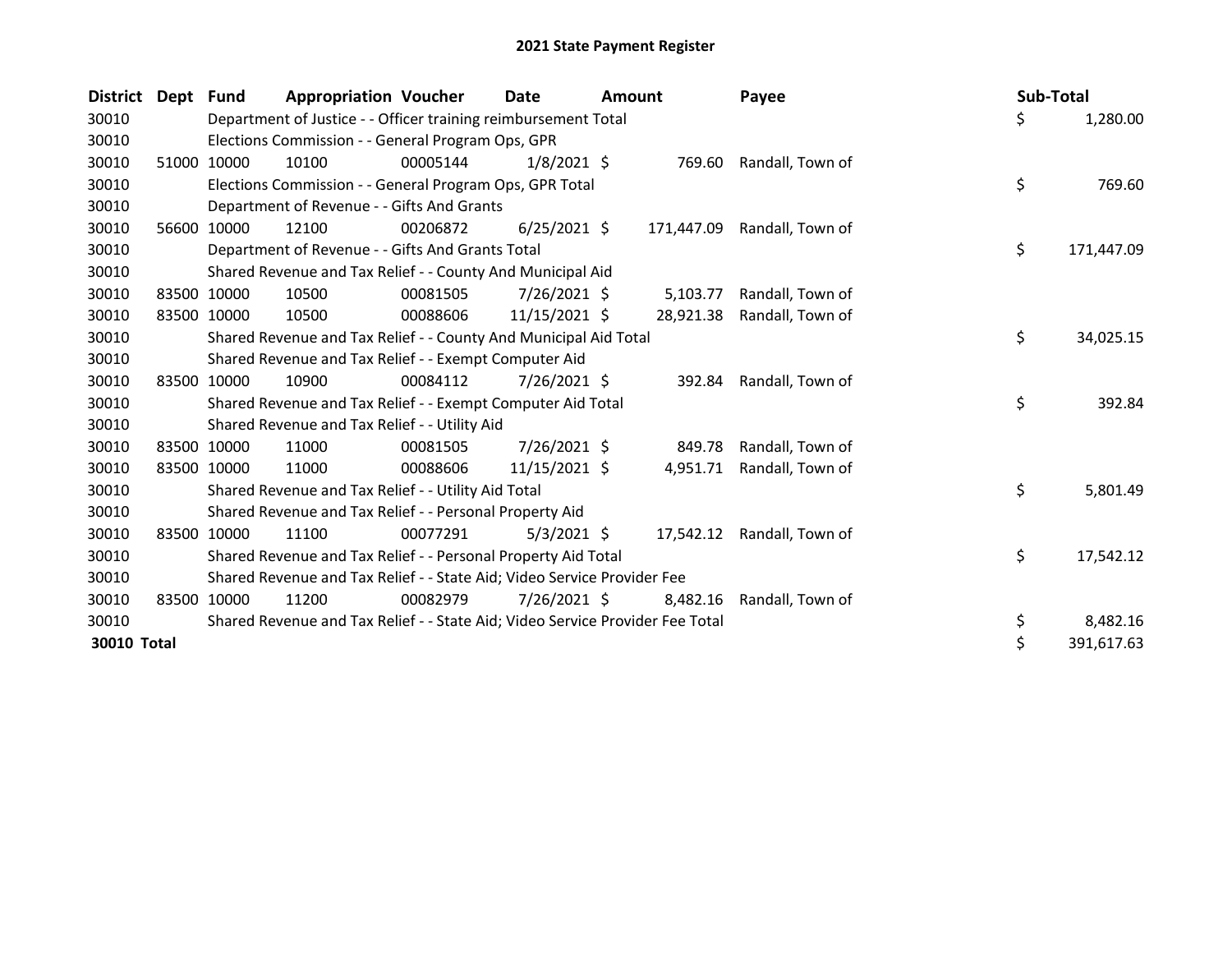| District Dept Fund |             | <b>Appropriation Voucher</b>                                         |          | <b>Date</b>    | <b>Amount</b> |           | Payee                   | Sub-Total |           |
|--------------------|-------------|----------------------------------------------------------------------|----------|----------------|---------------|-----------|-------------------------|-----------|-----------|
| 30014              |             | Dept of Safety & Prof Services - - Fire Dues Distribution            |          |                |               |           |                         |           |           |
| 30014              | 16500 10000 | 22500                                                                | 00040995 | 7/15/2021 \$   |               |           | 2,980.90 Town Of Somers |           |           |
| 30014              |             | Dept of Safety & Prof Services - - Fire Dues Distribution Total      |          |                |               |           |                         | \$        | 2,980.90  |
| 30014              |             | WI Dept of Transportation - - Trns Aids To Mnc.-Sf                   |          |                |               |           |                         |           |           |
| 30014              | 39500 21100 | 19100                                                                | 00632439 | $1/4/2021$ \$  |               |           | 4,132.92 Town Of Somers |           |           |
| 30014              | 39500 21100 | 19100                                                                | 00668046 | $4/5/2021$ \$  |               |           | 4,132.92 Town Of Somers |           |           |
| 30014              | 39500 21100 | 19100                                                                | 00711534 | $7/6/2021$ \$  |               | 4,132.92  | Town Of Somers          |           |           |
| 30014              | 39500 21100 | 19100                                                                | 00752093 | 10/4/2021 \$   |               |           | 4,132.94 Town Of Somers |           |           |
| 30014              |             | WI Dept of Transportation - - Trns Aids To Mnc.-Sf Total             |          |                |               |           |                         | \$        | 16,531.70 |
| 30014              |             | Department of Administration - - Hv Trans Ln Annual Impact Fee       |          |                |               |           |                         |           |           |
| 30014              | 50500 10000 | 17400                                                                | 00144350 | $5/3/2021$ \$  |               | 18,173.00 | Town Of Somers          |           |           |
| 30014              |             | Department of Administration - - Hv Trans Ln Annual Impact Fee Total |          |                |               |           |                         | \$        | 18,173.00 |
| 30014              |             | Department of Revenue - - Gifts And Grants                           |          |                |               |           |                         |           |           |
| 30014              | 56600 10000 | 12100                                                                | 00206873 | $6/25/2021$ \$ |               | 59,504.07 | Town Of Somers          |           |           |
| 30014              |             | Department of Revenue - - Gifts And Grants Total                     |          |                |               |           |                         | \$        | 59,504.07 |
| 30014              |             | Department of Revenue - - Misc Revenue Holding Clearing              |          |                |               |           |                         |           |           |
| 30014              | 56600 10000 | 99500                                                                | 00191997 | $2/22/2021$ \$ |               | 265.00    | Town Of Somers          |           |           |
| 30014              | 56600 10000 | 99500                                                                | 00192640 | $3/1/2021$ \$  |               | 5,430.02  | Town Of Somers          |           |           |
| 30014              | 56600 10000 | 99500                                                                | 00194095 | 3/8/2021 \$    |               | 1,106.35  | Town Of Somers          |           |           |
| 30014              | 56600 10000 | 99500                                                                | 00194948 | $3/15/2021$ \$ |               | 4,247.87  | Town Of Somers          |           |           |
| 30014              | 56600 10000 | 99500                                                                | 00195788 | 3/22/2021 \$   |               | 3,148.55  | Town Of Somers          |           |           |
| 30014              | 56600 10000 | 99500                                                                | 00198420 | $4/12/2021$ \$ |               | 1,974.00  | Town Of Somers          |           |           |
| 30014              | 56600 10000 | 99500                                                                | 00199159 | 4/20/2021 \$   |               | 198.36    | Town Of Somers          |           |           |
| 30014              | 56600 10000 | 99500                                                                | 00199797 | $4/26/2021$ \$ |               | 901.32    | Town Of Somers          |           |           |
| 30014              | 56600 10000 | 99500                                                                | 00200409 | $5/3/2021$ \$  |               | 109.00    | Town Of Somers          |           |           |
| 30014              | 56600 10000 | 99500                                                                | 00201603 | 5/10/2021 \$   |               | 761.50    | Town Of Somers          |           |           |
| 30014              | 56600 10000 | 99500                                                                | 00202236 | 5/17/2021 \$   |               | 786.95    | <b>Town Of Somers</b>   |           |           |
| 30014              | 56600 10000 | 99500                                                                | 00202946 | 5/24/2021 \$   |               | 2,080.32  | Town Of Somers          |           |           |
| 30014              | 56600 10000 | 99500                                                                | 00203663 | $6/1/2021$ \$  |               | 1,939.09  | Town Of Somers          |           |           |
| 30014              | 56600 10000 | 99500                                                                | 00204752 | $6/7/2021$ \$  |               | 216.00    | Town Of Somers          |           |           |
| 30014              | 56600 10000 | 99500                                                                | 00205349 | $6/14/2021$ \$ |               | 168.00    | Town Of Somers          |           |           |
| 30014              | 56600 10000 | 99500                                                                | 00205854 | $6/21/2021$ \$ |               | 283.00    | Town Of Somers          |           |           |
| 30014              | 56600 10000 | 99500                                                                | 00209386 | 7/12/2021 \$   |               | 1,104.51  | Town Of Somers          |           |           |
| 30014              | 56600 10000 | 99500                                                                | 00212122 | 8/9/2021 \$    |               | 118.00    | Town Of Somers          |           |           |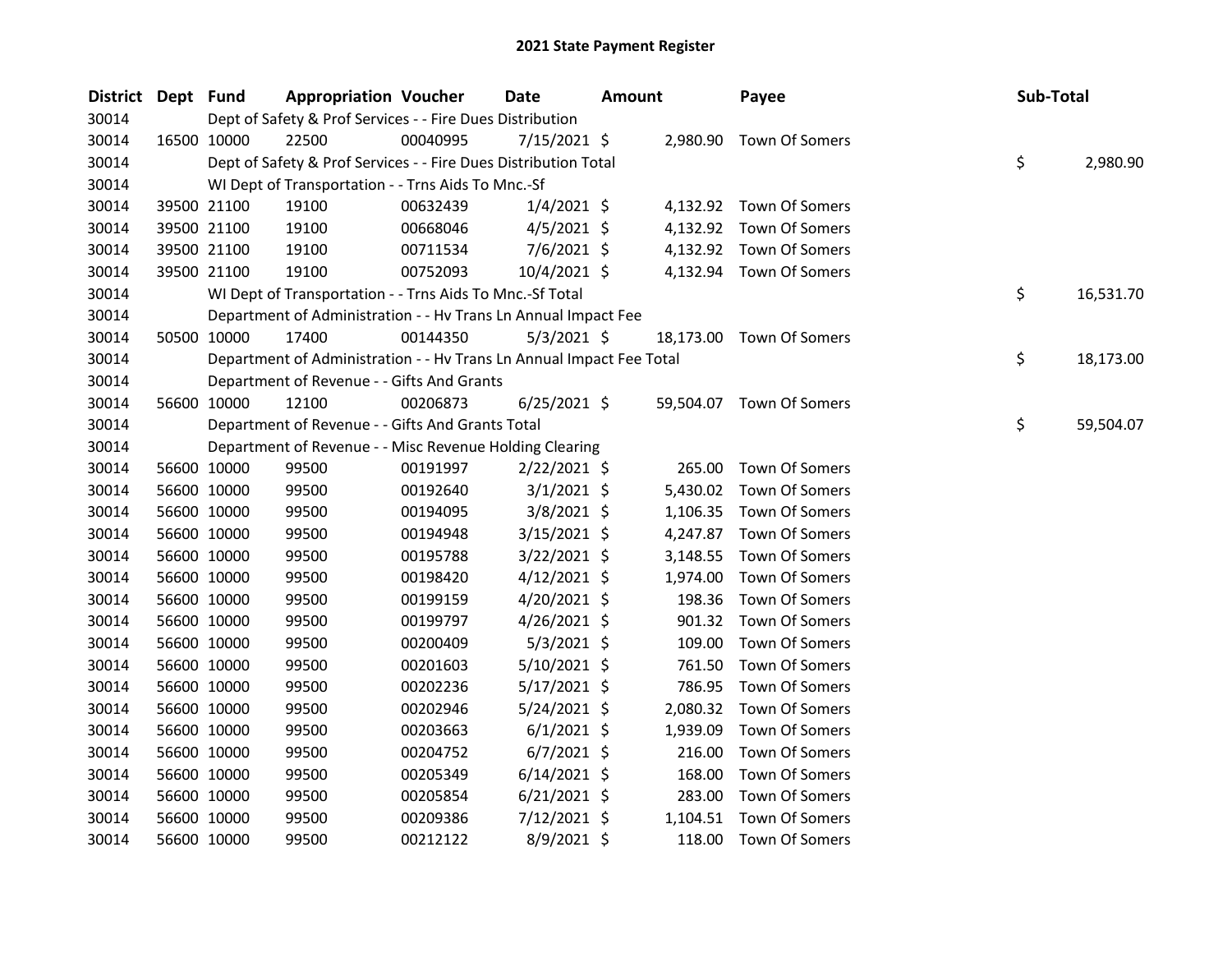| <b>District</b> | Dept Fund |             | <b>Appropriation Voucher</b>                                     |          | Date            | Amount |           | Payee          | Sub-Total |            |
|-----------------|-----------|-------------|------------------------------------------------------------------|----------|-----------------|--------|-----------|----------------|-----------|------------|
| 30014           |           | 56600 10000 | 99500                                                            | 00212645 | $8/16/2021$ \$  |        | 2,128.26  | Town Of Somers |           |            |
| 30014           |           | 56600 10000 | 99500                                                            | 00213999 | $9/7/2021$ \$   |        | 123.00    | Town Of Somers |           |            |
| 30014           |           |             | Department of Revenue - - Misc Revenue Holding Clearing Total    |          |                 |        |           |                | \$        | 27,089.10  |
| 30014           |           |             | Shared Revenue and Tax Relief - - County And Municipal Aid       |          |                 |        |           |                |           |            |
| 30014           |           | 83500 10000 | 10500                                                            | 00081506 | $7/26/2021$ \$  |        | 2,185.32  | Town Of Somers |           |            |
| 30014           |           | 83500 10000 | 10500                                                            | 00088607 | $11/15/2021$ \$ |        | 12,383.45 | Town Of Somers |           |            |
| 30014           |           |             | Shared Revenue and Tax Relief - - County And Municipal Aid Total |          |                 |        |           |                | \$        | 14,568.77  |
| 30014           |           |             | Shared Revenue and Tax Relief - - Exempt Computer Aid            |          |                 |        |           |                |           |            |
| 30014           |           | 83500 10000 | 10900                                                            | 00084113 | 7/26/2021 \$    |        | 443.77    | Town Of Somers |           |            |
| 30014           |           |             | Shared Revenue and Tax Relief - - Exempt Computer Aid Total      |          |                 |        |           |                | \$        | 443.77     |
| 30014           |           |             | Shared Revenue and Tax Relief - - Utility Aid                    |          |                 |        |           |                |           |            |
| 30014           |           | 83500 10000 | 11000                                                            | 00081506 | 7/26/2021 \$    |        | 999.90    | Town Of Somers |           |            |
| 30014           |           | 83500 10000 | 11000                                                            | 00088607 | 11/15/2021 \$   |        | 4,890.48  | Town Of Somers |           |            |
| 30014           |           |             | Shared Revenue and Tax Relief - - Utility Aid Total              |          |                 |        |           |                | \$        | 5,890.38   |
| 30014           |           |             | Shared Revenue and Tax Relief - - Personal Property Aid          |          |                 |        |           |                |           |            |
| 30014           |           | 83500 10000 | 11100                                                            | 00077292 | $5/3/2021$ \$   |        | 3,336.90  | Town Of Somers |           |            |
| 30014           |           |             | Shared Revenue and Tax Relief - - Personal Property Aid Total    |          |                 |        |           |                | \$        | 3,336.90   |
| 30014           |           |             | Shared Revenue and Tax Relief - - Lottery & Gaming Credit        |          |                 |        |           |                |           |            |
| 30014           | 83500     | 52100       | 36300                                                            | 00074235 | $3/22/2021$ \$  |        | 3,459.24  | Town Of Somers |           |            |
| 30014           |           |             | Shared Revenue and Tax Relief - - Lottery & Gaming Credit Total  |          |                 |        |           |                | \$        | 3,459.24   |
| 30014 Total     |           |             |                                                                  |          |                 |        |           |                | \$        | 151,977.83 |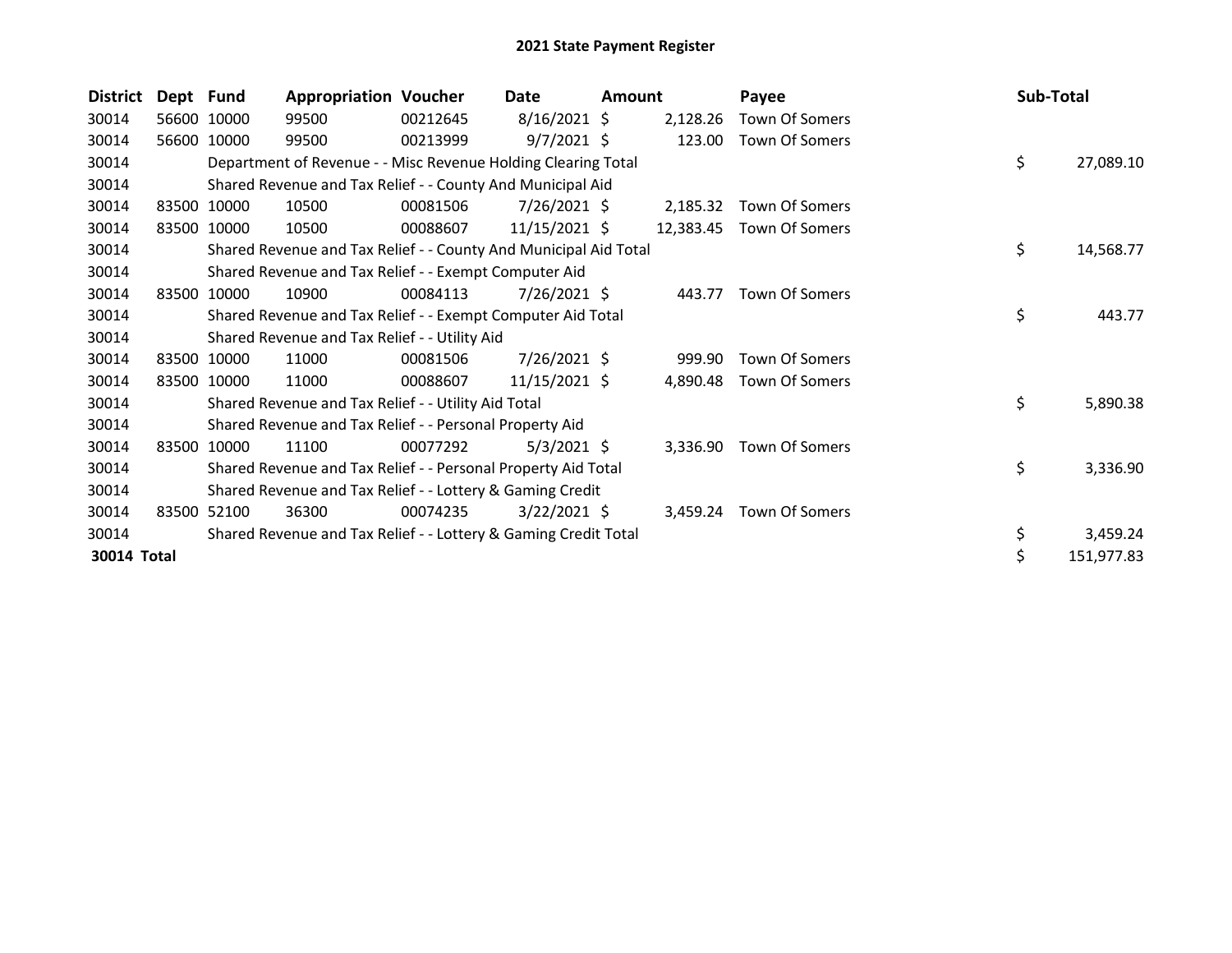| District Dept Fund |             |             | <b>Appropriation Voucher</b>                                       |          | <b>Date</b>    | <b>Amount</b> |           | Payee                        | Sub-Total |            |
|--------------------|-------------|-------------|--------------------------------------------------------------------|----------|----------------|---------------|-----------|------------------------------|-----------|------------|
| 30016              |             |             | Dept of Safety & Prof Services - - Fire Dues Distribution          |          |                |               |           |                              |           |            |
| 30016              | 16500 10000 |             | 22500                                                              | 00040997 | $7/16/2021$ \$ |               |           | 15,105.14 Town Of Wheatland  |           |            |
| 30016              |             |             | Dept of Safety & Prof Services - - Fire Dues Distribution Total    |          |                |               |           |                              | \$        | 15,105.14  |
| 30016              |             |             | Dept of Natural Resources - - Aids In Lieu Of Taxes - Gener        |          |                |               |           |                              |           |            |
| 30016              |             | 37000 10000 | 50300                                                              | 00458851 | $1/26/2021$ \$ |               | 10,386.43 | Town Of Wheatland            |           |            |
| 30016              | 37000 10000 |             | 50300                                                              | 00475461 | $4/21/2021$ \$ |               | 36.00     | Town Of Wheatland            |           |            |
| 30016              |             |             | Dept of Natural Resources - - Aids In Lieu Of Taxes - Gener Total  |          |                |               |           |                              | \$        | 10,422.43  |
| 30016              |             |             | Dept of Natural Resources - - Resaids - Cnty Forst, Cl & Mfl       |          |                |               |           |                              |           |            |
| 30016              |             | 37000 21200 | 57100                                                              | 00487880 | $6/14/2021$ \$ |               | 31.40     | Town Of Wheatland            |           |            |
| 30016              |             |             | Dept of Natural Resources - - Resaids - Cnty Forst, Cl & Mfl Total |          |                |               |           |                              | \$        | 31.40      |
| 30016              |             |             | Dept of Natural Resources - - Aids In Lieu Of Taxes - Sum S        |          |                |               |           |                              |           |            |
| 30016              |             | 37000 21200 | 57900                                                              | 00475460 | $4/21/2021$ \$ |               |           | 536.75 Town Of Wheatland     |           |            |
| 30016              |             |             | Dept of Natural Resources - - Aids In Lieu Of Taxes - Sum S Total  |          |                |               |           |                              | \$        | 536.75     |
| 30016              |             |             | Dept of Natural Resources - - Fin Asst For Responsible Units       |          |                |               |           |                              |           |            |
| 30016              |             | 37000 27400 | 67000                                                              | 00483869 | $5/21/2021$ \$ |               |           | 6,023.04 Town Of Wheatland   |           |            |
| 30016              |             |             | Dept of Natural Resources - - Fin Asst For Responsible Units Total |          |                |               |           |                              | \$        | 6,023.04   |
| 30016              |             |             | WI Dept of Transportation - - Trns Aids To Mnc.-Sf                 |          |                |               |           |                              |           |            |
| 30016              |             | 39500 21100 | 19100                                                              | 00632440 | $1/4/2021$ \$  |               |           | 21,851.82 Town Of Wheatland  |           |            |
| 30016              |             | 39500 21100 | 19100                                                              | 00668047 | $4/5/2021$ \$  |               |           | 21,851.82 Town Of Wheatland  |           |            |
| 30016              |             | 39500 21100 | 19100                                                              | 00711535 | $7/6/2021$ \$  |               |           | 21,851.82 Town Of Wheatland  |           |            |
| 30016              |             | 39500 21100 | 19100                                                              | 00752094 | 10/4/2021 \$   |               |           | 21,851.82 Town Of Wheatland  |           |            |
| 30016              |             |             | WI Dept of Transportation - - Trns Aids To Mnc.-Sf Total           |          |                |               |           |                              | \$        | 87,407.28  |
| 30016              |             |             | Department of Justice - - Law Enforcement Train, Local             |          |                |               |           |                              |           |            |
| 30016              |             | 45500 10000 | 23100                                                              | 00105973 | 11/26/2021 \$  |               | 160.00    | Town Of Wheatland            |           |            |
| 30016              |             | 45500 10000 | 23100                                                              | 00105974 | 11/26/2021 \$  |               | 480.00    | Town Of Wheatland            |           |            |
| 30016              |             |             | Department of Justice - - Law Enforcement Train, Local Total       |          |                |               |           |                              | \$        | 640.00     |
| 30016              |             |             | Department of Revenue - - Gifts And Grants                         |          |                |               |           |                              |           |            |
| 30016              | 56600 10000 |             | 12100                                                              | 00206874 | $6/25/2021$ \$ |               |           | 180,814.93 Town Of Wheatland |           |            |
| 30016              |             |             | Department of Revenue - - Gifts And Grants Total                   |          |                |               |           |                              | \$        | 180,814.93 |
| 30016              |             |             | Department of Revenue - - Misc Revenue Holding Clearing            |          |                |               |           |                              |           |            |
| 30016              |             | 56600 10000 | 99500                                                              | 00192639 | $3/1/2021$ \$  |               | 513.64    | Town Of Wheatland            |           |            |
| 30016              |             | 56600 10000 | 99500                                                              | 00196472 | $3/29/2021$ \$ |               | 754.08    | Town Of Wheatland            |           |            |
| 30016              | 56600 10000 |             | 99500                                                              | 00197787 | $4/7/2021$ \$  |               | 114.00    | Town Of Wheatland            |           |            |
| 30016              | 56600 10000 |             | 99500                                                              | 00199796 | 4/26/2021 \$   |               | 101.03    | Town Of Wheatland            |           |            |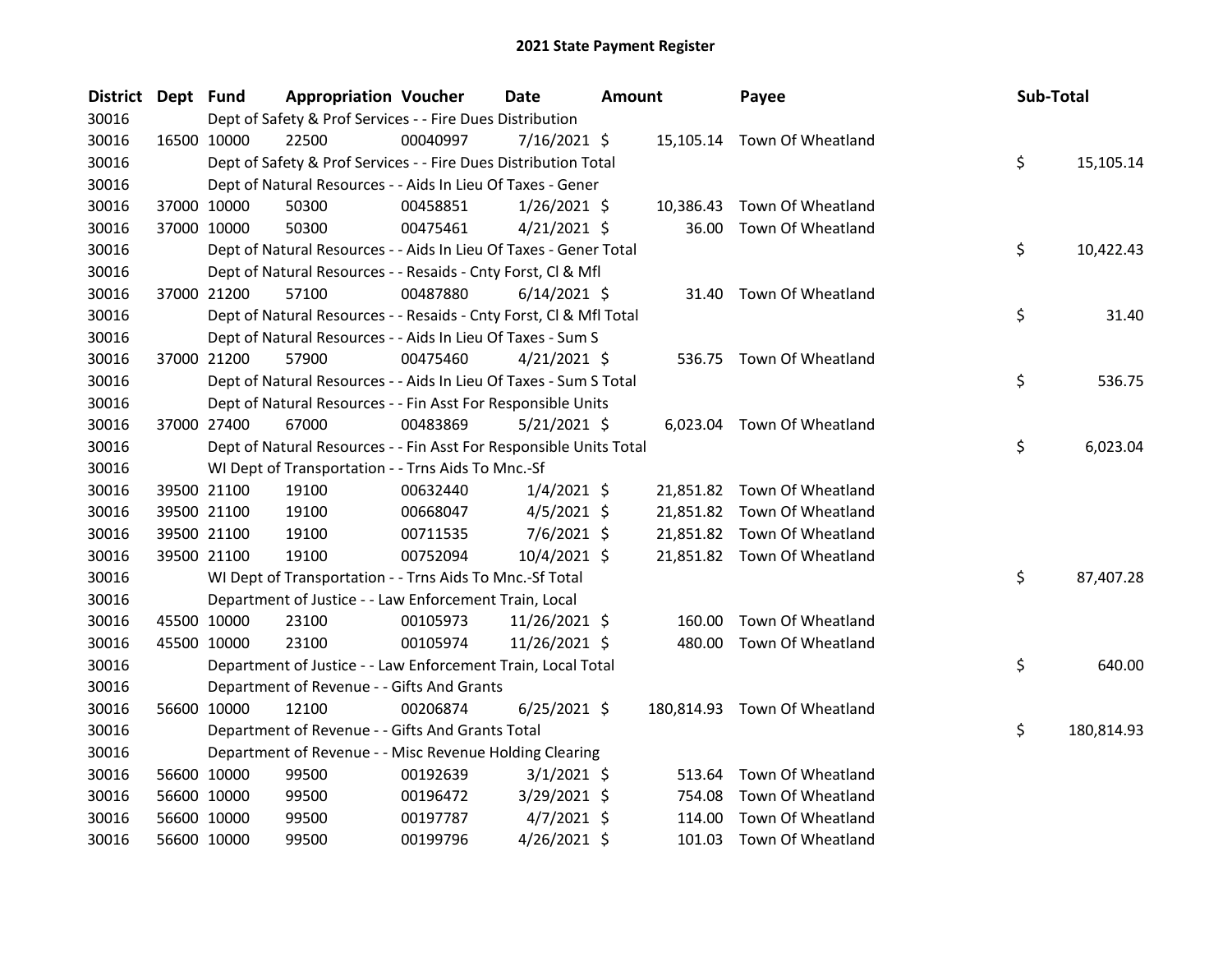| <b>District</b> | Dept Fund |             | <b>Appropriation Voucher</b>                                                  |          | Date           | <b>Amount</b> |          | Payee                       | Sub-Total |            |
|-----------------|-----------|-------------|-------------------------------------------------------------------------------|----------|----------------|---------------|----------|-----------------------------|-----------|------------|
| 30016           |           | 56600 10000 | 99500                                                                         | 00202945 | $5/24/2021$ \$ |               | 164.40   | Town Of Wheatland           |           |            |
| 30016           |           | 56600 10000 | 99500                                                                         | 00204382 | $6/7/2021$ \$  |               | 114.00   | Town Of Wheatland           |           |            |
| 30016           |           | 56600 10000 | 99500                                                                         | 00204751 | $6/7/2021$ \$  |               | 88.80    | Town Of Wheatland           |           |            |
| 30016           |           | 56600 10000 | 99500                                                                         | 00205348 | $6/14/2021$ \$ |               | 28.00    | Town Of Wheatland           |           |            |
| 30016           |           | 56600 10000 | 99500                                                                         | 00213549 | 8/30/2021 \$   |               | 177.00   | Town Of Wheatland           |           |            |
| 30016           |           |             | Department of Revenue - - Misc Revenue Holding Clearing Total                 |          |                |               |          |                             | \$        | 2,054.95   |
| 30016           |           |             | Shared Revenue and Tax Relief - - County And Municipal Aid                    |          |                |               |          |                             |           |            |
| 30016           |           | 83500 10000 | 10500                                                                         | 00081507 | 7/26/2021 \$   |               | 6,604.04 | Town Of Wheatland           |           |            |
| 30016           |           | 83500 10000 | 10500                                                                         | 00088608 | 11/15/2021 \$  |               |          | 37,422.92 Town Of Wheatland |           |            |
| 30016           |           |             | Shared Revenue and Tax Relief - - County And Municipal Aid Total              |          |                |               |          |                             | \$        | 44,026.96  |
| 30016           |           |             | Shared Revenue and Tax Relief - - Exempt Computer Aid                         |          |                |               |          |                             |           |            |
| 30016           |           | 83500 10000 | 10900                                                                         | 00084114 | 7/26/2021 \$   |               | 131.99   | Town Of Wheatland           |           |            |
| 30016           |           |             | Shared Revenue and Tax Relief - - Exempt Computer Aid Total                   |          |                |               |          |                             | \$        | 131.99     |
| 30016           |           |             | Shared Revenue and Tax Relief - - Utility Aid                                 |          |                |               |          |                             |           |            |
| 30016           | 83500     | 10000       | 11000                                                                         | 00081507 | 7/26/2021 \$   |               | 0.65     | Town Of Wheatland           |           |            |
| 30016           |           |             | Shared Revenue and Tax Relief - - Utility Aid Total                           |          |                |               |          |                             | \$        | 0.65       |
| 30016           |           |             | Shared Revenue and Tax Relief - - Personal Property Aid                       |          |                |               |          |                             |           |            |
| 30016           |           | 83500 10000 | 11100                                                                         | 00077293 | $5/3/2021$ \$  |               |          | 1,207.51 Town Of Wheatland  |           |            |
| 30016           |           |             | Shared Revenue and Tax Relief - - Personal Property Aid Total                 |          |                |               |          |                             | \$        | 1,207.51   |
| 30016           |           |             | Shared Revenue and Tax Relief - - State Aid; Video Service Provider Fee       |          |                |               |          |                             |           |            |
| 30016           |           | 83500 10000 | 11200                                                                         | 00082980 | 7/26/2021 \$   |               | 8,189.55 | Town Of Wheatland           |           |            |
| 30016           |           |             | Shared Revenue and Tax Relief - - State Aid; Video Service Provider Fee Total |          |                |               |          |                             | \$        | 8,189.55   |
| 30016           |           |             | Shared Revenue and Tax Relief - - Lottery & Gaming Credit                     |          |                |               |          |                             |           |            |
| 30016           |           | 83500 52100 | 36300                                                                         | 00074236 | $3/22/2021$ \$ |               |          | 22,781.71 Town Of Wheatland |           |            |
| 30016           |           |             | Shared Revenue and Tax Relief - - Lottery & Gaming Credit Total               |          |                |               |          |                             | \$        | 22,781.71  |
| 30016 Total     |           |             |                                                                               |          |                |               |          |                             | \$        | 379,374.29 |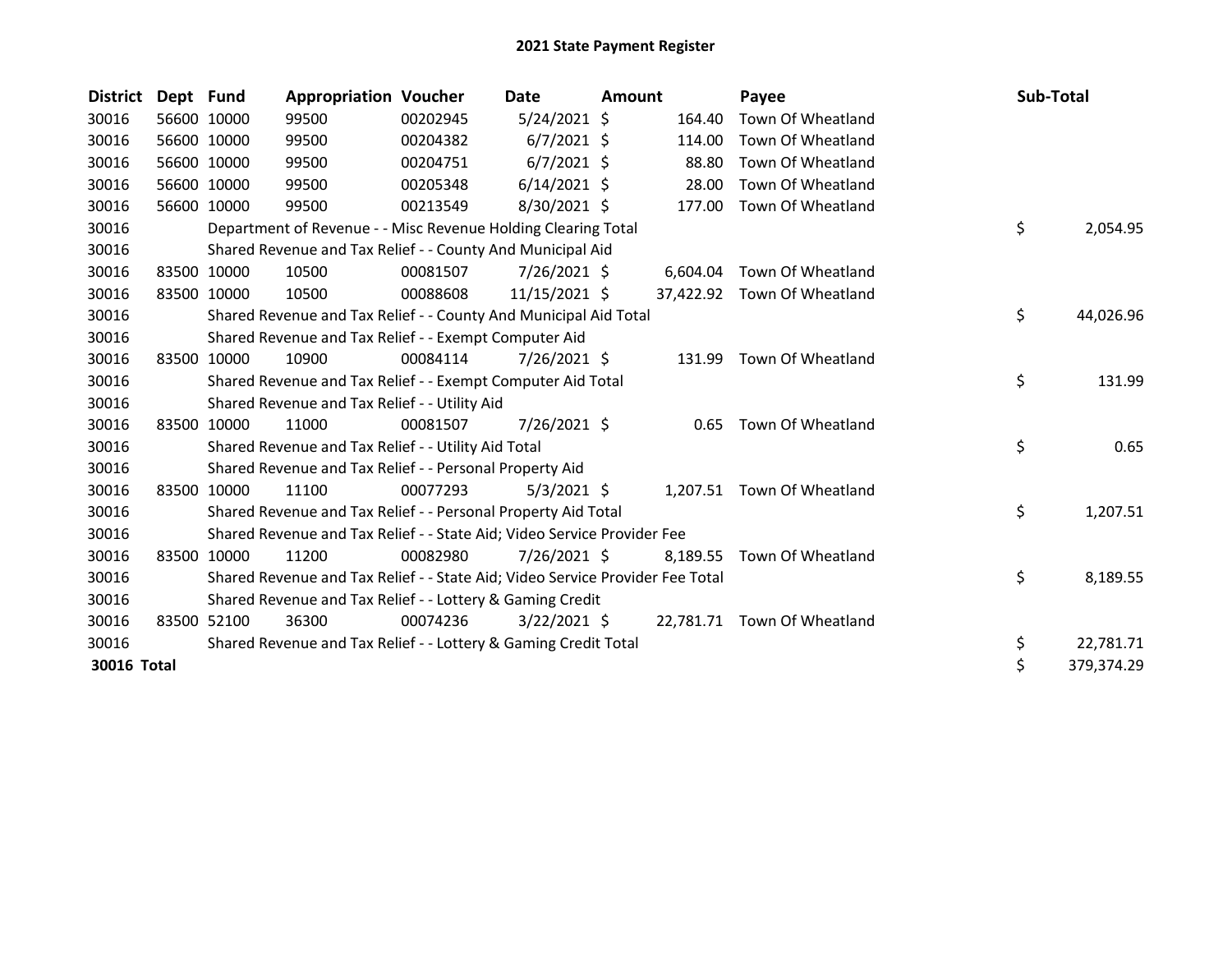| District Dept Fund |             | <b>Appropriation Voucher</b>                                                    |          | <b>Date</b>             | <b>Amount</b> |           | Payee                         | Sub-Total |            |
|--------------------|-------------|---------------------------------------------------------------------------------|----------|-------------------------|---------------|-----------|-------------------------------|-----------|------------|
| 30104              |             | Dept of Safety & Prof Services - - Fire Dues Distribution                       |          |                         |               |           |                               |           |            |
| 30104              |             | 22500<br>16500 10000                                                            | 00041021 | 7/16/2021 \$            |               |           | 24,309.60 Village Of Bristol  |           |            |
| 30104              |             | Dept of Safety & Prof Services - - Fire Dues Distribution Total                 |          |                         |               |           |                               | \$        | 24,309.60  |
| 30104              |             | Dept of Natural Resources - - Aids In Lieu Of Taxes - Gener                     |          |                         |               |           |                               |           |            |
| 30104              |             | 37000 10000<br>50300                                                            | 00475147 | $4/21/2021$ \$          |               |           | 563.52 Village Of Bristol     |           |            |
| 30104              |             | Dept of Natural Resources - - Aids In Lieu Of Taxes - Gener Total               |          |                         |               |           |                               | \$        | 563.52     |
| 30104              |             | Dept of Natural Resources - - Resaids - Cnty Forst, Cl & Mfl                    |          |                         |               |           |                               |           |            |
| 30104              |             | 37000 21200<br>57100                                                            | 00487881 | $6/14/2021$ \$          |               |           | 29.00 Village Of Bristol      |           |            |
| 30104              |             | Dept of Natural Resources - - Resaids - Cnty Forst, Cl & Mfl Total              |          |                         |               |           |                               | \$        | 29.00      |
| 30104              |             | Dept of Natural Resources - - Fin Asst For Responsible Units                    |          |                         |               |           |                               |           |            |
| 30104              |             | 37000 27400<br>67000                                                            | 00483342 | $5/21/2021$ \$          |               |           | 15,660.71 Village Of Bristol  |           |            |
| 30104              |             | Dept of Natural Resources - - Fin Asst For Responsible Units Total              |          |                         |               |           |                               | \$        | 15,660.71  |
| 30104              |             | Dept of Natural Resources - - Land Acquisition                                  |          |                         |               |           |                               |           |            |
| 30104              |             | 37000 36300<br>TA100                                                            | 00526535 | 12/30/2021 \$           |               |           | 24,756.50 Village Of Bristol  |           |            |
| 30104              |             | Dept of Natural Resources - - Land Acquisition Total                            |          |                         |               |           |                               | \$        | 24,756.50  |
| 30104              |             | Dept of Natural Resources - - Urban Nonpoint Source Cost-Sha                    |          |                         |               |           |                               |           |            |
| 30104              |             | 37000 36300<br>TH100                                                            | 00461389 | $2/4/2021$ \$           |               |           | 37,551.95 Village Of Bristol  |           |            |
| 30104              |             | Dept of Natural Resources - - Urban Nonpoint Source Cost-Sha Total              |          |                         |               |           |                               | \$        | 37,551.95  |
| 30104              |             | WI Dept of Transportation - - Trns Aids To Mnc.-Sf                              |          |                         |               |           |                               |           |            |
| 30104              |             | 39500 21100<br>19100                                                            | 00632441 | $1/4/2021$ \$           |               |           | 40,385.54 Village Of Bristol  |           |            |
| 30104              |             | 39500 21100<br>19100                                                            | 00668048 | $4/5/2021$ \$           |               | 40,385.54 | Village Of Bristol            |           |            |
| 30104              |             | 39500 21100<br>19100                                                            | 00711536 | $7/6/2021$ \$           |               | 40,385.54 | Village Of Bristol            |           |            |
| 30104              |             | 19100<br>39500 21100                                                            | 00752095 | 10/4/2021 \$            |               |           | 40,385.57 Village Of Bristol  |           |            |
| 30104              |             | WI Dept of Transportation - - Trns Aids To Mnc.-Sf Total                        |          |                         |               |           |                               | \$        | 161,542.19 |
| 30104              |             | Department of Health Services - - Emergency Medical Services, Ai                |          |                         |               |           |                               |           |            |
| 30104              |             | 43500 10000<br>11900                                                            | 00418007 | $3/29/2021$ \$          |               |           | 5,585.84 Village Of Bristol   |           |            |
| 30104              |             | Department of Health Services - - Emergency Medical Services, Ai Total          |          |                         |               |           |                               | \$        | 5,585.84   |
| 30104              |             | Department of Health Services - - Prepaid Medical Transport Reimbursement       |          |                         |               |           |                               |           |            |
| 30104              | 43500 10000 | 16300                                                                           |          | AMBULANCE 11/15/2021 \$ |               |           | 2,476.49 Village Of Bristol   |           |            |
| 30104              |             | Department of Health Services - - Prepaid Medical Transport Reimbursement Total |          |                         |               |           |                               | \$        | 2,476.49   |
| 30104              |             | Department of Revenue - - Gifts And Grants                                      |          |                         |               |           |                               |           |            |
| 30104              |             | 56600 10000<br>12100                                                            | 00206875 | $6/25/2021$ \$          |               |           | 269,102.85 Village Of Bristol |           |            |
| 30104              |             | Department of Revenue - - Gifts And Grants Total                                |          |                         |               |           |                               | \$        | 269,102.85 |
| 30104              |             | Department of Revenue - - Misc Revenue Holding Clearing                         |          |                         |               |           |                               |           |            |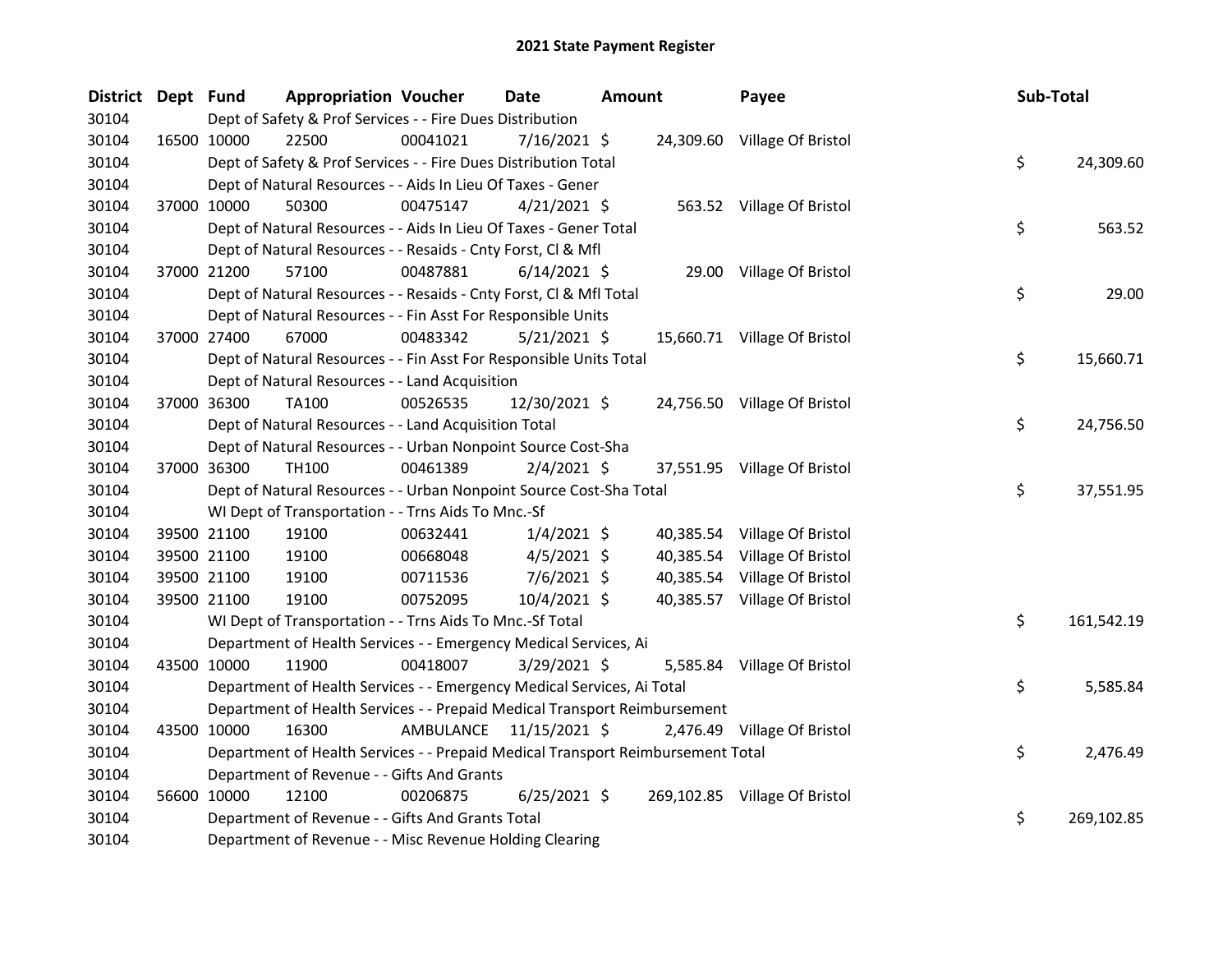| <b>District</b> | Dept Fund   |             | <b>Appropriation Voucher</b>                                                  |          | Date          | Amount |           | Payee                        | Sub-Total |           |
|-----------------|-------------|-------------|-------------------------------------------------------------------------------|----------|---------------|--------|-----------|------------------------------|-----------|-----------|
| 30104           |             | 56600 10000 | 99500                                                                         | 00188847 | $1/8/2021$ \$ |        | 881.04    | Village Of Bristol           |           |           |
| 30104           |             | 56600 10000 | 99500                                                                         | 00190914 | $2/5/2021$ \$ |        | 308.06    | Village Of Bristol           |           |           |
| 30104           |             | 56600 10000 | 99500                                                                         | 00193514 | $3/5/2021$ \$ |        | 568.16    | Village Of Bristol           |           |           |
| 30104           |             | 56600 10000 | 99500                                                                         | 00197208 | $4/5/2021$ \$ |        | 192.85    | Village Of Bristol           |           |           |
| 30104           | 56600 10000 |             | 99500                                                                         | 00197786 | $4/7/2021$ \$ |        | 506.05    | Village Of Bristol           |           |           |
| 30104           | 56600 10000 |             | 99500                                                                         | 00197789 | $4/7/2021$ \$ |        | 1,600.54  | Village Of Bristol           |           |           |
| 30104           | 56600 10000 |             | 99500                                                                         | 00201160 | 5/7/2021 \$   |        | 1,032.80  | Village Of Bristol           |           |           |
| 30104           |             | 56600 10000 | 99500                                                                         | 00202944 | 5/24/2021 \$  |        | 250.32    | Village Of Bristol           |           |           |
| 30104           |             | 56600 10000 | 99500                                                                         | 00203662 | $6/1/2021$ \$ |        | 338.00    | Village Of Bristol           |           |           |
| 30104           | 56600 10000 |             | 99500                                                                         | 00204384 | $6/7/2021$ \$ |        | 346.80    | Village Of Bristol           |           |           |
| 30104           |             | 56600 10000 | 99500                                                                         | 00208961 | 7/8/2021 \$   |        | 303.77    | Village Of Bristol           |           |           |
| 30104           | 56600 10000 |             | 99500                                                                         | 00211713 | $8/6/2021$ \$ |        | 633.20    | Village Of Bristol           |           |           |
| 30104           |             | 56600 10000 | 99500                                                                         | 00214321 | $9/8/2021$ \$ |        | 145.99    | Village Of Bristol           |           |           |
| 30104           |             | 56600 10000 | 99500                                                                         | 00214323 | 9/8/2021 \$   |        | 569.77    | Village Of Bristol           |           |           |
| 30104           |             | 56600 10000 | 99500                                                                         | 00216572 | 10/7/2021 \$  |        | 1,871.69  | Village Of Bristol           |           |           |
| 30104           |             | 56600 10000 | 99500                                                                         | 00216574 | 10/7/2021 \$  |        | 141.63    | Village Of Bristol           |           |           |
| 30104           |             | 56600 10000 | 99500                                                                         | 00219169 | 11/5/2021 \$  |        | 1,155.93  | Village Of Bristol           |           |           |
| 30104           |             | 56600 10000 | 99500                                                                         | 00221316 | 12/7/2021 \$  |        | 187.62    | Village Of Bristol           |           |           |
| 30104           |             | 56600 10000 | 99500                                                                         | 00221318 | 12/7/2021 \$  |        | 134.00    | Village Of Bristol           |           |           |
| 30104           |             |             | Department of Revenue - - Misc Revenue Holding Clearing Total                 |          |               |        |           |                              | \$        | 11,168.22 |
| 30104           |             |             | Shared Revenue and Tax Relief - - County And Municipal Aid                    |          |               |        |           |                              |           |           |
| 30104           | 83500 10000 |             | 10500                                                                         | 00081508 | 7/26/2021 \$  |        |           | 8,668.25 Village Of Bristol  |           |           |
| 30104           |             | 83500 10000 | 10500                                                                         | 00088609 | 11/15/2021 \$ |        |           | 46,643.60 Village Of Bristol |           |           |
| 30104           |             |             | Shared Revenue and Tax Relief - - County And Municipal Aid Total              |          |               |        |           |                              | \$        | 55,311.85 |
| 30104           |             |             | Shared Revenue and Tax Relief - - Exempt Computer Aid                         |          |               |        |           |                              |           |           |
| 30104           | 83500 10000 |             | 10900                                                                         | 00084115 | 7/26/2021 \$  |        |           | 1,569.28 Village Of Bristol  |           |           |
| 30104           |             |             | Shared Revenue and Tax Relief - - Exempt Computer Aid Total                   |          |               |        |           |                              | \$        | 1,569.28  |
| 30104           |             |             | Shared Revenue and Tax Relief - - Personal Property Aid                       |          |               |        |           |                              |           |           |
| 30104           | 83500 10000 |             | 11100                                                                         | 00077294 | $5/3/2021$ \$ |        |           | 12,325.59 Village Of Bristol |           |           |
| 30104           |             |             | Shared Revenue and Tax Relief - - Personal Property Aid Total                 |          |               |        |           |                              | \$        | 12,325.59 |
| 30104           |             |             | Shared Revenue and Tax Relief - - State Aid; Video Service Provider Fee       |          |               |        |           |                              |           |           |
| 30104           | 83500 10000 |             | 11200                                                                         | 00082981 | 7/26/2021 \$  |        | 13,660.25 | Village Of Bristol           |           |           |
| 30104           |             |             | Shared Revenue and Tax Relief - - State Aid; Video Service Provider Fee Total |          |               |        |           |                              | \$        | 13,660.25 |
| 30104           |             |             | Shared Revenue and Tax Relief - - Lottery & Gaming Credit                     |          |               |        |           |                              |           |           |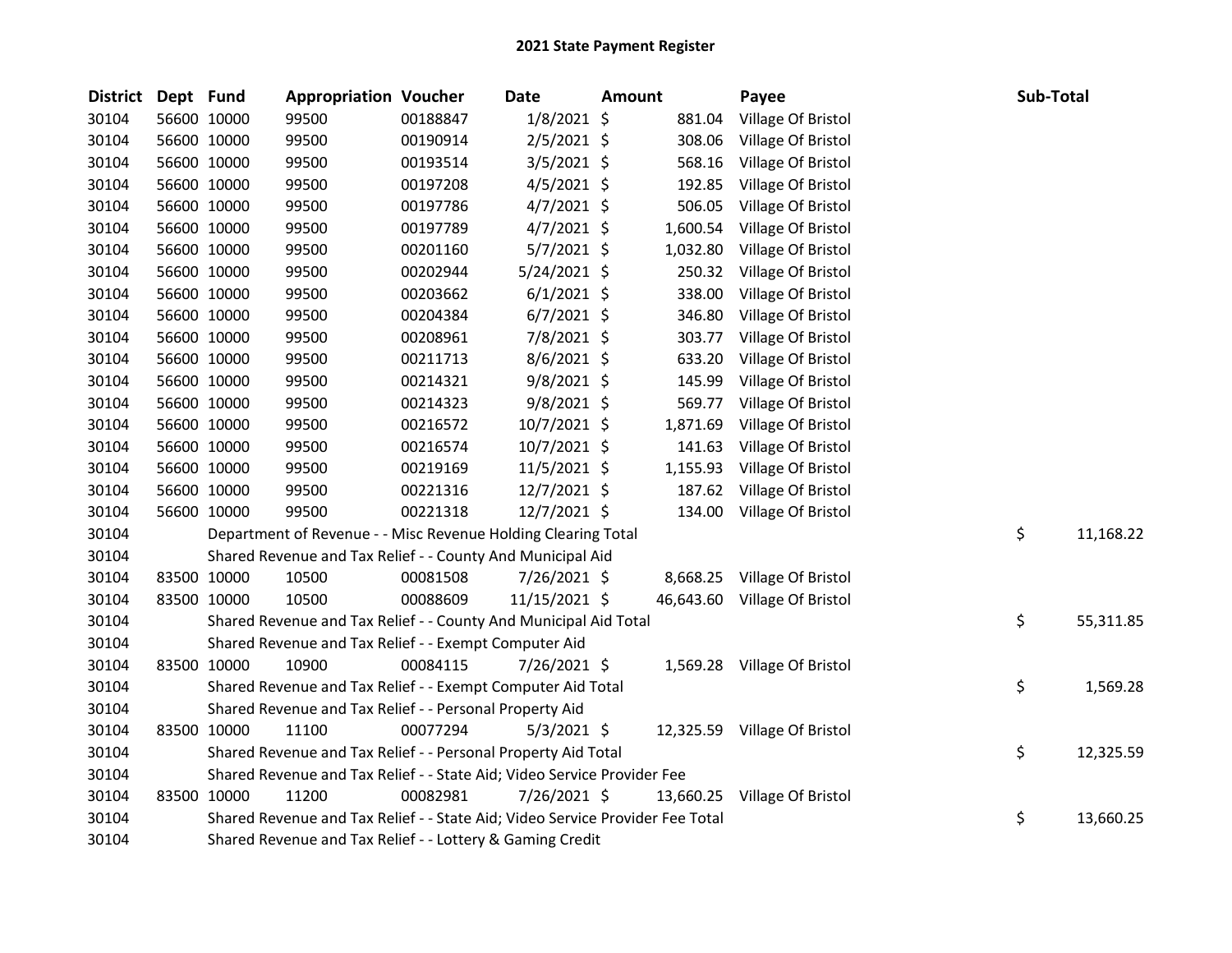| District Dept Fund |             | <b>Appropriation Voucher</b>                                    |          | Date         | Amount |  | Pavee                        | Sub-Total |            |
|--------------------|-------------|-----------------------------------------------------------------|----------|--------------|--------|--|------------------------------|-----------|------------|
| 30104              | 83500 52100 | 36300                                                           | 00074237 | 3/22/2021 \$ |        |  | 26,394.24 Village Of Bristol |           |            |
| 30104              |             | Shared Revenue and Tax Relief - - Lottery & Gaming Credit Total |          |              |        |  |                              |           | 26.394.24  |
| 30104 Total        |             |                                                                 |          |              |        |  |                              |           | 662.008.08 |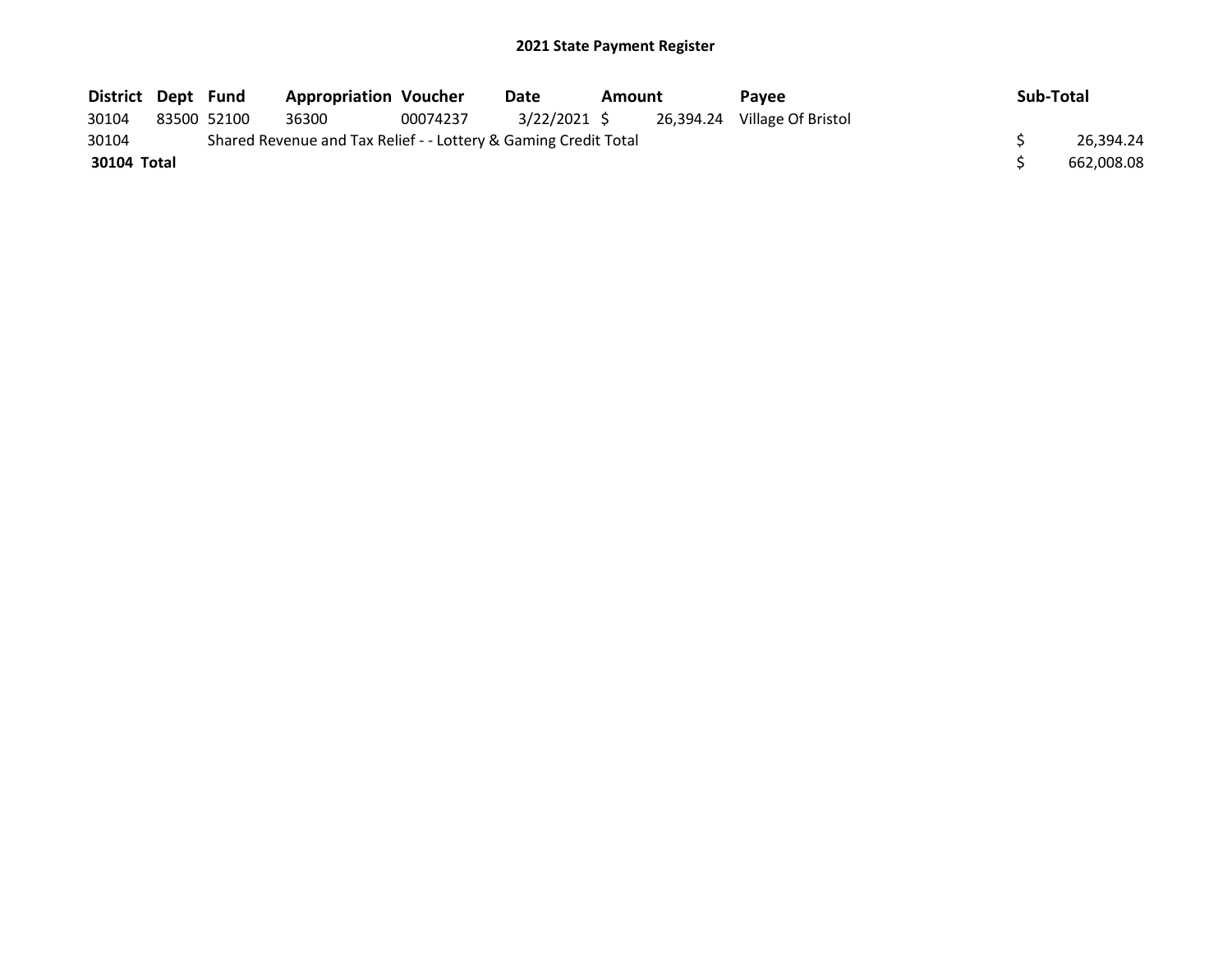| District Dept Fund |             | <b>Appropriation Voucher</b>                      |          | <b>Date</b>    | <b>Amount</b> | Payee                  | Sub-Total |
|--------------------|-------------|---------------------------------------------------|----------|----------------|---------------|------------------------|-----------|
| 30131              |             | WI Dept of Transportation - - Rpd Slvg Veh Exm Sf |          |                |               |                        |           |
| 30131              | 39500 10000 | 52300                                             | 00635171 | $1/4/2021$ \$  | 1,260.00      | Genoa City, Village of |           |
| 30131              | 39500 10000 | 52300                                             | 00638252 | $1/12/2021$ \$ | 1,980.00      | Genoa City, Village of |           |
| 30131              | 39500 10000 | 52300                                             | 00642108 | $1/20/2021$ \$ | 60.00         | Genoa City, Village of |           |
| 30131              | 39500 10000 | 52300                                             | 00654291 | $2/16/2021$ \$ | 660.00        | Genoa City, Village of |           |
| 30131              | 39500 10000 | 52300                                             | 00657211 | $2/23/2021$ \$ | 180.00        | Genoa City, Village of |           |
| 30131              | 39500 10000 | 52300                                             | 00660126 | $3/2/2021$ \$  | 60.00         | Genoa City, Village of |           |
| 30131              | 39500 10000 | 52300                                             | 00662840 | 3/8/2021 \$    | 240.00        | Genoa City, Village of |           |
| 30131              | 39500 10000 | 52300                                             | 00665333 | 3/18/2021 \$   | 900.00        | Genoa City, Village of |           |
| 30131              | 39500 10000 | 52300                                             | 00670027 | 3/24/2021 \$   | 300.00        | Genoa City, Village of |           |
| 30131              | 39500 10000 | 52300                                             | 00672389 | 3/29/2021 \$   | 960.00        | Genoa City, Village of |           |
| 30131              | 39500 10000 | 52300                                             | 00674982 | 4/6/2021 \$    | 660.00        | Genoa City, Village of |           |
| 30131              | 39500 10000 | 52300                                             | 00678315 | $4/12/2021$ \$ | 300.00        | Genoa City, Village of |           |
| 30131              | 39500 10000 | 52300                                             | 00685051 | $4/26/2021$ \$ | 960.00        | Genoa City, Village of |           |
| 30131              | 39500 10000 | 52300                                             | 00688358 | $5/4/2021$ \$  | 420.00        | Genoa City, Village of |           |
| 30131              | 39500 10000 | 52300                                             | 00691824 | $5/11/2021$ \$ | 1,140.00      | Genoa City, Village of |           |
| 30131              | 39500 10000 | 52300                                             | 00698160 | 5/24/2021 \$   | 60.00         | Genoa City, Village of |           |
| 30131              | 39500 10000 | 52300                                             | 00701160 | $6/2/2021$ \$  | 120.00        | Genoa City, Village of |           |
| 30131              | 39500 10000 | 52300                                             | 00706631 | $6/14/2021$ \$ | 1,620.00      | Genoa City, Village of |           |
| 30131              | 39500 10000 | 52300                                             | 00709553 | $6/22/2021$ \$ | 180.00        | Genoa City, Village of |           |
| 30131              | 39500 10000 | 52300                                             | 00714575 | $6/28/2021$ \$ | 480.00        | Genoa City, Village of |           |
| 30131              | 39500 10000 | 52300                                             | 00717399 | 7/6/2021 \$    | 1,320.00      | Genoa City, Village of |           |
| 30131              | 39500 10000 | 52300                                             | 00719528 | 7/12/2021 \$   | 120.00        | Genoa City, Village of |           |
| 30131              | 39500 10000 | 52300                                             | 00723537 | $7/21/2021$ \$ | 180.00        | Genoa City, Village of |           |
| 30131              | 39500 10000 | 52300                                             | 00725556 | 7/27/2021 \$   | 360.00        | Genoa City, Village of |           |
| 30131              | 39500 10000 | 52300                                             | 00728721 | 8/3/2021 \$    | 60.00         | Genoa City, Village of |           |
| 30131              | 39500 10000 | 52300                                             | 00732101 | 8/9/2021 \$    | 1,140.00      | Genoa City, Village of |           |
| 30131              | 39500 10000 | 52300                                             | 00735242 | 8/16/2021 \$   | 120.00        | Genoa City, Village of |           |
| 30131              | 39500 10000 | 52300                                             | 00737864 | $8/24/2021$ \$ | 180.00        | Genoa City, Village of |           |
| 30131              | 39500 10000 | 52300                                             | 00740562 | 8/30/2021 \$   | 1,080.00      | Genoa City, Village of |           |
| 30131              | 39500 10000 | 52300                                             | 00743725 | 9/8/2021 \$    | 300.00        | Genoa City, Village of |           |
| 30131              | 39500 10000 | 52300                                             | 00748705 | 9/21/2021 \$   | 60.00         | Genoa City, Village of |           |
| 30131              | 39500 10000 | 52300                                             | 00757333 | $10/4/2021$ \$ | 180.00        | Genoa City, Village of |           |
| 30131              | 39500 10000 | 52300                                             | 00763387 | 10/18/2021 \$  | 1,260.00      | Genoa City, Village of |           |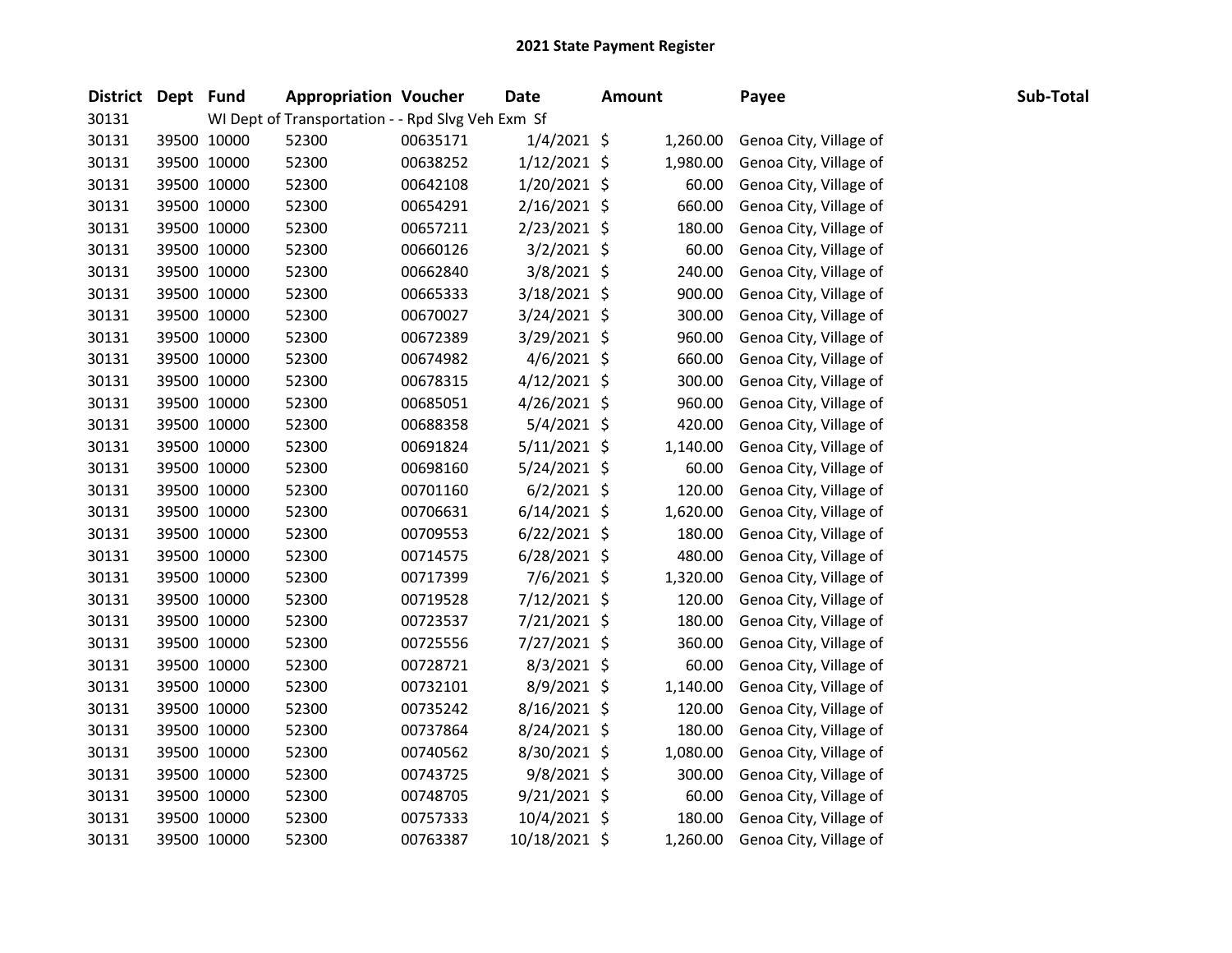| <b>District</b> | Dept Fund |             | <b>Appropriation Voucher</b>                                   |          | Date            | <b>Amount</b> |          | Payee                  | Sub-Total      |
|-----------------|-----------|-------------|----------------------------------------------------------------|----------|-----------------|---------------|----------|------------------------|----------------|
| 30131           |           | 39500 10000 | 52300                                                          | 00766100 | 10/25/2021 \$   |               | 600.00   | Genoa City, Village of |                |
| 30131           |           | 39500 10000 | 52300                                                          | 00768671 | $11/1/2021$ \$  |               | 60.00    | Genoa City, Village of |                |
| 30131           |           | 39500 10000 | 52300                                                          | 00774050 | $11/16/2021$ \$ |               | 1,320.00 | Genoa City, Village of |                |
| 30131           |           | 39500 10000 | 52300                                                          | 00778777 | 11/30/2021 \$   |               | 60.00    | Genoa City, Village of |                |
| 30131           |           | 39500 10000 | 52300                                                          | 00785730 | 12/20/2021 \$   |               | 420.00   | Genoa City, Village of |                |
| 30131           |           |             | WI Dept of Transportation - - Rpd Slvg Veh Exm Sf Total        |          |                 |               |          |                        | 21,360.00      |
| 30131           |           |             | Department of Justice - - Officer training reimbursement       |          |                 |               |          |                        |                |
| 30131           | 45500     | 10000       | 21400                                                          | 00105279 | $11/16/2021$ \$ |               | 1.120.00 | Genoa City, Village of |                |
| 30131           |           |             | Department of Justice - - Officer training reimbursement Total |          |                 |               |          |                        | \$<br>1,120.00 |
| 30131 Total     |           |             |                                                                |          |                 |               |          |                        | 22,480.00      |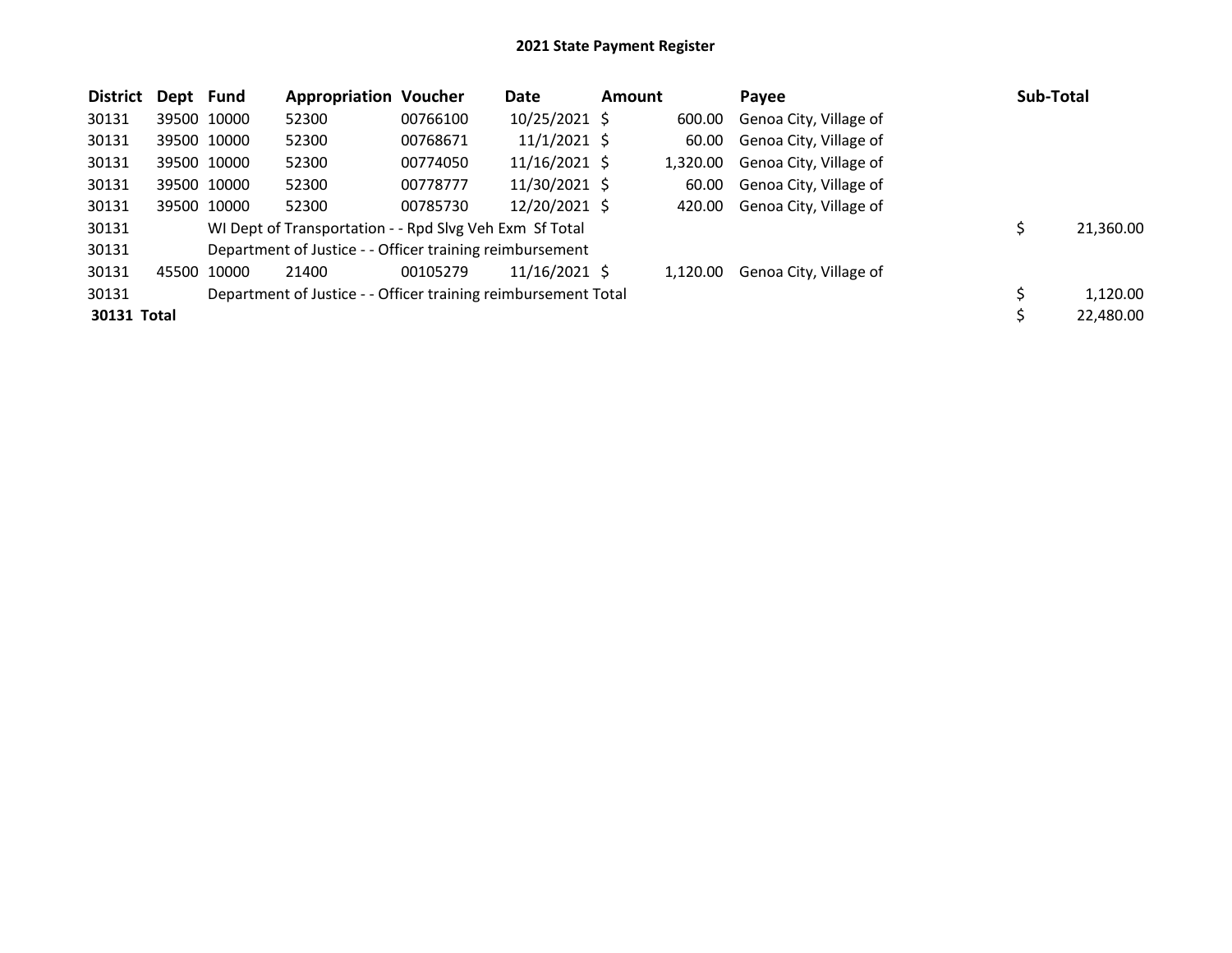| District Dept Fund | <b>Appropriation Voucher</b>                                       |          | <b>Date</b>    | <b>Amount</b> | Payee                              | Sub-Total |            |
|--------------------|--------------------------------------------------------------------|----------|----------------|---------------|------------------------------------|-----------|------------|
| 30171              | Dept of Safety & Prof Services - - Fire Dues Distribution          |          |                |               |                                    |           |            |
| 30171              | 16500 10000<br>22500                                               | 00040991 | 7/16/2021 \$   |               | 11,673.06 Village Of Paddock Lake  |           |            |
| 30171              | Dept of Safety & Prof Services - - Fire Dues Distribution Total    |          |                |               |                                    | \$        | 11,673.06  |
| 30171              | Dept of Natural Resources - - Aids In Lieu Of Taxes - Gener        |          |                |               |                                    |           |            |
| 30171              | 37000 10000<br>50300                                               | 00458997 | $1/26/2021$ \$ |               | 172.82 Village Of Paddock Lake     |           |            |
| 30171              | 37000 10000<br>50300                                               | 00476761 | $4/21/2021$ \$ | 7.20          | Village Of Paddock Lake            |           |            |
| 30171              | Dept of Natural Resources - - Aids In Lieu Of Taxes - Gener Total  |          |                |               |                                    | \$        | 180.02     |
| 30171              | Dept of Natural Resources - - GPO -Federal Funds                   |          |                |               |                                    |           |            |
| 30171              | 37000 21200<br>38100                                               | 00466873 | $3/12/2021$ \$ |               | 2,453.18 Village Of Paddock Lake   |           |            |
| 30171              | Dept of Natural Resources - - GPO -Federal Funds Total             |          |                |               |                                    | \$        | 2,453.18   |
| 30171              | Dept of Natural Resources - - Enf A - Boating Enforcement          |          |                |               |                                    |           |            |
| 30171              | 55000<br>37000 21200                                               | 00466873 | 3/12/2021 \$   |               | 5,053.66 Village Of Paddock Lake   |           |            |
| 30171              | Dept of Natural Resources - - Enf A - Boating Enforcement Total    |          |                |               |                                    | \$        | 5,053.66   |
| 30171              | Dept of Natural Resources - - Aids In Lieu Of Taxes - Sum S        |          |                |               |                                    |           |            |
| 30171              | 37000 21200<br>57900                                               | 00476762 | $4/21/2021$ \$ |               | 0.72 Village Of Paddock Lake       |           |            |
| 30171              | Dept of Natural Resources - - Aids In Lieu Of Taxes - Sum S Total  |          |                |               |                                    | \$        | 0.72       |
| 30171              | Dept of Natural Resources - - Fin Asst For Responsible Units       |          |                |               |                                    |           |            |
| 30171              | 37000 27400<br>67000                                               | 00483054 | $5/21/2021$ \$ |               | 14,640.75 Village Of Paddock Lake  |           |            |
| 30171              | Dept of Natural Resources - - Fin Asst For Responsible Units Total |          |                |               |                                    | \$        | 14,640.75  |
| 30171              | WI Dept of Transportation - - Trns Aids To Mnc.-Sf                 |          |                |               |                                    |           |            |
| 30171              | 39500 21100<br>19100                                               | 00632442 | $1/4/2021$ \$  |               | 27,921.31 Village Of Paddock Lake  |           |            |
| 30171              | 39500 21100<br>19100                                               | 00668049 | $4/5/2021$ \$  |               | 27,921.31 Village Of Paddock Lake  |           |            |
| 30171              | 39500 21100<br>19100                                               | 00711537 | $7/6/2021$ \$  |               | 27,921.31 Village Of Paddock Lake  |           |            |
| 30171              | 39500 21100<br>19100                                               | 00752096 | 10/4/2021 \$   |               | 27,921.34 Village Of Paddock Lake  |           |            |
| 30171              | WI Dept of Transportation - - Trns Aids To Mnc.-Sf Total           |          |                |               |                                    | \$        | 111,685.27 |
| 30171              | Department of Revenue - - Gifts And Grants                         |          |                |               |                                    |           |            |
| 30171              | 56600 10000<br>12100                                               | 00206876 | $6/25/2021$ \$ |               | 163,073.61 Village Of Paddock Lake |           |            |
| 30171              | Department of Revenue - - Gifts And Grants Total                   |          |                |               |                                    | \$        | 163,073.61 |
| 30171              | Department of Revenue - - Misc Revenue Holding Clearing            |          |                |               |                                    |           |            |
| 30171              | 56600 10000<br>99500                                               | 00196470 | $3/29/2021$ \$ | 77.00         | Village Of Paddock Lake            |           |            |
| 30171              | 56600 10000<br>99500                                               | 00208959 | 7/8/2021 \$    | 222.80        | Village Of Paddock Lake            |           |            |
| 30171              | 56600 10000<br>99500                                               | 00214320 | $9/8/2021$ \$  | 98.80         | Village Of Paddock Lake            |           |            |
| 30171              | 56600 10000<br>99500                                               | 00221315 | 12/7/2021 \$   | 124.00        | Village Of Paddock Lake            |           |            |
| 30171              | Department of Revenue - - Misc Revenue Holding Clearing Total      |          |                |               |                                    | \$        | 522.60     |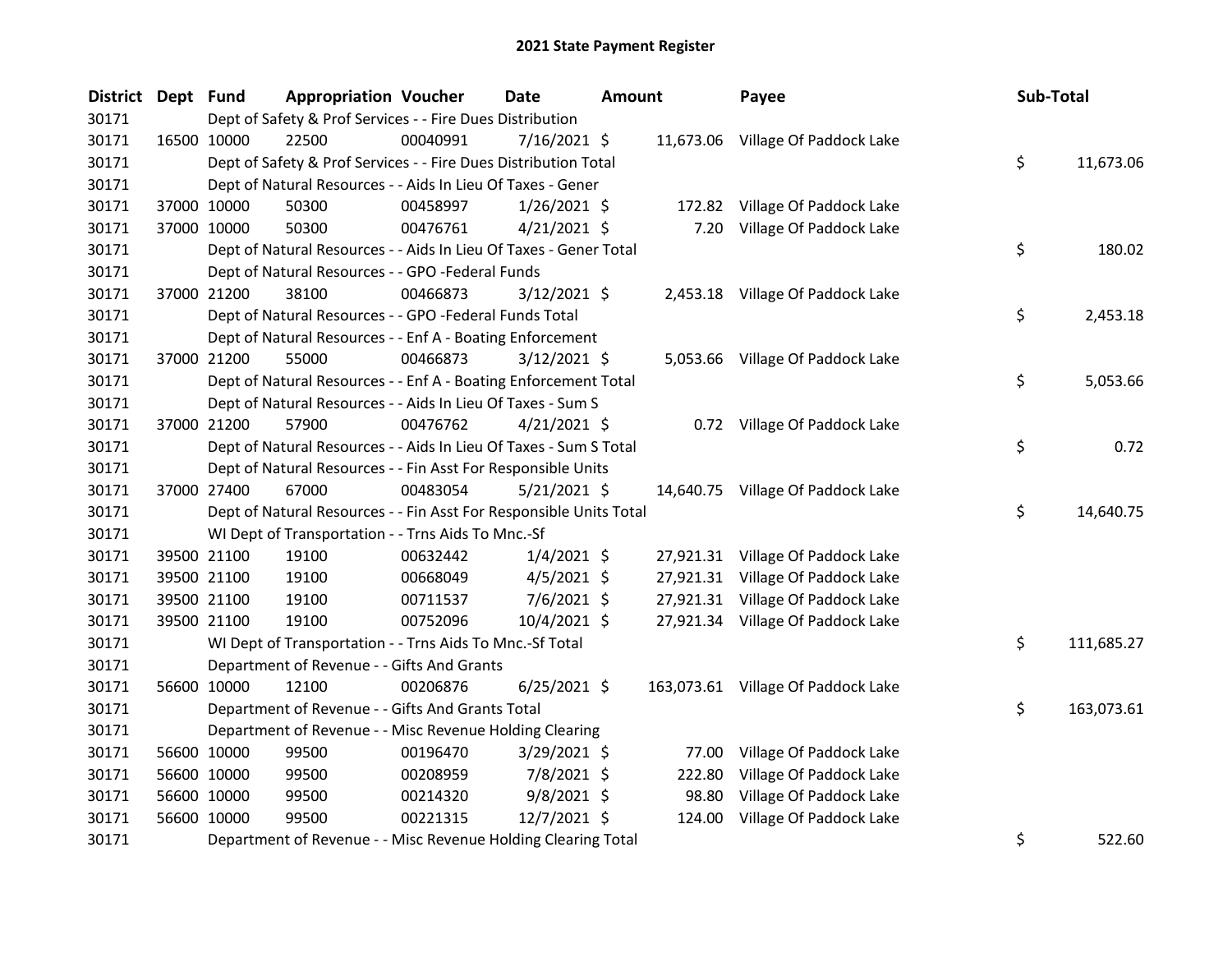| District    | Dept  | Fund        | <b>Appropriation Voucher</b>                                                  |          | Date            | <b>Amount</b> |           | Payee                             | Sub-Total |            |
|-------------|-------|-------------|-------------------------------------------------------------------------------|----------|-----------------|---------------|-----------|-----------------------------------|-----------|------------|
| 30171       |       |             | Shared Revenue and Tax Relief - - Expenditure Restraint Program               |          |                 |               |           |                                   |           |            |
| 30171       |       | 83500 10000 | 10100                                                                         | 00081509 | 7/26/2021 \$    |               | 14,137.07 | Village Of Paddock Lake           |           |            |
| 30171       |       |             | Shared Revenue and Tax Relief - - Expenditure Restraint Program Total         |          |                 |               |           |                                   | \$        | 14,137.07  |
| 30171       |       |             | Shared Revenue and Tax Relief - - County And Municipal Aid                    |          |                 |               |           |                                   |           |            |
| 30171       |       | 83500 10000 | 10500                                                                         | 00081509 | 7/26/2021 \$    |               | 9,291.18  | Village Of Paddock Lake           |           |            |
| 30171       |       | 83500 10000 | 10500                                                                         | 00088610 | $11/15/2021$ \$ |               | 52,650.00 | Village Of Paddock Lake           |           |            |
| 30171       |       |             | Shared Revenue and Tax Relief - - County And Municipal Aid Total              |          |                 |               |           |                                   | \$        | 61,941.18  |
| 30171       |       |             | Shared Revenue and Tax Relief - - Exempt Computer Aid                         |          |                 |               |           |                                   |           |            |
| 30171       |       | 83500 10000 | 10900                                                                         | 00084116 | $7/26/2021$ \$  |               | 3,288.20  | Village Of Paddock Lake           |           |            |
| 30171       |       | 83500 10000 | 10900                                                                         | 00085795 | $7/26/2021$ \$  |               | 3,188.68  | Village Of Paddock Lake           |           |            |
| 30171       |       |             | Shared Revenue and Tax Relief - - Exempt Computer Aid Total                   |          |                 |               |           |                                   | \$        | 6,476.88   |
| 30171       |       |             | Shared Revenue and Tax Relief - - Personal Property Aid                       |          |                 |               |           |                                   |           |            |
| 30171       |       | 83500 10000 | 11100                                                                         | 00078884 | $5/3/2021$ \$   |               |           | 27,393.90 Village Of Paddock Lake |           |            |
| 30171       |       |             | Shared Revenue and Tax Relief - - Personal Property Aid Total                 |          |                 |               |           |                                   | \$        | 27,393.90  |
| 30171       |       |             | Shared Revenue and Tax Relief - - State Aid; Video Service Provider Fee       |          |                 |               |           |                                   |           |            |
| 30171       | 83500 | 10000       | 11200                                                                         | 00082982 | $7/26/2021$ \$  |               | 8,104.81  | Village Of Paddock Lake           |           |            |
| 30171       |       |             | Shared Revenue and Tax Relief - - State Aid; Video Service Provider Fee Total |          |                 |               |           |                                   | \$        | 8,104.81   |
| 30171 Total |       |             |                                                                               |          |                 |               |           |                                   |           | 427,336.71 |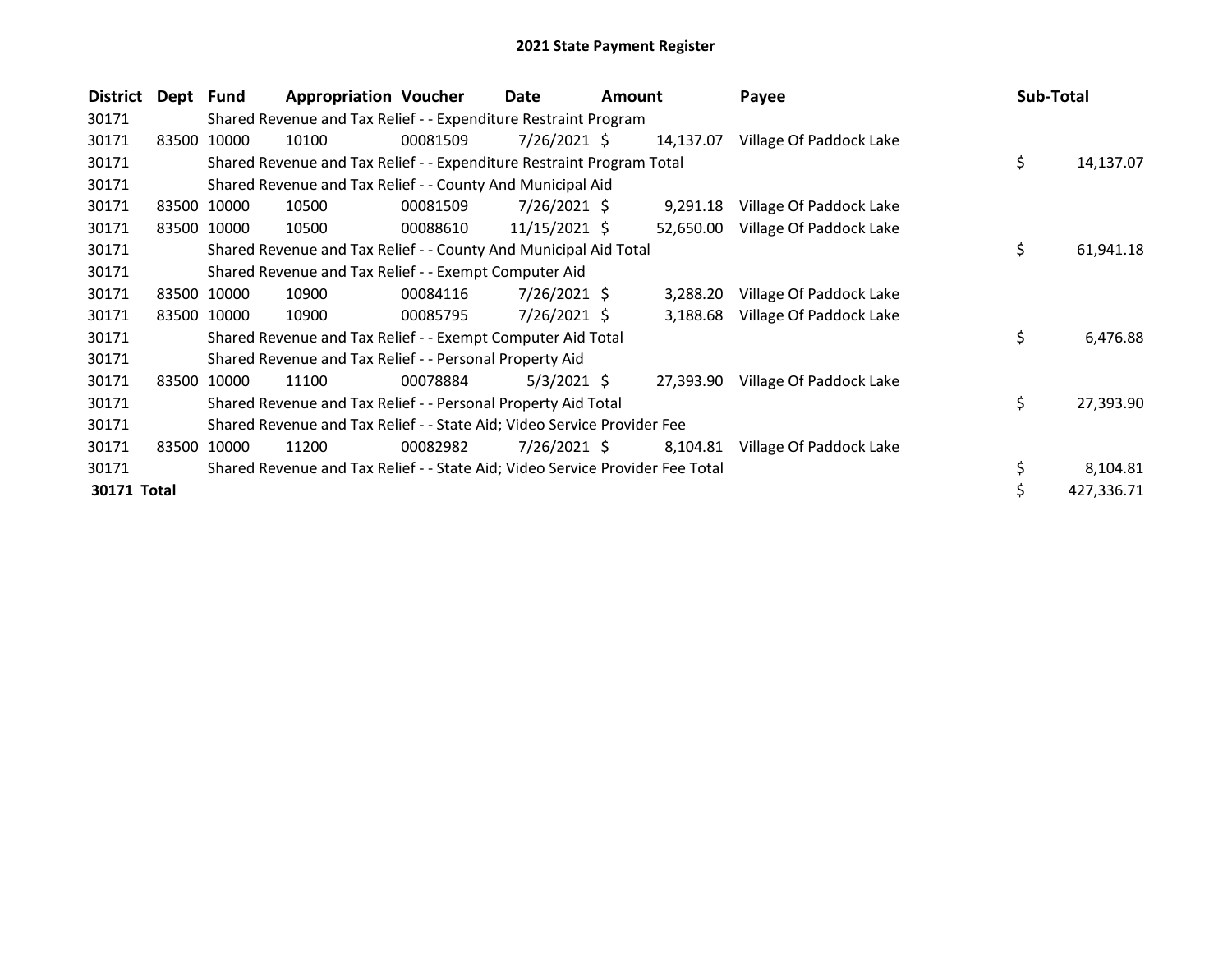| <b>District</b> | Dept Fund |             | <b>Appropriation Voucher</b>                                       |          | Date           | Amount |           | Payee                                  | Sub-Total        |
|-----------------|-----------|-------------|--------------------------------------------------------------------|----------|----------------|--------|-----------|----------------------------------------|------------------|
| 30174           |           |             | Dept of Ag, Trade & Cons Protc - - Clean Sweep Grants              |          |                |        |           |                                        |                  |
| 30174           |           | 11500 27400 | 77800                                                              | 00068221 | $4/23/2021$ \$ |        | 10,455.00 | Village Of Pleasant Prairie            |                  |
| 30174           |           | 11500 27400 | 77800                                                              | 00070113 | $6/17/2021$ \$ |        | 1,543.93  | Village Of Pleasant Prairie            |                  |
| 30174           |           |             | Dept of Ag, Trade & Cons Protc - - Clean Sweep Grants Total        |          |                |        |           |                                        | \$<br>11,998.93  |
| 30174           |           |             | Dept of Safety & Prof Services - - Fire Dues Distribution          |          |                |        |           |                                        |                  |
| 30174           |           | 16500 10000 | 22500                                                              | 00040993 | $7/16/2021$ \$ |        |           | 167,417.75 Village Of Pleasant Prairie |                  |
| 30174           |           |             | Dept of Safety & Prof Services - - Fire Dues Distribution Total    |          |                |        |           |                                        | \$<br>167,417.75 |
| 30174           |           |             | Dept of Natural Resources - - Aids In Lieu Of Taxes - Gener        |          |                |        |           |                                        |                  |
| 30174           |           | 37000 10000 | 50300                                                              | 00458958 | $1/26/2021$ \$ |        | 77,175.00 | Village Of Pleasant Prairie            |                  |
| 30174           |           | 37000 10000 | 50300                                                              | 00458959 | 1/26/2021 \$   |        | 5,219.63  | Village Of Pleasant Prairie            |                  |
| 30174           |           | 37000 10000 | 50300                                                              | 00476395 | $4/21/2021$ \$ |        |           | 2,620.74 Village Of Pleasant Prairie   |                  |
| 30174           |           |             | Dept of Natural Resources - - Aids In Lieu Of Taxes - Gener Total  |          |                |        |           |                                        | \$<br>85,015.37  |
| 30174           |           |             | Dept of Natural Resources - - Taxes & Assessmts-Conserv Fund       |          |                |        |           |                                        |                  |
| 30174           |           | 37000 21200 | 16900                                                              | 00457950 | $1/21/2021$ \$ |        | 215.82    | Village Of Pleasant Prairie            |                  |
| 30174           |           | 37000 21200 | 16900                                                              | 00457953 | $1/21/2021$ \$ |        | 37.88     | Village Of Pleasant Prairie            |                  |
| 30174           |           | 37000 21200 | 16900                                                              | 00457957 | $1/25/2021$ \$ |        | 18.04     | Village Of Pleasant Prairie            |                  |
| 30174           |           | 37000 21200 | 16900                                                              | 00459436 | 1/28/2021 \$   |        | 894.89    | Village Of Pleasant Prairie            |                  |
| 30174           |           | 37000 21200 | 16900                                                              | 00462239 | 2/17/2021 \$   |        | 232.72    | Village Of Pleasant Prairie            |                  |
| 30174           |           | 37000 21200 | 16900                                                              | 00467081 | 3/11/2021 \$   |        | 230.56    | Village Of Pleasant Prairie            |                  |
| 30174           |           | 37000 21200 | 16900                                                              | 00473593 | $4/15/2021$ \$ |        | 230.56    | Village Of Pleasant Prairie            |                  |
| 30174           |           | 37000 21200 | 16900                                                              | 00473598 | $4/15/2021$ \$ |        | 4.46      | Village Of Pleasant Prairie            |                  |
| 30174           |           | 37000 21200 | 16900                                                              | 00479301 | $5/7/2021$ \$  |        | 230.56    | Village Of Pleasant Prairie            |                  |
| 30174           |           | 37000 21200 | 16900                                                              | 00487029 | $6/9/2021$ \$  |        | 230.56    | Village Of Pleasant Prairie            |                  |
| 30174           |           | 37000 21200 | 16900                                                              | 00497360 | 7/15/2021 \$   |        | 4.46      | Village Of Pleasant Prairie            |                  |
| 30174           |           | 37000 21200 | 16900                                                              | 00497362 | 7/16/2021 \$   |        | 230.56    | Village Of Pleasant Prairie            |                  |
| 30174           |           | 37000 21200 | 16900                                                              | 00500844 | 8/9/2021 \$    |        | 230.56    | Village Of Pleasant Prairie            |                  |
| 30174           |           | 37000 21200 | 16900                                                              | 00508831 | $9/14/2021$ \$ |        | 699.71    | Village Of Pleasant Prairie            |                  |
| 30174           |           | 37000 21200 | 16900                                                              | 00512538 | 10/6/2021 \$   |        | 236.94    | Village Of Pleasant Prairie            |                  |
| 30174           |           | 37000 21200 | 16900                                                              | 00512539 | 10/6/2021 \$   |        | 4.46      | Village Of Pleasant Prairie            |                  |
| 30174           |           | 37000 21200 | 16900                                                              | 00519892 | 11/30/2021 \$  |        | 236.94    | Village Of Pleasant Prairie            |                  |
| 30174           |           | 37000 21200 | 16900                                                              | 00523775 | 12/9/2021 \$   |        | 239.31    | Village Of Pleasant Prairie            |                  |
| 30174           |           |             | Dept of Natural Resources - - Taxes & Assessmts-Conserv Fund Total |          |                |        |           |                                        | \$<br>4,208.99   |
| 30174           |           |             | Dept of Natural Resources - - Fin Asst For Responsible Units       |          |                |        |           |                                        |                  |
| 30174           |           | 37000 27400 | 67000                                                              | 00483709 | 5/21/2021 \$   |        |           | 46,079.46 Village Of Pleasant Prairie  |                  |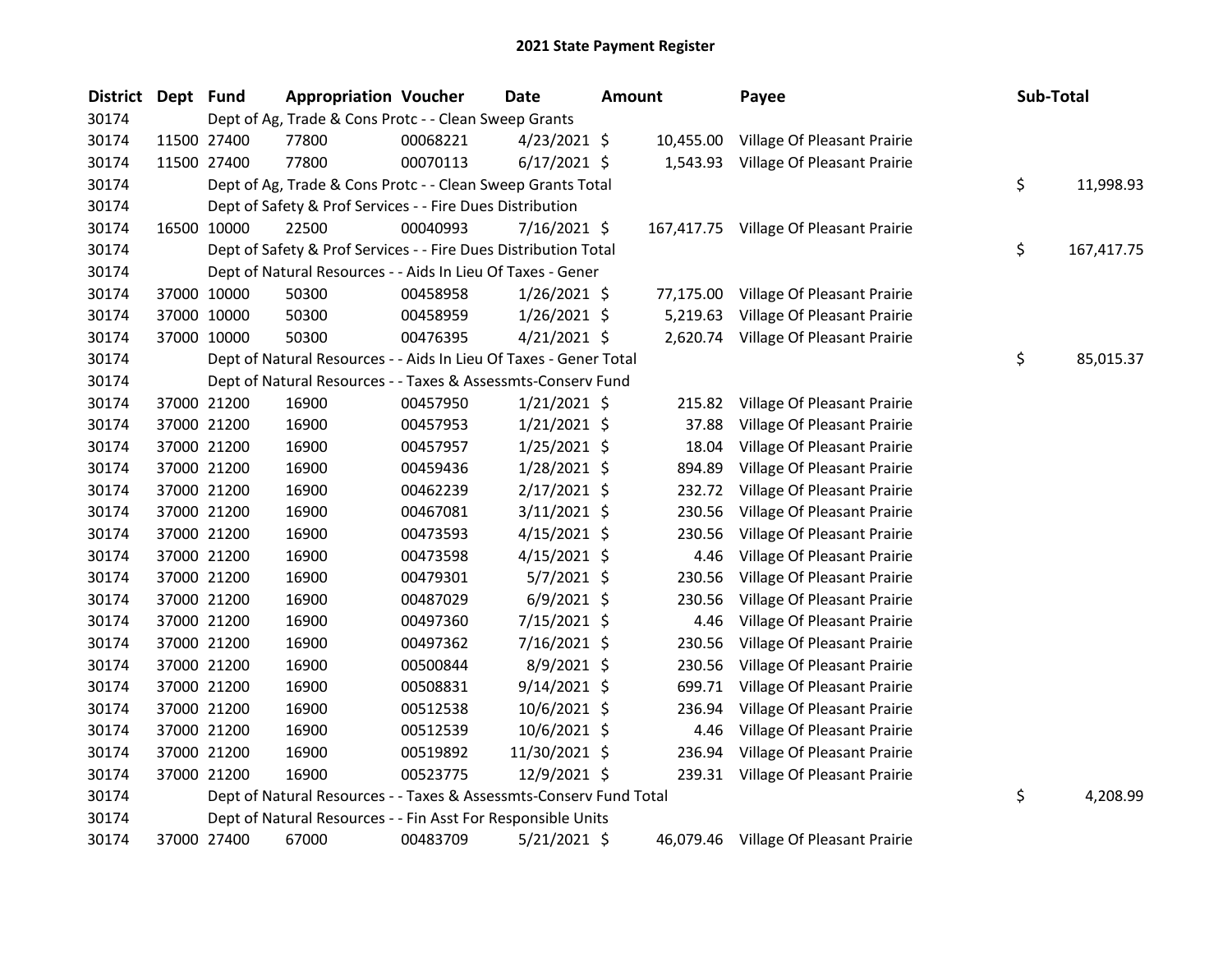| <b>District</b> | Dept Fund |             | <b>Appropriation Voucher</b>                                                    |           | Date          | <b>Amount</b> |            | Payee                                  | <b>Sub-Total</b>   |
|-----------------|-----------|-------------|---------------------------------------------------------------------------------|-----------|---------------|---------------|------------|----------------------------------------|--------------------|
| 30174           |           |             | Dept of Natural Resources - - Fin Asst For Responsible Units Total              |           |               |               |            |                                        | \$<br>46,079.46    |
| 30174           |           |             | WI Dept of Transportation - - Trns Aids To Mnc.-Sf                              |           |               |               |            |                                        |                    |
| 30174           |           | 39500 21100 | 19100                                                                           | 00632443  | $1/4/2021$ \$ |               |            | 323,149.93 Village Of Pleasant Prairie |                    |
| 30174           |           | 39500 21100 | 19100                                                                           | 00668050  | $4/5/2021$ \$ |               | 323,149.93 | Village Of Pleasant Prairie            |                    |
| 30174           |           | 39500 21100 | 19100                                                                           | 00711538  | $7/6/2021$ \$ |               | 323,149.93 | Village Of Pleasant Prairie            |                    |
| 30174           |           | 39500 21100 | 19100                                                                           | 00752097  | 10/4/2021 \$  |               |            | 323,149.95 Village Of Pleasant Prairie |                    |
| 30174           |           |             | WI Dept of Transportation - - Trns Aids To Mnc.-Sf Total                        |           |               |               |            |                                        | \$<br>1,292,599.74 |
| 30174           |           |             | WI Dept of Transportation - - Trns Facl Econ Astlf                              |           |               |               |            |                                        |                    |
| 30174           |           | 39500 21100 | 27300                                                                           | 00731572  | 8/9/2021 \$   |               | 475,000.00 | Village Of Pleasant Prairie            |                    |
| 30174           |           |             | WI Dept of Transportation - - Trns Facl Econ Astlf Total                        |           |               |               |            |                                        | \$<br>475,000.00   |
| 30174           |           |             | WI Dept of Transportation - - Maj Hwy Dev St Fd                                 |           |               |               |            |                                        |                    |
| 30174           |           | 39500 21100 | 36200                                                                           | 00762835  | 10/15/2021 \$ |               | 28.37      | Village Of Pleasant Prairie            |                    |
| 30174           |           | 39500 21100 | 36200                                                                           | 00783672  | 12/14/2021 \$ |               |            | 87.53 Village Of Pleasant Prairie      |                    |
| 30174           |           |             | WI Dept of Transportation - - Maj Hwy Dev St Fd Total                           |           |               |               |            |                                        | \$<br>115.90       |
| 30174           |           |             | WI Dept of Transportation - - Routine Maint Sf                                  |           |               |               |            |                                        |                    |
| 30174           |           | 39500 21100 | 36800                                                                           | 00637084  | $1/7/2021$ \$ |               | 1,007.84   | Village Of Pleasant Prairie            |                    |
| 30174           |           | 39500 21100 | 36800                                                                           | 00650200  | $2/5/2021$ \$ |               | 1,236.22   | Village Of Pleasant Prairie            |                    |
| 30174           |           | 39500 21100 | 36800                                                                           | 00663041  | $3/9/2021$ \$ |               | 1,120.00   | Village Of Pleasant Prairie            |                    |
| 30174           |           | 39500 21100 | 36800                                                                           | 00675114  | $4/6/2021$ \$ |               | 1,075.30   | Village Of Pleasant Prairie            |                    |
| 30174           |           | 39500 21100 | 36800                                                                           | 00689248  | $5/5/2021$ \$ |               | 1,379.26   | Village Of Pleasant Prairie            |                    |
| 30174           |           | 39500 21100 | 36800                                                                           | 00702379  | $6/3/2021$ \$ |               | 1,263.04   | Village Of Pleasant Prairie            |                    |
| 30174           |           | 39500 21100 | 36800                                                                           | 00718013  | $7/7/2021$ \$ |               | 1,415.02   | Village Of Pleasant Prairie            |                    |
| 30174           |           | 39500 21100 | 36800                                                                           | 00730147  | 8/4/2021 \$   |               | 1,620.64   | Village Of Pleasant Prairie            |                    |
| 30174           |           | 39500 21100 | 36800                                                                           | 00743807  | $9/7/2021$ \$ |               | 1,531.24   | Village Of Pleasant Prairie            |                    |
| 30174           |           | 39500 21100 | 36800                                                                           | 00758236  | 10/6/2021 \$  |               | 1,584.88   | Village Of Pleasant Prairie            |                    |
| 30174           |           | 39500 21100 | 36800                                                                           | 00771321  | 11/8/2021 \$  |               | 1,549.12   | Village Of Pleasant Prairie            |                    |
| 30174           |           | 39500 21100 | 36800                                                                           | 00781018  | 12/6/2021 \$  |               |            | 1,370.32 Village Of Pleasant Prairie   |                    |
| 30174           |           |             | WI Dept of Transportation - - Routine Maint Sf Total                            |           |               |               |            |                                        | \$<br>16,152.88    |
| 30174           |           |             | Department of Health Services - - Prepaid Medical Transport Reimbursement       |           |               |               |            |                                        |                    |
| 30174           |           | 43500 10000 | 16300                                                                           | AMBULANCE | 11/15/2021 \$ |               |            | 12,318.97 Village Of Pleasant Prairie  |                    |
| 30174           |           |             | Department of Health Services - - Prepaid Medical Transport Reimbursement Total |           |               |               |            |                                        | \$<br>12,318.97    |
| 30174           |           |             | Department of Justice - - Officer training reimbursement                        |           |               |               |            |                                        |                    |
| 30174           |           | 45500 10000 | 21400                                                                           | 00105748  | 11/23/2021 \$ |               | 4,960.00   | Village Of Pleasant Prairie            |                    |
| 30174           |           |             | Department of Justice - - Officer training reimbursement Total                  |           |               |               |            |                                        | \$<br>4,960.00     |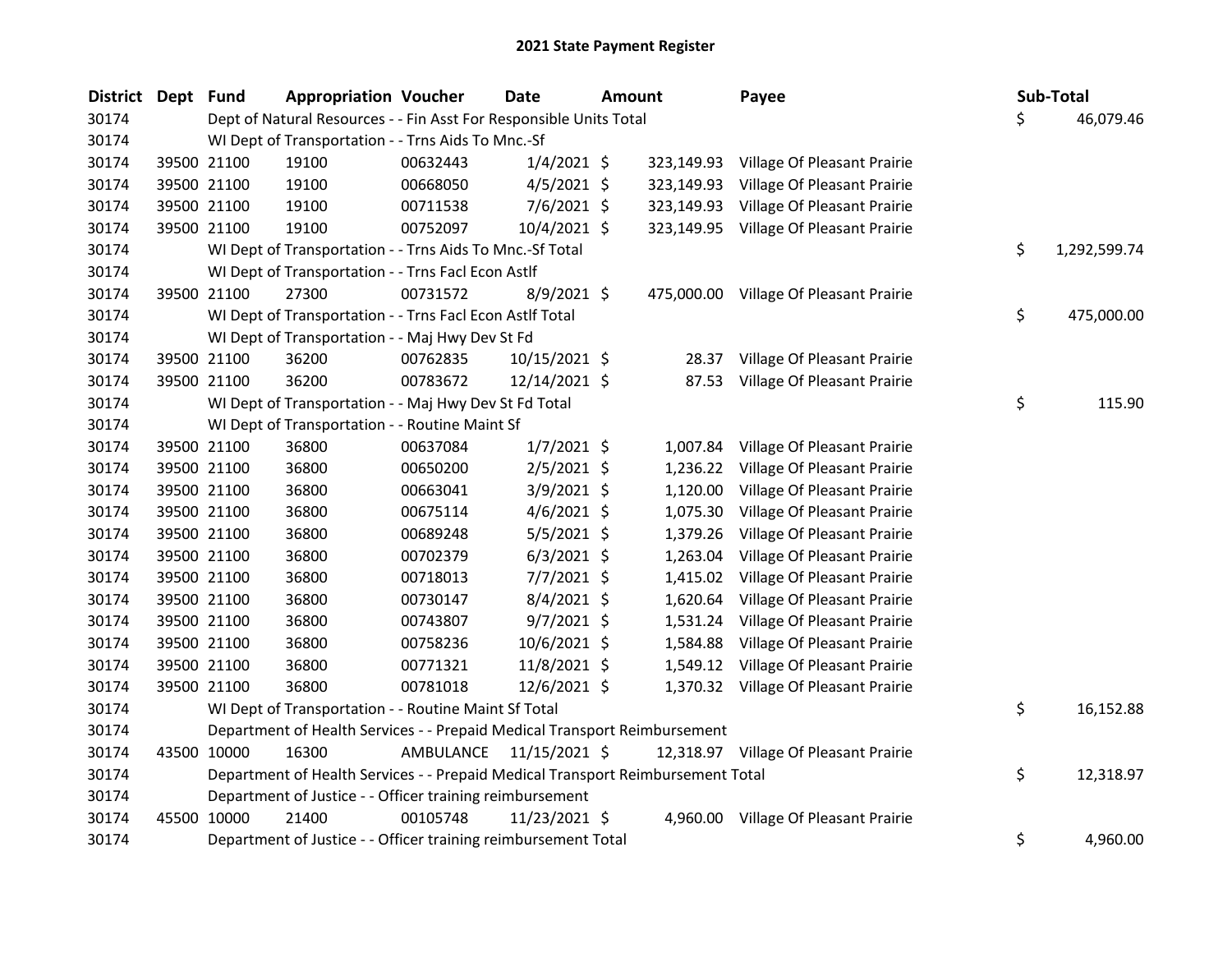| District Dept Fund |             |             | <b>Appropriation Voucher</b>                                           |          | Date           | <b>Amount</b> | Payee                                    | Sub-Total          |
|--------------------|-------------|-------------|------------------------------------------------------------------------|----------|----------------|---------------|------------------------------------------|--------------------|
| 30174              |             |             | Department of Military Affairs - - Disaster Recovery Aid               |          |                |               |                                          |                    |
| 30174              | 46500 10000 |             | 30500                                                                  | 00088321 | $1/22/2021$ \$ |               | 2,381.14 Village Of Pleasant Prairie     |                    |
| 30174              |             |             | Department of Military Affairs - - Disaster Recovery Aid Total         |          |                |               |                                          | \$<br>2,381.14     |
| 30174              |             |             | Department of Military Affairs - - Federal Aid, Local Assistance       |          |                |               |                                          |                    |
| 30174              |             | 46500 10000 | 34200                                                                  | 00088321 | $1/22/2021$ \$ |               | 14,286.82 Village Of Pleasant Prairie    |                    |
| 30174              |             |             | Department of Military Affairs - - Federal Aid, Local Assistance Total |          |                |               |                                          | \$<br>14,286.82    |
| 30174              |             |             | Department of Administration - - Federal Aid                           |          |                |               |                                          |                    |
| 30174              |             | 50500 10000 | 14200                                                                  | 00143537 | 4/30/2021 \$   | 4,162.50      | Village Of Pleasant Prairie              |                    |
| 30174              |             | 50500 10000 | 14200                                                                  | 00143593 | 4/20/2021 \$   | 10,167.50     | Village Of Pleasant Prairie              |                    |
| 30174              |             |             | Department of Administration - - Federal Aid Total                     |          |                |               |                                          | \$<br>14,330.00    |
| 30174              |             |             | Department of Administration - - Hv Trans Ln Annual Impact Fee         |          |                |               |                                          |                    |
| 30174              |             | 50500 10000 | 17400                                                                  | 00144352 | $5/3/2021$ \$  | 19,155.00     | Village Of Pleasant Prairie              |                    |
| 30174              |             | 50500 10000 | 17400                                                                  | 00144370 | $5/3/2021$ \$  | 46,948.00     | Village Of Pleasant Prairie              |                    |
| 30174              |             |             | Department of Administration - - Hv Trans Ln Annual Impact Fee Total   |          |                |               |                                          | \$<br>66,103.00    |
| 30174              |             |             | Department of Administration - - Federal Aid, Local Assistance         |          |                |               |                                          |                    |
| 30174              |             | 50500 10000 | 74300                                                                  | 00149319 | $7/27/2021$ \$ | 473,584.50    | Village Of Pleasant Prairie              |                    |
| 30174              |             | 50500 10000 | 74300                                                                  | 00151306 | 9/13/2021 \$   | 732,178.76    | Village Of Pleasant Prairie              |                    |
| 30174              |             | 50500 10000 | 74300                                                                  | 00156890 | 12/21/2021 \$  |               | 594,192.37 Village Of Pleasant Prairie   |                    |
| 30174              |             |             | Department of Administration - - Federal Aid, Local Assistance Total   |          |                |               |                                          | \$<br>1,799,955.63 |
| 30174              |             |             | Department of Revenue - - Gifts And Grants                             |          |                |               |                                          |                    |
| 30174              |             | 56600 10000 | 12100                                                                  | 00206877 | $6/25/2021$ \$ |               | 1,100,799.19 Village Of Pleasant Prairie |                    |
| 30174              |             |             | Department of Revenue - - Gifts And Grants Total                       |          |                |               |                                          | \$<br>1,100,799.19 |
| 30174              |             |             | Department of Revenue - - Misc Revenue Holding Clearing                |          |                |               |                                          |                    |
| 30174              |             | 56600 10000 | 99500                                                                  | 00188841 | $1/8/2021$ \$  | 20,735.28     | Village Of Pleasant Prairie              |                    |
| 30174              |             | 56600 10000 | 99500                                                                  | 00188848 | $1/8/2021$ \$  | 221.62        | Village Of Pleasant Prairie              |                    |
| 30174              |             | 56600 10000 | 99500                                                                  | 00190908 | $2/5/2021$ \$  | 3,504.03      | Village Of Pleasant Prairie              |                    |
| 30174              | 56600 10000 |             | 99500                                                                  | 00192629 | $3/1/2021$ \$  | 1,114.31      | Village Of Pleasant Prairie              |                    |
| 30174              |             | 56600 10000 | 99500                                                                  | 00192637 | $3/1/2021$ \$  | 11,982.45     | Village Of Pleasant Prairie              |                    |
| 30174              |             | 56600 10000 | 99500                                                                  | 00192641 | $3/1/2021$ \$  | 2,138.20      | Village Of Pleasant Prairie              |                    |
| 30174              |             | 56600 10000 | 99500                                                                  | 00193508 | $3/5/2021$ \$  | 16,902.09     | Village Of Pleasant Prairie              |                    |
| 30174              |             | 56600 10000 | 99500                                                                  | 00194093 | $3/8/2021$ \$  | 3,884.09      | Village Of Pleasant Prairie              |                    |
| 30174              |             | 56600 10000 | 99500                                                                  | 00194096 | 3/8/2021 \$    | 386.94        | Village Of Pleasant Prairie              |                    |
| 30174              |             | 56600 10000 | 99500                                                                  | 00194946 | $3/15/2021$ \$ | 860.72        | Village Of Pleasant Prairie              |                    |
| 30174              |             | 56600 10000 | 99500                                                                  | 00194949 | 3/15/2021 \$   | 1,234.40      | Village Of Pleasant Prairie              |                    |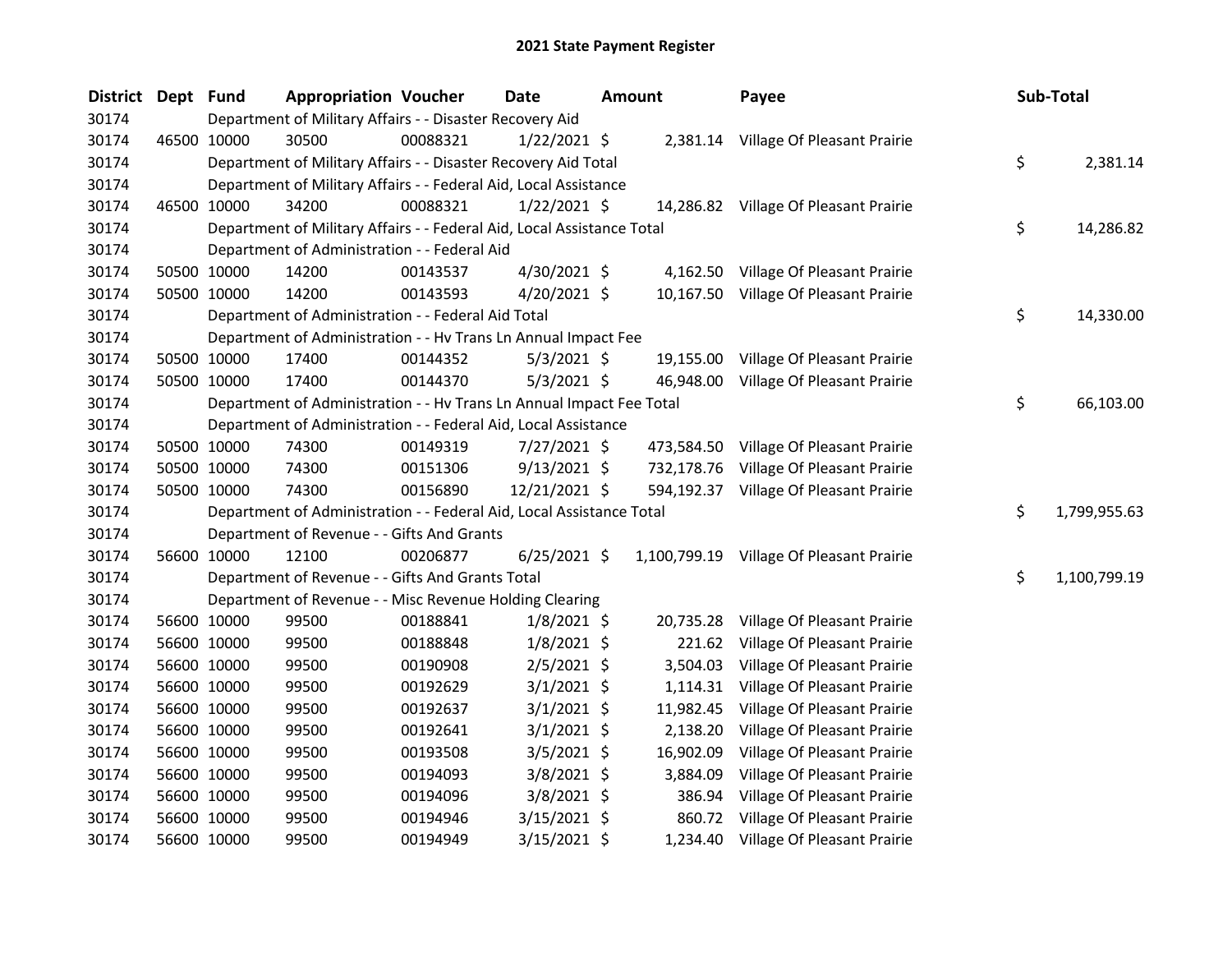| <b>District</b> | Dept Fund |             | <b>Appropriation Voucher</b> |          | <b>Date</b>    | <b>Amount</b> | Payee                       | Sub-Total |
|-----------------|-----------|-------------|------------------------------|----------|----------------|---------------|-----------------------------|-----------|
| 30174           |           | 56600 10000 | 99500                        | 00195786 | 3/22/2021 \$   | 219.50        | Village Of Pleasant Prairie |           |
| 30174           |           | 56600 10000 | 99500                        | 00195789 | 3/22/2021 \$   | 156.50        | Village Of Pleasant Prairie |           |
| 30174           |           | 56600 10000 | 99500                        | 00196464 | 3/29/2021 \$   | 27.14         | Village Of Pleasant Prairie |           |
| 30174           |           | 56600 10000 | 99500                        | 00196469 | 3/29/2021 \$   | 2,088.76      | Village Of Pleasant Prairie |           |
| 30174           |           | 56600 10000 | 99500                        | 00196473 | 3/29/2021 \$   | 756.92        | Village Of Pleasant Prairie |           |
| 30174           |           | 56600 10000 | 99500                        | 00197206 | $4/5/2021$ \$  | 2,494.12      | Village Of Pleasant Prairie |           |
| 30174           |           | 56600 10000 | 99500                        | 00197209 | $4/5/2021$ \$  | 835.80        | Village Of Pleasant Prairie |           |
| 30174           |           | 56600 10000 | 99500                        | 00197781 | $4/7/2021$ \$  | 21,633.13     | Village Of Pleasant Prairie |           |
| 30174           |           | 56600 10000 | 99500                        | 00198418 | 4/12/2021 \$   | 129.00        | Village Of Pleasant Prairie |           |
| 30174           |           | 56600 10000 | 99500                        | 00198421 | 4/12/2021 \$   | 383.17        | Village Of Pleasant Prairie |           |
| 30174           |           | 56600 10000 | 99500                        | 00199152 | 4/20/2021 \$   | 556.00        | Village Of Pleasant Prairie |           |
| 30174           |           | 56600 10000 | 99500                        | 00199157 | 4/20/2021 \$   | 1,714.16      | Village Of Pleasant Prairie |           |
| 30174           |           | 56600 10000 | 99500                        | 00199794 | 4/26/2021 \$   | 246.60        | Village Of Pleasant Prairie |           |
| 30174           |           | 56600 10000 | 99500                        | 00201154 | 5/7/2021 \$    | 9,650.81      | Village Of Pleasant Prairie |           |
| 30174           |           | 56600 10000 | 99500                        | 00201596 | 5/10/2021 \$   | 206.60        | Village Of Pleasant Prairie |           |
| 30174           |           | 56600 10000 | 99500                        | 00201601 | 5/10/2021 \$   | 813.75        | Village Of Pleasant Prairie |           |
| 30174           |           | 56600 10000 | 99500                        | 00202229 | 5/17/2021 \$   | 82.68         | Village Of Pleasant Prairie |           |
| 30174           |           | 56600 10000 | 99500                        | 00202234 | 5/17/2021 \$   | 805.00        | Village Of Pleasant Prairie |           |
| 30174           |           | 56600 10000 | 99500                        | 00202237 | $5/17/2021$ \$ | 55.75         | Village Of Pleasant Prairie |           |
| 30174           |           | 56600 10000 | 99500                        | 00202937 | $5/24/2021$ \$ | 22.00         | Village Of Pleasant Prairie |           |
| 30174           |           | 56600 10000 | 99500                        | 00202942 | $5/24/2021$ \$ | 3,120.42      | Village Of Pleasant Prairie |           |
| 30174           |           | 56600 10000 | 99500                        | 00202947 | 5/24/2021 \$   | 625.30        | Village Of Pleasant Prairie |           |
| 30174           |           | 56600 10000 | 99500                        | 00203655 | $6/1/2021$ \$  | 402.00        | Village Of Pleasant Prairie |           |
| 30174           |           | 56600 10000 | 99500                        | 00203660 | $6/1/2021$ \$  | 612.15        | Village Of Pleasant Prairie |           |
| 30174           |           | 56600 10000 | 99500                        | 00204377 | $6/7/2021$ \$  | 7,977.27      | Village Of Pleasant Prairie |           |
| 30174           |           | 56600 10000 | 99500                        | 00204385 | $6/7/2021$ \$  | 64.94         | Village Of Pleasant Prairie |           |
| 30174           |           | 56600 10000 | 99500                        | 00204749 | $6/7/2021$ \$  | 649.00        | Village Of Pleasant Prairie |           |
| 30174           |           | 56600 10000 | 99500                        | 00204753 | $6/7/2021$ \$  | 127.32        | Village Of Pleasant Prairie |           |
| 30174           |           | 56600 10000 | 99500                        | 00205346 | $6/14/2021$ \$ | 456.25        | Village Of Pleasant Prairie |           |
| 30174           |           | 56600 10000 | 99500                        | 00205350 | $6/14/2021$ \$ | 21.60         | Village Of Pleasant Prairie |           |
| 30174           |           | 56600 10000 | 99500                        | 00205852 | $6/21/2021$ \$ | 249.00        | Village Of Pleasant Prairie |           |
| 30174           |           | 56600 10000 | 99500                        | 00208072 | 6/28/2021 \$   | 260.62        | Village Of Pleasant Prairie |           |
| 30174           |           | 56600 10000 | 99500                        | 00208954 | 7/8/2021 \$    | 8,531.23      | Village Of Pleasant Prairie |           |
| 30174           |           | 56600 10000 | 99500                        | 00209384 | 7/12/2021 \$   | 1,127.30      | Village Of Pleasant Prairie |           |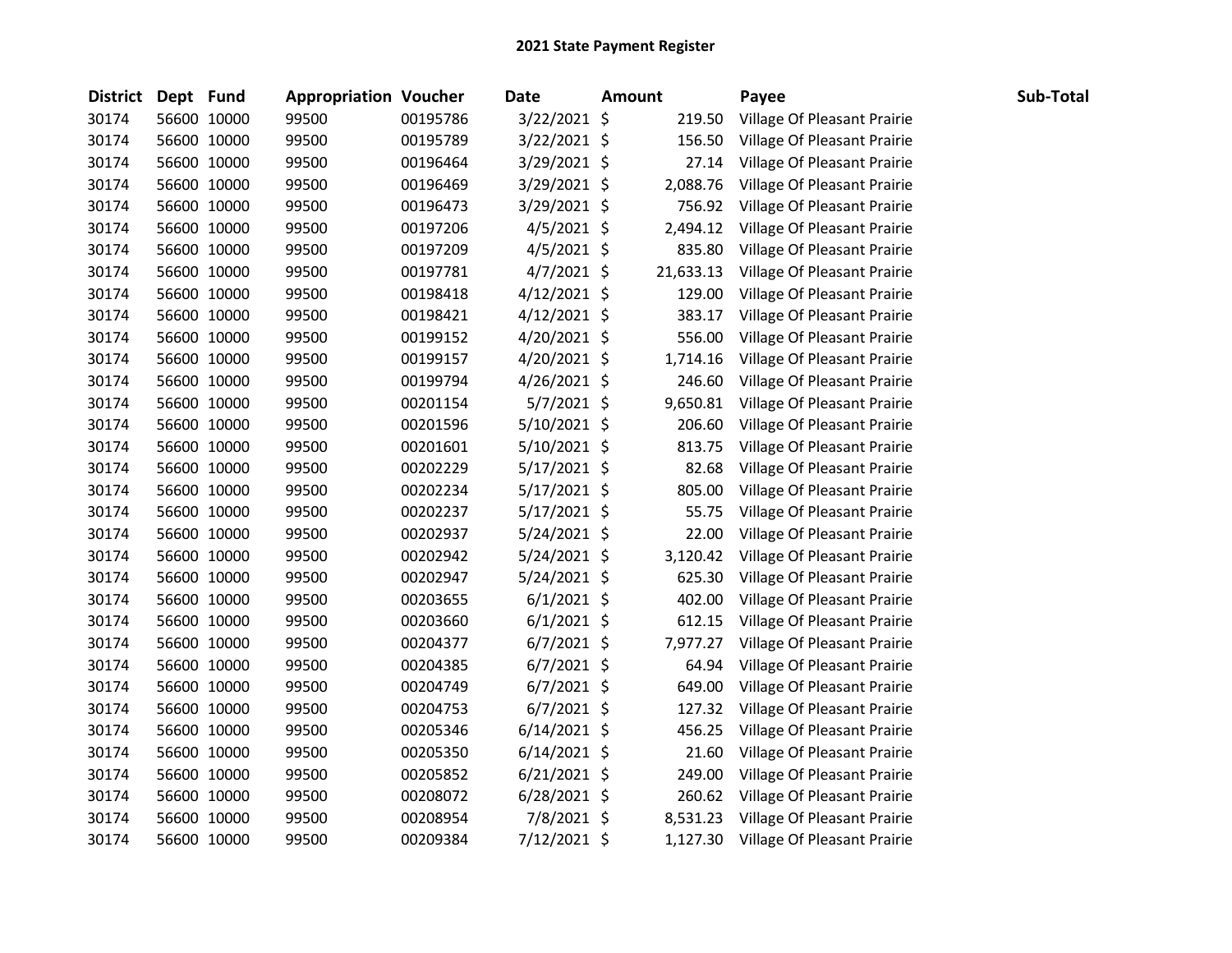| <b>District</b> | Dept Fund |             | <b>Appropriation Voucher</b>                                     |          | Date           | Amount       | Payee                                  | Sub-Total          |
|-----------------|-----------|-------------|------------------------------------------------------------------|----------|----------------|--------------|----------------------------------------|--------------------|
| 30174           |           | 56600 10000 | 99500                                                            | 00210170 | 7/19/2021 \$   | 192.80       | Village Of Pleasant Prairie            |                    |
| 30174           |           | 56600 10000 | 99500                                                            | 00210174 | 7/19/2021 \$   | 514.00       | Village Of Pleasant Prairie            |                    |
| 30174           |           | 56600 10000 | 99500                                                            | 00210793 | 7/26/2021 \$   | 109.00       | Village Of Pleasant Prairie            |                    |
| 30174           |           | 56600 10000 | 99500                                                            | 00211707 | 8/6/2021 \$    | 5,361.99     | Village Of Pleasant Prairie            |                    |
| 30174           |           | 56600 10000 | 99500                                                            | 00211714 | $8/6/2021$ \$  | 8.07         | Village Of Pleasant Prairie            |                    |
| 30174           |           | 56600 10000 | 99500                                                            | 00212123 | 8/9/2021 \$    | 228.00       | Village Of Pleasant Prairie            |                    |
| 30174           |           | 56600 10000 | 99500                                                            | 00212639 | 8/16/2021 \$   | 49.01        | Village Of Pleasant Prairie            |                    |
| 30174           |           | 56600 10000 | 99500                                                            | 00212643 | 8/16/2021 \$   | 1,291.50     | Village Of Pleasant Prairie            |                    |
| 30174           |           | 56600 10000 | 99500                                                            | 00213126 | 8/23/2021 \$   | 92.00        | Village Of Pleasant Prairie            |                    |
| 30174           |           | 56600 10000 | 99500                                                            | 00213546 | 8/30/2021 \$   | 62.08        | Village Of Pleasant Prairie            |                    |
| 30174           |           | 56600 10000 | 99500                                                            | 00214316 | $9/8/2021$ \$  | 5,686.17     | Village Of Pleasant Prairie            |                    |
| 30174           |           | 56600 10000 | 99500                                                            | 00214324 | $9/8/2021$ \$  | 1,226.23     | Village Of Pleasant Prairie            |                    |
| 30174           |           | 56600 10000 | 99500                                                            | 00216567 | $10/7/2021$ \$ | 5,280.69     | Village Of Pleasant Prairie            |                    |
| 30174           |           | 56600 10000 | 99500                                                            | 00216575 | 10/7/2021 \$   | 156.80       | Village Of Pleasant Prairie            |                    |
| 30174           |           | 56600 10000 | 99500                                                            | 00218100 | 10/25/2021 \$  | 406.00       | Village Of Pleasant Prairie            |                    |
| 30174           |           | 56600 10000 | 99500                                                            | 00218606 | $11/1/2021$ \$ | 1,090.94     | Village Of Pleasant Prairie            |                    |
| 30174           |           | 56600 10000 | 99500                                                            | 00219164 | $11/5/2021$ \$ | 4,123.20     | Village Of Pleasant Prairie            |                    |
| 30174           |           | 56600 10000 | 99500                                                            | 00219543 | 11/8/2021 \$   | 420.00       | Village Of Pleasant Prairie            |                    |
| 30174           |           | 56600 10000 | 99500                                                            | 00219987 | 11/16/2021 \$  | 1,047.06     | Village Of Pleasant Prairie            |                    |
| 30174           |           | 56600 10000 | 99500                                                            | 00221310 | $12/7/2021$ \$ | 3,723.23     | Village Of Pleasant Prairie            |                    |
| 30174           |           | 56600 10000 | 99500                                                            | 00222238 | 12/20/2021 \$  | 136.26       | Village Of Pleasant Prairie            |                    |
| 30174           |           |             | Department of Revenue - - Misc Revenue Holding Clearing Total    |          |                |              |                                        | \$<br>161,270.95   |
| 30174           |           |             | Shared Revenue and Tax Relief - - County And Municipal Aid       |          |                |              |                                        |                    |
| 30174           |           | 83500 10000 | 10500                                                            | 00081510 | 7/26/2021 \$   | 25,772.82    | Village Of Pleasant Prairie            |                    |
| 30174           |           | 83500 10000 | 10500                                                            | 00088611 | 11/15/2021 \$  |              | 133,727.01 Village Of Pleasant Prairie |                    |
| 30174           |           |             | Shared Revenue and Tax Relief - - County And Municipal Aid Total |          |                |              |                                        | \$<br>159,499.83   |
| 30174           |           |             | Shared Revenue and Tax Relief - - Exempt Computer Aid            |          |                |              |                                        |                    |
| 30174           |           | 83500 10000 | 10900                                                            | 00084117 | 7/26/2021 \$   | 44,597.58    | Village Of Pleasant Prairie            |                    |
| 30174           |           | 83500 10000 | 10900                                                            | 00085796 | 7/26/2021 \$   |              | 345,537.11 Village Of Pleasant Prairie |                    |
| 30174           |           |             | Shared Revenue and Tax Relief - - Exempt Computer Aid Total      |          |                |              |                                        | \$<br>390,134.69   |
| 30174           |           |             | Shared Revenue and Tax Relief - - Utility Aid                    |          |                |              |                                        |                    |
| 30174           |           | 83500 10000 | 11000                                                            | 00081510 | 7/26/2021 \$   |              | 280,029.19 Village Of Pleasant Prairie |                    |
| 30174           |           | 83500 10000 | 11000                                                            | 00088611 | 11/15/2021 \$  | 1,650,702.07 | Village Of Pleasant Prairie            |                    |
| 30174           |           |             | Shared Revenue and Tax Relief - - Utility Aid Total              |          |                |              |                                        | \$<br>1,930,731.26 |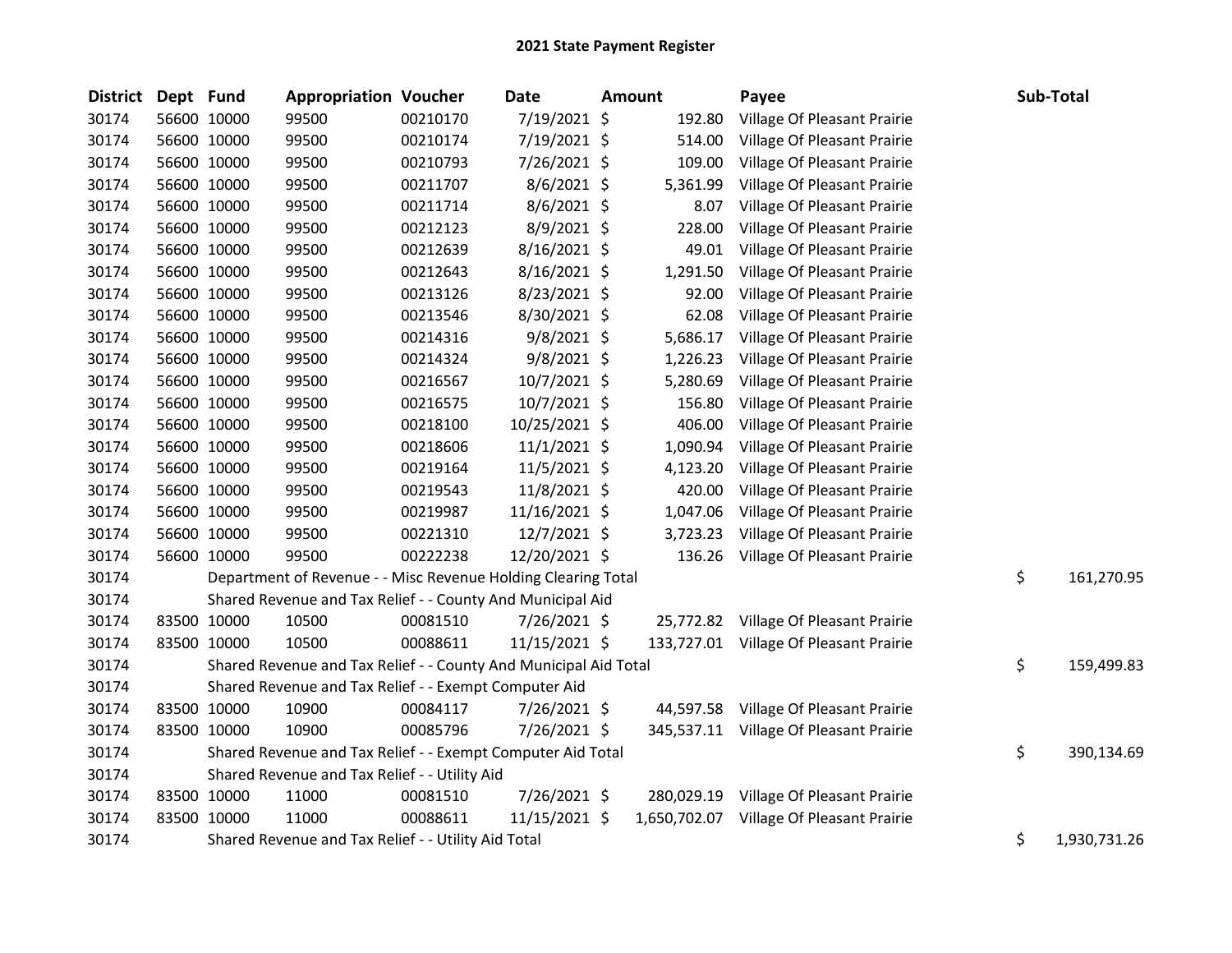| <b>District</b> | Dept Fund |             | <b>Appropriation Voucher</b>                                                  |          | Date<br><b>Amount</b> |           | Payee        |                                        | <b>Sub-Total</b> |               |
|-----------------|-----------|-------------|-------------------------------------------------------------------------------|----------|-----------------------|-----------|--------------|----------------------------------------|------------------|---------------|
| 30174           |           |             | Shared Revenue and Tax Relief - - Personal Property Aid                       |          |                       |           |              |                                        |                  |               |
| 30174           |           | 83500 10000 | 11100                                                                         | 00077295 | $5/3/2021$ \$         |           | 164,904.94   | Village Of Pleasant Prairie            |                  |               |
| 30174           |           | 83500 10000 | 11100                                                                         | 00078885 | $5/3/2021$ \$         |           |              | 842,464.34 Village Of Pleasant Prairie |                  |               |
| 30174           |           |             | Shared Revenue and Tax Relief - - Personal Property Aid Total                 |          |                       |           |              |                                        | \$               | 1,007,369.28  |
| 30174           |           |             | Shared Revenue and Tax Relief - - State Aid; Video Service Provider Fee       |          |                       |           |              |                                        |                  |               |
| 30174           |           | 83500 10000 | 11200                                                                         | 00082983 | 7/26/2021 \$          |           | 59,781.00    | Village Of Pleasant Prairie            |                  |               |
| 30174           |           |             | Shared Revenue and Tax Relief - - State Aid; Video Service Provider Fee Total |          | \$                    | 59,781.00 |              |                                        |                  |               |
| 30174           |           |             | Shared Revenue and Tax Relief - - School Lvy Tx/First Dollar Cr               |          |                       |           |              |                                        |                  |               |
| 30174           |           | 83500 10000 | 30200                                                                         | 00082670 | $7/26/2021$ \$        |           | 5,054,587.45 | Village Of Pleasant Prairie            |                  |               |
| 30174           |           | 83500 10000 | 30200                                                                         | 00086066 | $7/26/2021$ \$        |           | 455,093.34   | Village Of Pleasant Prairie            |                  |               |
| 30174           |           |             | Shared Revenue and Tax Relief - - School Lvy Tx/First Dollar Cr Total         |          |                       |           |              |                                        | \$.              | 5,509,680.79  |
| 30174           |           |             | Shared Revenue and Tax Relief - - Payments For Municipal Svcs                 |          |                       |           |              |                                        |                  |               |
| 30174           |           | 83500 10000 | 50100                                                                         | 00073657 | $2/1/2021$ \$         |           |              | 6,115.38 Village Of Pleasant Prairie   |                  |               |
| 30174           |           |             | Shared Revenue and Tax Relief - - Payments For Municipal Svcs Total           |          |                       |           |              |                                        | \$               | 6,115.38      |
| 30174           |           |             | Shared Revenue and Tax Relief - - Lottery & Gaming Credit                     |          |                       |           |              |                                        |                  |               |
| 30174           |           | 83500 52100 | 36300                                                                         | 00074238 | $3/22/2021$ \$        |           | 54,240.60    | Village Of Pleasant Prairie            |                  |               |
| 30174           |           | 83500 52100 | 36300                                                                         | 00074549 | $3/22/2021$ \$        |           | 877,006.27   | Village Of Pleasant Prairie            |                  |               |
| 30174           |           |             | Shared Revenue and Tax Relief - - Lottery & Gaming Credit Total               |          |                       |           |              |                                        |                  | 931,246.87    |
| 30174 Total     |           |             |                                                                               |          |                       |           |              |                                        |                  | 15,269,553.82 |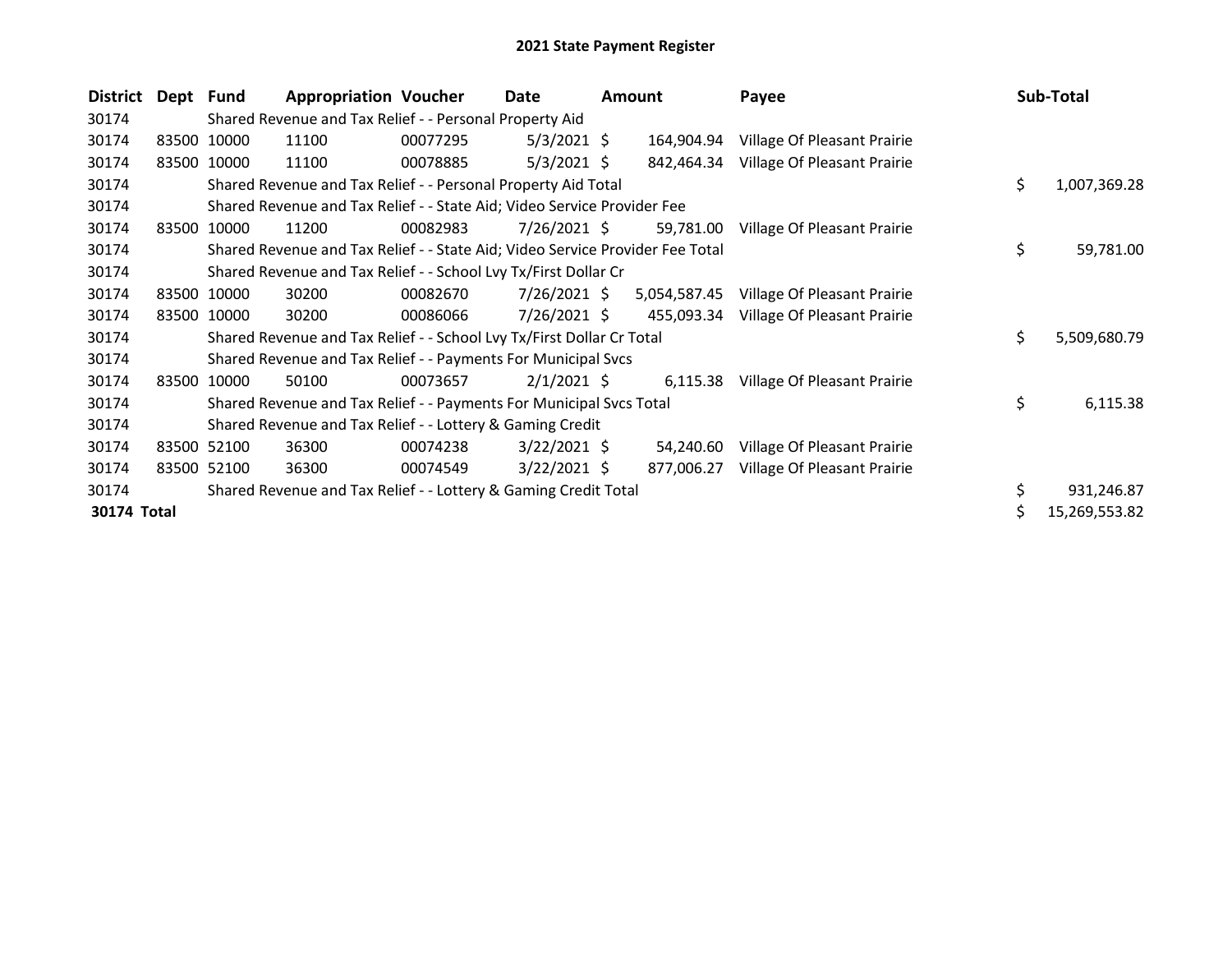| District | Dept Fund |             | <b>Appropriation Voucher</b>                                           |          | <b>Date</b>    | <b>Amount</b> |            | Payee                             | Sub-Total |            |
|----------|-----------|-------------|------------------------------------------------------------------------|----------|----------------|---------------|------------|-----------------------------------|-----------|------------|
| 30179    |           |             | Dept of Safety & Prof Services - - Fire Dues Distribution              |          |                |               |            |                                   |           |            |
| 30179    |           | 16500 10000 | 22500                                                                  | 00041022 | 7/15/2021 \$   |               |            | 58,360.67 Village of Salem Lakes  |           |            |
| 30179    |           |             | Dept of Safety & Prof Services - - Fire Dues Distribution Total        |          |                |               |            |                                   | \$        | 58,360.67  |
| 30179    |           |             | Dept of Natural Resources - - Aids In Lieu Of Taxes - Gener            |          |                |               |            |                                   |           |            |
| 30179    |           | 37000 10000 | 50300                                                                  | 00459010 | $1/25/2021$ \$ |               | 39.96      | Village of Salem Lakes            |           |            |
| 30179    |           | 37000 10000 | 50300                                                                  | 00459011 | $1/25/2021$ \$ |               | 6,302.71   | Village of Salem Lakes            |           |            |
| 30179    |           | 37000 10000 | 50300                                                                  | 00476917 | $4/21/2021$ \$ |               | 852.57     | Village of Salem Lakes            |           |            |
| 30179    |           | 37000 10000 | 50300                                                                  | 00476918 | $4/21/2021$ \$ |               | 214.98     | Village of Salem Lakes            |           |            |
| 30179    |           |             | Dept of Natural Resources - - Aids In Lieu Of Taxes - Gener Total      |          |                |               |            |                                   | \$        | 7,410.22   |
| 30179    |           |             | Dept of Natural Resources - - Aids In Lieu Of Taxes - Sum S            |          |                |               |            |                                   |           |            |
| 30179    |           | 37000 21200 | 57900                                                                  | 00476919 | 4/21/2021 \$   |               | 43.89      | Village of Salem Lakes            |           |            |
| 30179    |           |             | Dept of Natural Resources - - Aids In Lieu Of Taxes - Sum S Total      |          |                |               |            |                                   | \$        | 43.89      |
| 30179    |           |             | Dept of Natural Resources - - Fin Asst For Responsible Units           |          |                |               |            |                                   |           |            |
| 30179    |           | 37000 27400 | 67000                                                                  | 00483457 | $5/21/2021$ \$ |               |            | 37,388.05 Village of Salem Lakes  |           |            |
| 30179    |           |             | Dept of Natural Resources - - Fin Asst For Responsible Units Total     |          |                |               |            |                                   | \$        | 37,388.05  |
| 30179    |           |             | WI Dept of Transportation - - Trns Aids To Mnc.-Sf                     |          |                |               |            |                                   |           |            |
| 30179    |           | 39500 21100 | 19100                                                                  | 00632444 | $1/4/2021$ \$  |               | 121,895.67 | Village of Salem Lakes            |           |            |
| 30179    |           | 39500 21100 | 19100                                                                  | 00668051 | 4/5/2021 \$    |               | 121,895.67 | Village of Salem Lakes            |           |            |
| 30179    |           | 39500 21100 | 19100                                                                  | 00711539 | $7/6/2021$ \$  |               |            | 121,895.67 Village of Salem Lakes |           |            |
| 30179    |           | 39500 21100 | 19100                                                                  | 00752098 | 10/4/2021 \$   |               |            | 121,895.67 Village of Salem Lakes |           |            |
| 30179    |           |             | WI Dept of Transportation - - Trns Aids To Mnc.-Sf Total               |          |                |               |            |                                   | \$        | 487,582.68 |
| 30179    |           |             | Department of Health Services - - Emergency Medical Services, Ai       |          |                |               |            |                                   |           |            |
| 30179    |           | 43500 10000 | 11900                                                                  | 00412311 | $3/1/2021$ \$  |               |            | 6,277.74 Village of Salem Lakes   |           |            |
| 30179    |           |             | Department of Health Services - - Emergency Medical Services, Ai Total |          |                |               |            |                                   | \$        | 6,277.74   |
| 30179    |           |             | Department of Revenue - - Gifts And Grants                             |          |                |               |            |                                   |           |            |
| 30179    |           | 56600 10000 | 12100                                                                  | 00206878 | $6/25/2021$ \$ |               |            | 777,268.69 Village of Salem Lakes |           |            |
| 30179    |           |             | Department of Revenue - - Gifts And Grants Total                       |          |                |               |            |                                   | \$        | 777,268.69 |
| 30179    |           |             | Department of Revenue - - Misc Revenue Holding Clearing                |          |                |               |            |                                   |           |            |
| 30179    |           | 56600 10000 | 99500                                                                  | 00188845 | $1/8/2021$ \$  |               | 183.79     | Village of Salem Lakes            |           |            |
| 30179    |           | 56600 10000 | 99500                                                                  | 00190912 | $2/5/2021$ \$  |               | 175.79     | Village of Salem Lakes            |           |            |
| 30179    |           | 56600 10000 | 99500                                                                  | 00192633 | $3/1/2021$ \$  |               | 4,335.07   | Village of Salem Lakes            |           |            |
| 30179    |           | 56600 10000 | 99500                                                                  | 00193512 | $3/5/2021$ \$  |               | 1,002.09   | Village of Salem Lakes            |           |            |
| 30179    |           | 56600 10000 | 99500                                                                  | 00194090 | $3/8/2021$ \$  |               | 3,578.60   | Village of Salem Lakes            |           |            |
| 30179    |           | 56600 10000 | 99500                                                                  | 00194944 | 3/15/2021 \$   |               | 1,852.00   | Village of Salem Lakes            |           |            |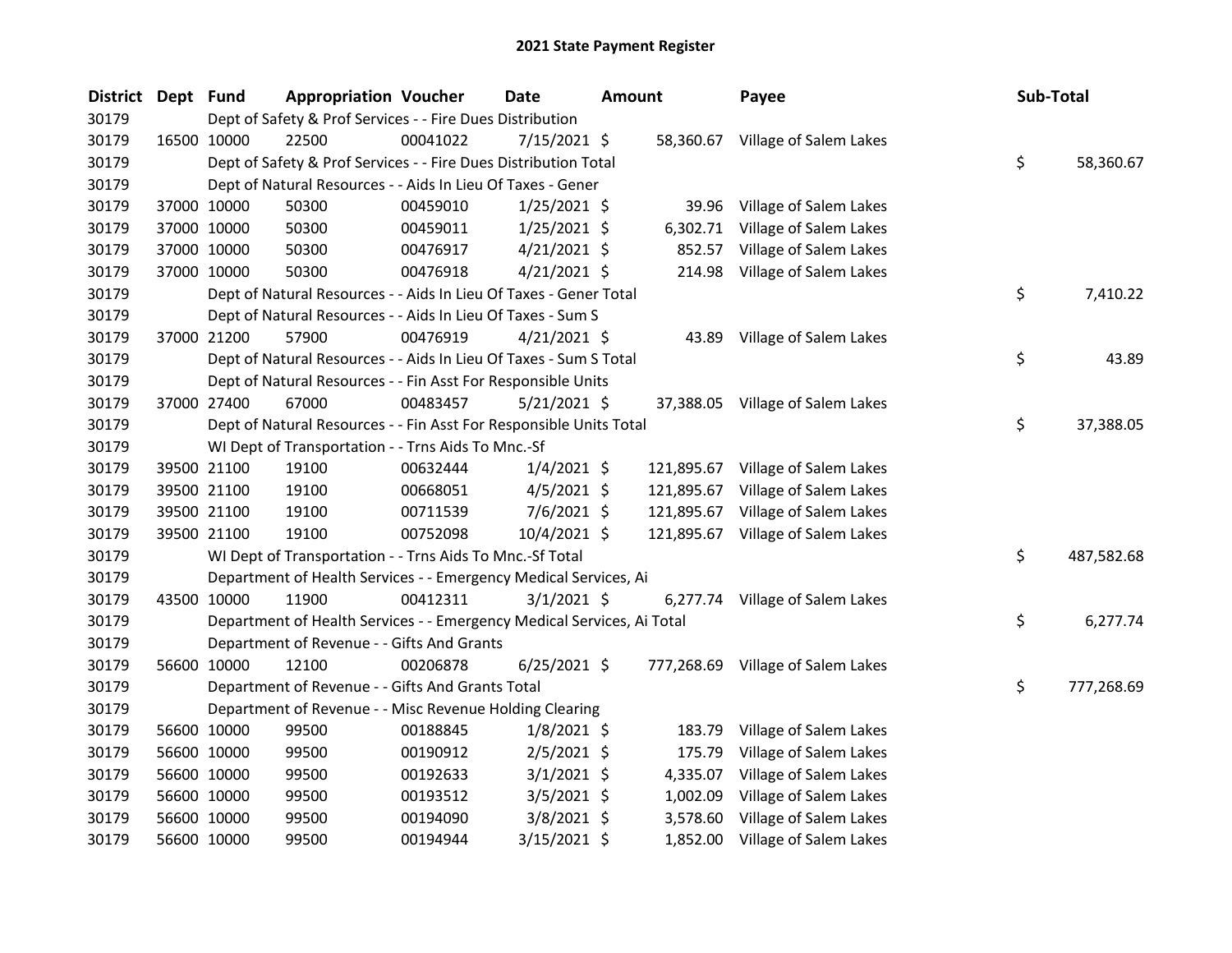| <b>District</b> | Dept Fund |             | <b>Appropriation Voucher</b>                                     |          | <b>Date</b>    | Amount |            | Payee                  | Sub-Total        |
|-----------------|-----------|-------------|------------------------------------------------------------------|----------|----------------|--------|------------|------------------------|------------------|
| 30179           |           | 56600 10000 | 99500                                                            | 00195784 | 3/22/2021 \$   |        | 400.97     | Village of Salem Lakes |                  |
| 30179           |           | 56600 10000 | 99500                                                            | 00196467 | 3/29/2021 \$   |        | 1,461.50   | Village of Salem Lakes |                  |
| 30179           |           | 56600 10000 | 99500                                                            | 00197785 | $4/7/2021$ \$  |        | 1,387.26   | Village of Salem Lakes |                  |
| 30179           |           | 56600 10000 | 99500                                                            | 00198417 | $4/12/2021$ \$ |        | 2,224.07   | Village of Salem Lakes |                  |
| 30179           |           | 56600 10000 | 99500                                                            | 00199155 | $4/20/2021$ \$ |        | 1,176.75   | Village of Salem Lakes |                  |
| 30179           |           | 56600 10000 | 99500                                                            | 00199791 | $4/26/2021$ \$ |        | 1,467.96   | Village of Salem Lakes |                  |
| 30179           |           | 56600 10000 | 99500                                                            | 00200407 | 5/3/2021 \$    |        | 1,030.05   | Village of Salem Lakes |                  |
| 30179           |           | 56600 10000 | 99500                                                            | 00201158 | 5/7/2021 \$    |        | 1,041.71   | Village of Salem Lakes |                  |
| 30179           |           | 56600 10000 | 99500                                                            | 00201599 | 5/10/2021 \$   |        | 367.89     | Village of Salem Lakes |                  |
| 30179           |           | 56600 10000 | 99500                                                            | 00202232 | $5/17/2021$ \$ |        | 1,209.44   | Village of Salem Lakes |                  |
| 30179           |           | 56600 10000 | 99500                                                            | 00202940 | $5/24/2021$ \$ |        | 2,904.00   | Village of Salem Lakes |                  |
| 30179           |           | 56600 10000 | 99500                                                            | 00203658 | $6/1/2021$ \$  |        | 742.59     | Village of Salem Lakes |                  |
| 30179           |           | 56600 10000 | 99500                                                            | 00204381 | $6/7/2021$ \$  |        | 834.55     | Village of Salem Lakes |                  |
| 30179           |           | 56600 10000 | 99500                                                            | 00204748 | $6/7/2021$ \$  |        | 333.00     | Village of Salem Lakes |                  |
| 30179           |           | 56600 10000 | 99500                                                            | 00208958 | 7/8/2021 \$    |        | 536.55     | Village of Salem Lakes |                  |
| 30179           |           | 56600 10000 | 99500                                                            | 00210172 | 7/19/2021 \$   |        | 576.67     | Village of Salem Lakes |                  |
| 30179           |           | 56600 10000 | 99500                                                            | 00210791 | 7/26/2021 \$   |        | 175.00     | Village of Salem Lakes |                  |
| 30179           |           | 56600 10000 | 99500                                                            | 00211711 | $8/6/2021$ \$  |        | 725.39     | Village of Salem Lakes |                  |
| 30179           |           | 56600 10000 | 99500                                                            | 00214319 | 9/8/2021 \$    |        | 537.12     | Village of Salem Lakes |                  |
| 30179           |           | 56600 10000 | 99500                                                            | 00215317 | $9/20/2021$ \$ |        | 265.00     | Village of Salem Lakes |                  |
| 30179           |           | 56600 10000 | 99500                                                            | 00216571 | 10/7/2021 \$   |        | 639.85     | Village of Salem Lakes |                  |
| 30179           |           | 56600 10000 | 99500                                                            | 00217047 | 10/12/2021 \$  |        | 519.00     | Village of Salem Lakes |                  |
| 30179           |           | 56600 10000 | 99500                                                            | 00219168 | 11/5/2021 \$   |        | 303.15     | Village of Salem Lakes |                  |
| 30179           |           | 56600 10000 | 99500                                                            | 00220769 | 11/30/2021 \$  |        | 1,877.40   | Village of Salem Lakes |                  |
| 30179           |           | 56600 10000 | 99500                                                            | 00221314 | 12/7/2021 \$   |        | 272.80     | Village of Salem Lakes |                  |
| 30179           |           |             | Department of Revenue - - Misc Revenue Holding Clearing Total    |          |                |        |            |                        | \$<br>34,137.01  |
| 30179           |           |             | Shared Revenue and Tax Relief - - County And Municipal Aid       |          |                |        |            |                        |                  |
| 30179           |           | 83500 10000 | 10500                                                            | 00081511 | 7/26/2021 \$   |        | 25,709.49  | Village of Salem Lakes |                  |
| 30179           |           | 83500 10000 | 10500                                                            | 00088612 | 11/15/2021 \$  |        | 145,687.10 | Village of Salem Lakes |                  |
| 30179           |           |             | Shared Revenue and Tax Relief - - County And Municipal Aid Total |          |                |        |            |                        | \$<br>171,396.59 |
| 30179           |           |             | Shared Revenue and Tax Relief - - Exempt Computer Aid            |          |                |        |            |                        |                  |
| 30179           |           | 83500 10000 | 10900                                                            | 00084118 | 7/26/2021 \$   |        | 901.03     | Village of Salem Lakes |                  |
| 30179           |           |             | Shared Revenue and Tax Relief - - Exempt Computer Aid Total      |          |                |        |            |                        | \$<br>901.03     |
| 30179           |           |             | Shared Revenue and Tax Relief - - Utility Aid                    |          |                |        |            |                        |                  |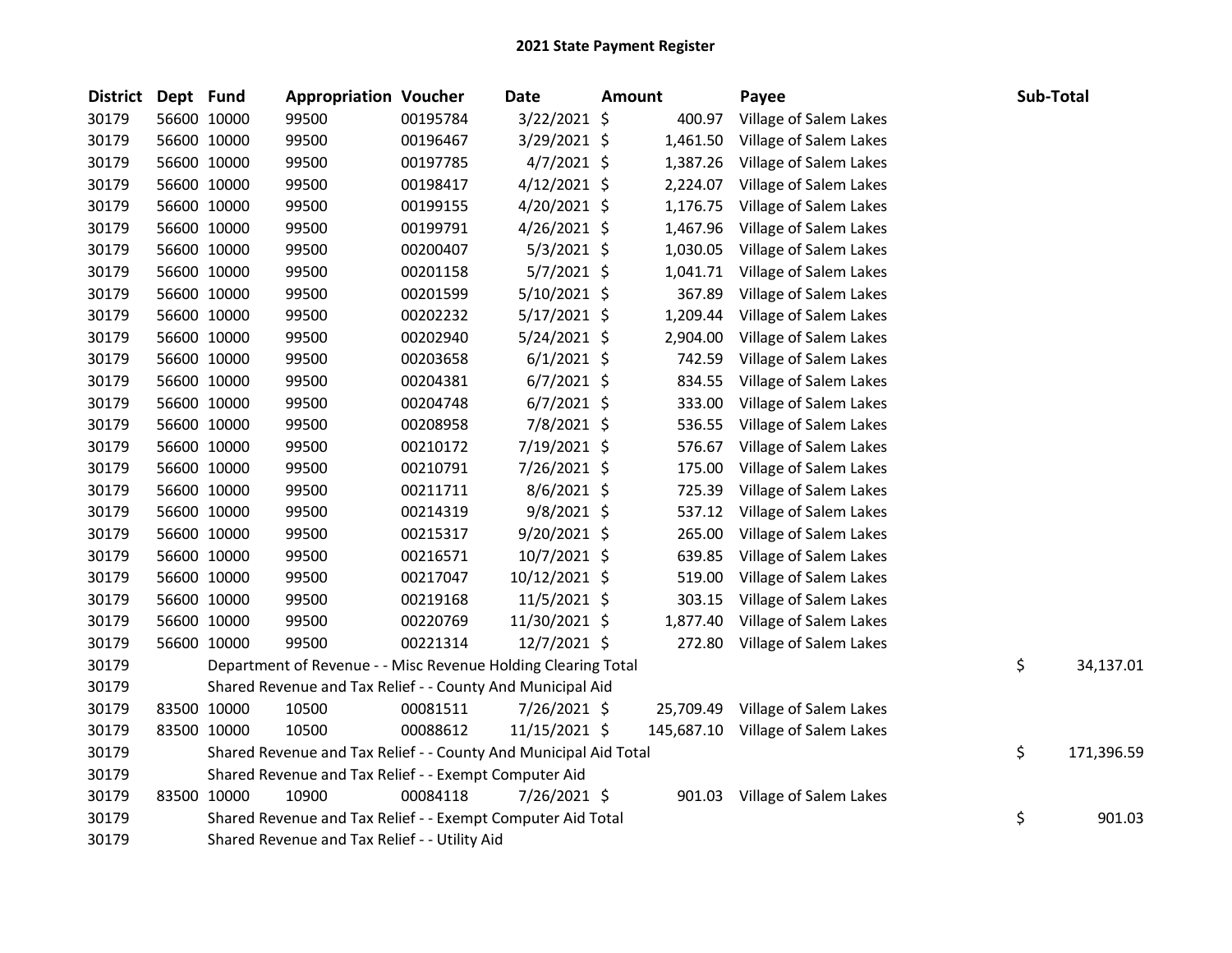| <b>District</b> | Dept Fund   |             | <b>Appropriation Voucher</b>                                                  |          | Date           | Amount |           | Payee                  |    | <b>Sub-Total</b> |
|-----------------|-------------|-------------|-------------------------------------------------------------------------------|----------|----------------|--------|-----------|------------------------|----|------------------|
| 30179           | 83500 10000 |             | 11000                                                                         | 00081511 | $7/26/2021$ \$ |        | 6.629.79  | Village of Salem Lakes |    |                  |
| 30179           |             | 83500 10000 | 11000                                                                         | 00088612 | 11/15/2021 \$  |        | 39,969.09 | Village of Salem Lakes |    |                  |
| 30179           |             |             | Shared Revenue and Tax Relief - - Utility Aid Total                           |          |                |        |           |                        | \$ | 46,598.88        |
| 30179           |             |             | Shared Revenue and Tax Relief - - Personal Property Aid                       |          |                |        |           |                        |    |                  |
| 30179           | 83500 10000 |             | 11100                                                                         | 00077296 | $5/3/2021$ \$  |        | 11,125.99 | Village of Salem Lakes |    |                  |
| 30179           |             |             | Shared Revenue and Tax Relief - - Personal Property Aid Total                 |          |                |        |           |                        | \$ | 11,125.99        |
| 30179           |             |             | Shared Revenue and Tax Relief - - State Aid; Video Service Provider Fee       |          |                |        |           |                        |    |                  |
| 30179           | 83500 10000 |             | 11200                                                                         | 00082984 | 7/26/2021 \$   |        | 35,963.54 | Village of Salem Lakes |    |                  |
| 30179           |             |             | Shared Revenue and Tax Relief - - State Aid; Video Service Provider Fee Total |          |                |        |           |                        | Ś  | 35,963.54        |
| 30179           |             |             | Shared Revenue and Tax Relief - - Lottery & Gaming Credit                     |          |                |        |           |                        |    |                  |
| 30179           | 83500 52100 |             | 36300                                                                         | 00074239 | $3/22/2021$ \$ |        | 42,023.64 | Village of Salem Lakes |    |                  |
| 30179           |             |             | Shared Revenue and Tax Relief - - Lottery & Gaming Credit Total               |          |                |        |           |                        |    | 42,023.64        |
| 30179 Total     |             |             |                                                                               |          |                |        |           |                        | Š. | 1,716,478.62     |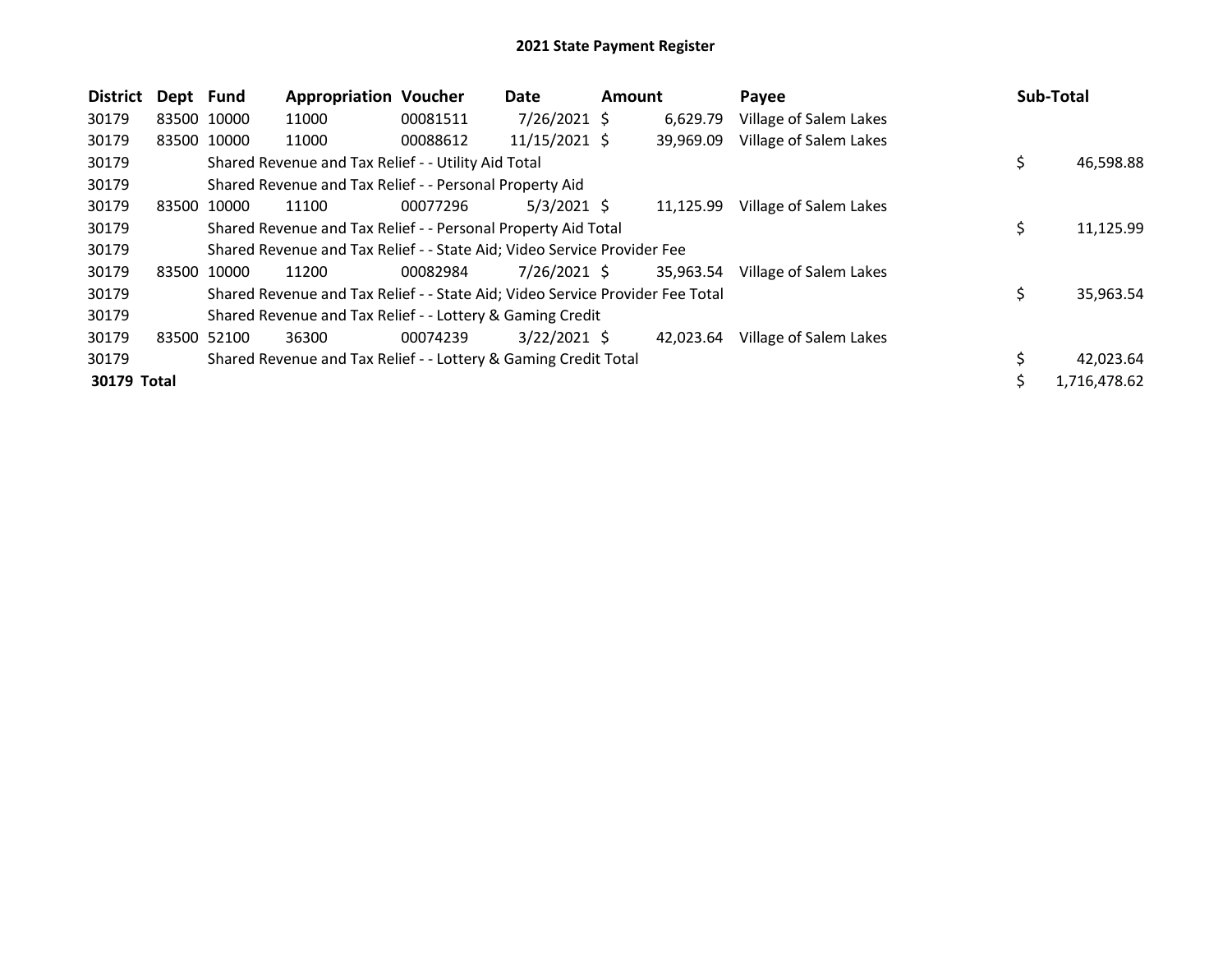| <b>District</b> | Dept Fund |             | <b>Appropriation Voucher</b>                                           |          | Date           | <b>Amount</b> |           | Payee                         | Sub-Total |            |
|-----------------|-----------|-------------|------------------------------------------------------------------------|----------|----------------|---------------|-----------|-------------------------------|-----------|------------|
| 30182           |           |             | Dept of Safety & Prof Services - - Fire Dues Distribution              |          |                |               |           |                               |           |            |
| 30182           |           | 16500 10000 | 22500                                                                  | 00041023 | 7/16/2021 \$   |               |           | 36,984.07 Somers, Village of  |           |            |
| 30182           |           |             | Dept of Safety & Prof Services - - Fire Dues Distribution Total        |          |                |               |           |                               | \$        | 36,984.07  |
| 30182           |           |             | Dept of Natural Resources - - GPO-Federal Funds                        |          |                |               |           |                               |           |            |
| 30182           |           | 37000 10000 | 44100                                                                  | 00456363 | $1/14/2021$ \$ |               |           | 32,000.00 Somers, Village of  |           |            |
| 30182           |           |             | Dept of Natural Resources - - GPO-Federal Funds Total                  |          |                |               |           |                               | \$        | 32,000.00  |
| 30182           |           |             | Dept of Natural Resources - - Resaids - Cnty Forst, Cl & Mfl           |          |                |               |           |                               |           |            |
| 30182           |           | 37000 21200 | 57100                                                                  | 00487883 | $6/14/2021$ \$ |               |           | 10.60 Somers, Village of      |           |            |
| 30182           |           |             | Dept of Natural Resources - - Resaids - Cnty Forst, Cl & Mfl Total     |          |                |               |           |                               | \$        | 10.60      |
| 30182           |           |             | Dept of Natural Resources - - Fin Asst For Responsible Units           |          |                |               |           |                               |           |            |
| 30182           |           | 37000 27400 | 67000                                                                  | 00483247 | $5/21/2021$ \$ |               |           | 29,871.92 Somers, Village of  |           |            |
| 30182           |           |             | Dept of Natural Resources - - Fin Asst For Responsible Units Total     |          |                |               |           |                               | \$        | 29,871.92  |
| 30182           |           |             | WI Dept of Transportation - - Trns Aids To Mnc.-Sf                     |          |                |               |           |                               |           |            |
| 30182           |           | 39500 21100 | 19100                                                                  | 00632445 | $1/4/2021$ \$  |               | 28,187.46 | Somers, Village of            |           |            |
| 30182           |           | 39500 21100 | 19100                                                                  | 00668052 | $4/5/2021$ \$  |               | 28,187.46 | Somers, Village of            |           |            |
| 30182           |           | 39500 21100 | 19100                                                                  | 00711540 | $7/6/2021$ \$  |               | 28,187.46 | Somers, Village of            |           |            |
| 30182           |           | 39500 21100 | 19100                                                                  | 00752099 | 10/4/2021 \$   |               |           | 28,187.47 Somers, Village of  |           |            |
| 30182           |           |             | WI Dept of Transportation - - Trns Aids To Mnc.-Sf Total               |          |                |               |           |                               | \$        | 112,749.85 |
| 30182           |           |             | Department of Health Services - - Emergency Medical Services, Ai       |          |                |               |           |                               |           |            |
| 30182           |           | 43500 10000 | 11900                                                                  | 00405563 | $1/25/2021$ \$ |               |           | 5,832.39 Somers, Village of   |           |            |
| 30182           |           |             | Department of Health Services - - Emergency Medical Services, Ai Total |          |                |               |           |                               | \$        | 5,832.39   |
| 30182           |           |             | Department of Administration - - Hv Trans Ln Annual Impact Fee         |          |                |               |           |                               |           |            |
| 30182           |           | 50500 10000 | 17400                                                                  | 00144349 | $5/3/2021$ \$  |               |           | 90,007.00 Somers, Village of  |           |            |
| 30182           |           |             | Department of Administration - - Hv Trans Ln Annual Impact Fee Total   |          |                |               |           |                               | \$        | 90,007.00  |
| 30182           |           |             | Department of Revenue - - Gifts And Grants                             |          |                |               |           |                               |           |            |
| 30182           |           | 56600 10000 | 12100                                                                  | 00206879 | $6/25/2021$ \$ |               |           | 438,090.24 Somers, Village of |           |            |
| 30182           |           |             | Department of Revenue - - Gifts And Grants Total                       |          |                |               |           |                               | \$        | 438,090.24 |
| 30182           |           |             | Department of Revenue - - Misc Revenue Holding Clearing                |          |                |               |           |                               |           |            |
| 30182           |           | 56600 10000 | 99500                                                                  | 00188844 | 1/8/2021 \$    |               | 798.90    | Somers, Village of            |           |            |
| 30182           |           | 56600 10000 | 99500                                                                  | 00190911 | $2/5/2021$ \$  |               | 539.39    | Somers, Village of            |           |            |
| 30182           |           | 56600 10000 | 99500                                                                  | 00193511 | $3/5/2021$ \$  |               | 2,738.19  | Somers, Village of            |           |            |
| 30182           |           | 56600 10000 | 99500                                                                  | 00197784 | $4/7/2021$ \$  |               | 3,905.45  | Somers, Village of            |           |            |
| 30182           |           | 56600 10000 | 99500                                                                  | 00201157 | 5/7/2021 \$    |               | 2,979.44  | Somers, Village of            |           |            |
| 30182           |           | 56600 10000 | 99500                                                                  | 00204380 | $6/7/2021$ \$  |               | 2,588.06  | Somers, Village of            |           |            |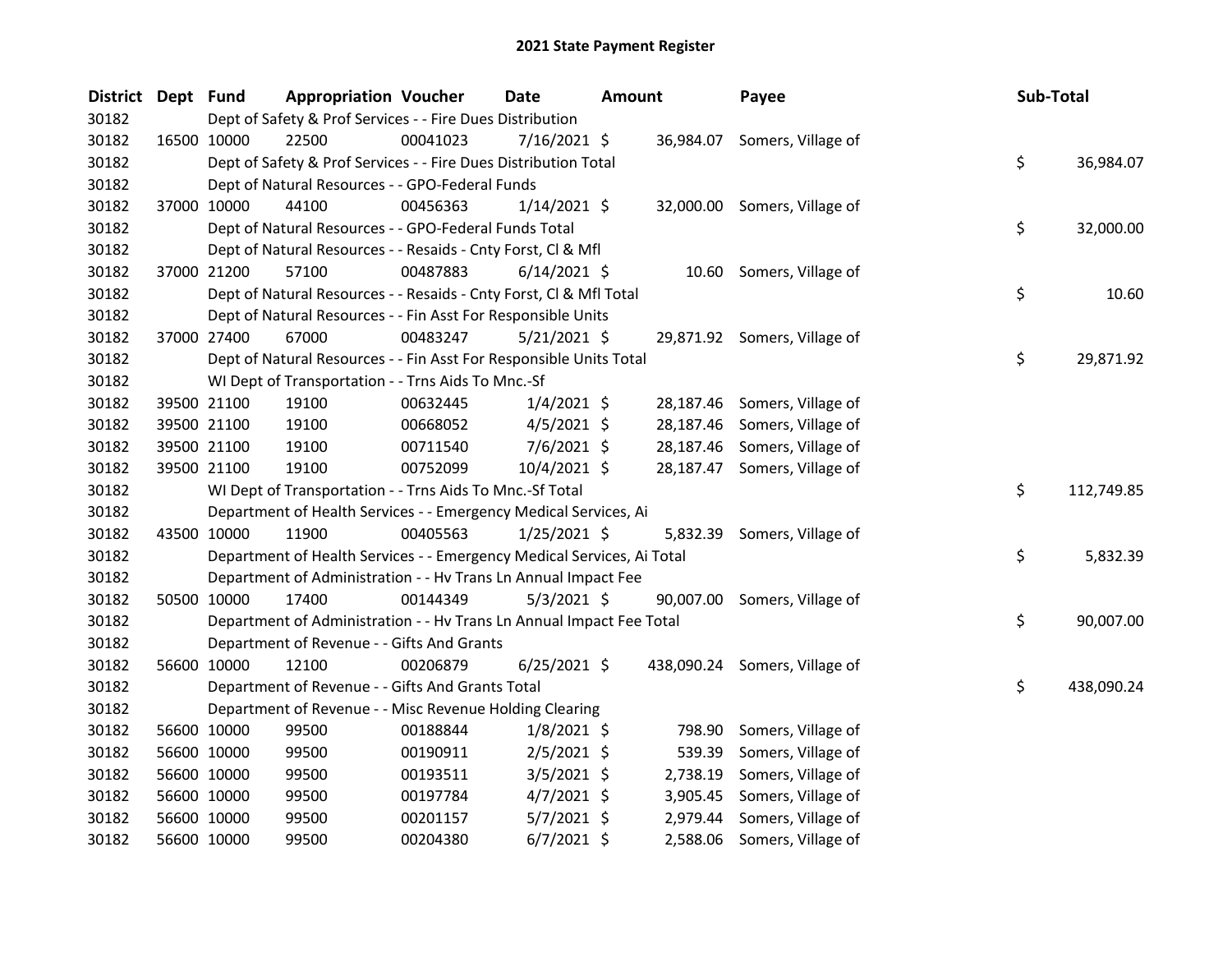| <b>District</b> | Dept Fund |             | <b>Appropriation Voucher</b>                                                  |          | Date           | <b>Amount</b> |           | Payee                         | Sub-Total          |
|-----------------|-----------|-------------|-------------------------------------------------------------------------------|----------|----------------|---------------|-----------|-------------------------------|--------------------|
| 30182           |           | 56600 10000 | 99500                                                                         | 00208957 | 7/8/2021 \$    |               | 2,377.08  | Somers, Village of            |                    |
| 30182           |           | 56600 10000 | 99500                                                                         | 00211710 | 8/6/2021 \$    |               | 1,101.09  | Somers, Village of            |                    |
| 30182           |           | 56600 10000 | 99500                                                                         | 00214318 | $9/8/2021$ \$  |               | 776.06    | Somers, Village of            |                    |
| 30182           |           | 56600 10000 | 99500                                                                         | 00216570 | 10/7/2021 \$   |               | 1,122.27  | Somers, Village of            |                    |
| 30182           |           | 56600 10000 | 99500                                                                         | 00219167 | 11/5/2021 \$   |               | 1,200.64  | Somers, Village of            |                    |
| 30182           |           | 56600 10000 | 99500                                                                         | 00221313 | 12/7/2021 \$   |               | 824.18    | Somers, Village of            |                    |
| 30182           |           |             | Department of Revenue - - Misc Revenue Holding Clearing Total                 |          |                |               |           |                               | \$<br>20,950.75    |
| 30182           |           |             | Shared Revenue and Tax Relief - - County And Municipal Aid                    |          |                |               |           |                               |                    |
| 30182           |           | 83500 10000 | 10500                                                                         | 00086720 | $8/13/2021$ \$ |               |           | 16,120.77 Somers, Village of  |                    |
| 30182           |           | 83500 10000 | 10500                                                                         | 00088613 | 11/15/2021 \$  |               | 91,351.04 | Somers, Village of            |                    |
| 30182           |           |             | Shared Revenue and Tax Relief - - County And Municipal Aid Total              |          |                |               |           |                               | \$<br>107,471.81   |
| 30182           |           |             | Shared Revenue and Tax Relief - - Exempt Computer Aid                         |          |                |               |           |                               |                    |
| 30182           |           | 83500 10000 | 10900                                                                         | 00084119 | 7/26/2021 \$   |               |           | 3,353.68 Somers, Village of   |                    |
| 30182           |           |             | Shared Revenue and Tax Relief - - Exempt Computer Aid Total                   |          |                |               |           |                               | \$<br>3,353.68     |
| 30182           |           |             | Shared Revenue and Tax Relief - - Utility Aid                                 |          |                |               |           |                               |                    |
| 30182           |           | 83500 10000 | 11000                                                                         | 00081512 | 7/26/2021 \$   |               |           | 8,319.42 Somers, Village of   |                    |
| 30182           |           | 83500 10000 | 11000                                                                         | 00088613 | 11/15/2021 \$  |               |           | 51,354.26 Somers, Village of  |                    |
| 30182           |           |             | Shared Revenue and Tax Relief - - Utility Aid Total                           |          |                |               |           |                               | \$<br>59,673.68    |
| 30182           |           |             | Shared Revenue and Tax Relief - - Personal Property Aid                       |          |                |               |           |                               |                    |
| 30182           |           | 83500 10000 | 11100                                                                         | 00077297 | $5/3/2021$ \$  |               |           | 14,744.31 Somers, Village of  |                    |
| 30182           |           |             | Shared Revenue and Tax Relief - - Personal Property Aid Total                 |          |                |               |           |                               | \$<br>14,744.31    |
| 30182           |           |             | Shared Revenue and Tax Relief - - State Aid; Video Service Provider Fee       |          |                |               |           |                               |                    |
| 30182           |           | 83500 10000 | 11200                                                                         | 00082985 | $7/26/2021$ \$ |               | 24,484.80 | Somers, Village of            |                    |
| 30182           |           |             | Shared Revenue and Tax Relief - - State Aid; Video Service Provider Fee Total |          |                |               |           |                               | \$<br>24,484.80    |
| 30182           |           |             | Shared Revenue and Tax Relief - - Payments For Municipal Svcs                 |          |                |               |           |                               |                    |
| 30182           |           | 83500 10000 | 50100                                                                         | 00073658 | $2/1/2021$ \$  |               |           | 194,432.16 Somers, Village of |                    |
| 30182           |           |             | Shared Revenue and Tax Relief - - Payments For Municipal Svcs Total           |          |                |               |           |                               | \$<br>194,432.16   |
| 30182           |           |             | Shared Revenue and Tax Relief - - Lottery & Gaming Credit                     |          |                |               |           |                               |                    |
| 30182           |           | 83500 52100 | 36300                                                                         | 00074240 | $3/22/2021$ \$ |               |           | 18,074.04 Somers, Village of  |                    |
| 30182           |           |             | Shared Revenue and Tax Relief - - Lottery & Gaming Credit Total               |          |                |               |           |                               | \$<br>18,074.04    |
| 30182 Total     |           |             |                                                                               |          |                |               |           |                               | \$<br>1,188,731.30 |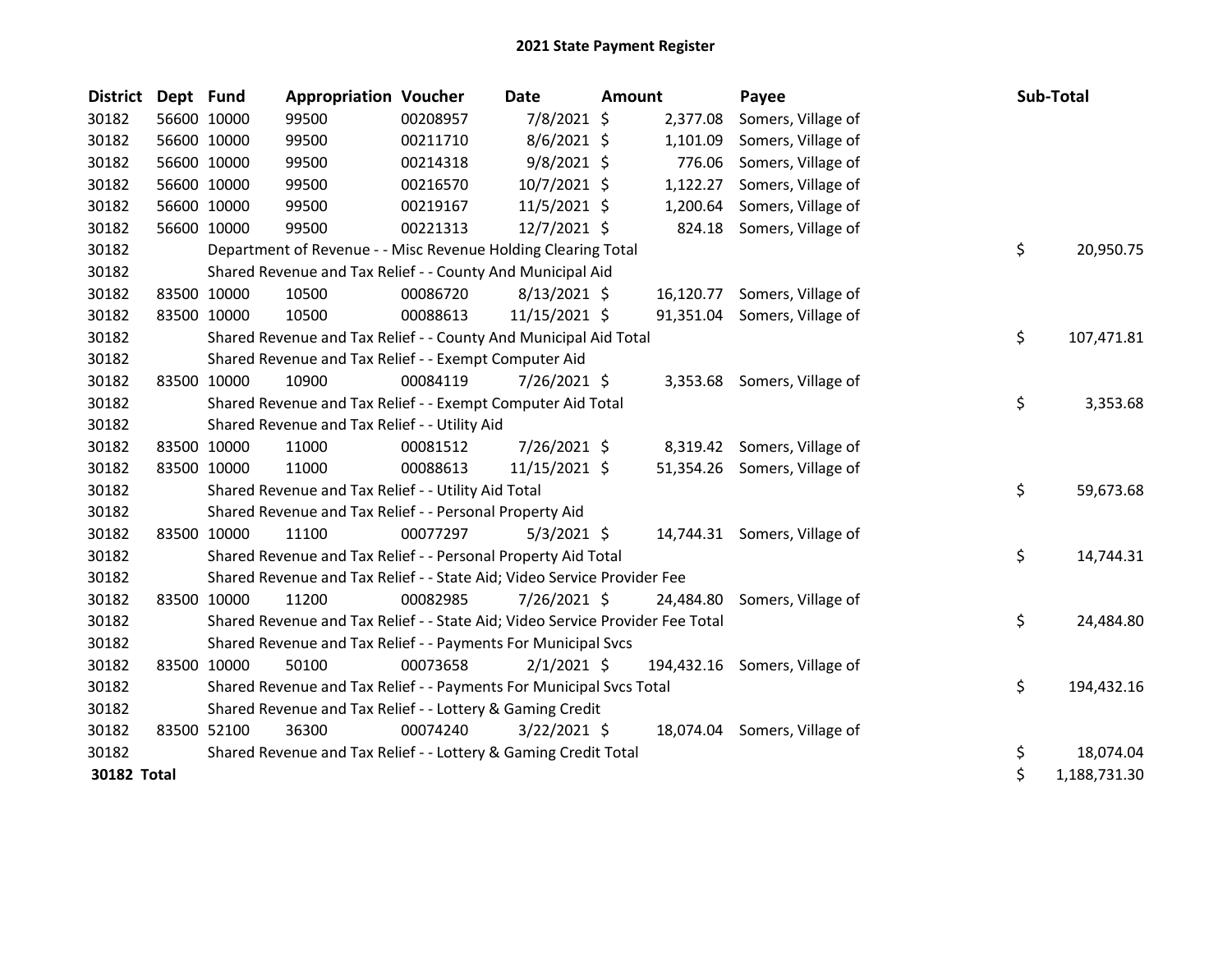| District Dept Fund |             |             | <b>Appropriation Voucher</b>                                       |          | <b>Date</b>    | <b>Amount</b> |           | Payee                           | Sub-Total        |
|--------------------|-------------|-------------|--------------------------------------------------------------------|----------|----------------|---------------|-----------|---------------------------------|------------------|
| 30186              |             |             | Dept of Safety & Prof Services - - Fire Dues Distribution          |          |                |               |           |                                 |                  |
| 30186              | 16500 10000 |             | 22500                                                              | 00040996 | $7/15/2021$ \$ |               |           | 30,905.41 Village Of Twin Lakes |                  |
| 30186              |             |             | Dept of Safety & Prof Services - - Fire Dues Distribution Total    |          |                |               |           |                                 | \$<br>30,905.41  |
| 30186              |             |             | Dept of Natural Resources - - Aids In Lieu Of Taxes - Gener        |          |                |               |           |                                 |                  |
| 30186              |             | 37000 10000 | 50300                                                              | 00458977 | $1/25/2021$ \$ |               |           | 17,505.05 Village Of Twin Lakes |                  |
| 30186              |             |             | Dept of Natural Resources - - Aids In Lieu Of Taxes - Gener Total  |          |                |               |           |                                 | \$<br>17,505.05  |
| 30186              |             |             | Dept of Natural Resources - - GPO -Federal Funds                   |          |                |               |           |                                 |                  |
| 30186              | 37000 21200 |             | 38100                                                              | 00466895 | $3/12/2021$ \$ |               |           | 6,380.02 Village Of Twin Lakes  |                  |
| 30186              |             |             | Dept of Natural Resources - - GPO -Federal Funds Total             |          |                |               |           |                                 | \$<br>6,380.02   |
| 30186              |             |             | Dept of Natural Resources - - Enf A - Boating Enforcement          |          |                |               |           |                                 |                  |
| 30186              |             | 37000 21200 | 55000                                                              | 00466895 | $3/12/2021$ \$ |               |           | 13,143.15 Village Of Twin Lakes |                  |
| 30186              |             |             | Dept of Natural Resources - - Enf A - Boating Enforcement Total    |          |                |               |           |                                 | \$<br>13,143.15  |
| 30186              |             |             | Dept of Natural Resources - - Resaids - Cnty Forst, Cl & Mfl       |          |                |               |           |                                 |                  |
| 30186              |             | 37000 21200 | 57100                                                              | 00487884 | $6/14/2021$ \$ |               |           | 8.00 Village Of Twin Lakes      |                  |
| 30186              |             |             | Dept of Natural Resources - - Resaids - Cnty Forst, Cl & Mfl Total |          |                |               |           |                                 | \$<br>8.00       |
| 30186              |             |             | Dept of Natural Resources - - Fin Asst For Responsible Units       |          |                |               |           |                                 |                  |
| 30186              | 37000 27400 |             | 67000                                                              | 00483289 | $5/21/2021$ \$ |               |           | 17,446.22 Village Of Twin Lakes |                  |
| 30186              |             |             | Dept of Natural Resources - - Fin Asst For Responsible Units Total |          |                |               |           |                                 | \$<br>17,446.22  |
| 30186              |             |             | WI Dept of Transportation - - Trns Aids To Mnc.-Sf                 |          |                |               |           |                                 |                  |
| 30186              |             | 39500 21100 | 19100                                                              | 00632446 | $1/4/2021$ \$  |               |           | 75,667.40 Village Of Twin Lakes |                  |
| 30186              |             | 39500 21100 | 19100                                                              | 00668053 | $4/5/2021$ \$  |               | 75,667.40 | Village Of Twin Lakes           |                  |
| 30186              |             | 39500 21100 | 19100                                                              | 00711541 | $7/6/2021$ \$  |               | 75,667.40 | Village Of Twin Lakes           |                  |
| 30186              |             | 39500 21100 | 19100                                                              | 00752100 | 10/4/2021 \$   |               |           | 75,667.42 Village Of Twin Lakes |                  |
| 30186              |             |             | WI Dept of Transportation - - Trns Aids To Mnc.-Sf Total           |          |                |               |           |                                 | \$<br>302,669.62 |
| 30186              |             |             | WI Dept of Transportation - - Loc Rd Imp Prg St Fd                 |          |                |               |           |                                 |                  |
| 30186              | 39500 21100 |             | 27800                                                              | 00637402 | $1/8/2021$ \$  |               |           | 24,111.13 Village Of Twin Lakes |                  |
| 30186              |             |             | WI Dept of Transportation - - Loc Rd Imp Prg St Fd Total           |          |                |               |           |                                 | \$<br>24,111.13  |
| 30186              |             |             | Department of Corrections - - Services For Community Correct       |          |                |               |           |                                 |                  |
| 30186              |             | 41000 10000 | 10200                                                              | 00406518 | $1/26/2021$ \$ |               | 613.48    | Village Of Twin Lakes           |                  |
| 30186              |             | 41000 10000 | 10200                                                              | 00411661 | $2/23/2021$ \$ |               | 613.48    | Village Of Twin Lakes           |                  |
| 30186              |             | 41000 10000 | 10200                                                              | 00416883 | $3/25/2021$ \$ |               | 613.48    | Village Of Twin Lakes           |                  |
| 30186              |             | 41000 10000 | 10200                                                              | 00422298 | $4/26/2021$ \$ |               | 613.48    | Village Of Twin Lakes           |                  |
| 30186              |             | 41000 10000 | 10200                                                              | 00427933 | 5/25/2021 \$   |               | 613.48    | Village Of Twin Lakes           |                  |
| 30186              | 41000 10000 |             | 10200                                                              | 00438757 | 7/13/2021 \$   |               | 625.75    | Village Of Twin Lakes           |                  |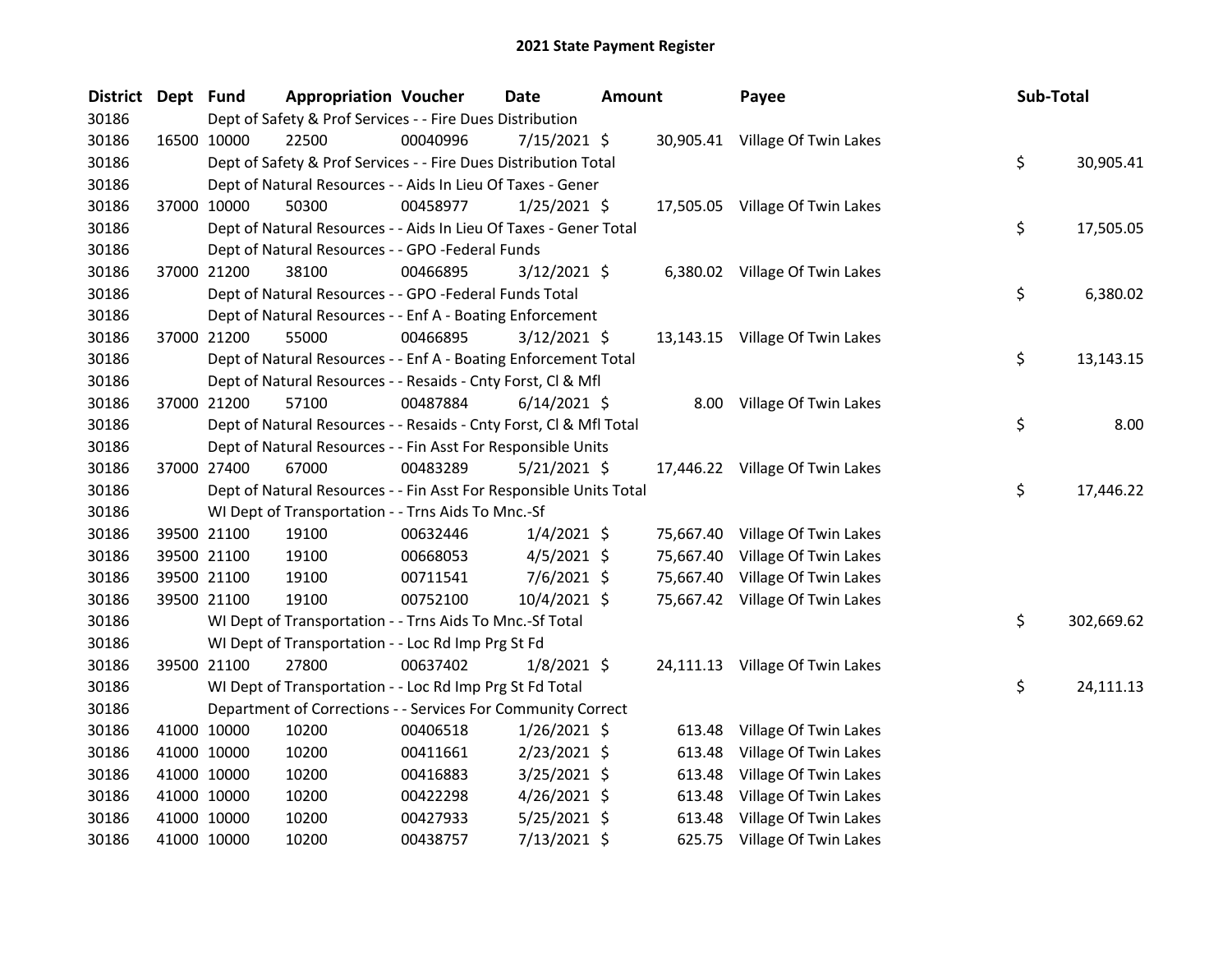| <b>District</b> | Dept Fund |             | <b>Appropriation Voucher</b>                                       |          | <b>Date</b>    | <b>Amount</b> |          | Payee                                                                                                   | Sub-Total        |
|-----------------|-----------|-------------|--------------------------------------------------------------------|----------|----------------|---------------|----------|---------------------------------------------------------------------------------------------------------|------------------|
| 30186           |           | 41000 10000 | 10200                                                              | 00440331 | 7/26/2021 \$   |               | 625.75   | Village Of Twin Lakes                                                                                   |                  |
| 30186           |           | 41000 10000 | 10200                                                              | 00445600 | 8/25/2021 \$   |               | 625.75   | Village Of Twin Lakes                                                                                   |                  |
| 30186           |           | 41000 10000 | 10200                                                              | 00451769 | $9/27/2021$ \$ |               | 625.75   | Village Of Twin Lakes                                                                                   |                  |
| 30186           |           | 41000 10000 | 10200                                                              | 00457382 | 10/25/2021 \$  |               | 625.75   | Village Of Twin Lakes                                                                                   |                  |
| 30186           |           | 41000 10000 | 10200                                                              | 00463262 | 11/26/2021 \$  |               | 625.75   | Village Of Twin Lakes                                                                                   |                  |
| 30186           |           | 41000 10000 | 10200                                                              | 00469303 | 12/27/2021 \$  |               | 625.75   | Village Of Twin Lakes                                                                                   |                  |
| 30186           |           |             | Department of Corrections - - Services For Community Correct Total |          |                |               |          |                                                                                                         | \$<br>7,447.65   |
| 30186           |           |             | Department of Justice - - Officer training reimbursement           |          |                |               |          |                                                                                                         |                  |
| 30186           |           | 45500 10000 | 21400                                                              | 00105927 | 11/23/2021 \$  |               |          | 1,760.00 Village Of Twin Lakes                                                                          |                  |
| 30186           |           |             | Department of Justice - - Officer training reimbursement Total     |          |                |               |          |                                                                                                         | \$<br>1,760.00   |
| 30186           |           |             |                                                                    |          |                |               |          | Public Defender Board - - Transcript, Discovery and Records Provided to the Public Defender Board       |                  |
| 30186           |           | 55000 10000 | 10600                                                              | 00310632 | 10/29/2021 \$  |               |          | 5.00 Village Of Twin Lakes                                                                              |                  |
| 30186           |           |             |                                                                    |          |                |               |          | Public Defender Board - - Transcript, Discovery and Records Provided to the Public Defender Board Total | \$<br>5.00       |
| 30186           |           |             | Department of Revenue - - Gifts And Grants                         |          |                |               |          |                                                                                                         |                  |
| 30186           |           | 56600 10000 | 12100                                                              | 00206880 | $6/25/2021$ \$ |               |          | 324,681.86 Village Of Twin Lakes                                                                        |                  |
| 30186           |           |             | Department of Revenue - - Gifts And Grants Total                   |          |                |               |          |                                                                                                         | \$<br>324,681.86 |
| 30186           |           |             | Department of Revenue - - Misc Revenue Holding Clearing            |          |                |               |          |                                                                                                         |                  |
| 30186           |           | 56600 10000 | 99500                                                              | 00188843 | $1/8/2021$ \$  |               | 298.84   | Village Of Twin Lakes                                                                                   |                  |
| 30186           |           | 56600 10000 | 99500                                                              | 00190910 | $2/5/2021$ \$  |               | 233.65   | Village Of Twin Lakes                                                                                   |                  |
| 30186           |           | 56600 10000 | 99500                                                              | 00192631 | $3/1/2021$ \$  |               | 268.80   | Village Of Twin Lakes                                                                                   |                  |
| 30186           |           | 56600 10000 | 99500                                                              | 00193510 | $3/5/2021$ \$  |               | 1,162.57 | Village Of Twin Lakes                                                                                   |                  |
| 30186           |           | 56600 10000 | 99500                                                              | 00197203 | $4/5/2021$ \$  |               | 174.40   | Village Of Twin Lakes                                                                                   |                  |
| 30186           |           | 56600 10000 | 99500                                                              | 00197783 | $4/7/2021$ \$  |               | 936.58   | Village Of Twin Lakes                                                                                   |                  |
| 30186           |           | 56600 10000 | 99500                                                              | 00201156 | $5/7/2021$ \$  |               | 879.38   | Village Of Twin Lakes                                                                                   |                  |
| 30186           |           | 56600 10000 | 99500                                                              | 00204379 | $6/7/2021$ \$  |               | 894.61   | Village Of Twin Lakes                                                                                   |                  |
| 30186           |           | 56600 10000 | 99500                                                              | 00208511 | $7/6/2021$ \$  |               | 73.60    | Village Of Twin Lakes                                                                                   |                  |
| 30186           |           | 56600 10000 | 99500                                                              | 00208956 | 7/8/2021 \$    |               | 516.00   | Village Of Twin Lakes                                                                                   |                  |
| 30186           |           | 56600 10000 | 99500                                                              | 00211709 | $8/6/2021$ \$  |               | 300.80   | Village Of Twin Lakes                                                                                   |                  |
| 30186           |           | 56600 10000 | 99500                                                              | 00216569 | 10/7/2021 \$   |               | 474.63   | Village Of Twin Lakes                                                                                   |                  |
| 30186           |           | 56600 10000 | 99500                                                              | 00219166 | $11/5/2021$ \$ |               | 697.08   | Village Of Twin Lakes                                                                                   |                  |
| 30186           |           | 56600 10000 | 99500                                                              | 00219986 | 11/16/2021 \$  |               | 78.80    | Village Of Twin Lakes                                                                                   |                  |
| 30186           |           | 56600 10000 | 99500                                                              | 00221312 | 12/7/2021 \$   |               | 278.27   | Village Of Twin Lakes                                                                                   |                  |
| 30186           |           |             | Department of Revenue - - Misc Revenue Holding Clearing Total      |          |                |               |          |                                                                                                         | \$<br>7,268.01   |

Shared Revenue and Tax Relief - - County And Municipal Aid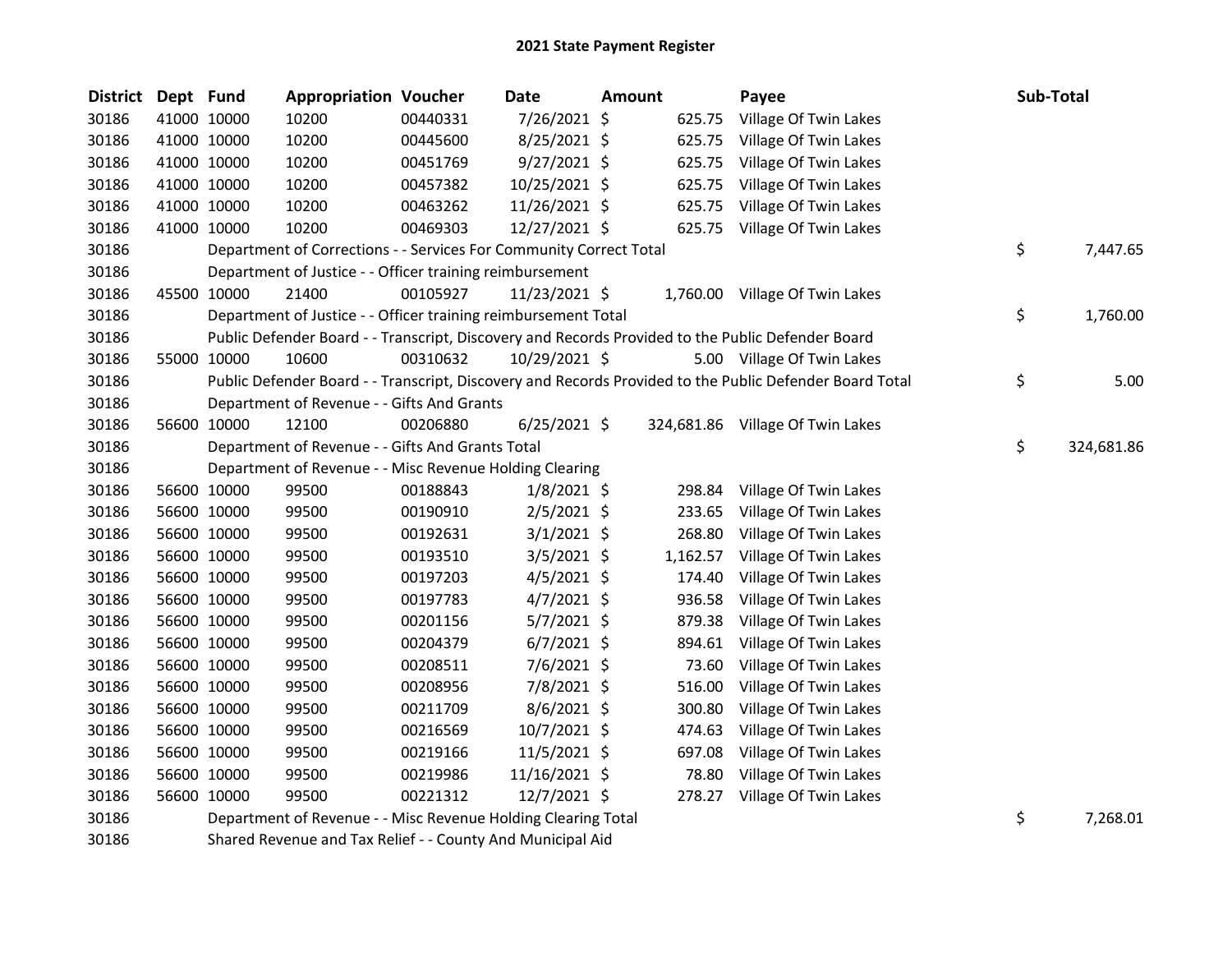| <b>District</b> | Dept Fund |             | <b>Appropriation Voucher</b>                                                  |          | Date           | Amount |           | Payee                 | Sub-Total |            |
|-----------------|-----------|-------------|-------------------------------------------------------------------------------|----------|----------------|--------|-----------|-----------------------|-----------|------------|
| 30186           |           | 83500 10000 | 10500                                                                         | 00081513 | $7/26/2021$ \$ |        | 9,624.41  | Village Of Twin Lakes |           |            |
| 30186           |           | 83500 10000 | 10500                                                                         | 00088614 | 11/15/2021 \$  |        | 54,538.35 | Village Of Twin Lakes |           |            |
| 30186           |           |             | Shared Revenue and Tax Relief - - County And Municipal Aid Total              |          |                |        |           |                       | \$        | 64,162.76  |
| 30186           |           |             | Shared Revenue and Tax Relief - - Exempt Computer Aid                         |          |                |        |           |                       |           |            |
| 30186           |           | 83500 10000 | 10900                                                                         | 00084120 | $7/26/2021$ \$ |        | 437.53    | Village Of Twin Lakes |           |            |
| 30186           |           | 83500 10000 | 10900                                                                         | 00085797 | $7/26/2021$ \$ |        | 3,370.43  | Village Of Twin Lakes |           |            |
| 30186           |           |             | Shared Revenue and Tax Relief - - Exempt Computer Aid Total                   |          |                |        |           |                       | \$        | 3,807.96   |
| 30186           |           |             | Shared Revenue and Tax Relief - - Utility Aid                                 |          |                |        |           |                       |           |            |
| 30186           |           | 83500 10000 | 11000                                                                         | 00081513 | $7/26/2021$ \$ |        | 171.47    | Village Of Twin Lakes |           |            |
| 30186           |           | 83500 10000 | 11000                                                                         | 00088614 | 11/15/2021 \$  |        | 14,894.71 | Village Of Twin Lakes |           |            |
| 30186           |           |             | Shared Revenue and Tax Relief - - Utility Aid Total                           |          |                |        |           |                       | \$        | 15,066.18  |
| 30186           |           |             | Shared Revenue and Tax Relief - - Personal Property Aid                       |          |                |        |           |                       |           |            |
| 30186           | 83500     | 10000       | 11100                                                                         | 00078886 | $5/3/2021$ \$  |        | 32,257.79 | Village Of Twin Lakes |           |            |
| 30186           |           |             | Shared Revenue and Tax Relief - - Personal Property Aid Total                 |          |                |        |           |                       | \$        | 32,257.79  |
| 30186           |           |             | Shared Revenue and Tax Relief - - State Aid; Video Service Provider Fee       |          |                |        |           |                       |           |            |
| 30186           | 83500     | 10000       | 11200                                                                         | 00082986 | $7/26/2021$ \$ |        | 22,236.85 | Village Of Twin Lakes |           |            |
| 30186           |           |             | Shared Revenue and Tax Relief - - State Aid; Video Service Provider Fee Total |          |                |        |           |                       |           | 22,236.85  |
| 30186 Total     |           |             |                                                                               |          |                |        |           |                       |           | 890,862.66 |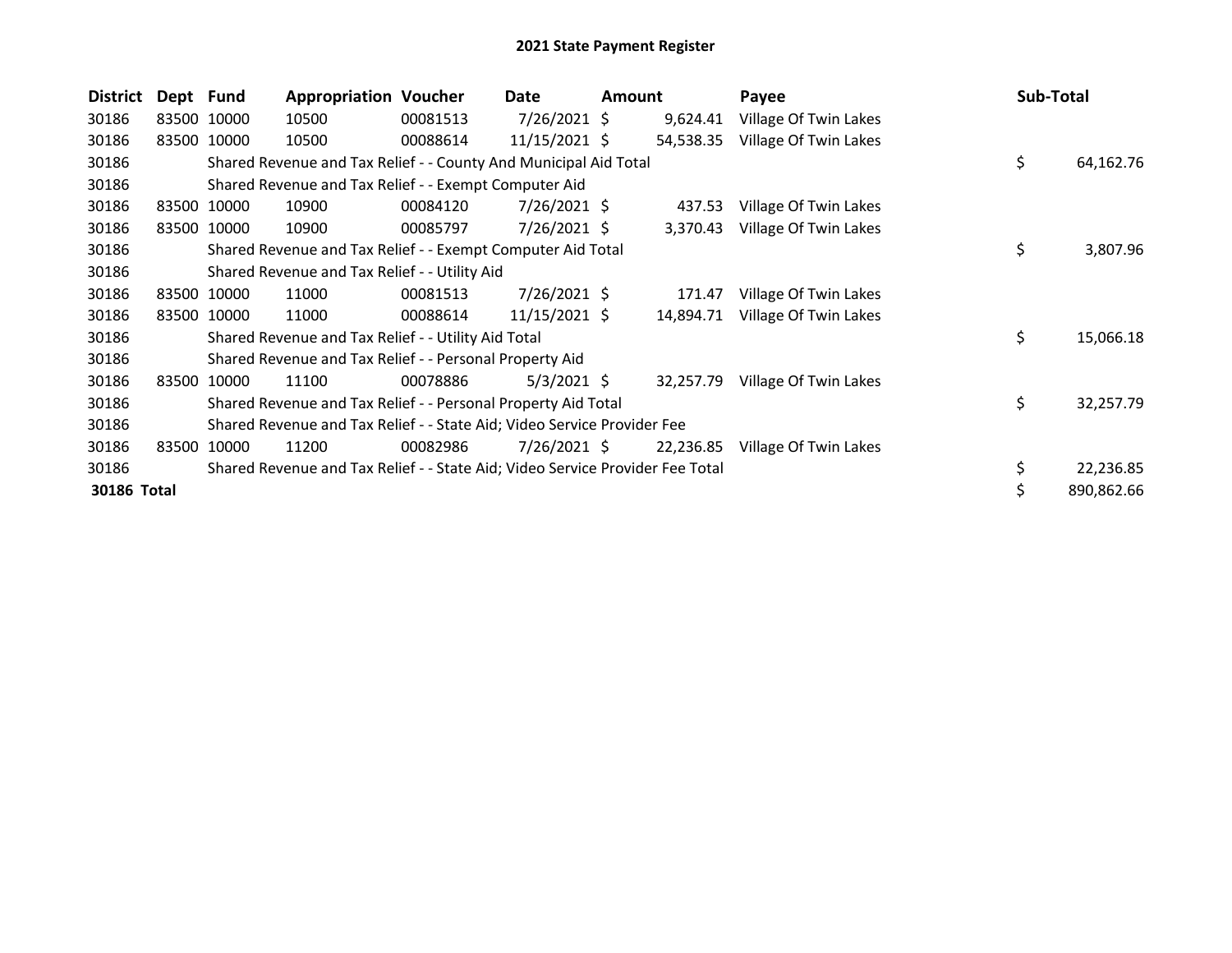| <b>District</b> | Dept Fund |             | <b>Appropriation Voucher</b>                                       |          | Date           | Amount       | Payee                       |    | Sub-Total    |
|-----------------|-----------|-------------|--------------------------------------------------------------------|----------|----------------|--------------|-----------------------------|----|--------------|
| 30241           |           |             | Dept of Safety & Prof Services - - Fire Dues Distribution          |          |                |              |                             |    |              |
| 30241           |           | 16500 10000 | 22500                                                              | 00040990 | $7/15/2021$ \$ | 318,608.03   | Kenosha, City of            |    |              |
| 30241           |           |             | Dept of Safety & Prof Services - - Fire Dues Distribution Total    |          |                |              |                             | \$ | 318,608.03   |
| 30241           |           |             | Dept of Natural Resources - - Fin Asst For Responsible Units       |          |                |              |                             |    |              |
| 30241           |           | 37000 27400 | 67000                                                              | 00483665 | $5/21/2021$ \$ |              | 364,451.85 Kenosha, City of |    |              |
| 30241           |           |             | Dept of Natural Resources - - Fin Asst For Responsible Units Total |          |                |              |                             | \$ | 364,451.85   |
| 30241           |           |             | Dept of Natural Resources - - Recycling Consolidation Grants       |          |                |              |                             |    |              |
| 30241           |           | 37000 27400 | 67300                                                              | 00483665 | $5/21/2021$ \$ | 25,428.69    | Kenosha, City of            |    |              |
| 30241           |           |             | Dept of Natural Resources - - Recycling Consolidation Grants Total |          |                |              |                             | \$ | 25,428.69    |
| 30241           |           |             | WI Dept of Transportation - - Conn Hwy Aids St Fds                 |          |                |              |                             |    |              |
| 30241           |           | 39500 21100 | 16200                                                              | 00633559 | $1/4/2021$ \$  | 75,628.21    | Kenosha, City of            |    |              |
| 30241           |           | 39500 21100 | 16200                                                              | 00669166 | 4/5/2021 \$    | 75,628.21    | Kenosha, City of            |    |              |
| 30241           |           | 39500 21100 | 16200                                                              | 00712654 | 7/6/2021 \$    | 75,628.21    | Kenosha, City of            |    |              |
| 30241           |           | 39500 21100 | 16200                                                              | 00753213 | 10/4/2021 \$   | 75,628.23    | Kenosha, City of            |    |              |
| 30241           |           |             | WI Dept of Transportation - - Conn Hwy Aids St Fds Total           |          |                |              |                             | \$ | 302,512.86   |
| 30241           |           |             | WI Dept of Transportation - - Paratransit Aids, Sf                 |          |                |              |                             |    |              |
| 30241           |           | 39500 21100 | 17500                                                              | 00707816 | $6/18/2021$ \$ | 90,924.00    | Kenosha, City of            |    |              |
| 30241           |           |             | WI Dept of Transportation - - Paratransit Aids, Sf Total           |          |                |              |                             | \$ | 90,924.00    |
| 30241           |           |             | WI Dept of Transportation - - Tb, Trns Oper Aid Sf                 |          |                |              |                             |    |              |
| 30241           |           | 39500 21100 | 17600                                                              | 00709636 | $6/22/2021$ \$ | 406,176.00   | Kenosha, City of            |    |              |
| 30241           |           | 39500 21100 | 17600                                                              | 00754659 | $9/29/2021$ \$ | 1,218,535.00 | Kenosha, City of            |    |              |
| 30241           |           |             | WI Dept of Transportation - - Tb, Trns Oper Aid Sf Total           |          |                |              |                             | \$ | 1,624,711.00 |
| 30241           |           |             | WI Dept of Transportation - - Hwy Sfty Loc Aid Ffd                 |          |                |              |                             |    |              |
| 30241           |           | 39500 21100 | 18500                                                              | 00644024 | $1/25/2021$ \$ | 3,301.32     | Kenosha, City of            |    |              |
| 30241           |           | 39500 21100 | 18500                                                              | 00644027 | $1/25/2021$ \$ | 1,577.87     | Kenosha, City of            |    |              |
| 30241           |           | 39500 21100 | 18500                                                              | 00651312 | $2/9/2021$ \$  | 1,172.48     | Kenosha, City of            |    |              |
| 30241           |           | 39500 21100 | 18500                                                              | 00651314 | 2/9/2021 \$    | 1,043.08     | Kenosha, City of            |    |              |
| 30241           |           | 39500 21100 | 18500                                                              | 00665389 | 3/16/2021 \$   | 3,791.47     | Kenosha, City of            |    |              |
| 30241           |           | 39500 21100 | 18500                                                              | 00665395 | 3/16/2021 \$   | 1,617.12     | Kenosha, City of            |    |              |
| 30241           |           | 39500 21100 | 18500                                                              | 00679489 | $4/15/2021$ \$ | 1,500.36     | Kenosha, City of            |    |              |
| 30241           |           | 39500 21100 | 18500                                                              | 00679491 | $4/15/2021$ \$ | 2,227.09     | Kenosha, City of            |    |              |
| 30241           |           | 39500 21100 | 18500                                                              | 00694782 | $5/18/2021$ \$ | 2,382.76     | Kenosha, City of            |    |              |
| 30241           |           | 39500 21100 | 18500                                                              | 00694788 | 5/18/2021 \$   | 1,827.05     | Kenosha, City of            |    |              |
| 30241           |           | 39500 21100 | 18500                                                              | 00717452 | $7/7/2021$ \$  | 2,818.40     | Kenosha, City of            |    |              |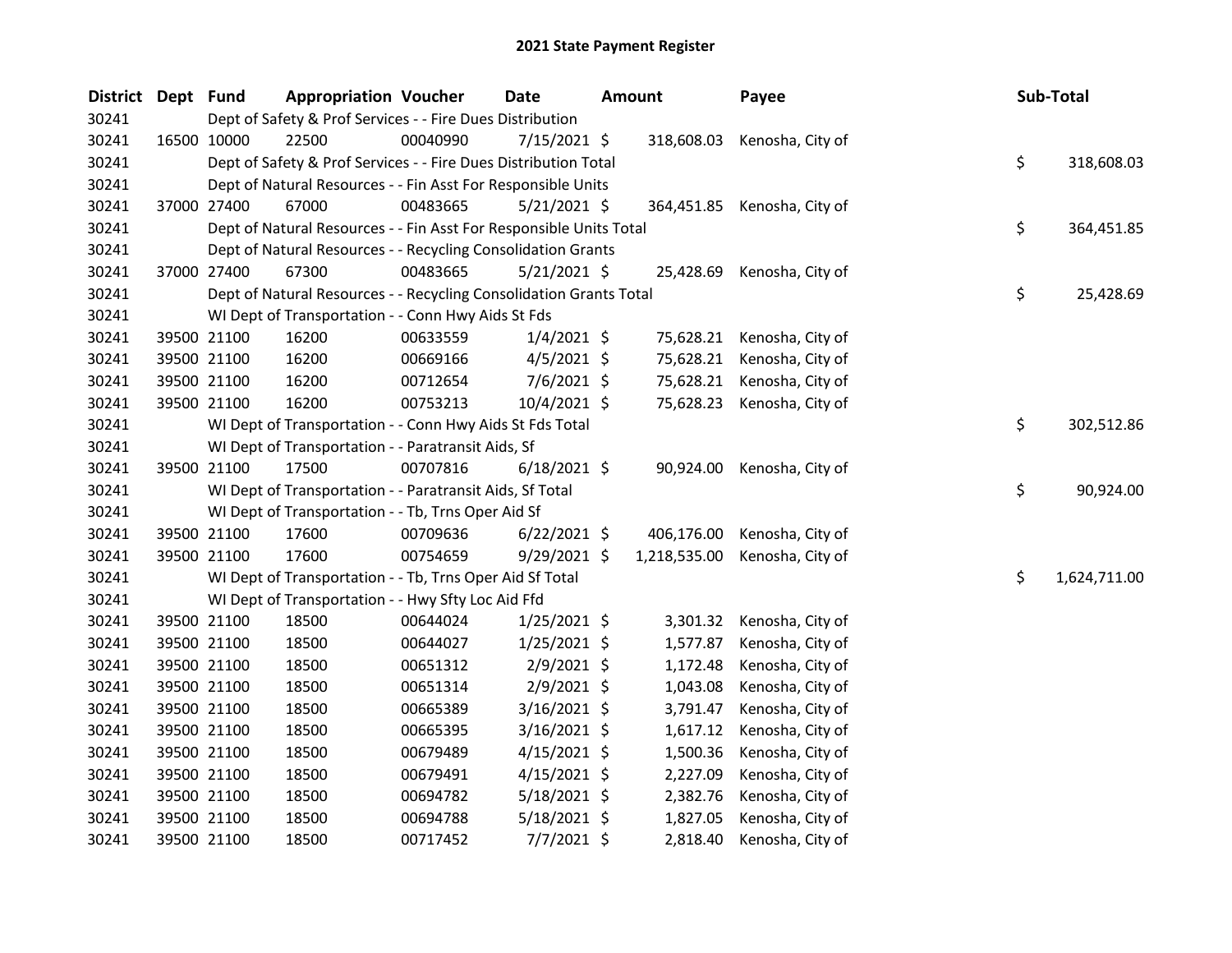| <b>District</b> | Dept Fund |             | <b>Appropriation Voucher</b>                             |          | <b>Date</b>    | <b>Amount</b> | Payee                      | Sub-Total          |
|-----------------|-----------|-------------|----------------------------------------------------------|----------|----------------|---------------|----------------------------|--------------------|
| 30241           |           | 39500 21100 | 18500                                                    | 00717454 | $7/7/2021$ \$  | 3,038.07      | Kenosha, City of           |                    |
| 30241           |           | 39500 21100 | 18500                                                    | 00726762 | 7/29/2021 \$   | 2,894.41      | Kenosha, City of           |                    |
| 30241           |           | 39500 21100 | 18500                                                    | 00729425 | $8/4/2021$ \$  | 3,455.57      | Kenosha, City of           |                    |
| 30241           |           | 39500 21100 | 18500                                                    | 00729435 | $8/4/2021$ \$  | 3,171.72      | Kenosha, City of           |                    |
| 30241           |           | 39500 21100 | 18500                                                    | 00757424 | 10/5/2021 \$   | 2,814.61      | Kenosha, City of           |                    |
| 30241           |           | 39500 21100 | 18500                                                    | 00757425 | 10/5/2021 \$   | 3,918.56      | Kenosha, City of           |                    |
| 30241           |           | 39500 21100 | 18500                                                    | 00757429 | 10/5/2021 \$   | 3,735.45      | Kenosha, City of           |                    |
| 30241           |           | 39500 21100 | 18500                                                    | 00757434 | 10/5/2021 \$   | 4,395.24      | Kenosha, City of           |                    |
| 30241           |           | 39500 21100 | 18500                                                    | 00757435 | 10/5/2021 \$   | 3,414.43      | Kenosha, City of           |                    |
| 30241           |           | 39500 21100 | 18500                                                    | 00769324 | 11/3/2021 \$   | 3,848.87      | Kenosha, City of           |                    |
| 30241           |           | 39500 21100 | 18500                                                    | 00769335 | $11/3/2021$ \$ | 4,674.03      | Kenosha, City of           |                    |
| 30241           |           |             | WI Dept of Transportation - - Hwy Sfty Loc Aid Ffd Total |          |                |               |                            | \$<br>62,619.96    |
| 30241           |           |             | WI Dept of Transportation - - Trns Aids To Mnc.-Sf       |          |                |               |                            |                    |
| 30241           |           | 39500 21100 | 19100                                                    | 00632447 | $1/4/2021$ \$  | 797,008.65    | Kenosha, City of           |                    |
| 30241           |           | 39500 21100 | 19100                                                    | 00668054 | $4/5/2021$ \$  | 797,008.65    | Kenosha, City of           |                    |
| 30241           |           | 39500 21100 | 19100                                                    | 00711542 | $7/6/2021$ \$  | 797,008.65    | Kenosha, City of           |                    |
| 30241           |           | 39500 21100 | 19100                                                    | 00752101 | 10/4/2021 \$   | 797,008.66    | Kenosha, City of           |                    |
| 30241           |           |             | WI Dept of Transportation - - Trns Aids To Mnc.-Sf Total |          |                |               |                            | \$<br>3,188,034.61 |
| 30241           |           |             | WI Dept of Transportation - - Aero Assistance Sfd        |          |                |               |                            |                    |
| 30241           |           | 39500 21100 | 26400                                                    | 00637404 | $1/8/2021$ \$  |               | 20,200.00 Kenosha, City of |                    |
| 30241           |           |             | WI Dept of Transportation - - Aero Assistance Sfd Total  |          |                |               |                            | \$<br>20,200.00    |
| 30241           |           |             | WI Dept of Transportation - - Aero Assistance Lfd        |          |                |               |                            |                    |
| 30241           |           | 39500 21100 | 27400                                                    | 00637404 | $1/8/2021$ \$  | 20,200.00     | Kenosha, City of           |                    |
| 30241           |           |             | WI Dept of Transportation - - Aero Assistance Lfd Total  |          |                |               |                            | \$<br>20,200.00    |
| 30241           |           |             | WI Dept of Transportation - - Loc Rd Imp Prg St Fd       |          |                |               |                            |                    |
| 30241           |           | 39500 21100 | 27800                                                    | 00681060 | $4/19/2021$ \$ | 187,230.88    | Kenosha, City of           |                    |
| 30241           |           | 39500 21100 | 27800                                                    | 00719716 | $7/13/2021$ \$ | 202,969.84    | Kenosha, City of           |                    |
| 30241           |           |             | WI Dept of Transportation - - Loc Rd Imp Prg St Fd Total |          |                |               |                            | \$<br>390,200.72   |
| 30241           |           |             | WI Dept of Transportation - - Aero Assistance Ffd        |          |                |               |                            |                    |
| 30241           |           | 39500 21100 | 28400                                                    | 00643492 | $1/21/2021$ \$ | 69,000.00     | Kenosha, City of           |                    |
| 30241           |           |             | WI Dept of Transportation - - Aero Assistance Ffd Total  |          |                |               |                            | \$<br>69,000.00    |
| 30241           |           |             | WI Dept of Transportation - - Maj Hwy Dev St Fd          |          |                |               |                            |                    |
| 30241           |           | 39500 21100 | 36200                                                    | 00685692 | $4/27/2021$ \$ | 120.71        | Kenosha, City of           |                    |
| 30241           |           | 39500 21100 | 36200                                                    | 00685694 | $4/27/2021$ \$ | 937.45        | Kenosha, City of           |                    |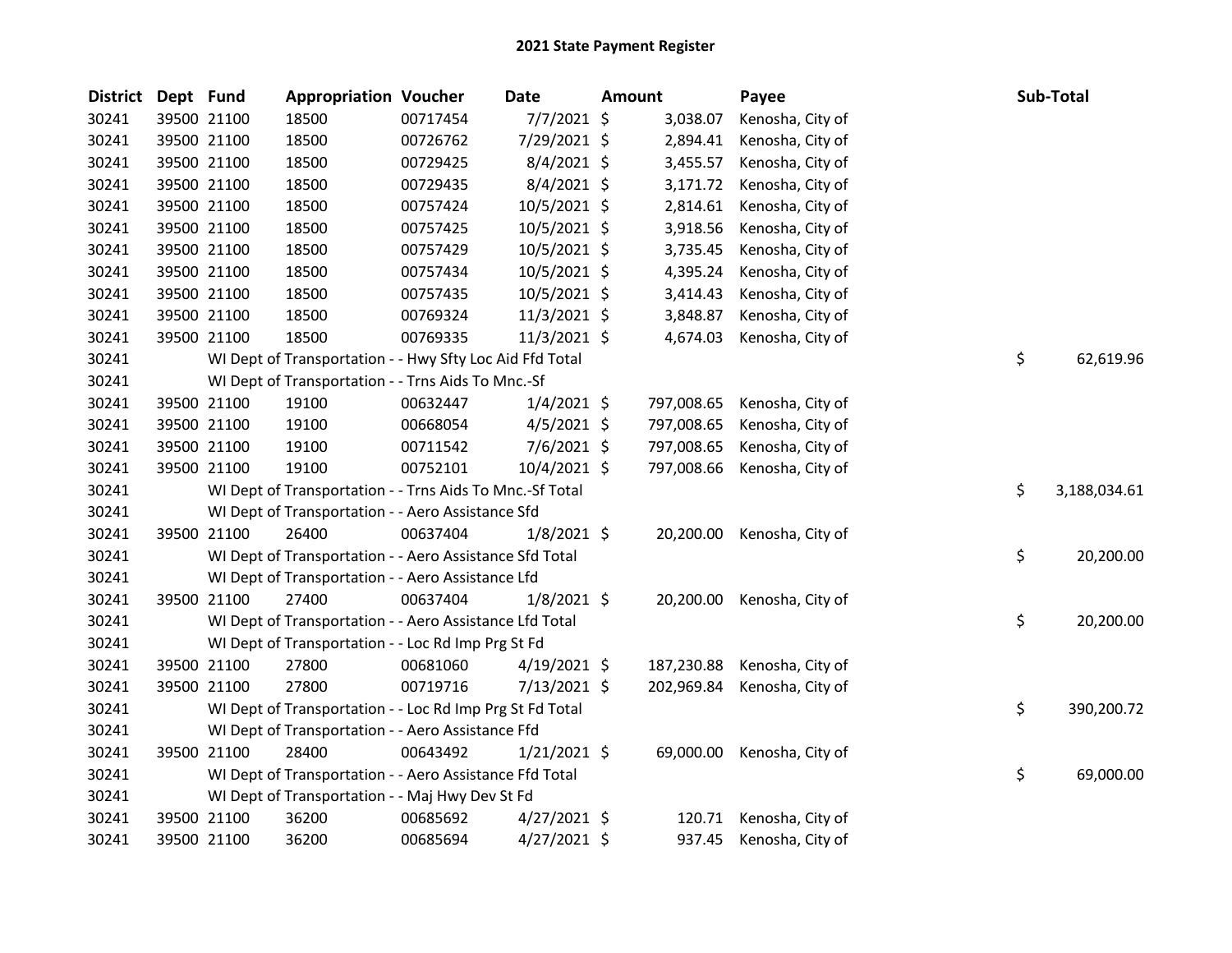| <b>District</b> | Dept Fund |             | <b>Appropriation Voucher</b>                                                    |          | Date                    | Amount |           | Payee                       | Sub-Total |            |
|-----------------|-----------|-------------|---------------------------------------------------------------------------------|----------|-------------------------|--------|-----------|-----------------------------|-----------|------------|
| 30241           |           | 39500 21100 | 36200                                                                           | 00685696 | $4/27/2021$ \$          |        | 511.28    | Kenosha, City of            |           |            |
| 30241           |           | 39500 21100 | 36200                                                                           | 00706640 | $6/14/2021$ \$          |        | 140.99    | Kenosha, City of            |           |            |
| 30241           |           | 39500 21100 | 36200                                                                           | 00706647 | $6/14/2021$ \$          |        | 928.07    | Kenosha, City of            |           |            |
| 30241           |           | 39500 21100 | 36200                                                                           | 00706651 | $6/14/2021$ \$          |        | 447.09    | Kenosha, City of            |           |            |
| 30241           |           | 39500 21100 | 36200                                                                           | 00724132 | 7/23/2021 \$            |        | 20,500.00 | Kenosha, City of            |           |            |
| 30241           |           | 39500 21100 | 36200                                                                           | 00783669 | 12/14/2021 \$           |        | 684.49    | Kenosha, City of            |           |            |
| 30241           |           |             | WI Dept of Transportation - - Maj Hwy Dev St Fd Total                           |          |                         |        |           |                             | \$        | 24,270.08  |
| 30241           |           |             | Department of Corrections - - Energy Costs, Energy-Related A                    |          |                         |        |           |                             |           |            |
| 30241           |           | 41000 10000 | 10600                                                                           | 00409041 | $2/10/2021$ \$          |        | 2,508.46  | Kenosha, City of            |           |            |
| 30241           |           | 41000 10000 | 10600                                                                           | 00410093 | 2/16/2021 \$            |        | 341.98    | Kenosha, City of            |           |            |
| 30241           |           | 41000 10000 | 10600                                                                           | 00421853 | $4/19/2021$ \$          |        | 341.69    | Kenosha, City of            |           |            |
| 30241           |           | 41000 10000 | 10600                                                                           | 00423181 | $4/26/2021$ \$          |        | 2,745.78  | Kenosha, City of            |           |            |
| 30241           |           | 41000 10000 | 10600                                                                           | 00432729 | $6/15/2021$ \$          |        | 3,157.60  | Kenosha, City of            |           |            |
| 30241           |           | 41000 10000 | 10600                                                                           | 00442962 | $8/5/2021$ \$           |        | 693.62    | Kenosha, City of            |           |            |
| 30241           |           | 41000 10000 | 10600                                                                           | 00446297 | 8/24/2021 \$            |        | 3,887.01  | Kenosha, City of            |           |            |
| 30241           |           | 41000 10000 | 10600                                                                           | 00455876 | 10/12/2021 \$           |        | 3,883.52  | Kenosha, City of            |           |            |
| 30241           |           | 41000 10000 | 10600                                                                           | 00456568 | 10/14/2021 \$           |        | 341.66    | Kenosha, City of            |           |            |
| 30241           |           | 41000 10000 | 10600                                                                           | 00465753 | 12/3/2021 \$            |        | 4,375.61  | Kenosha, City of            |           |            |
| 30241           |           | 41000 10000 | 10600                                                                           | 00467729 | 12/13/2021 \$           |        | 341.66    | Kenosha, City of            |           |            |
| 30241           |           |             | Department of Corrections - - Energy Costs, Energy-Related A Total              |          |                         |        |           |                             | \$        | 22,618.59  |
| 30241           |           |             | Department of Corrections - - Purchased Services For Offende                    |          |                         |        |           |                             |           |            |
| 30241           |           | 41000 10000 | 11100                                                                           | 00429476 | 5/28/2021 \$            |        | 3,000.00  | Kenosha, City of            |           |            |
| 30241           |           |             | Department of Corrections - - Purchased Services For Offende Total              |          |                         |        |           |                             | \$        | 3,000.00   |
| 30241           |           |             | Department of Corrections - - Prison Industries                                 |          |                         |        |           |                             |           |            |
| 30241           |           | 41000 16600 | 13400                                                                           | 00405618 | $1/21/2021$ \$          |        | 60.00     | Kenosha, City of            |           |            |
| 30241           |           | 41000 16600 | 13400                                                                           | 00409524 | $2/26/2021$ \$          |        | 60.00     | Kenosha, City of            |           |            |
| 30241           |           |             | Department of Corrections - - Prison Industries Total                           |          |                         |        |           |                             | \$        | 120.00     |
| 30241           |           |             | Department of Health Services - - Emergency Medical Services, Ai                |          |                         |        |           |                             |           |            |
| 30241           |           | 43500 10000 | 11900                                                                           | 00405559 | $1/25/2021$ \$          |        | 10,321.59 | Kenosha, City of            |           |            |
| 30241           |           |             | Department of Health Services - - Emergency Medical Services, Ai Total          |          |                         |        |           |                             | \$        | 10,321.59  |
| 30241           |           |             | Department of Health Services - - Prepaid Medical Transport Reimbursement       |          |                         |        |           |                             |           |            |
| 30241           |           | 43500 10000 | 16300                                                                           |          | AMBULANCE 11/15/2021 \$ |        |           | 191,134.60 Kenosha, City of |           |            |
| 30241           |           |             | Department of Health Services - - Prepaid Medical Transport Reimbursement Total |          |                         |        |           |                             | \$        | 191,134.60 |
| 30241           |           |             | Department of Health Services - - Interagency And Intra-Agency P                |          |                         |        |           |                             |           |            |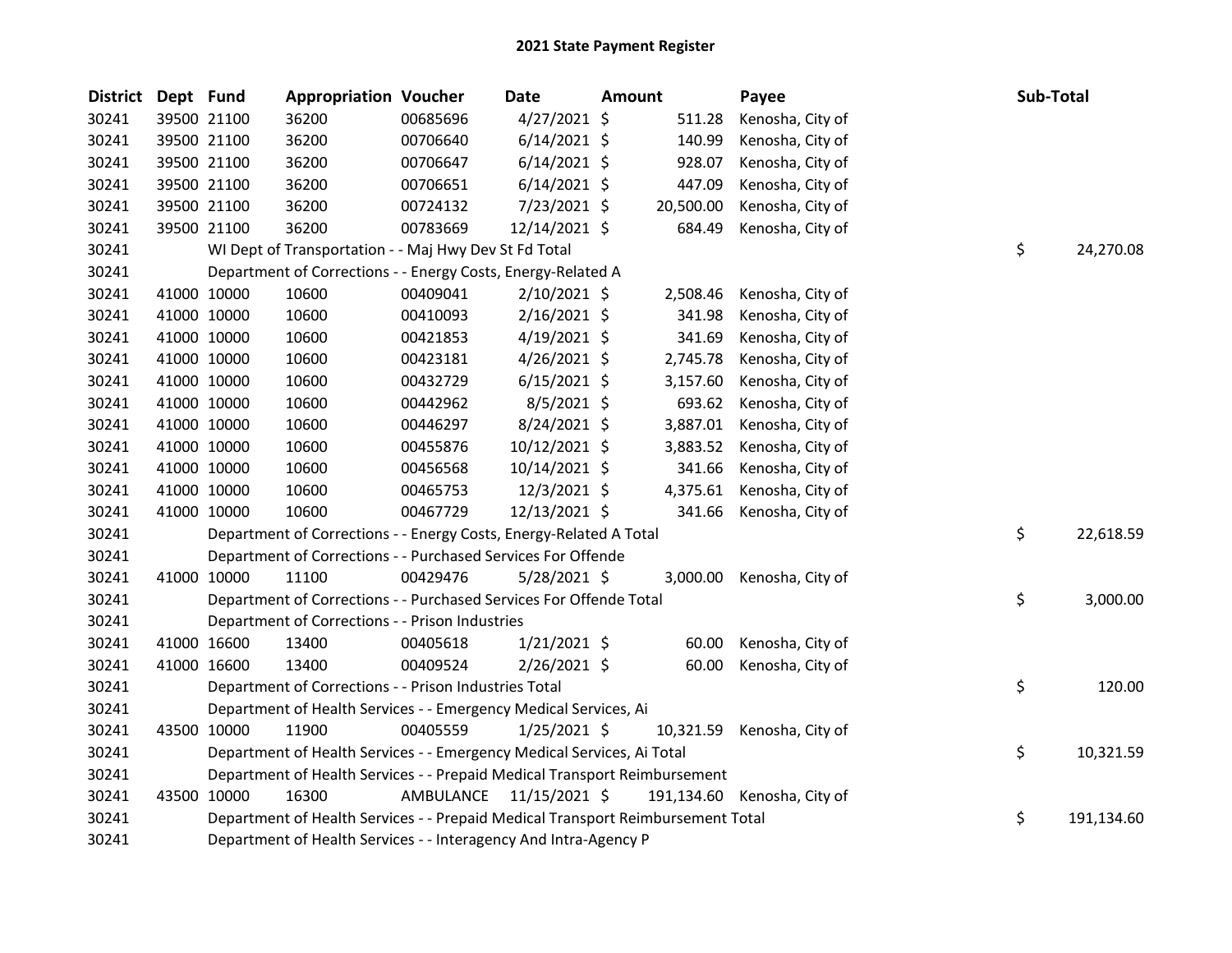| <b>District</b> | Dept Fund   |             | <b>Appropriation Voucher</b>                                           |          | <b>Date</b>    | <b>Amount</b> |           | Payee            | Sub-Total |           |
|-----------------|-------------|-------------|------------------------------------------------------------------------|----------|----------------|---------------|-----------|------------------|-----------|-----------|
| 30241           |             | 43500 10000 | 86700                                                                  | 00402341 | $1/15/2021$ \$ |               | 9,730.00  | Kenosha, City of |           |           |
| 30241           | 43500 10000 |             | 86700                                                                  | 00402344 | $1/8/2021$ \$  |               | 48,055.00 | Kenosha, City of |           |           |
| 30241           | 43500 10000 |             | 86700                                                                  | 00402609 | $1/21/2021$ \$ |               | 13,790.00 | Kenosha, City of |           |           |
| 30241           | 43500 10000 |             | 86700                                                                  | 00406644 | $2/5/2021$ \$  |               | 13,580.00 | Kenosha, City of |           |           |
| 30241           | 43500 10000 |             | 86700                                                                  | 00409971 | $2/16/2021$ \$ |               | 500.00    | Kenosha, City of |           |           |
| 30241           |             |             | Department of Health Services - - Interagency And Intra-Agency P Total |          |                |               |           |                  | \$        | 85,655.00 |
| 30241           |             |             | Dept of Workforce Development - - Title Ib Aids State GPR              |          |                |               |           |                  |           |           |
| 30241           |             | 44500 10000 | 50900                                                                  | 00311257 | 1/22/2021 \$   |               | 146.96    | Kenosha, City of |           |           |
| 30241           | 44500 10000 |             | 50900                                                                  | 00316967 | $3/12/2021$ \$ |               | 140.58    | Kenosha, City of |           |           |
| 30241           | 44500 10000 |             | 50900                                                                  | 00319206 | $3/31/2021$ \$ |               | 166.14    | Kenosha, City of |           |           |
| 30241           | 44500 10000 |             | 50900                                                                  | 00321881 | $4/23/2021$ \$ |               | 140.58    | Kenosha, City of |           |           |
| 30241           | 44500 10000 |             | 50900                                                                  | 00325373 | $5/26/2021$ \$ |               | 140.58    | Kenosha, City of |           |           |
| 30241           | 44500 10000 |             | 50900                                                                  | 00330818 | 7/9/2021 \$    |               | 137.38    | Kenosha, City of |           |           |
| 30241           | 44500 10000 |             | 50900                                                                  | 00333104 | 7/26/2021 \$   |               | 140.57    | Kenosha, City of |           |           |
| 30241           | 44500 10000 |             | 50900                                                                  | 00338652 | $9/8/2021$ \$  |               | 140.58    | Kenosha, City of |           |           |
| 30241           | 44500 10000 |             | 50900                                                                  | 00341242 | $10/4/2021$ \$ |               | 127.80    | Kenosha, City of |           |           |
| 30241           | 44500 10000 |             | 50900                                                                  | 00346374 | 11/8/2021 \$   |               | 134.19    | Kenosha, City of |           |           |
| 30241           |             | 44500 10000 | 50900                                                                  | 00348488 | 11/24/2021 \$  |               | 159.75    | Kenosha, City of |           |           |
| 30241           |             | 44500 10000 | 50900                                                                  | 00352052 | 12/22/2021 \$  |               | 134.19    | Kenosha, City of |           |           |
| 30241           |             |             | Dept of Workforce Development - - Title Ib Aids State GPR Total        |          |                |               |           |                  | \$        | 1,709.30  |
| 30241           |             |             | Dept of Workforce Development - - Title Ib Aids Federal Prf            |          |                |               |           |                  |           |           |
| 30241           | 44500 10000 |             | 54400                                                                  | 00311257 | $1/22/2021$ \$ |               | 543.04    | Kenosha, City of |           |           |
| 30241           | 44500 10000 |             | 54400                                                                  | 00316967 | 3/12/2021 \$   |               | 519.42    | Kenosha, City of |           |           |
| 30241           | 44500 10000 |             | 54400                                                                  | 00319206 | $3/31/2021$ \$ |               | 613.86    | Kenosha, City of |           |           |
| 30241           | 44500 10000 |             | 54400                                                                  | 00321881 | $4/23/2021$ \$ |               | 519.42    | Kenosha, City of |           |           |
| 30241           | 44500 10000 |             | 54400                                                                  | 00325373 | $5/26/2021$ \$ |               | 519.42    | Kenosha, City of |           |           |
| 30241           | 44500 10000 |             | 54400                                                                  | 00330818 | 7/9/2021 \$    |               | 507.62    | Kenosha, City of |           |           |
| 30241           | 44500 10000 |             | 54400                                                                  | 00333104 | 7/26/2021 \$   |               | 519.43    | Kenosha, City of |           |           |
| 30241           | 44500 10000 |             | 54400                                                                  | 00338652 | $9/8/2021$ \$  |               | 519.42    | Kenosha, City of |           |           |
| 30241           | 44500 10000 |             | 54400                                                                  | 00341242 | 10/4/2021 \$   |               | 472.20    | Kenosha, City of |           |           |
| 30241           | 44500 10000 |             | 54400                                                                  | 00346374 | 11/8/2021 \$   |               | 495.81    | Kenosha, City of |           |           |
| 30241           | 44500 10000 |             | 54400                                                                  | 00348488 | 11/24/2021 \$  |               | 590.25    | Kenosha, City of |           |           |
| 30241           | 44500 10000 |             | 54400                                                                  | 00352052 | 12/22/2021 \$  |               | 495.81    | Kenosha, City of |           |           |
|                 |             |             |                                                                        |          |                |               |           |                  |           |           |

30241 Dept of Workforce Development - - Title Ib Aids Federal Prf Total **1994** Contract 10 and 5 6,315.70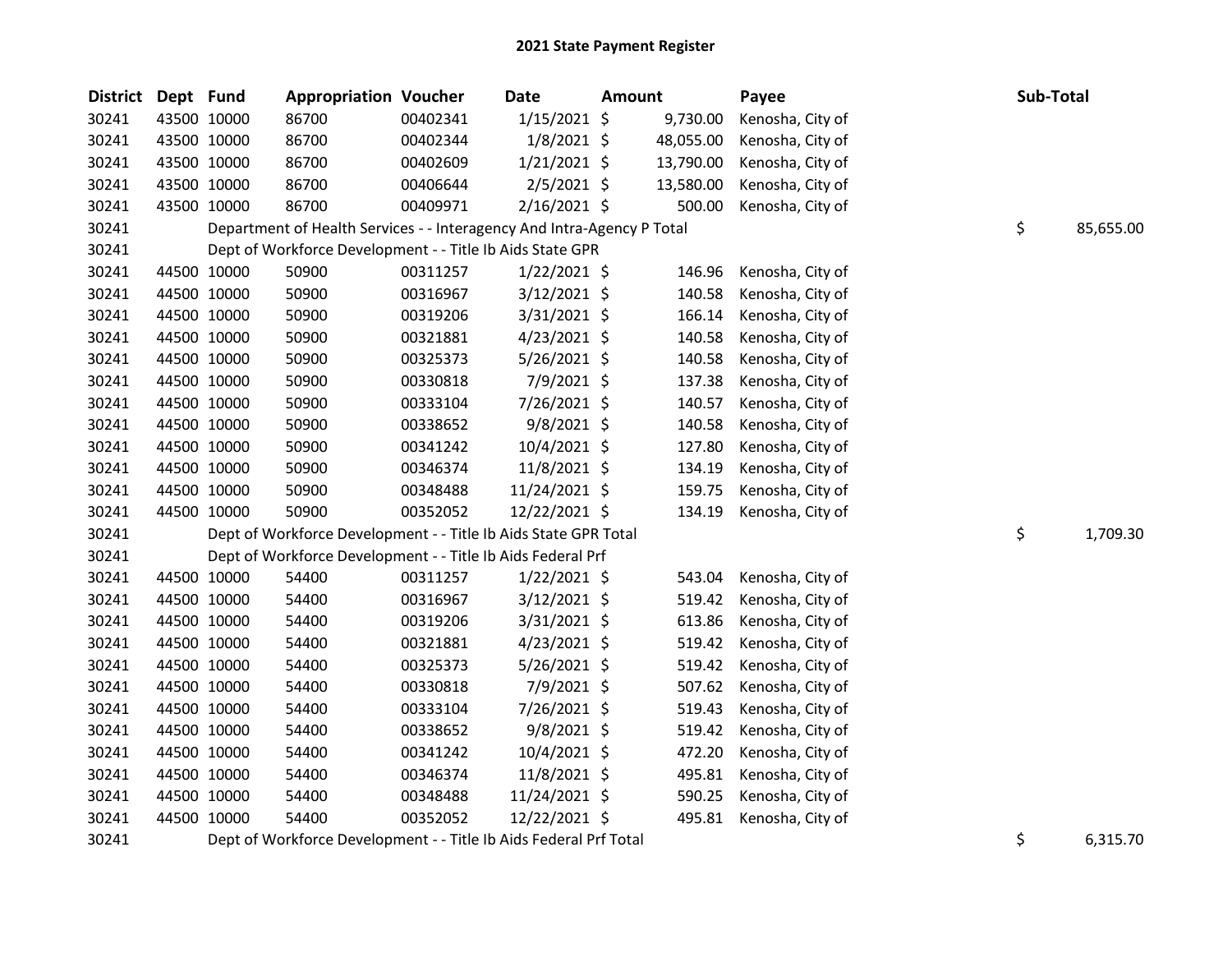| <b>District</b> | Dept Fund |             | <b>Appropriation Voucher</b>                                       |          | <b>Date</b>    | <b>Amount</b> |           | Payee            | Sub-Total |            |
|-----------------|-----------|-------------|--------------------------------------------------------------------|----------|----------------|---------------|-----------|------------------|-----------|------------|
| 30241           |           |             | Department of Justice - - Law Enforcement Officer Supplement       |          |                |               |           |                  |           |            |
| 30241           |           | 45500 10000 | 21100                                                              | 00098519 | $5/27/2021$ \$ |               | 81,324.91 | Kenosha, City of |           |            |
| 30241           |           | 45500 10000 | 21100                                                              | 00104394 | $11/1/2021$ \$ |               | 40,109.09 | Kenosha, City of |           |            |
| 30241           |           |             | Department of Justice - - Law Enforcement Officer Supplement Total |          |                |               |           |                  | \$        | 121,434.00 |
| 30241           |           |             | Department of Justice - - Officer training reimbursement           |          |                |               |           |                  |           |            |
| 30241           |           | 45500 10000 | 21400                                                              | 00105395 | 11/18/2021 \$  |               | 28,000.00 | Kenosha, City of |           |            |
| 30241           |           |             | Department of Justice - - Officer training reimbursement Total     |          |                |               |           |                  | \$        | 28,000.00  |
| 30241           |           |             | Department of Justice - - Internet Crimes Against Childr           |          |                |               |           |                  |           |            |
| 30241           |           | 45500 10000 | 28400                                                              | 00094980 | $2/25/2021$ \$ |               | 2,368.82  | Kenosha, City of |           |            |
| 30241           |           | 45500 10000 | 28400                                                              | 00098674 | $6/3/2021$ \$  |               | 765.21    | Kenosha, City of |           |            |
| 30241           |           | 45500 10000 | 28400                                                              | 00098684 | $6/3/2021$ \$  |               | 573.89    | Kenosha, City of |           |            |
| 30241           |           | 45500 10000 | 28400                                                              | 00098836 | $6/3/2021$ \$  |               | 3,147.38  | Kenosha, City of |           |            |
| 30241           |           | 45500 10000 | 28400                                                              | 00100956 | $8/5/2021$ \$  |               | 2,250.33  | Kenosha, City of |           |            |
| 30241           |           | 45500 10000 | 28400                                                              | 00100961 | 8/5/2021 \$    |               | 913.28    | Kenosha, City of |           |            |
| 30241           |           | 45500 10000 | 28400                                                              | 00102606 | 9/28/2021 \$   |               | 1,027.44  | Kenosha, City of |           |            |
| 30241           |           | 45500 10000 | 28400                                                              | 00104790 | 11/10/2021 \$  |               | 1,570.66  | Kenosha, City of |           |            |
| 30241           |           | 45500 10000 | 28400                                                              | 00104799 | 11/10/2021 \$  |               | 3,093.00  | Kenosha, City of |           |            |
| 30241           |           | 45500 10000 | 28400                                                              | 00106606 | 12/10/2021 \$  |               | 2,817.74  | Kenosha, City of |           |            |
| 30241           |           |             | Department of Justice - - Internet Crimes Against Childr Total     |          |                |               |           |                  | \$        | 18,527.75  |
| 30241           |           |             | Department of Justice - - Federal Aid; Victim Comp                 |          |                |               |           |                  |           |            |
| 30241           |           | 45500 10000 | 54100                                                              | 00102053 | $8/25/2021$ \$ |               | 290.00    | Kenosha, City of |           |            |
| 30241           |           | 45500 10000 | 54100                                                              | 00102831 | $9/16/2021$ \$ |               | 877.00    | Kenosha, City of |           |            |
| 30241           |           |             | Department of Justice - - Federal Aid; Victim Comp Total           |          |                |               |           |                  | \$        | 1,167.00   |
| 30241           |           |             | Department of Military Affairs - - Energy Costs, Energy-Related A  |          |                |               |           |                  |           |            |
| 30241           |           | 46500 10000 | 10600                                                              | 00087559 | $1/11/2021$ \$ |               | 15.64     | Kenosha, City of |           |            |
| 30241           |           | 46500 10000 | 10600                                                              | 00087560 | $1/11/2021$ \$ |               | 23.00     | Kenosha, City of |           |            |
| 30241           |           | 46500 10000 | 10600                                                              | 00087561 | $1/11/2021$ \$ |               | 91.89     | Kenosha, City of |           |            |
| 30241           |           | 46500 10000 | 10600                                                              | 00087562 | $1/11/2021$ \$ |               | 48.38     | Kenosha, City of |           |            |
| 30241           |           | 46500 10000 | 10600                                                              | 00090975 | $3/11/2021$ \$ |               | 15.64     | Kenosha, City of |           |            |
| 30241           |           | 46500 10000 | 10600                                                              | 00090976 | $3/12/2021$ \$ |               | 23.00     | Kenosha, City of |           |            |
| 30241           |           | 46500 10000 | 10600                                                              | 00090977 | $3/11/2021$ \$ |               | 50.37     | Kenosha, City of |           |            |
| 30241           |           | 46500 10000 | 10600                                                              | 00090978 | $3/11/2021$ \$ |               | 101.86    | Kenosha, City of |           |            |
| 30241           |           | 46500 10000 | 10600                                                              | 00093992 | $5/13/2021$ \$ |               | 15.64     | Kenosha, City of |           |            |
| 30241           |           | 46500 10000 | 10600                                                              | 00093994 | 5/13/2021 \$   |               | 23.00     | Kenosha, City of |           |            |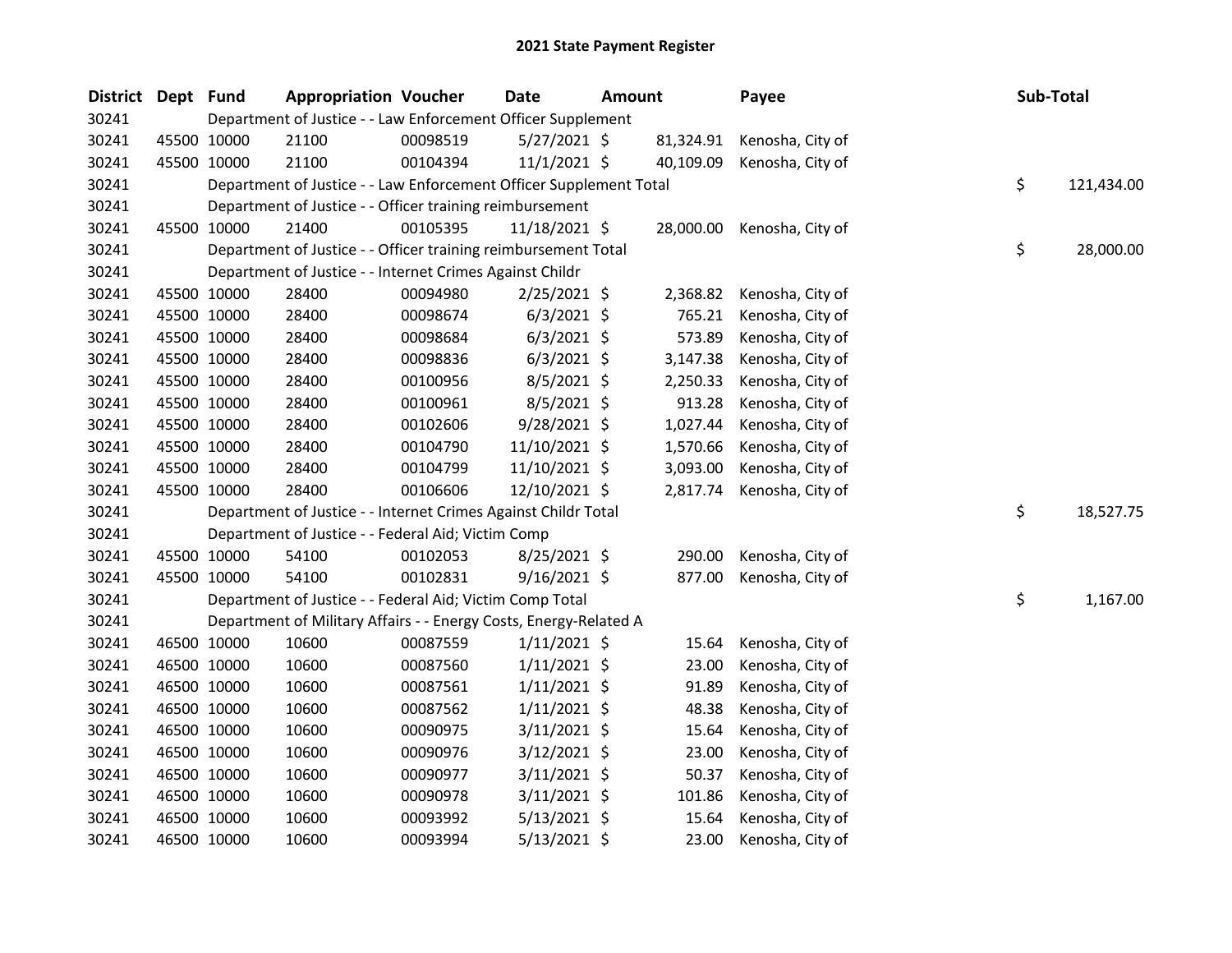| <b>District</b> | Dept Fund   |             | <b>Appropriation Voucher</b>                                            |          | <b>Date</b>    | <b>Amount</b> |          | Payee            | Sub-Total |          |
|-----------------|-------------|-------------|-------------------------------------------------------------------------|----------|----------------|---------------|----------|------------------|-----------|----------|
| 30241           | 46500 10000 |             | 10600                                                                   | 00093996 | 5/13/2021 \$   |               | 38.40    | Kenosha, City of |           |          |
| 30241           |             | 46500 10000 | 10600                                                                   | 00093997 | 5/13/2021 \$   |               | 75.93    | Kenosha, City of |           |          |
| 30241           |             | 46500 10000 | 10600                                                                   | 00097086 | 7/9/2021 \$    |               | 15.64    | Kenosha, City of |           |          |
| 30241           | 46500 10000 |             | 10600                                                                   | 00097087 | 7/9/2021 \$    |               | 163.35   | Kenosha, City of |           |          |
| 30241           | 46500 10000 |             | 10600                                                                   | 00097088 | 7/9/2021 \$    |               | 23.00    | Kenosha, City of |           |          |
| 30241           | 46500 10000 |             | 10600                                                                   | 00097090 | 7/9/2021 \$    |               | 48.38    | Kenosha, City of |           |          |
| 30241           | 46500 10000 |             | 10600                                                                   | 00099797 | $9/9/2021$ \$  |               | 15.64    | Kenosha, City of |           |          |
| 30241           | 46500 10000 |             | 10600                                                                   | 00099799 | $9/9/2021$ \$  |               | 44.39    | Kenosha, City of |           |          |
| 30241           |             | 46500 10000 | 10600                                                                   | 00099801 | 9/10/2021 \$   |               | 23.00    | Kenosha, City of |           |          |
| 30241           |             | 46500 10000 | 10600                                                                   | 00099809 | 9/9/2021 \$    |               | 101.86   | Kenosha, City of |           |          |
| 30241           | 46500 10000 |             | 10600                                                                   | 00102684 | 11/12/2021 \$  |               | 15.64    | Kenosha, City of |           |          |
| 30241           | 46500 10000 |             | 10600                                                                   | 00102686 | 11/12/2021 \$  |               | 23.00    | Kenosha, City of |           |          |
| 30241           | 46500 10000 |             | 10600                                                                   | 00102692 | 11/12/2021 \$  |               | 81.91    | Kenosha, City of |           |          |
| 30241           | 46500 10000 |             | 10600                                                                   | 00102695 | 11/12/2021 \$  |               | 58.35    | Kenosha, City of |           |          |
| 30241           |             |             | Department of Military Affairs - - Energy Costs, Energy-Related A Total |          |                |               |          |                  | \$        | 1,136.91 |
| 30241           |             |             | Department of Military Affairs - - Federal Aid-Service Contracts        |          |                |               |          |                  |           |          |
| 30241           |             | 46500 10000 | 14100                                                                   | 00087560 | $1/11/2021$ \$ |               | 23.00    | Kenosha, City of |           |          |
| 30241           | 46500 10000 |             | 14100                                                                   | 00087561 | $1/11/2021$ \$ |               | 91.88    | Kenosha, City of |           |          |
| 30241           | 46500 10000 |             | 14100                                                                   | 00087562 | $1/11/2021$ \$ |               | 1,436.41 | Kenosha, City of |           |          |
| 30241           | 46500 10000 |             | 14100                                                                   | 00090976 | $3/12/2021$ \$ |               | 23.00    | Kenosha, City of |           |          |
| 30241           | 46500 10000 |             | 14100                                                                   | 00090977 | $3/11/2021$ \$ |               | 1,438.41 | Kenosha, City of |           |          |
| 30241           | 46500 10000 |             | 14100                                                                   | 00090978 | $3/11/2021$ \$ |               | 101.86   | Kenosha, City of |           |          |
| 30241           |             | 46500 10000 | 14100                                                                   | 00093994 | $5/13/2021$ \$ |               | 23.00    | Kenosha, City of |           |          |
| 30241           | 46500 10000 |             | 14100                                                                   | 00093996 | $5/13/2021$ \$ |               | 1,426.44 | Kenosha, City of |           |          |
| 30241           | 46500 10000 |             | 14100                                                                   | 00093997 | $5/13/2021$ \$ |               | 75.92    | Kenosha, City of |           |          |
| 30241           | 46500 10000 |             | 14100                                                                   | 00097087 | 7/9/2021 \$    |               | 163.35   | Kenosha, City of |           |          |
| 30241           | 46500 10000 |             | 14100                                                                   | 00097088 | 7/9/2021 \$    |               | 23.00    | Kenosha, City of |           |          |
| 30241           | 46500 10000 |             | 14100                                                                   | 00097090 | 7/9/2021 \$    |               | 1,284.56 | Kenosha, City of |           |          |
| 30241           | 46500 10000 |             | 14100                                                                   | 00099799 | 9/9/2021 \$    |               | 1,432.42 | Kenosha, City of |           |          |
| 30241           | 46500 10000 |             | 14100                                                                   | 00099801 | 9/10/2021 \$   |               | 23.00    | Kenosha, City of |           |          |
| 30241           |             | 46500 10000 | 14100                                                                   | 00099809 | 9/9/2021 \$    |               | 101.86   | Kenosha, City of |           |          |
| 30241           | 46500 10000 |             | 14100                                                                   | 00102686 | 11/12/2021 \$  |               | 23.00    | Kenosha, City of |           |          |
| 30241           | 46500 10000 |             | 14100                                                                   | 00102692 | 11/12/2021 \$  |               | 81.91    | Kenosha, City of |           |          |
| 30241           | 46500 10000 |             | 14100                                                                   | 00102695 | 11/12/2021 \$  |               | 1,446.39 | Kenosha, City of |           |          |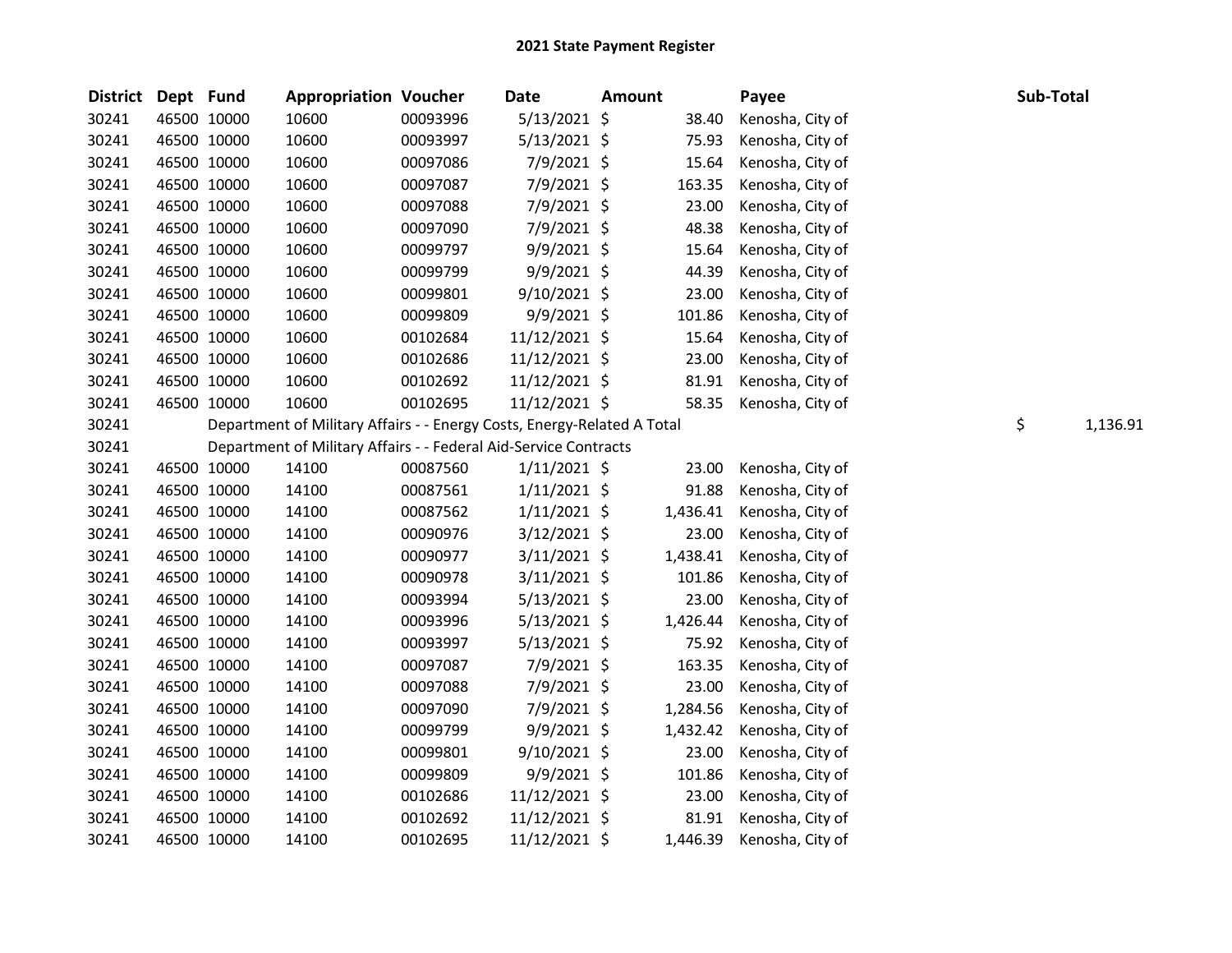| District Dept | Fund        | <b>Appropriation Voucher</b>                                           |          | Date           | <b>Amount</b> |           | Payee            | Sub-Total |           |
|---------------|-------------|------------------------------------------------------------------------|----------|----------------|---------------|-----------|------------------|-----------|-----------|
| 30241         |             | Department of Military Affairs - - Federal Aid-Service Contracts Total |          |                |               |           |                  | \$        | 9,219.41  |
| 30241         |             | Department of Military Affairs - - Disaster Recovery Aid               |          |                |               |           |                  |           |           |
| 30241         | 46500 10000 | 30500                                                                  | 00101622 | 10/20/2021 \$  |               | 824.40    | Kenosha, City of |           |           |
| 30241         |             | Department of Military Affairs - - Disaster Recovery Aid Total         |          |                |               |           |                  | \$        | 824.40    |
| 30241         |             | Department of Military Affairs - - Federal Aid, Local Assistance       |          |                |               |           |                  |           |           |
| 30241         | 46500 10000 | 34200                                                                  | 00101622 | 10/20/2021 \$  |               | 4,946.40  | Kenosha, City of |           |           |
| 30241         | 46500 10000 | 34200                                                                  | 00103259 | 11/26/2021 \$  |               | 14,307.94 | Kenosha, City of |           |           |
| 30241         |             | Department of Military Affairs - - Federal Aid, Local Assistance Total |          |                |               |           |                  | \$        | 19,254.34 |
| 30241         |             | Department of Administration - - Hv Trans Ln Annual Impact Fee         |          |                |               |           |                  |           |           |
| 30241         | 50500 10000 | 17400                                                                  | 00144351 | $5/3/2021$ \$  |               | 28,882.00 | Kenosha, City of |           |           |
| 30241         |             | Department of Administration - - Hv Trans Ln Annual Impact Fee Total   |          |                |               |           |                  | \$        | 28,882.00 |
| 30241         |             | Department of Revenue - - Misc Revenue Holding Clearing                |          |                |               |           |                  |           |           |
| 30241         | 56600 10000 | 99500                                                                  | 00188842 | $1/8/2021$ \$  |               | 9,735.37  | Kenosha, City of |           |           |
| 30241         | 56600 10000 | 99500                                                                  | 00189163 | $1/11/2021$ \$ |               | 66.46     | Kenosha, City of |           |           |
| 30241         | 56600 10000 | 99500                                                                  | 00189164 | $1/11/2021$ \$ |               | 195.00    | Kenosha, City of |           |           |
| 30241         | 56600 10000 | 99500                                                                  | 00189667 | $1/19/2021$ \$ |               | 55.00     | Kenosha, City of |           |           |
| 30241         | 56600 10000 | 99500                                                                  | 00190051 | $1/25/2021$ \$ |               | 170.91    | Kenosha, City of |           |           |
| 30241         | 56600 10000 | 99500                                                                  | 00190464 | $2/1/2021$ \$  |               | 88.80     | Kenosha, City of |           |           |
| 30241         | 56600 10000 | 99500                                                                  | 00190465 | $2/1/2021$ \$  |               | 575.00    | Kenosha, City of |           |           |
| 30241         | 56600 10000 | 99500                                                                  | 00190466 | $2/1/2021$ \$  |               | 500.00    | Kenosha, City of |           |           |
| 30241         | 56600 10000 | 99500                                                                  | 00190909 | 2/5/2021 \$    |               | 11,341.76 | Kenosha, City of |           |           |
| 30241         | 56600 10000 | 99500                                                                  | 00191624 | $2/16/2021$ \$ |               | 65.00     | Kenosha, City of |           |           |
| 30241         | 56600 10000 | 99500                                                                  | 00191994 | 2/22/2021 \$   |               | 156.50    | Kenosha, City of |           |           |
| 30241         | 56600 10000 | 99500                                                                  | 00191995 | $2/22/2021$ \$ |               | 320.00    | Kenosha, City of |           |           |
| 30241         | 56600 10000 | 99500                                                                  | 00191996 | $2/22/2021$ \$ |               | 819.00    | Kenosha, City of |           |           |
| 30241         | 56600 10000 | 99500                                                                  | 00192630 | $3/1/2021$ \$  |               | 15,849.27 | Kenosha, City of |           |           |
| 30241         | 56600 10000 | 99500                                                                  | 00192632 | $3/1/2021$ \$  |               | 13,898.31 | Kenosha, City of |           |           |
| 30241         | 56600 10000 | 99500                                                                  | 00192634 | 3/1/2021 \$    |               | 920.00    | Kenosha, City of |           |           |
| 30241         | 56600 10000 | 99500                                                                  | 00192636 | 3/1/2021 \$    |               | 3,312.18  | Kenosha, City of |           |           |
| 30241         | 56600 10000 | 99500                                                                  | 00192638 | $3/1/2021$ \$  |               | 58,430.98 | Kenosha, City of |           |           |
| 30241         | 56600 10000 | 99500                                                                  | 00193509 | 3/5/2021 \$    |               | 69,162.53 | Kenosha, City of |           |           |
| 30241         | 56600 10000 | 99500                                                                  | 00194088 | 3/8/2021 \$    |               | 7,537.66  | Kenosha, City of |           |           |
| 30241         | 56600 10000 | 99500                                                                  | 00194089 | 3/8/2021 \$    |               | 4,047.32  | Kenosha, City of |           |           |
| 30241         | 56600 10000 | 99500                                                                  | 00194091 | 3/8/2021 \$    |               | 1,617.00  | Kenosha, City of |           |           |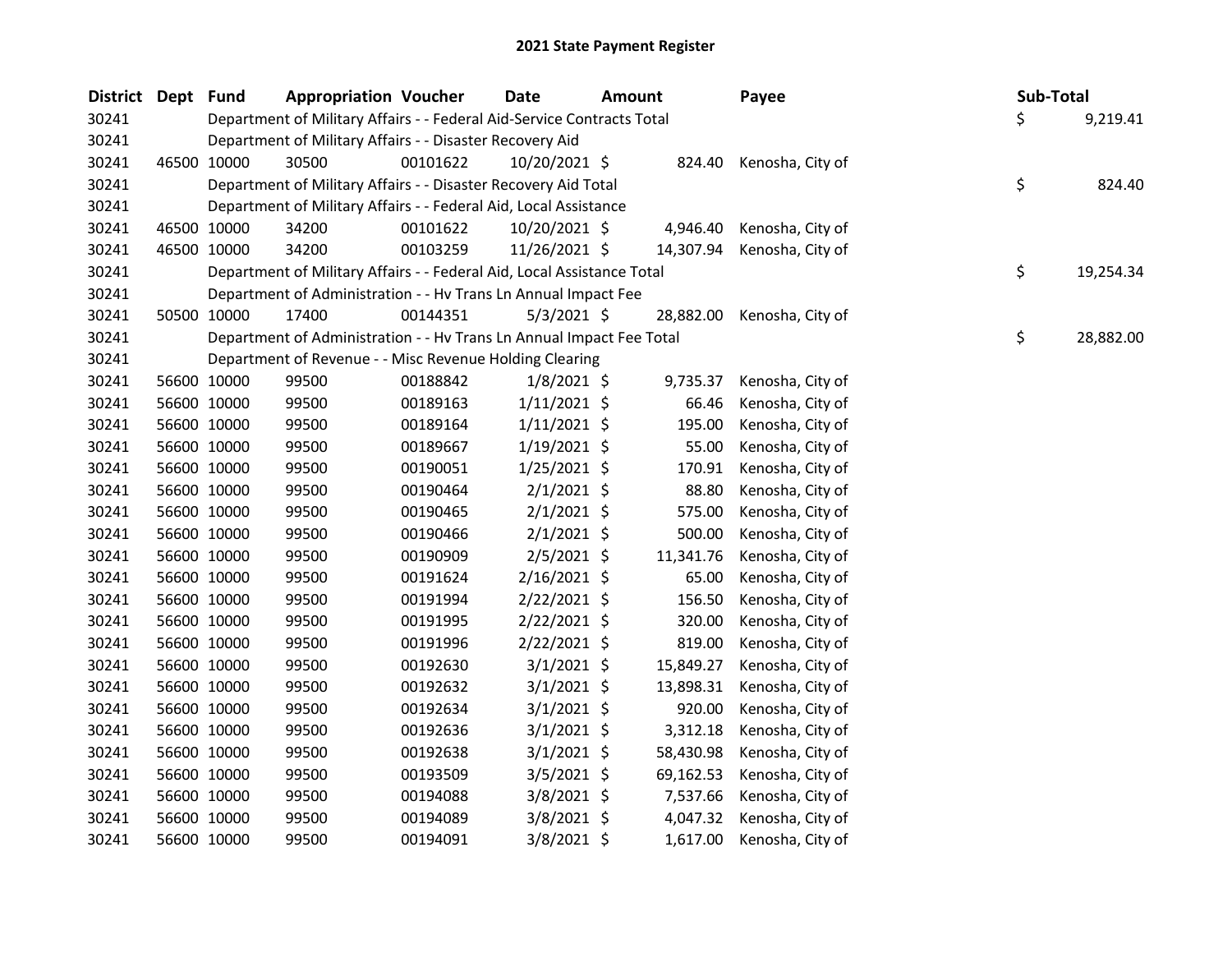| District Dept Fund |             | <b>Appropriation Voucher</b> |          | <b>Date</b>    | <b>Amount</b> | Payee            | Sub-Total |
|--------------------|-------------|------------------------------|----------|----------------|---------------|------------------|-----------|
| 30241              | 56600 10000 | 99500                        | 00194092 | 3/8/2021 \$    | 511.01        | Kenosha, City of |           |
| 30241              | 56600 10000 | 99500                        | 00194094 | 3/8/2021 \$    | 25,163.04     | Kenosha, City of |           |
| 30241              | 56600 10000 | 99500                        | 00194942 | 3/15/2021 \$   | 5,309.68      | Kenosha, City of |           |
| 30241              | 56600 10000 | 99500                        | 00194943 | $3/15/2021$ \$ | 4,836.86      | Kenosha, City of |           |
| 30241              | 56600 10000 | 99500                        | 00194945 | 3/15/2021 \$   | 250.40        | Kenosha, City of |           |
| 30241              | 56600 10000 | 99500                        | 00194947 | 3/15/2021 \$   | 22,938.09     | Kenosha, City of |           |
| 30241              | 56600 10000 | 99500                        | 00195782 | 3/22/2021 \$   | 4,856.04      | Kenosha, City of |           |
| 30241              | 56600 10000 | 99500                        | 00195783 | $3/22/2021$ \$ | 3,386.74      | Kenosha, City of |           |
| 30241              | 56600 10000 | 99500                        | 00195785 | 3/22/2021 \$   | 93.80         | Kenosha, City of |           |
| 30241              | 56600 10000 | 99500                        | 00195787 | 3/22/2021 \$   | 13,650.09     | Kenosha, City of |           |
| 30241              | 56600 10000 | 99500                        | 00196465 | 3/29/2021 \$   | 1,251.00      | Kenosha, City of |           |
| 30241              | 56600 10000 | 99500                        | 00196466 | 3/29/2021 \$   | 1,513.34      | Kenosha, City of |           |
| 30241              | 56600 10000 | 99500                        | 00196468 | 3/29/2021 \$   | 501.00        | Kenosha, City of |           |
| 30241              | 56600 10000 | 99500                        | 00196471 | 3/29/2021 \$   | 10,328.10     | Kenosha, City of |           |
| 30241              | 56600 10000 | 99500                        | 00197202 | 4/5/2021 \$    | 3,689.68      | Kenosha, City of |           |
| 30241              | 56600 10000 | 99500                        | 00197204 | $4/5/2021$ \$  | 2,482.76      | Kenosha, City of |           |
| 30241              | 56600 10000 | 99500                        | 00197205 | $4/5/2021$ \$  | 512.99        | Kenosha, City of |           |
| 30241              | 56600 10000 | 99500                        | 00197207 | 4/5/2021 \$    | 11,936.25     | Kenosha, City of |           |
| 30241              | 56600 10000 | 99500                        | 00197782 | $4/7/2021$ \$  | 71,268.94     | Kenosha, City of |           |
| 30241              | 56600 10000 | 99500                        | 00198415 | $4/12/2021$ \$ | 2,087.18      | Kenosha, City of |           |
| 30241              | 56600 10000 | 99500                        | 00198416 | $4/12/2021$ \$ | 974.78        | Kenosha, City of |           |
| 30241              | 56600 10000 | 99500                        | 00198419 | $4/12/2021$ \$ | 6,472.64      | Kenosha, City of |           |
| 30241              | 56600 10000 | 99500                        | 00199153 | $4/20/2021$ \$ | 1,968.56      | Kenosha, City of |           |
| 30241              | 56600 10000 | 99500                        | 00199154 | 4/20/2021 \$   | 1,244.00      | Kenosha, City of |           |
| 30241              | 56600 10000 | 99500                        | 00199156 | 4/20/2021 \$   | 114.00        | Kenosha, City of |           |
| 30241              | 56600 10000 | 99500                        | 00199158 | $4/20/2021$ \$ | 8,614.90      | Kenosha, City of |           |
| 30241              | 56600 10000 | 99500                        | 00199789 | 4/26/2021 \$   | 2,847.03      | Kenosha, City of |           |
| 30241              | 56600 10000 | 99500                        | 00199790 | $4/26/2021$ \$ | 1,474.60      | Kenosha, City of |           |
| 30241              | 56600 10000 | 99500                        | 00199792 | 4/26/2021 \$   | 164.76        | Kenosha, City of |           |
| 30241              | 56600 10000 | 99500                        | 00199793 | $4/26/2021$ \$ | 37.00         | Kenosha, City of |           |
| 30241              | 56600 10000 | 99500                        | 00199795 | 4/26/2021 \$   | 8,423.89      | Kenosha, City of |           |
| 30241              | 56600 10000 | 99500                        | 00200405 | $5/3/2021$ \$  | 1,402.51      | Kenosha, City of |           |
| 30241              | 56600 10000 | 99500                        | 00200406 | 5/3/2021 \$    | 1,790.72      | Kenosha, City of |           |
| 30241              | 56600 10000 | 99500                        | 00200408 | $5/3/2021$ \$  | 5,425.09      | Kenosha, City of |           |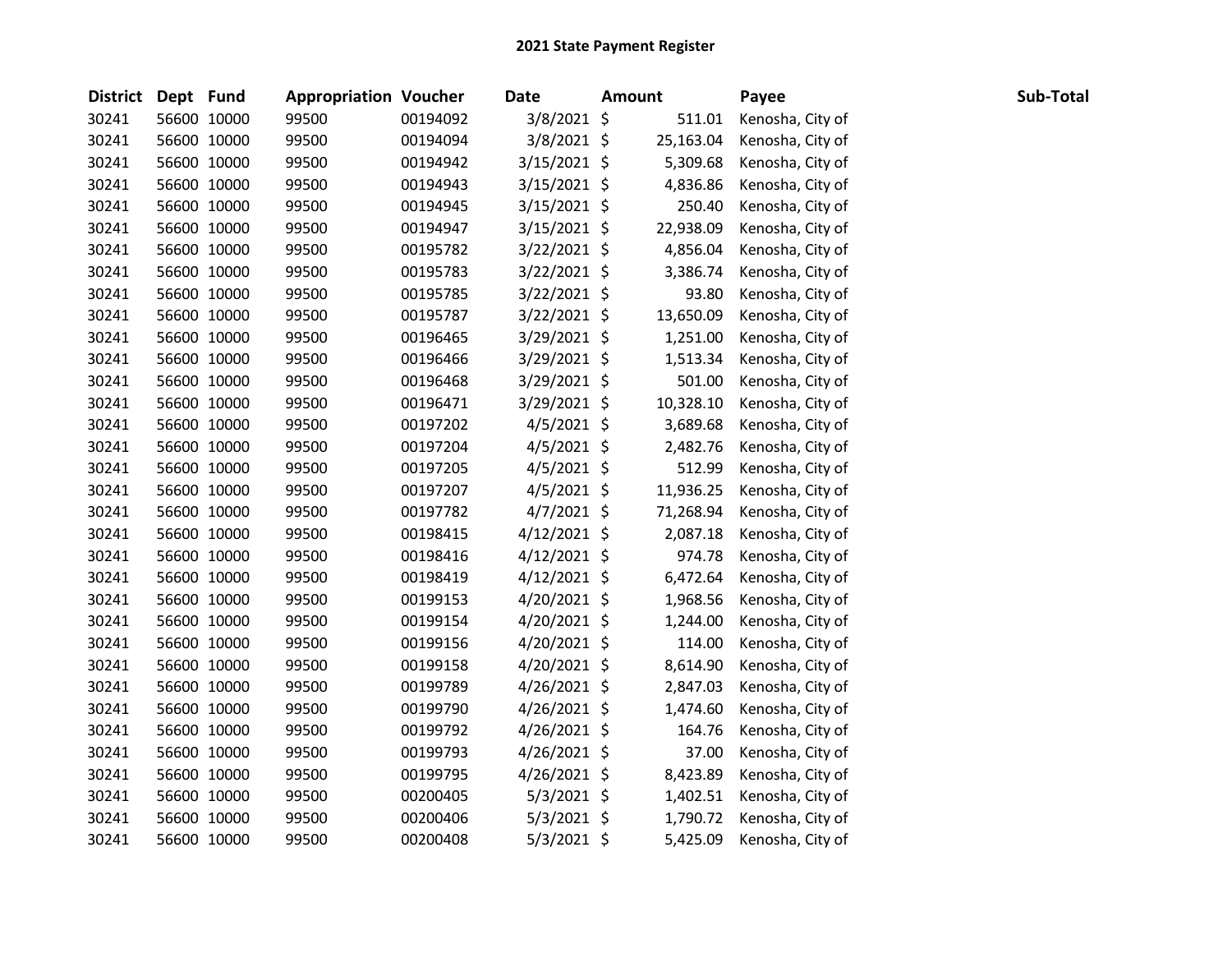| District Dept Fund |             | <b>Appropriation Voucher</b> |          | <b>Date</b>    | <b>Amount</b> | Payee            | Sub-Total |
|--------------------|-------------|------------------------------|----------|----------------|---------------|------------------|-----------|
| 30241              | 56600 10000 | 99500                        | 00201155 | $5/7/2021$ \$  | 30,875.48     | Kenosha, City of |           |
| 30241              | 56600 10000 | 99500                        | 00201597 | 5/10/2021 \$   | 1,255.27      | Kenosha, City of |           |
| 30241              | 56600 10000 | 99500                        | 00201598 | 5/10/2021 \$   | 1,136.60      | Kenosha, City of |           |
| 30241              | 56600 10000 | 99500                        | 00201600 | 5/10/2021 \$   | 271.50        | Kenosha, City of |           |
| 30241              | 56600 10000 | 99500                        | 00201602 | $5/10/2021$ \$ | 7,893.46      | Kenosha, City of |           |
| 30241              | 56600 10000 | 99500                        | 00202230 | $5/17/2021$ \$ | 2,520.44      | Kenosha, City of |           |
| 30241              | 56600 10000 | 99500                        | 00202231 | $5/17/2021$ \$ | 1,680.00      | Kenosha, City of |           |
| 30241              | 56600 10000 | 99500                        | 00202233 | $5/17/2021$ \$ | 205.13        | Kenosha, City of |           |
| 30241              | 56600 10000 | 99500                        | 00202235 | 5/17/2021 \$   | 5,399.00      | Kenosha, City of |           |
| 30241              | 56600 10000 | 99500                        | 00202938 | $5/24/2021$ \$ | 2,495.58      | Kenosha, City of |           |
| 30241              | 56600 10000 | 99500                        | 00202939 | $5/24/2021$ \$ | 1,697.88      | Kenosha, City of |           |
| 30241              | 56600 10000 | 99500                        | 00202941 | $5/24/2021$ \$ | 164.40        | Kenosha, City of |           |
| 30241              | 56600 10000 | 99500                        | 00202943 | $5/24/2021$ \$ | 9,911.52      | Kenosha, City of |           |
| 30241              | 56600 10000 | 99500                        | 00203656 | $6/1/2021$ \$  | 1,612.59      | Kenosha, City of |           |
| 30241              | 56600 10000 | 99500                        | 00203657 | $6/1/2021$ \$  | 1,205.00      | Kenosha, City of |           |
| 30241              | 56600 10000 | 99500                        | 00203659 | $6/1/2021$ \$  | 318.00        | Kenosha, City of |           |
| 30241              | 56600 10000 | 99500                        | 00203661 | $6/1/2021$ \$  | 8,649.50      | Kenosha, City of |           |
| 30241              | 56600 10000 | 99500                        | 00204378 | $6/7/2021$ \$  | 27,945.41     | Kenosha, City of |           |
| 30241              | 56600 10000 | 99500                        | 00204746 | $6/7/2021$ \$  | 1,208.94      | Kenosha, City of |           |
| 30241              | 56600 10000 | 99500                        | 00204747 | $6/7/2021$ \$  | 363.00        | Kenosha, City of |           |
| 30241              | 56600 10000 | 99500                        | 00204750 | $6/7/2021$ \$  | 624.80        | Kenosha, City of |           |
| 30241              | 56600 10000 | 99500                        | 00205344 | $6/14/2021$ \$ | 142.80        | Kenosha, City of |           |
| 30241              | 56600 10000 | 99500                        | 00205345 | $6/14/2021$ \$ | 415.00        | Kenosha, City of |           |
| 30241              | 56600 10000 | 99500                        | 00205347 | $6/14/2021$ \$ | 3,236.00      | Kenosha, City of |           |
| 30241              | 56600 10000 | 99500                        | 00205849 | $6/21/2021$ \$ | 1,448.56      | Kenosha, City of |           |
| 30241              | 56600 10000 | 99500                        | 00205850 | $6/21/2021$ \$ | 843.39        | Kenosha, City of |           |
| 30241              | 56600 10000 | 99500                        | 00205851 | $6/21/2021$ \$ | 142.80        | Kenosha, City of |           |
| 30241              | 56600 10000 | 99500                        | 00205853 | $6/21/2021$ \$ | 1,833.04      | Kenosha, City of |           |
| 30241              | 56600 10000 | 99500                        | 00208069 | $6/28/2021$ \$ | 424.00        | Kenosha, City of |           |
| 30241              | 56600 10000 | 99500                        | 00208070 | $6/28/2021$ \$ | 379.93        | Kenosha, City of |           |
| 30241              | 56600 10000 | 99500                        | 00208071 | $6/28/2021$ \$ | 734.00        | Kenosha, City of |           |
| 30241              | 56600 10000 | 99500                        | 00208073 | $6/28/2021$ \$ | 1,356.93      | Kenosha, City of |           |
| 30241              | 56600 10000 | 99500                        | 00208510 | 7/6/2021 \$    | 481.12        | Kenosha, City of |           |
| 30241              | 56600 10000 | 99500                        | 00208512 | 7/6/2021 \$    | 282.08        | Kenosha, City of |           |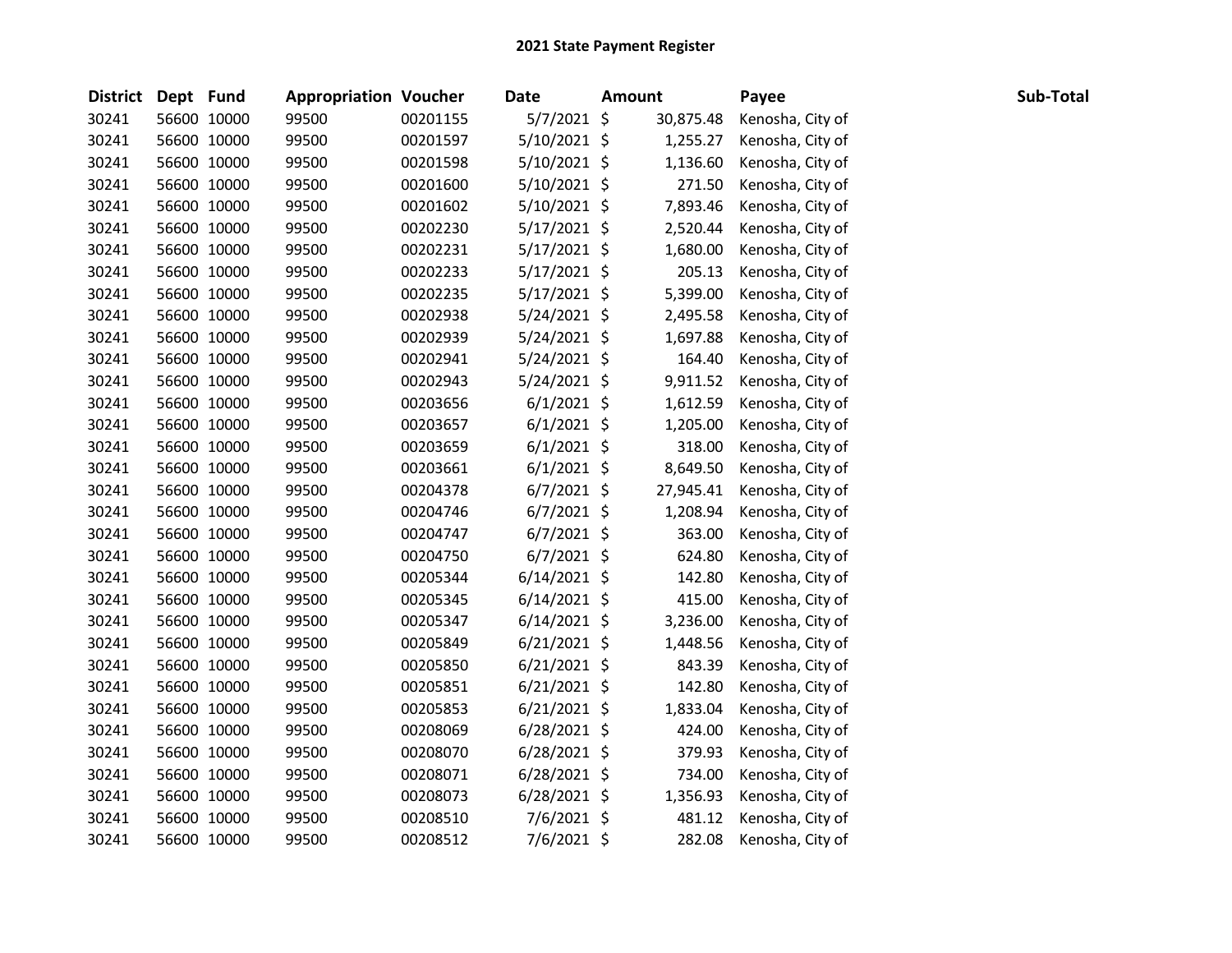| District Dept Fund |             | <b>Appropriation Voucher</b> |          | <b>Date</b>    | <b>Amount</b> | Payee            | Sub-Total |
|--------------------|-------------|------------------------------|----------|----------------|---------------|------------------|-----------|
| 30241              | 56600 10000 | 99500                        | 00208513 | 7/6/2021 \$    | 162.84        | Kenosha, City of |           |
| 30241              | 56600 10000 | 99500                        | 00208955 | 7/8/2021 \$    | 34,864.52     | Kenosha, City of |           |
| 30241              | 56600 10000 | 99500                        | 00209381 | 7/12/2021 \$   | 442.00        | Kenosha, City of |           |
| 30241              | 56600 10000 | 99500                        | 00209382 | 7/12/2021 \$   | 425.00        | Kenosha, City of |           |
| 30241              | 56600 10000 | 99500                        | 00209383 | $7/12/2021$ \$ | 202.80        | Kenosha, City of |           |
| 30241              | 56600 10000 | 99500                        | 00209385 | 7/12/2021 \$   | 1,463.70      | Kenosha, City of |           |
| 30241              | 56600 10000 | 99500                        | 00210171 | 7/19/2021 \$   | 2,101.50      | Kenosha, City of |           |
| 30241              | 56600 10000 | 99500                        | 00210173 | 7/19/2021 \$   | 303.00        | Kenosha, City of |           |
| 30241              | 56600 10000 | 99500                        | 00210175 | 7/19/2021 \$   | 1,746.54      | Kenosha, City of |           |
| 30241              | 56600 10000 | 99500                        | 00210789 | 7/26/2021 \$   | 608.00        | Kenosha, City of |           |
| 30241              | 56600 10000 | 99500                        | 00210790 | 7/26/2021 \$   | 623.49        | Kenosha, City of |           |
| 30241              | 56600 10000 | 99500                        | 00210792 | 7/26/2021 \$   | 112.00        | Kenosha, City of |           |
| 30241              | 56600 10000 | 99500                        | 00211708 | $8/6/2021$ \$  | 21,800.31     | Kenosha, City of |           |
| 30241              | 56600 10000 | 99500                        | 00212118 | 8/9/2021 \$    | 334.98        | Kenosha, City of |           |
| 30241              | 56600 10000 | 99500                        | 00212119 | 8/9/2021 \$    | 902.31        | Kenosha, City of |           |
| 30241              | 56600 10000 | 99500                        | 00212120 | 8/9/2021 \$    | 218.00        | Kenosha, City of |           |
| 30241              | 56600 10000 | 99500                        | 00212121 | 8/9/2021 \$    | 1,537.00      | Kenosha, City of |           |
| 30241              | 56600 10000 | 99500                        | 00212640 | 8/16/2021 \$   | 1,248.07      | Kenosha, City of |           |
| 30241              | 56600 10000 | 99500                        | 00212641 | 8/16/2021 \$   | 185.00        | Kenosha, City of |           |
| 30241              | 56600 10000 | 99500                        | 00212642 | $8/16/2021$ \$ | 114.00        | Kenosha, City of |           |
| 30241              | 56600 10000 | 99500                        | 00212644 | $8/16/2021$ \$ | 101.00        | Kenosha, City of |           |
| 30241              | 56600 10000 | 99500                        | 00213124 | 8/23/2021 \$   | 111.50        | Kenosha, City of |           |
| 30241              | 56600 10000 | 99500                        | 00213125 | 8/23/2021 \$   | 287.00        | Kenosha, City of |           |
| 30241              | 56600 10000 | 99500                        | 00213547 | 8/30/2021 \$   | 65.00         | Kenosha, City of |           |
| 30241              | 56600 10000 | 99500                        | 00213548 | 8/30/2021 \$   | 162.41        | Kenosha, City of |           |
| 30241              | 56600 10000 | 99500                        | 00213997 | $9/7/2021$ \$  | 119.92        | Kenosha, City of |           |
| 30241              | 56600 10000 | 99500                        | 00213998 | 9/7/2021 \$    | 444.03        | Kenosha, City of |           |
| 30241              | 56600 10000 | 99500                        | 00214317 | 9/8/2021 \$    | 24,842.81     | Kenosha, City of |           |
| 30241              | 56600 10000 | 99500                        | 00214786 | $9/13/2021$ \$ | 335.00        | Kenosha, City of |           |
| 30241              | 56600 10000 | 99500                        | 00215318 | 9/20/2021 \$   | 810.24        | Kenosha, City of |           |
| 30241              | 56600 10000 | 99500                        | 00215679 | $9/27/2021$ \$ | 98.00         | Kenosha, City of |           |
| 30241              | 56600 10000 | 99500                        | 00216128 | 10/4/2021 \$   | 124.00        | Kenosha, City of |           |
| 30241              | 56600 10000 | 99500                        | 00216129 | 10/4/2021 \$   | 225.00        | Kenosha, City of |           |
| 30241              | 56600 10000 | 99500                        | 00216568 | 10/7/2021 \$   | 23,372.46     | Kenosha, City of |           |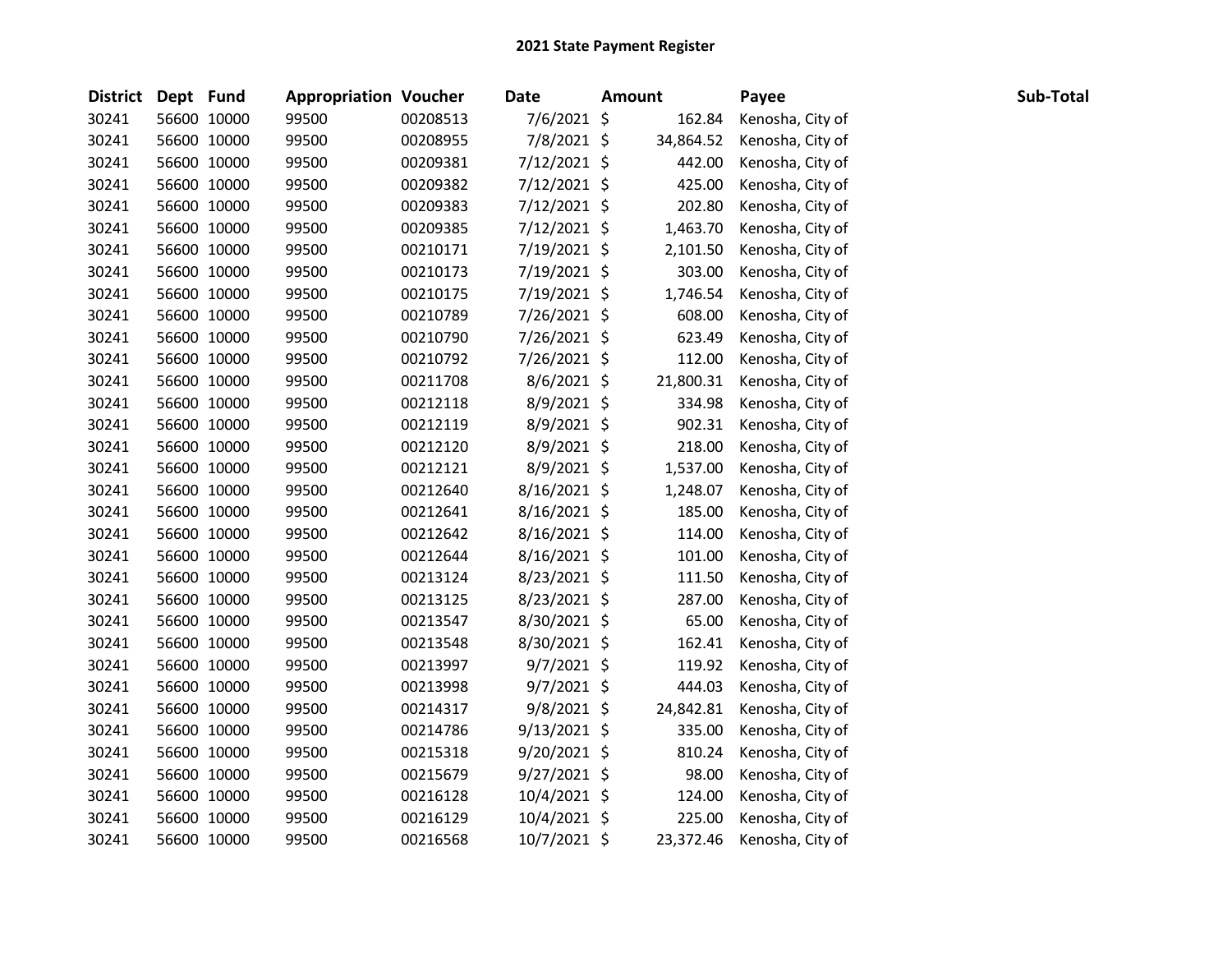| District | Dept Fund   |                                                                       | <b>Appropriation Voucher</b>                                     |              | Date           |  | Amount       | Payee            |    | Sub-Total     |  |
|----------|-------------|-----------------------------------------------------------------------|------------------------------------------------------------------|--------------|----------------|--|--------------|------------------|----|---------------|--|
| 30241    |             | 56600 10000                                                           | 99500                                                            | 00217048     | 10/12/2021 \$  |  | 1,090.00     | Kenosha, City of |    |               |  |
| 30241    |             | 56600 10000                                                           | 99500                                                            | 00217491     | 10/18/2021 \$  |  | 98.80        | Kenosha, City of |    |               |  |
| 30241    |             | 56600 10000                                                           | 99500                                                            | 00218099     | 10/25/2021 \$  |  | 66.27        | Kenosha, City of |    |               |  |
| 30241    |             | 56600 10000                                                           | 99500                                                            | 00218101     | 10/25/2021 \$  |  | 1,039.00     | Kenosha, City of |    |               |  |
| 30241    | 56600 10000 |                                                                       | 99500                                                            | 00218607     | $11/1/2021$ \$ |  | 190.55       | Kenosha, City of |    |               |  |
| 30241    |             | 56600 10000                                                           | 99500                                                            | 00219165     | 11/5/2021 \$   |  | 14,969.56    | Kenosha, City of |    |               |  |
| 30241    |             | 56600 10000                                                           | 99500                                                            | 00219988     | 11/16/2021 \$  |  | 675.00       | Kenosha, City of |    |               |  |
| 30241    |             | 56600 10000                                                           | 99500                                                            | 00220363     | 11/22/2021 \$  |  | 268.00       | Kenosha, City of |    |               |  |
| 30241    |             | 56600 10000                                                           | 99500                                                            | 00220768     | 11/30/2021 \$  |  | 65.00        | Kenosha, City of |    |               |  |
| 30241    |             | 56600 10000                                                           | 99500                                                            | 00221042     | 12/6/2021 \$   |  | 995.00       | Kenosha, City of |    |               |  |
| 30241    |             | 56600 10000                                                           | 99500                                                            | 00221311     | 12/7/2021 \$   |  | 14,567.78    | Kenosha, City of |    |               |  |
| 30241    |             | 56600 10000                                                           | 99500                                                            | 00221838     | 12/13/2021 \$  |  | 211.36       | Kenosha, City of |    |               |  |
| 30241    |             | 56600 10000                                                           | 99500                                                            | 00221839     | 12/13/2021 \$  |  | 177.00       | Kenosha, City of |    |               |  |
| 30241    |             | 56600 10000                                                           | 99500                                                            | 00222237     | 12/20/2021 \$  |  | 65.00        | Kenosha, City of |    |               |  |
| 30241    |             | 56600 10000                                                           | 99500                                                            | 00222636     | 12/28/2021 \$  |  | 89.53        | Kenosha, City of |    |               |  |
| 30241    |             |                                                                       | Department of Revenue - - Misc Revenue Holding Clearing Total    | \$           | 700,599.95     |  |              |                  |    |               |  |
| 30241    |             |                                                                       | Shared Revenue and Tax Relief - - Expenditure Restraint Program  |              |                |  |              |                  |    |               |  |
| 30241    |             | 83500 10000                                                           | 10100                                                            | 00081514     | 7/26/2021 \$   |  | 2,596,360.59 | Kenosha, City of |    |               |  |
| 30241    |             | Shared Revenue and Tax Relief - - Expenditure Restraint Program Total | \$                                                               | 2,596,360.59 |                |  |              |                  |    |               |  |
| 30241    |             |                                                                       | Shared Revenue and Tax Relief - - County And Municipal Aid       |              |                |  |              |                  |    |               |  |
| 30241    |             | 83500 10000                                                           | 10500                                                            | 00081514     | 7/26/2021 \$   |  | 1,716,572.70 | Kenosha, City of |    |               |  |
| 30241    |             | 83500 10000                                                           | 10500                                                            | 00088615     | 11/15/2021 \$  |  | 9,536,110.73 | Kenosha, City of |    |               |  |
| 30241    |             |                                                                       | Shared Revenue and Tax Relief - - County And Municipal Aid Total |              |                |  |              |                  | \$ | 11,252,683.43 |  |
| 30241    |             |                                                                       | Shared Revenue and Tax Relief - - Exempt Computer Aid            |              |                |  |              |                  |    |               |  |
| 30241    |             | 83500 10000                                                           | 10900                                                            | 00084121     | 7/26/2021 \$   |  | 343,292.27   | Kenosha, City of |    |               |  |
| 30241    | 83500 10000 |                                                                       | 10900                                                            | 00085798     | 7/26/2021 \$   |  | 1,571,277.28 | Kenosha, City of |    |               |  |
| 30241    |             |                                                                       | Shared Revenue and Tax Relief - - Exempt Computer Aid Total      |              |                |  |              |                  | \$ | 1,914,569.55  |  |
| 30241    |             | Shared Revenue and Tax Relief - - Utility Aid                         |                                                                  |              |                |  |              |                  |    |               |  |
| 30241    |             | 83500 10000                                                           | 11000                                                            | 00081514     | 7/26/2021 \$   |  | 10,053.34    | Kenosha, City of |    |               |  |
| 30241    |             | 83500 10000                                                           | 11000                                                            | 00088615     | 11/15/2021 \$  |  | 58,626.27    | Kenosha, City of |    |               |  |
| 30241    |             |                                                                       | Shared Revenue and Tax Relief - - Utility Aid Total              |              |                |  |              |                  | \$ | 68,679.61     |  |
| 30241    |             | Shared Revenue and Tax Relief - - Personal Property Aid               |                                                                  |              |                |  |              |                  |    |               |  |
| 30241    |             | 83500 10000                                                           | 11100                                                            | 00077298     | $5/3/2021$ \$  |  | 303,103.05   | Kenosha, City of |    |               |  |
| 30241    | 83500 10000 |                                                                       | 11100                                                            | 00078887     | 5/3/2021 \$    |  | 3,547,220.78 | Kenosha, City of |    |               |  |